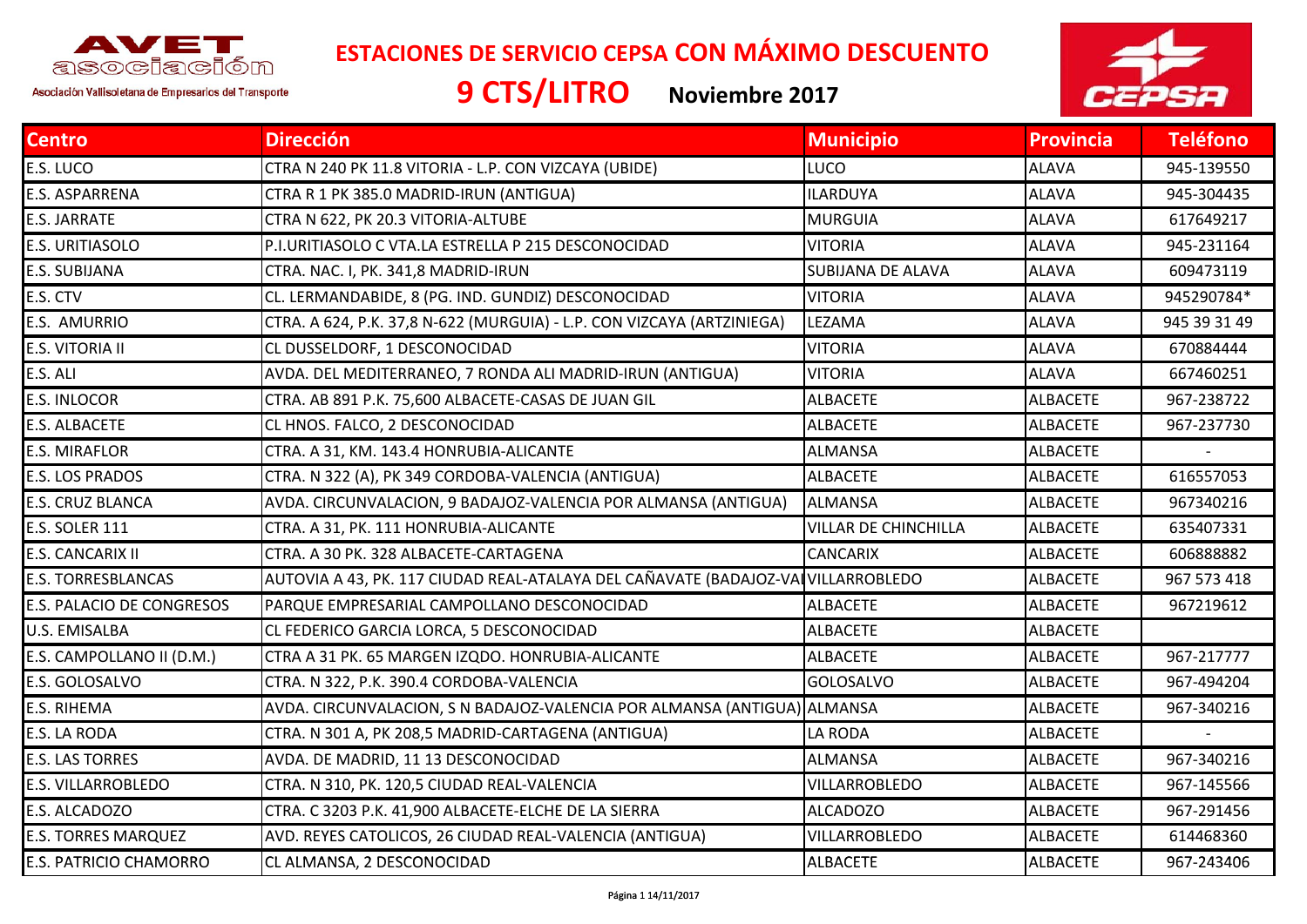| E.S. YESTE                  |                                                                           | <b>YESTE</b>                | <b>ALBACETE</b> | 967-431058      |
|-----------------------------|---------------------------------------------------------------------------|-----------------------------|-----------------|-----------------|
|                             | CR AB 3212 P.K. 70,600 ALBACETE-ELCHE DE LA SIERRA                        |                             |                 |                 |
| <b>E.S. AGUAS NUEVAS</b>    | AVDA. DE ALBACETE, S N (AB 2, KM. 5) ALBACETE-AGUAS NUEVAS                | <b>AGUAS NUEVAS</b>         | <b>ALBACETE</b> |                 |
| E.S. SAN JUAN               | CTRA. N 430 P.K. 9,600 DESCONOCIDAD                                       | PETROLA                     | <b>ALBACETE</b> | 967-286078      |
| E.S. SAN JUAN               | CTRA. N 430, P.K. 279,0 BADAJOZ-VALENCIA POR ALMANSA (ANTIGUA)            | <b>VILLAR DE CHINCHILLA</b> | <b>ALBACETE</b> | 967-288018      |
| <b>E.S. LOS CHORROS</b>     | CTRA. AB 415 P.K. 201 PORZUNA - ALMANSA                                   | <b>RIOPAR</b>               | <b>ALBACETE</b> | 967-435057      |
| E.S. CAMPOLLANO I (D.M.)    | CTRA A 31 PK. 65 MARGEN DCHO. HONRUBIA-ALICANTE                           | <b>ALBACETE</b>             | <b>ALBACETE</b> | 967-217777      |
|                             | E.S. MANUEL JULIO SIMON LOPEZ AVD. ALCOY, 2 DESCONOCIDAD                  | <b>ALICANTE</b>             | <b>ALICANTE</b> |                 |
| <b>E.S. MERCALICANTE</b>    | CTRA. N 330 I PK 5 ALICANTE-FRANCIA POR ZARAGOZA (ANTIGUA)                | <b>ALICANTE</b>             | <b>ALICANTE</b> | 96-5281266      |
| E.S. LA SAL                 | CTRA N 332 PK 1.6 DESCONOCIDAD                                            | <b>TORREVIEJA</b>           | <b>ALICANTE</b> | 96-6701797      |
| E.S. SANDOVAL               | AVDA. DENIA, 75 CARTAGENA-VALENCIA                                        | <b>ALICANTE</b>             | <b>ALICANTE</b> | 96-5151777      |
| <b>E.S. SAN RAFAEL</b>      | CTRA. C 3321 P.K. 38.1 CREVILLENTE-TORREVIEJA                             | <b>ALMORADI</b>             | <b>ALICANTE</b> | 965700760       |
| E.S. LA MORENICA            | AVDA. DE LA CONSTITUCION, 206 ALICANTE-FRANCIA POR ZARAGOZA (ANTIQVILLENA |                             | <b>ALICANTE</b> | 965-801790      |
| E.S. MURO DE ALCOY          | CTRA N 340 PK 144.6 CADIZ-BARCELONA                                       | MURO DE ALCOY               | <b>ALICANTE</b> | 96/5531596-1856 |
| E.S. BABEL                  | AVDA. ELCHE, 16 DESCONOCIDAD                                              | <b>ALICANTE</b>             | <b>ALICANTE</b> | 965227141       |
| <b>E.S. EL CRUCE</b>        | CTRA. N 332 P.K. 18 ELCHE-SANTA POLA                                      | <b>SANTA POLA</b>           | <b>ALICANTE</b> | 96-6693690      |
| E.S. ALGUEÑA                | C. SAN JUAN, 32 NOVELDA-PINOSO                                            | ALGUEÑA                     | <b>ALICANTE</b> | 965476066       |
| E.S.PILAR DE LA HORADADA    | CL MAYOR S N. REBATE-PILAR DE LA HORADADA                                 | PILAR DE LA HORADADA        | <b>ALICANTE</b> | 96/6766374-89   |
| <b>E.S. TORREMIRON</b>      | CTRA. ARNEVA EL MOJON, P.K. 2,100 ARNEVA-EL MOJON                         | <b>ORIHUELA</b>             | <b>ALICANTE</b> | 965 304 008     |
| E.S. LA MATA                | CR N 332 PK 63.2 CARTAGENA-VALENCIA                                       | <b>TORREVIEJA</b>           | <b>ALICANTE</b> | 96-6920040      |
| <b>E.S. PUERTA ALICANTE</b> | AVDA. ALCALDE LORENZO CARBONELL, 71 DESCONOCIDAD                          | <b>ALICANTE</b>             | <b>ALICANTE</b> | 965280917       |
| E.S. DOLORES I              | CR AP 3061 P.K. 15.5(DE ELCHE A DOLORES) ELCHE-DOLORES                    | <b>DOLORES</b>              | <b>ALICANTE</b> | 966711408       |
| E.S. ALGODA                 | CTRA. MATOLA AV 3051 P.K. 6,200 ELCHE-CREVILLENTE POR ALGOROS             | <b>ELCHE</b>                | <b>ALICANTE</b> | 96-5455665      |
| E.S. PIMESA                 | AVDA. ALCALDE VICENTE QUILES, 8 DESCONOCIDAD                              | <b>ELCHE</b>                | <b>ALICANTE</b> | 966711408       |
| E.S. JOSE ANTONIO LECHUGA   | POL.IND. APATEL PARC. 6 DESCONOCIDAD                                      | <b>BIGASTRO</b>             | <b>ALICANTE</b> | 968277081       |
| E.S. ALGAR                  | CTRA. CALLOSA, P.K. 9,22 (A 150) ALTEA-CALLOSA D'EN SARRIA                | <b>ALTEA LA VIEJA</b>       | <b>ALICANTE</b> | 96-5846584      |
| E.S. GUARDAMAR              | CTRA. N 332 PK. 65.9 CARTAGENA-VALENCIA                                   | <b>GUARDAMAR DEL SEGURA</b> | <b>ALICANTE</b> |                 |
| <b>E.S. EL MONCAYO</b>      | CTRA. A 302 P.K. 5 CV-90 - GUARDAMAR                                      | <b>GUARDAMAR DEL SEGURA</b> | <b>ALICANTE</b> | 96-5729416      |
| E.S. SANTA EULALIA          | CTRA. A 31, KM. 191 HONRUBIA-ALICANTE                                     | <b>SAX</b>                  | <b>ALICANTE</b> | 96-6967765      |
| E.S. PALMERES               | CR DE OCAÑA, 86 ALICANTE-FRANCIA POR ZARAGOZA (ANTIGUA)                   | <b>BACAROT</b>              | <b>ALICANTE</b> | 96-5112058      |
| <b>E.S. LA TORRETA</b>      | AV LIBERTAD, ESQUINA CL ROMERO, S N DESCONOCIDAD                          | <b>ELDA</b>                 | <b>ALICANTE</b> | 965267011       |
| <b>E.S. MUCHAMIEL</b>       | CTRA. N 340 P.K. 91.2 CADIZ-BARCELONA (ANTIGUA)                           | <b>MUCHAMIEL</b>            | <b>ALICANTE</b> | 965-951908      |
| E.S. CAMPOAMOR              | CTRA N 332 PK 45.9 CARTAGENA-VALENCIA                                     | ORIHUELA-COSTA              | <b>ALICANTE</b> | 96-5320193      |
| <b>E.S LLORCA</b>           | CTRA. N 332, P.K. 139,2 CARTAGENA-VALENCIA                                | <b>VILLAJOYOSA</b>          | <b>ALICANTE</b> | 965267011       |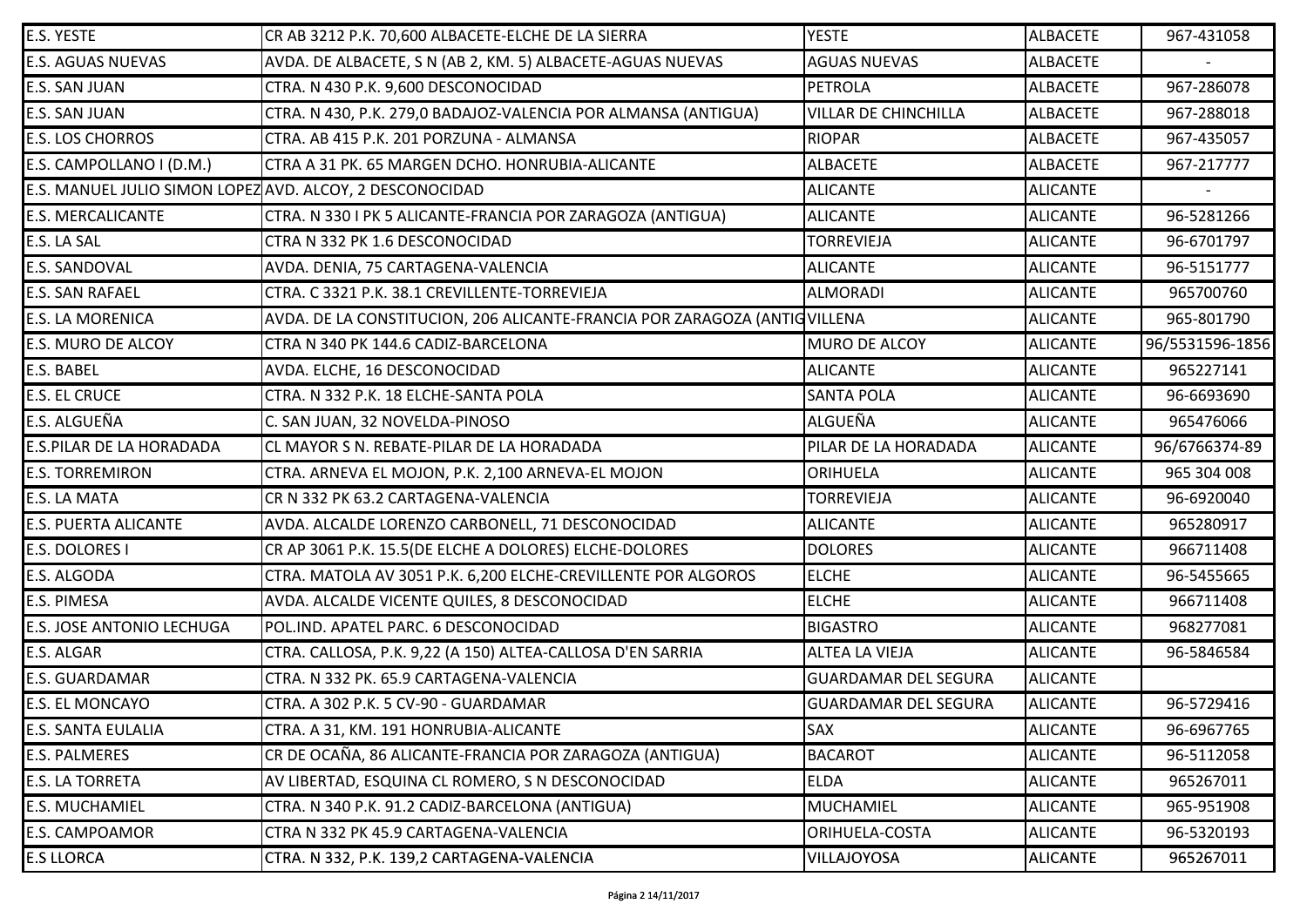| E.S. LAS SALINAS                   | CTRA C 3321 PK 34.8 BENIJOFAR-TORREVIEJA                          | <b>TORREVIEJA</b>       | <b>ALICANTE</b> | 96-5712592      |
|------------------------------------|-------------------------------------------------------------------|-------------------------|-----------------|-----------------|
| E.S. ALBATERA                      | CTRA. NAC. 340, PK. 702.1 CADIZ-BARCELONA                         | <b>ALBATERA</b>         | <b>ALICANTE</b> | 691203373       |
| <b>E.S. PARAHIS</b>                | CTRA N 332 PK 109 CARTAGENA-VALENCIA                              | <b>VILLAJOYOSA</b>      | <b>ALICANTE</b> | 965-891199      |
| <b>E.S. LOS HUERTOS</b>            | CTRA. DE ALMORADI ORIHUELA, KM 0.4 ORIHUELA-ALMORADI              | ORIHUELA                | <b>ALICANTE</b> | 966-743103      |
| E.S. LA GOTETA                     | AV. DE DENIA, 60 CARTAGENA-VALENCIA                               | <b>ALICANTE</b>         | <b>ALICANTE</b> | 965267011       |
| E.S. XIXONA                        | CTRA. N 340 P.K. 105,100 CADIZ-BARCELONA (ANTIGUA)                | <b>JIJONA</b>           | <b>ALICANTE</b> | 96-5610628      |
| E.S. PILAR DE LA HORADADA II       | PROLONGACION CL MAYOR, S N ESTEPA-MARTIN DE LA JARA               | PILAR DE LA HORADADA    | <b>ALICANTE</b> | 676997258       |
| E.S. LOS HUERTOS II                | CTRA. A 304, P.K. 0,400 AGUILAR DE LA FRONTERA-PUENTE GENIL       | <b>ORIHUELA</b>         | <b>ALICANTE</b> |                 |
| E.S. ASPE                          | AVDA. NAVARRA, 151 DESCONOCIDAD                                   | <b>ASPE</b>             | <b>ALICANTE</b> | 965495359       |
| E.S. CAMPOAMOR II                  | CTRA. N 332, PK. 47 CARTAGENA-VALENCIA                            | <b>ORIHUELA-COSTA</b>   | <b>ALICANTE</b> | 676997258       |
| E.S. IBI                           | CL. LEON, 1 CADIZ-BARCELONA                                       | <b>IBI</b>              | <b>ALICANTE</b> | 610497617       |
| E.S. CAMPELLO LA GOLETA 2          | AVDA AUSIAS MARCH ESQ. CL INFANTA DESCONOCIDAD                    | <b>EL CAMPELLO</b>      | <b>ALICANTE</b> | 965267011       |
| E.S. ELCHE                         | CTRA. ANTIGUA N 340 PK. 716 CADIZ-BARCELONA                       | <b>ELCHE</b>            | <b>ALICANTE</b> | 965433072       |
| E.S. JAVEA                         | AVDA. DEL PLA, 77 DESCONOCIDAD                                    | <b>JAVEA</b>            | <b>ALICANTE</b> | 96 5793346 /326 |
| <b>E.S. CREVILLENTE</b>            | CTRA DE LAS ESTACIONES, S N DESCONOCIDAD                          | <b>CREVILLENTE</b>      | <b>ALICANTE</b> |                 |
| E.S. PUNTA PRIMA                   | CTRA. N 332 PK. 52.1 CARTAGENA-VALENCIA                           | ORIHUELA-COSTA          | <b>ALICANTE</b> |                 |
| E.S. EL ZOCO                       | CV 940, P.K. 2 ROJALES-SAN MIGUEL DE SALINAS                      | <b>ALGORFA</b>          | <b>ALICANTE</b> | 626981051       |
| E.S. SAX STA.EULALIA               | CTRA. A 31 PK. 191 HONRUBIA-ALICANTE                              | <b>SAX</b>              | <b>ALICANTE</b> |                 |
| E.S. MURO DE ALCOY                 | CTRA CV 700 P.K. 17,300 MURO DE ALCOY-ELS POBLETS                 | MURO DE ALCOY           | <b>ALICANTE</b> | 965531833       |
| <b>E.S. FINESTRAT</b>              | CL AUSIAS MARCH, S N DESCONOCIDAD                                 | <b>FINESTRAT</b>        | <b>ALICANTE</b> |                 |
| E.S. MORAIRA                       | CTRA. CV 743 (TEULADA MORAIRA) PK.4 TEULADA-MORAIRA               | <b>TEULADA</b>          | <b>ALICANTE</b> |                 |
| <b>E.S.AUTOBUSES DE SANTA POLA</b> | CTRA. DE ELCHE SANTA POLA, S N DESCONOCIDAD                       | <b>SANTA POLA</b>       | <b>ALICANTE</b> | 965267011       |
| E.S. AREA LA MARINA I              | AUTOP. A 7 PK 655.0 FRANCIA-ALICANTE Y CREVILLENTE-CARTAGENA-VERA | <b>VILLAJOYOSA</b>      | <b>ALICANTE</b> | 965-891633      |
| E.S. AREA LA MARINA II             | AUTOP. A 7 PK 655.0 FRANCIA-ALICANTE Y CREVILLENTE-CARTAGENA-VERA | <b>VILLAJOYOSA</b>      | <b>ALICANTE</b> | 965-891633      |
| E.S. AREA SAN ANTONIO              | AUTOP. A 7 PK 613 FRANCIA-ALICANTE Y CREVILLENTE-CARTAGENA-VERA   | PEDREGUER               | <b>ALICANTE</b> | 965-761353      |
| E.S. AREA SAN ANTONIO              | AUTOP. A 7 PK 613.0 FRANCIA-ALICANTE Y CREVILLENTE-CARTAGENA-VERA | PEDREGUER               | <b>ALICANTE</b> | 96-5761680      |
| E.S. RUTAZAR                       | AV CONDOMINA, 47 ALICANTE-PLAYA DE SAN JUAN                       | <b>ALICANTE</b>         | <b>ALICANTE</b> | 96-5266918      |
| E.S. IDELLA                        | AVDA. EUCALIPTUS, S N ALICANTE-FRANCIA POR ZARAGOZA (ANTIGUA)     | <b>ELDA</b>             | <b>ALICANTE</b> | 965267011       |
| E.S. EL CID                        | CTRA.A 31 PK. 204.7 DIRECCION ALICANTE HONRUBIA-ALICANTE          | <b>PETREL</b>           | <b>ALICANTE</b> | 96-5371078      |
| E.S. EL CASTILLO                   | CTRA. A 31 PK.196 DIRECCION ALICANTE HONRUBIA-ALICANTE            | <b>SAX</b>              | <b>ALICANTE</b> | 965-392611      |
| E.S. VIDAL RICO                    | CR N 330 P.K. 391.0(MODERNO P.K. 19) HONRUBIA-ALICANTE            | <b>MONFORTE DEL CID</b> | <b>ALICANTE</b> | 96-5621389      |
| E.S. CRUZ COSTA BLANCA             | AVDA. PINTOR GASTON CASTELLO, 1 DESCONOCIDAD                      | <b>ALICANTE</b>         | <b>ALICANTE</b> | 965184477       |
| <b>E.S .EL GUIRNEY II</b>          | CTRA. A 31 PK. 201,8 DIR.MADRID HONRUBIA-ALICANTE                 | <b>PETREL</b>           | <b>ALICANTE</b> | 965370006       |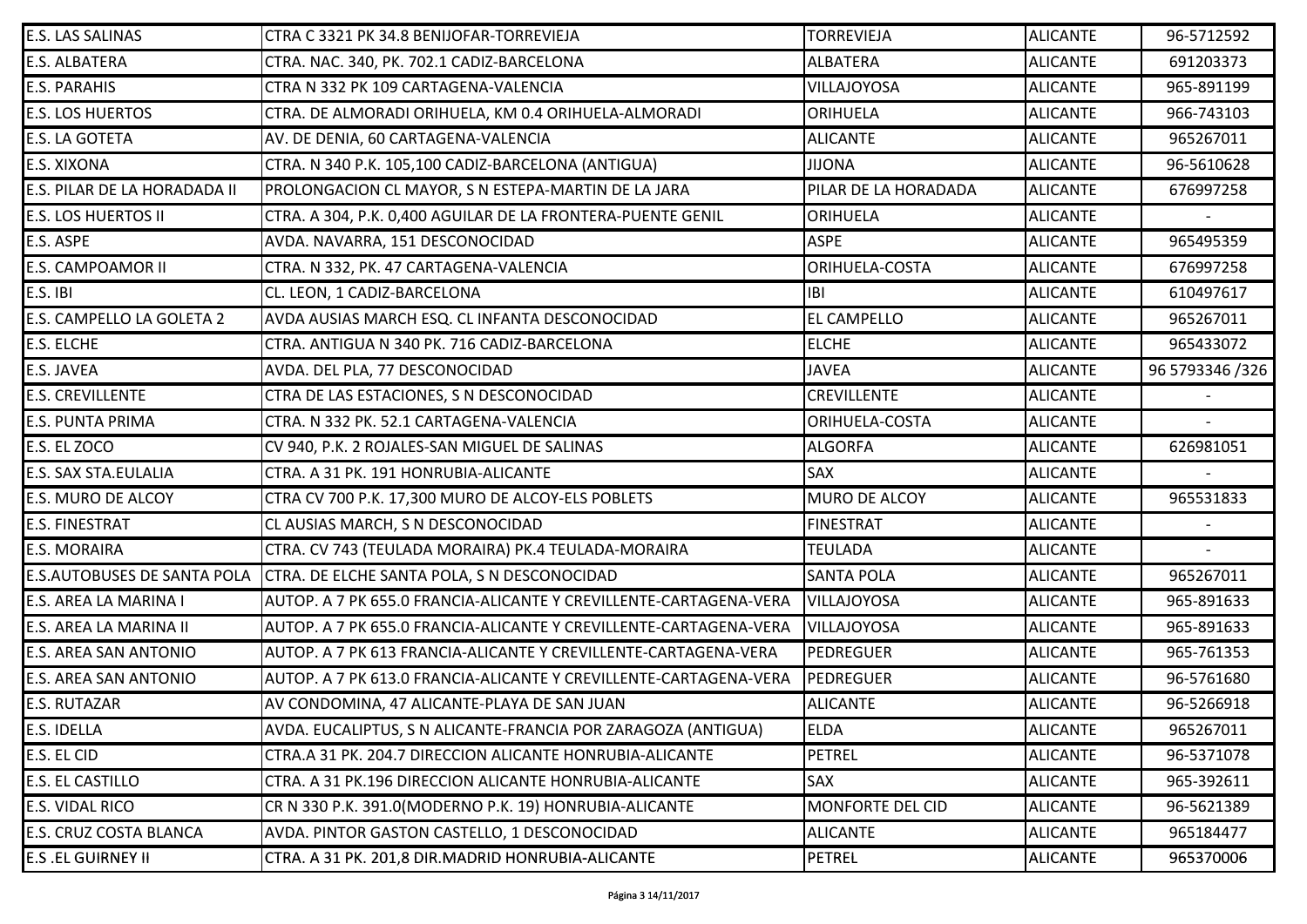| <b>E.S. MARTIN</b>           | CTRA. N 340 P.K. 113,3 CADIZ-BARCELONA (ANTIGUA)                       | <b>ALMERIA</b>             | <b>ALMERIA</b>  | 950-242660 |
|------------------------------|------------------------------------------------------------------------|----------------------------|-----------------|------------|
| E.S. LAS ARENAS              | CTRA. N 340 P.K. 428,200 CADIZ-BARCELONA (ANTIGUA)                     | <b>AGUADULCE</b>           | <b>ALMERIA</b>  | 950-340849 |
|                              | E.S. LA CAÑADA DE SAN URBANO  CTRA. DE NIJAR, KM. 6.9 ALMERIA-NIJAR    | LA CAÑADA DE SAN URBANO    | <b>ALMERIA</b>  | 950291084  |
| E.S. OJEDA                   | CTRA. AL 41 P.K. 2,700 ROQUETAS DE MAR-ALICUN                          | ROQUETAS DE MAR            | <b>ALMERIA</b>  | 950-320881 |
| E.S.AREA DE SERVICIO XIQUENA | AUTOVIA A 92, KM. 333 SEVILLA-BAZA-PUERTO LUMBRERAS (ANTIGUA)          | FIÑANA                     | <b>ALMERIA</b>  | 667706571  |
| <b>E.S. LOS GURULLOS</b>     | PARAJE LOS GURULLOS S N S/D                                            | <b>MOJACAR</b>             | <b>ALMERIA</b>  | 950-472400 |
| <b>E.S. LA GARRUCHA</b>      | CTRA AL 152 PK 4.7 GARRUCHA - N-340 POR TURRE                          | <b>MOJACAR</b>             | <b>ALMERIA</b>  | 950479090  |
| <b>E.S. LOS FILABRES</b>     | CTRA. ALP 113 P.K. 34,200 TABERNAS-OLULA DEL RIO                       | <b>TAHAL</b>               | <b>ALMERIA</b>  | 950434818  |
| E.S. JOSE A.LIZARTE          | AV ANDALUCIA, S N CANTORIA-CHIRIVEL                                    | <b>ORIA</b>                | <b>ALMERIA</b>  | 950-122879 |
| E.S. KADE 4                  | CTRA. ALP 701 P.K. 1,800 ROQUETAS DE MAR-FARO SABINAL                  | <b>ROQUETAS DE MAR</b>     | <b>ALMERIA</b>  | 950-320881 |
| E.S. CAMPOHERMOSO            | CTRA. A.L.P. 204 P.K. 10,560 N-340 - CAMPOHERMOSO POR SAN ISIDRO       | <b>CAMPOHERMOSO</b>        | <b>ALMERIA</b>  | 950-385456 |
| E.S. LA MILAGROSA            | CTRA. ALP 751, PK. 19,400 HUERCAL OVERA-TABERNO                        | <b>TABERNO</b>             | <b>ALMERIA</b>  | 950-163338 |
| E.S. LISANGOA                | CR AL 400 P.K. 16 BERJA-ROQUETAS DE MAR                                | <b>EL EJIDO</b>            | <b>ALMERIA</b>  | 950-570462 |
| E.S. EL PILAR OVERA          | CR A 334 P.K. 86,935 A-92 (BAZA) - N-340 (HUERCAL-OVERA)               | <b>HUERCAL OVERA</b>       | <b>ALMERIA</b>  | 950137695  |
| <b>E.S. HUERCAL OVERA</b>    | CTRA. N 340 P.K. 543,3 CADIZ-BARCELONA                                 | <b>HUERCAL OVERA</b>       | <b>ALMERIA</b>  | 950-135146 |
| E.S. BAYYANA                 | CTRA N 340 PK 111.5 CADIZ-BARCELONA (ANTIGUA)                          | <b>ALMERIA</b>             | <b>ALMERIA</b>  | 951-273270 |
| E.S. ALMERIMAR               | CTRA. DE ALMERIMAR, S N DESCONOCIDAD                                   | <b>EL EJIDO</b>            | <b>ALMERIA</b>  | 640223596  |
| E.S. EL REAL                 | CL VENTE VACIO PARC A 1 P.IND. EL REAL CADIZ-BARCELONA                 | <b>ANTAS</b>               | <b>ALMERIA</b>  | 950459079  |
| <b>E.S. AREASUR</b>          | AUTOVIA A 7, PK. 391 CADIZ-BARCELONA                                   | <b>ADRA</b>                | <b>ALMERIA</b>  | 950568056  |
| <b>E.S. LOS PARTIDORES</b>   | CTRA. AL 12 PK. 3.6 ALMERIA-AEROPUERTO DE ALMERIA                      | <b>ALMERIA</b>             | <b>ALMERIA</b>  |            |
| E.S. LA MORENA               | CTRA. NAC. 340, KM. 560, 1 CADIZ-BARCELONA (ANTIGUA)                   | <b>HUERCAL OVERA</b>       | <b>ALMERIA</b>  | 693803914  |
| <b>E.S. COSTA ANDARAX</b>    | PARQUE COMERCIAL LOS NARANJOS DESCONOCIDAD                             | HUERCAL DE ALMERIA         | <b>ALMERIA</b>  |            |
| E.S. GADOR                   | CTRA. N 324 P.K. 319,500 CORDOBA-ALMERIA POR JAEN                      | <b>GADOR</b>               | <b>ALMERIA</b>  | 950122879  |
| E.S. ROQUETAS DE MAR         | CR LA MOJONERA P.K. 3,5 BERJA-ROQUETAS DE MAR                          | ROQUETAS DE MAR            | <b>ALMERIA</b>  | 950-324088 |
| E.S. INDALO LAS LOMAS        | CTRA. NAC. 340A, PK 444 CADIZ-BARCELONA (ANTIGUA)                      | <b>ALMERIA</b>             | <b>ALMERIA</b>  | 645955439  |
| E.S. HNOS. GONSALO           | CTRA. DE NIJAR (JUNTO SEMINARIO) DESCONOCIDAD                          | <b>ALMERIA</b>             | <b>ALMERIA</b>  | 950-226411 |
| E.S. CUEVAS DE ALMANZORA     | AV DE ATRALES, 1 DESCONOCIDAD                                          | <b>CUEVAS DE ALMANZORA</b> | <b>ALMERIA</b>  | 950-457002 |
| E.S. ABLA                    | CTRA. A 92, PK. 338.6 SEVILLA-BAZA-PUERTO LUMBRERAS (ANTIGUA)          | ABLA                       | <b>ALMERIA</b>  | 950351104  |
| E.S. SAN ISIDRO              | CR N 340, P.K. 555 CADIZ-BARCELONA (ANTIGUA)                           | <b>HUERCAL OVERA</b>       | <b>ALMERIA</b>  | 600559169  |
| E.S. FORO                    | AVD. FERNANDEZ LADREDA, 105 DESCONOCIDAD                               | <b>GIJON</b>               | <b>ASTURIAS</b> | 985-392189 |
| E.S. CATUXO I                | CTRA N 634, PK 548.5 SAN SEBASTIAN-SANTIAGO DE COMPOSTELA              | TAPIA DE CASARIEGO         | <b>ASTURIAS</b> | 985-623768 |
| E.S. EGOECHEAGA-AVILES       | CTRA N 632 PK 94.4 RIBADESELLA-CANERO                                  | <b>AVILES</b>              | <b>ASTURIAS</b> | 985-560284 |
| <b>E.S. INFIESTO</b>         | CL COVADONGA, 37 SAN SEBASTIAN-SANTIAGO DE COMPOSTELA (ANTIGUA) PILOÑA |                            | <b>ASTURIAS</b> | 629253435  |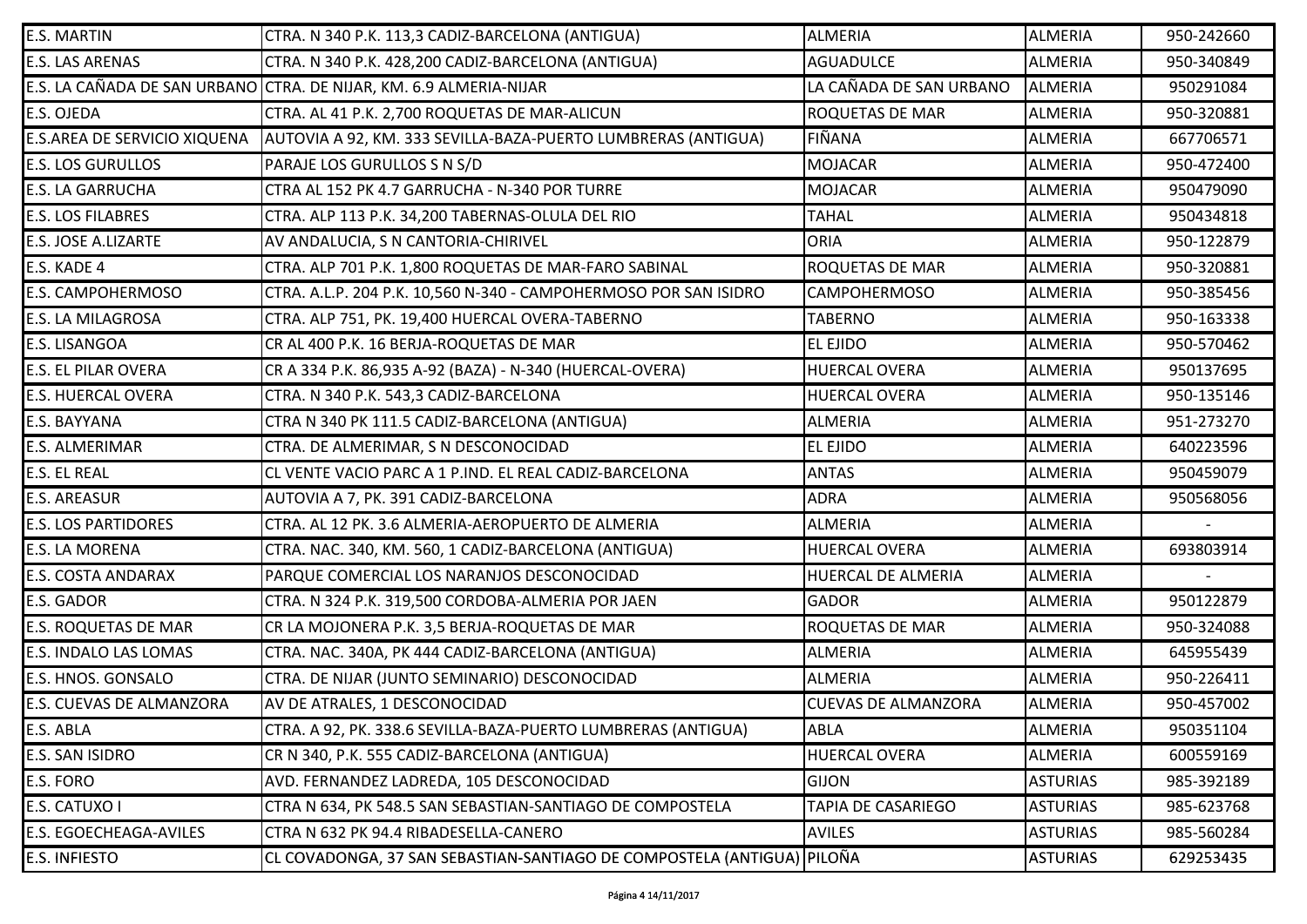| E.S. SUPESA-POLA DE LENA      | CTRA N 630 PK 414.0 GIJON-SEVILLA                                         | POLA DE LENA                     | <b>ASTURIAS</b> | 985-492554     |
|-------------------------------|---------------------------------------------------------------------------|----------------------------------|-----------------|----------------|
| <b>E.S. EGOCHEAGA-TRASONA</b> | CTRA N 632 PK 89.4 GIJON-AVILES                                           | <b>CORVERA DE ASTURIAS</b>       | <b>ASTURIAS</b> | 985-575701     |
| <b>E.S. EL PUENTE</b>         | CTRA. N 634 P.K. 431 SAN SEBASTIAN-SANTIAGO DE COMPOSTELA                 | <b>GRADO</b>                     | <b>ASTURIAS</b> | 985-750172*    |
| <b>E.S. PRAVIA</b>            | CTRA. O 623, P.K. 1.0 N-632 (SOTO DEL BARCO) - N-634 (CORNEYANA)          | <b>PRAVIA</b>                    | <b>ASTURIAS</b> | 985-820685     |
| <b>E.S. QUINTANA</b>          | CTRA. N 632 PK 156.8 RIBADESELLA-CANERO                                   | <b>VALDES</b>                    | <b>ASTURIAS</b> | 985-645316     |
| <b>E.S. SERVICADARIO</b>      | CTRA. AS 15 P.K. 50,4 N-634 (CORNEYANA) - L.P. CON LEON                   | <b>CANGAS DE NARCEA</b>          | <b>ASTURIAS</b> | 985-5812752    |
| <b>E.S. LA FERVENCIA</b>      | CR N 634 P.K. 4,85 SAN SEBASTIAN-SANTIAGO DE COMPOSTELA                   | <b>BRIEVES</b>                   | <b>ASTURIAS</b> | 98-5647251     |
| <b>E.S. LA CURISCADA</b>      | CR AS 216, P.K. 5.160 LA FLORIDA-PUERTO DE LA ESPINA                      | <b>TINEO</b>                     | <b>ASTURIAS</b> | 985806188      |
| <b>E.S. SUPESA-PRUVIA</b>     | CTRA AS 18 P.K. 74 OVIEDO-GIJON                                           | <b>PRUVIA</b>                    | <b>ASTURIAS</b> | 985-260176     |
| E.S. JOVE                     | AVDA. PRINCIPE DE ASTURIAS, 78 DESCONOCIDAD                               | <b>GIJON</b>                     | <b>ASTURIAS</b> | 985320770      |
| E.S. LA RIA                   | AV CONDE DE GUADALHORCE, 69 DESCONOCIDAD                                  | <b>AVILES</b>                    | <b>ASTURIAS</b> | 98-5573551     |
| <b>E.S. LA FELGUERA</b>       | AV. LA REGUERA, S N DESCONOCIDAD                                          | LANGREO                          | <b>ASTURIAS</b> | 985682451      |
| <b>E.S. LA CHALANA</b>        | CTRA. DE VIELLA, S N GRANADA-EL CASTRO POR FRESNEDA                       | <b>SIERO</b>                     | <b>ASTURIAS</b> | 629253435      |
| <b>E.S. COLUNGA MAR</b>       | AUTOVÍA A 8, PK 347,5 MARGEN DCHO. BILBAO-SANTANDER / TORRELAVEGACOLUNGA  |                                  | <b>ASTURIAS</b> | 985852622      |
| <b>E.S. COLUNGA TIERRA</b>    | AUTOVÍA A 8, PK 347,5 MARGEN IZQUIERDO BILBAO-SANTANDER / TORRELA\COLUNGA |                                  | <b>ASTURIAS</b> | 985852609      |
| <b>E.S. ALTO NALON</b>        | POL. EL SOTU, S N DESCONOCIDAD                                            | POLA DE LAVIANA                  | <b>ASTURIAS</b> | 958611605      |
| <b>E.S.NAVIA</b>              | POLIGONO DE SALCEDO, 2 SAN SEBASTIAN-SANTIAGO DE COMPOSTELA               | <b>NAVIA</b>                     | <b>ASTURIAS</b> |                |
| <b>E.S. VILLAVICIOSA</b>      | CTRA. N 632 PK. 43.05 RIBADESELLA-CANERO                                  | VILLAVICIOSA                     | <b>ASTURIAS</b> | 651858001      |
| <b>E.S. NORA CARBURANTES</b>  | AVDA. DE OVIEDO, POL.IND.LA BARREDA S N DESCONOCIDAD                      | <b>NOREÑA</b>                    | <b>ASTURIAS</b> | 985743415/0553 |
| <b>E.S. LEORIO</b>            | CAMINO DE LA CANDELERA, 46 LEORIO MIERES-GIJON                            | <b>GIJON</b>                     | <b>ASTURIAS</b> |                |
| <b>E.S. ROCES</b>             | AVDA DE ROCES DESCONOCIDAD                                                | <b>GIJON</b>                     | <b>ASTURIAS</b> | 629111188      |
| <b>E.S. MAREO</b>             | CTRA AS 246 PK 28.7 LA FELGUERA-GIJON                                     | <b>GIJON</b>                     | <b>ASTURIAS</b> | 985-168088     |
| <b>E.S. LOS CANAPES</b>       | TRAVESIA LOS CANAPES, 2 DESCONOCIDAD                                      | <b>AVILES</b>                    | <b>ASTURIAS</b> | 98-5575101     |
| <b>E.S. PRENDES</b>           | CTRA. NAC. 632, KM. 78,8 GIJON-AVILES                                     | <b>CARREÑO</b>                   | <b>ASTURIAS</b> |                |
| <b>E.S. SAN CRISTOBAL</b>     | PLAZA RUIZ DE LA PEÑA S N OVIEDO-GIJON                                    | <b>OVIEDO</b>                    | <b>ASTURIAS</b> | 985-231066     |
| <b>E.S. CAMFERVISA</b>        | CTRA. N 632 P.K. 60,700 RIBADESELLA-CANERO                                | GIJON                            | <b>ASTURIAS</b> | 98-5338366     |
| <b>E.S. BUENA VISTA</b>       | CTRA. N 634, P.K. 409.5 SAN SEBASTIAN-SANTIAGO DE COMPOSTELA              | <b>OVIEDO</b>                    | <b>ASTURIAS</b> | 985-275904     |
| <b>E.S. CATUXO II</b>         | CTRA N 634, PK 548.5 SAN SEBASTIAN-SANTIAGO DE COMPOSTELA                 | <b>TAPIA DE CASARIEGO</b>        | <b>ASTURIAS</b> |                |
| <b>E.S. SOTILLO</b>           | CL DOCTOR DIAZ PALACIOS, S N ALCORCON-PLASENCIA                           | SOTILLO DE LA ADRADA             | <b>AVILA</b>    | 676983393      |
| <b>E.S. CANDELEDA</b>         | CR C 501, P.K. 0.5 ALCORCON-PLASENCIA                                     | <b>CANDELEDA</b>                 | <b>AVILA</b>    | 920-380149     |
| <b>E.S. CEBREROS</b>          | CTRA. AV 512, P.K. 0.7 CEBREROS-TIEMBLO                                   | <b>CEBREROS</b>                  | <b>AVILA</b>    | 918-630937     |
| <b>E.S. SANCHIDRIAN</b>       | CR N VI, P.K. 101.500 MADRID-LA CORUÑA                                    | SANCHIDRIAN                      | <b>AVILA</b>    | 920-318262-26  |
| <b>E.S. JUANFER</b>           | CTRA. N 110, P.K. 327 SORIA-PLASENCIA                                     | SANTA MARIA DE LOS CABALLE AVILA |                 | 9203403593     |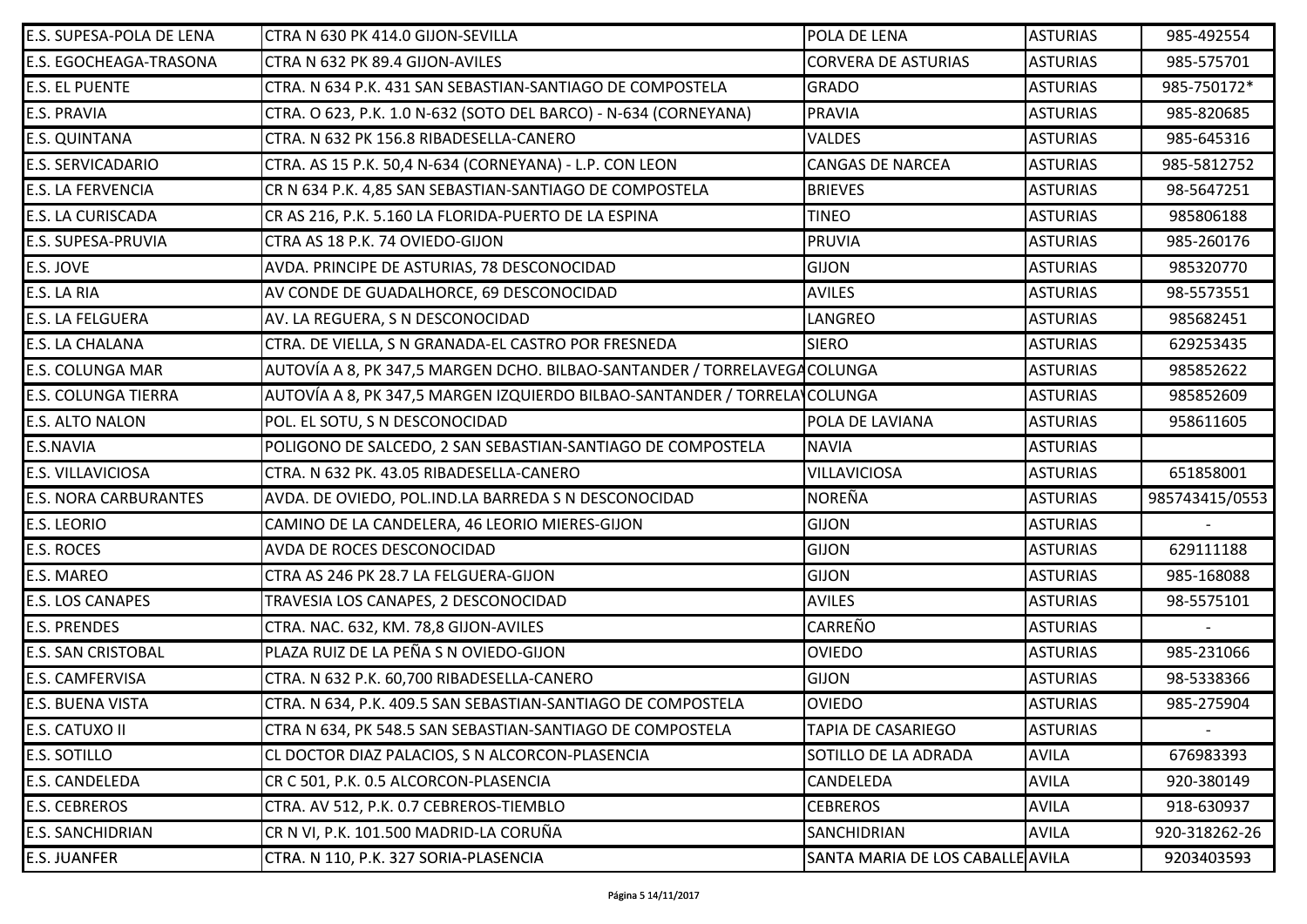| <b>E.S. F. MONFORTE</b>           | CTRA. C 505, P.K. 63.7 LAS NAVAS DEL MARQUES-AVILA                                | NAVALPERAL DE PINARES            | <b>AVILA</b>   | 918-980058      |
|-----------------------------------|-----------------------------------------------------------------------------------|----------------------------------|----------------|-----------------|
| <b>E.S. SONSOLES</b>              | CTRA. DE BURGOHONDO, PK. 1,100 TOLEDO-VALLADOLID                                  | <b>AVILA</b>                     | <b>AVILA</b>   | 649977807       |
| E.S. ADANERO I (D.M.)             | CR N 6 P.K. 111 MARGEN DERECHO MADRID-LA CORUÑA                                   | <b>ADANERO</b>                   | <b>AVILA</b>   | 920-307054      |
| <b>E.S. LA COLILLA</b>            | CR N 110 P.K. 261,500 SORIA-PLASENCIA                                             | LA COLILLA                       | <b>AVILA</b>   | 920-220031      |
| <b>E.S. MORENO MUÑOZ</b>          | CR N 110 P.K. 253 SORIA-PLASENCIA                                                 | <b>AVILA</b>                     | <b>AVILA</b>   | 920-220031      |
| E.S. MORENO MUÑOZ E HIJOS         | CTRA. N 110 PK. 253 SORIA-PLASENCIA                                               | <b>AVILA</b>                     | <b>AVILA</b>   |                 |
| E.S. ADANERO II (D.M.)            | CR N 6 P.K. 111 MARGEN IZQUIERDO MADRID-LA CORUÑA                                 | <b>ADANERO</b>                   | <b>AVILA</b>   | 920-307054      |
| <b>U.S. POSTE ALCONCHEL</b>       | CRTA. EX 107, KM. 43,5 BADAJOZ-VILLANUEVA DEL FRESNO                              | <b>ALCONCHEL</b>                 | <b>BADAJOZ</b> | 696330629       |
| <b>U.S. POSTE HERRERA DUQUE</b>   | AV LA PALMERA, 22 DESCONOCIDAD                                                    | HERRERA DEL DUQUE                | <b>BADAJOZ</b> | 924-650081      |
| <b>U.S. POSTE BARCARROTA</b>      | CTRA. N 435 P.K. 47 BADAJOZ-HUELVA                                                | <b>BARCARROTA</b>                | <b>BADAJOZ</b> | 924-736136/6202 |
| U.S. MERIDA                       | AVD. EXTREMADURA, 15 DESCONOCIDAD                                                 | <b>MERIDA</b>                    | <b>BADAJOZ</b> | 645755850       |
| <b>E.S. ALVAREZ CIENFUEGOS</b>    | CL HERNAN CORTES, S N RENA-VILLANUEVA DE LA SERENA                                | VILLANUEVA DE LA SERENA          | <b>BADAJOZ</b> | 606030759       |
| <b>E.S. HIDALGO GONZALEZ</b>      | CR C 520 PK 99 CACERES-MIAJADAS                                                   | <b>DON BENITO</b>                | <b>BADAJOZ</b> | 924-800497      |
| <b>E.S. MARINITO</b>              | CTRA. EX 209, P.K. 37,5 BADAJOZ-MERIDA POR MONTIJO                                | <b>MONTIJO</b>                   | <b>BADAJOZ</b> | 924-454858      |
| <b>E.S. GEVORA</b>                | CTRA. N 523 P.K. 82,3 CACERES-BADAJOZ                                             | <b>GEVORA DEL CAUDILLO</b>       | <b>BADAJOZ</b> | 924-430054      |
| <b>E.S. ERRASTI SUR (CEPSA)</b>   | CTRA DE CIRCUNVALACION PK 340 MADRID-BADAJOZ (ANTIGUA)                            | <b>MERIDA</b>                    | <b>BADAJOZ</b> | 924-319210      |
| <b>E.S. SAN CRISTOBAL</b>         | CTRA. N 432 P.K. 115.0 BADAJOZ-GRANADA                                            | LLERENA                          | <b>BADAJOZ</b> | 924-870031      |
| <b>E.S. RAIGADA VALDIVIA</b>      | CTRA. N 430 P.K. 120 BADAJOZ-VALENCIA POR ALMANSA                                 | VALDIVIA                         | <b>BADAJOZ</b> | 606938444       |
| <b>E.S. LAS NORITAS</b>           | CR C 432 P.K. 74,500 BADAJOZ-GRANADA                                              | <b>ZAFRA</b>                     | <b>BADAJOZ</b> | 924-554 025*    |
| <b>E.S. GASERNAV</b>              | CR N 430 P.K. 153,700 BADAJOZ-VALENCIA POR ALMANSA                                | <b>CASAS DE DON PEDRO</b>        | <b>BADAJOZ</b> | 924-864660      |
| <b>E.S. TORO LABRADOR</b>         | CR EX 209 P.K. 22,5 BADAJOZ-MERIDA POR MONTIJO                                    | PUEBLONUEVO DEL GUADIANA BADAJOZ |                | 924-474002      |
| <b>E.S. AUTOVIA MERIDA</b>        | CR N V P.K. 351,490 MADRID-FRONTERA PORTUGUESA (BADAJOZ)                          | <b>MERIDA</b>                    | <b>BADAJOZ</b> | 924-343078      |
| <b>E.S. LA SIRENA</b>             | AVD. DE CHILE S N VILLANUEVA DE LA SERENA-CABEZA DEL BUEY                         | VILLANUEVA DE LA SERENA          | <b>BADAJOZ</b> | 924 844 606*    |
| <b>E.S. VEGAS BAJAS</b>           | CTRA. N V PK. 367,350 MADRID-FRONTERA PORTUGUESA (BADAJOZ)                        | <b>LOBON</b>                     | <b>BADAJOZ</b> | 924-447679      |
| <b>E.S. EL MIMBRERO</b>           | CTRA. N 432 PK. 15.950 BADAJOZ-GRANADA                                            | LA ALBUERA                       | <b>BADAJOZ</b> | 924480218       |
| <b>E.S. FIERROIL</b>              | AUTOVIA A 66 PK. 657 GIJON-SEVILLA                                                | VILLAFRANCA DE LOS BARROS        | BADAJOZ        | 615999286       |
|                                   | E.S. CALZADILLA DE LOS BARROS AUTOVIA A 66 PK. 694 GIJON-SEVILLA                  | <b>CALZADILLA DE LOS BARROS</b>  | <b>BADAJOZ</b> | 924.14.92.82    |
| <b>E.S. LLANOS DE EXTREMADURA</b> | CTRA.SEVILLA KM.648 GIJON-SEVILLA                                                 | ALMENDRALEJO                     | <b>BADAJOZ</b> | 924-670835      |
|                                   | E.S. AREA DE SERVICIO HARLEY DACTRA NACIONAL V, PK.334,2 MADRID-BADAJOZ (ANTIGUA) | <b>MERIDA</b>                    | <b>BADAJOZ</b> | 638116680       |
| <b>E.S. PEDRERO FERNANDEZ</b>     | CTRA. N V P.K. 402 MADRID-BADAJOZ (ANTIGUA)                                       | <b>BADAJOZ</b>                   | <b>BADAJOZ</b> | 924-250312      |
|                                   | E.S.HNOS.GARCIA CAMACHO LEALCTRA. C 520 P.K. 96,500 CACERES-MIAJADAS              | <b>DON BENITO</b>                | <b>BADAJOZ</b> | 924812969-03754 |
| <b>E.S. COMERCIAL HERPE</b>       | CR N 523 P.K. 50 CACERES-BADAJOZ                                                  | LA ROCA DE LA SIERRA             | <b>BADAJOZ</b> | 924-406021      |
| <b>E.S. LOS REMEDIOS</b>          | CTRA. BADAJOZ HUELVA, P.K. 95 BADAJOZ-HUELVA                                      | FREGENAL DE LA SIERRA            | <b>BADAJOZ</b> | 924-700047*     |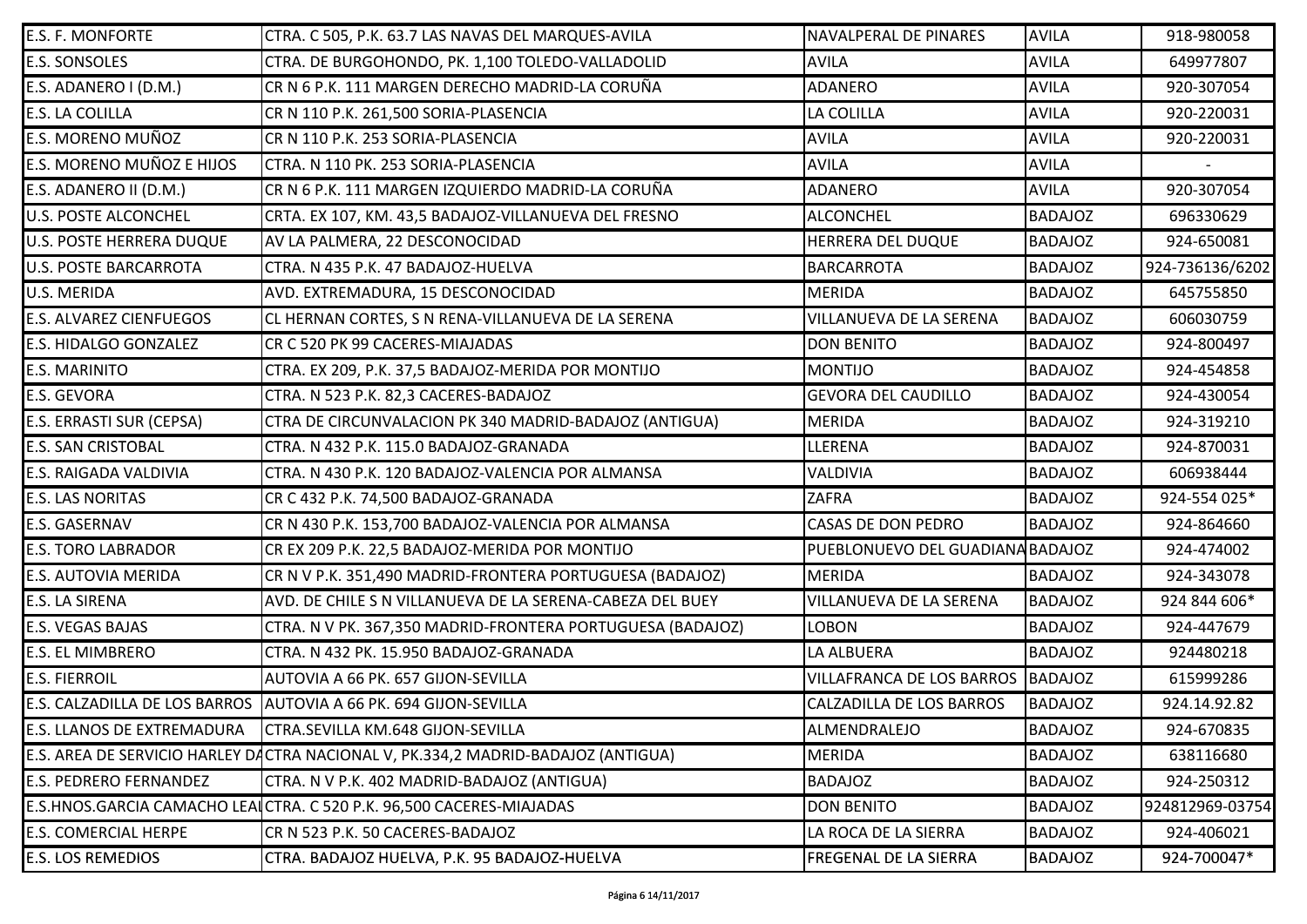| <b>E.S. SANTA MARTA</b>          | CTRA. NAC. 432, P.K. 41,7 BADAJOZ-GRANADA                                          | SANTA MARTA DE LOS BARROS BADAJOZ  |                 | 669224601    |
|----------------------------------|------------------------------------------------------------------------------------|------------------------------------|-----------------|--------------|
| <b>E.S. EL CRUCE DE USAGRE</b>   | CTRA.BADAJOZ GRANADA P.K. 97 BADAJOZ-GRANADA                                       | <b>USAGRE</b>                      | <b>BADAJOZ</b>  | 924585127    |
| E.S. JOSE L. HOLGUIN TENA        | CTRA. C 420 P.K. 39 VILLANUEVA DE LA SERENA-CABEZA DEL BUEY                        | <b>CASTUERA</b>                    | <b>BADAJOZ</b>  | 924-772011   |
| E.S. GAMADO                      | CTRA. C 632 P.K. O ZALAMEA DE LA SERENA-QUINTANA DE LA SERENA                      | ZALAMEA DE LA SERENA               | <b>BADAJOZ</b>  | 924-772058   |
| E.S. GARCIA CERVERA E HIJOS      | CTRA. VILLALBA P.K. 12 VILLALBA DE LOS BARROS-FUENTE DEL MAESTRE                   | <b>FUENTE DEL MAESTRE</b>          | <b>BADAJOZ</b>  | 924-530 278* |
| E.S. CUATRO CAMINOS              | CTRA. N 630, P.K. 325 GIJON-SEVILLA                                                | VILLAFRANCA DE LOS BARROS BADAJOZ  |                 | 924-524265   |
| E.S. CALAMONTE                   | AVD. EXTREMADURA S N DESCONOCIDAD                                                  | CALAMONTE                          | <b>BADAJOZ</b>  | 924-323274 * |
| <b>E.S. CASTUERA</b>             | CL. ZURBARAN, 2 DESCONOCIDAD                                                       | <b>CASTUERA</b>                    | <b>BADAJOZ</b>  | 924760059    |
| <b>E.S. SON ARMADANS</b>         | AV. JOAN MIRO, 22 DESCONOCIDAD                                                     | PALMA DE MALLORCA                  | <b>BALEARES</b> | 971-731199   |
| <b>U.S.GARCIA ORELL</b>          | PZA. GARCIA ORELL, S N. DESCONOCIDAD                                               | PALMA DE MALLORCA                  | <b>BALEARES</b> | 617520766    |
| U.S. SANTA MARIA                 | PZ HOSTALS, 4 DESCONOCIDAD                                                         | SANTA MARIA DEL CAMI               | <b>BALEARES</b> | 971-620362   |
| <b>E.S. JERONIMA POU</b>         | CTRA. C 717 P.K. 23 PALMA DE MALLORCA-PORTO PETRO                                  | <b>LLUCHMAYOR</b>                  | <b>BALEARES</b> | 971-660806   |
| E.S. IBIZA-SAN JOSE              | CTRA PM 803 PK 14.3 SAN ANTONIO DE PORTMANY-SAN JOSE                               | <b>SAN JOSE</b>                    | <b>BALEARES</b> | 971-800118   |
| E.S. IBIZA-SANTA EULALIA         | CTRA PM 810 PK 3.3 IBIZA-SANTA EULALIA                                             | SANTA EULALIA DEL RIO              | <b>BALEARES</b> | 971-341032   |
| E.S. PUERTO POLLENSA             | C. JUAN XXIII, 133 DESCONOCIDAD                                                    | <b>POLLENSA</b>                    | <b>BALEARES</b> | 971-867-308  |
| E.S. LA ALCUDIA                  | CTRA C 713 PK 51.0 PALMA DE MALLORCA-ALCUDIA                                       | <b>ALCUDIA</b>                     | <b>BALEARES</b> | 971-545948   |
| E.S. ULLARO                      | CTRA C 713 PK 38.3 PALMA DE MALLORCA-ALCUDIA                                       | <b>CAMPANET</b>                    | <b>BALEARES</b> | 971-516133   |
| E.S. IBIZA-SAN ANTONIO           | CTRA C 731 PK 13.0 IBIZA-SAN ANTONIO ABAD                                          | <b>SAN ANTONIO ABAD</b>            | <b>BALEARES</b> | 971-346707   |
| <b>E.S. SES JARDINES</b>         | CTRA. PM 715, P.K. 29.3 PALMA DE MALLORCA-CALA RATJADA                             | <b>MONTUIRI</b>                    | <b>BALEARES</b> | 971-646498   |
| <b>E.S. SAN ANTONIO PORTMANY</b> | CL CERVANTES, 44 DESCONOCIDAD                                                      | <b>SAN ANTONIO ABAD</b>            | <b>BALEARES</b> | 971-345725   |
| E.S. LLOSETA                     | CTRA. PALMA LLOSETA P.K. 1,500 PALMA DE MALLORCA-LLOSETA                           | <b>LLOSETA</b>                     | <b>BALEARES</b> | 971-514028 * |
| <b>E.S. PORTMANY</b>             | AV IGNACIO WALIS, 23 SAN ANTONIO DE PORTMANY-SAN JOSE                              | <b>SAN ANTONIO ABAD</b>            | <b>BALEARES</b> | 971-306573   |
| E.S. CALVIA                      | CTRA.CALVIA PALMA NOVA P.K. 5,500 PALMA NOVA-CALVIA                                | <b>CALVIA</b>                      | <b>BALEARES</b> | 971-428424   |
| E.S. RAFAL NOU                   | AV. BINIAMAR, 16 DESCONOCIDAD                                                      | PALMA DE MALLORCA                  | <b>BALEARES</b> | 971479334    |
| <b>E.S. ROTONDA</b>              | RONDA PASEO MARITIMO, S N DESCONOCIDAD                                             | <b>IBIZA</b>                       | <b>BALEARES</b> | 971193265    |
| E.S. MITJAN LLOC                 | CR MAHON CIUDADELA P.K. 7,200 MAHON-CIUDADELA                                      | <b>ALAYOR</b>                      | <b>BALEARES</b> | 971 378369   |
| E.S. ALARO                       | CL CONSTITUCION S N DESCONOCIDAD                                                   | <b>ALARO</b>                       | <b>BALEARES</b> | 971-879354   |
| E.S. SA PUNTA                    | CTRA. PALMA PORTO PETRO P.K. 34,500 PALMA DE MALLORCA-PORTO PETROCAMPOS DEL PUERTO |                                    | <b>BALEARES</b> | 971-652765   |
| <b>E.S. SANT JORDI</b>           | CR AEROPUERTO P.K. 4,5 IBIZA-AEROPUERTO                                            | SAN JOSE                           | <b>BALEARES</b> | 971308593    |
| E.S. CALA MILLOR                 | CL ES CARRERO S N DESCONOCIDAD                                                     | <b>CALA MILLOR</b>                 | <b>BALEARES</b> | 971-586707   |
| <b>E.S. FORMENTERA</b>           | CTRA PM 820 PK 1.2 PUERTO DE FORMENTERA-FARO DE LA MOLA                            | SAN FRANCISCO DE FORMENTE BALEARES |                 | 971-322137   |
| E.S. MALLORCA-1                  | CTRA VIEJA DE BUNOLA, 15 DESCONOCIDAD                                              | PALMA DE MALLORCA                  | <b>BALEARES</b> | 971-430480   |
| E.S. MALLORCA-2                  | C. CAMINO DE LOS REYES, 201 DESCONOCIDAD                                           | PALMA DE MALLORCA                  | <b>BALEARES</b> | 971-297957   |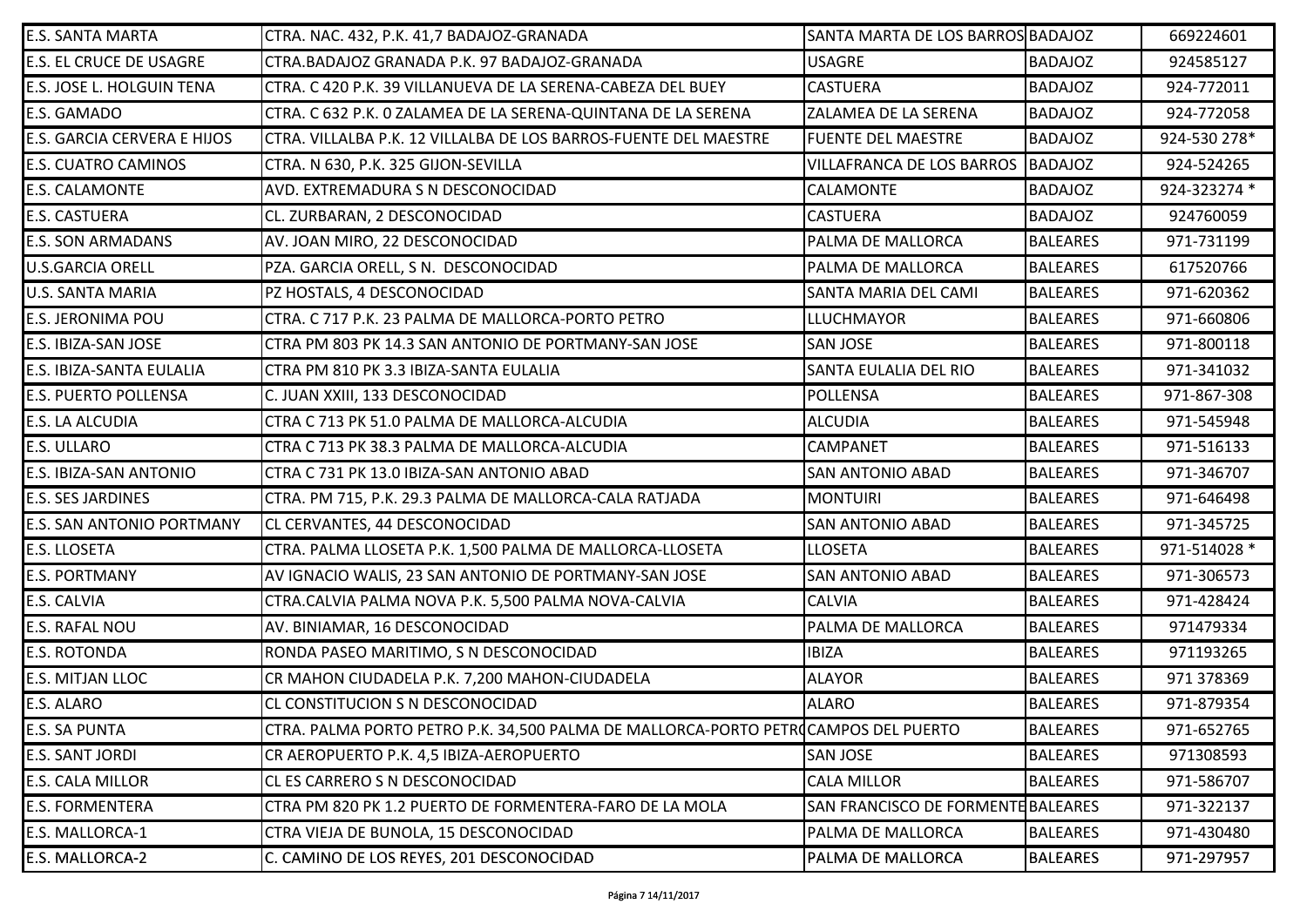| <b>E.S. SON VERI</b>      | CTRA. PM 717 P.K.23 LLUCHMAYOR-EL ARENAL                                       | <b>LLUCHMAYOR</b>                  | <b>BALEARES</b>  | 971-120384      |
|---------------------------|--------------------------------------------------------------------------------|------------------------------------|------------------|-----------------|
| E.S. PORTO GAS            | AV BIENVENIDOS, 36 DESCONOCIDAD                                                | <b>CALA D'OR</b>                   | <b>BALEARES</b>  | 971-659542      |
| E.S. VIA RONDA            | CL JOSE A.CLAVE S N ESQ. PS CIRCUNV. DESCONOCIDAD                              | <b>MAHON</b>                       | <b>BALEARES</b>  | 971-354692      |
| <b>E.S. SON GRANADA</b>   | CTRA. CABO BLANCO P.K. 3,6 EL ARENAL-CABO BLANCO                               | LLUCHMAYOR                         | <b>BALEARES</b>  | 971-740739/761  |
| E.S. BUNYOLA I            | CTRA.C 711, P.K. 16,527 PALMA DE MALLORCA-PUERTO SOLLER                        | <b>BUÑOLA</b>                      | <b>BALEARES</b>  | 971-613475      |
| E.S. VILAFRANCA I         | CTRA. PALMA ARTA P.K. 42,5 PALMA DE MALLORCA-CALA RATJADA                      | <b>VILLAFRANCA DE BONANY</b>       | <b>BALEARES</b>  | 971-560604      |
| E.S. VILAFRANCA II        | CR PALMA A ARTA P.K. 42,5 PALMA DE MALLORCA-CALA RATJADA                       | <b>PETRA</b>                       | <b>BALEARES</b>  | 971-560604      |
| E.S. SANTA EUGENIA        | CR PMV 3141 P.K. 15,5 DESCONOCIDAD                                             | <b>SANTA EUGENIA</b>               | <b>BALEARES</b>  | 971-144405      |
| E.S. BUNYOLA II           | CR PALMA SOLLER, P.K. 15.6 PALMA DE MALLORCA-PUERTO SOLLER                     | <b>BUÑOLA</b>                      | <b>BALEARES</b>  | 909-710847      |
| <b>E.S. SON SUNYER</b>    | CM DE LAS MARAVILLAS, S N DESCONOCIDAD                                         | PALMA DE MALLORCA                  | <b>BALEARES</b>  | 971-660806      |
| E.S.AEROPORT DE MENORCA   | VIA DE SALIDA AEROPUERTO DE MAHON, S N DESCONOCIDAD                            | <b>MAHON</b>                       | <b>BALEARES</b>  | 971378369       |
| <b>E.S. FERRERIAS</b>     | CL B, 2 POL. IND. FERRERIAS DESCONOCIDAD                                       | <b>FERRERIAS</b>                   | <b>BALEARES</b>  | 971374523       |
| <b>E.S. PEGUERA</b>       | RONDA DE PEGUERA, S N DESCONOCIDAD                                             | <b>CALVIA</b>                      | <b>BALEARES</b>  |                 |
| E.S. MIGUEL CLAR LLADO    | CTRA. C 717 P.K. 23 PALMA DE MALLORCA-PORTO PETRO                              | <b>LLUCHMAYOR</b>                  | <b>BALEARES</b>  | 971-660806      |
| <b>E.S. PALMA NOVA</b>    | CTRA. PALMA PUERTO ANDRAITX P.K.12,400 PALMA-PUERTO ANDRAITX                   | PALMANOVA                          | <b>BALEARES</b>  | 971-680073      |
| <b>E.S. HERMANOS VIVO</b> | CL CAUTIVOS CONSTANTINOPLA, S N DESCONOCIDAD                                   | CIUDADELA                          | <b>BALEARES</b>  | 971-381597      |
| E.S. ALAYOR               | CTRA. C 721, P.K. 12.5 MAHON-CIUDADELA                                         | <b>ALAYOR</b>                      | <b>BALEARES</b>  | 971-371197      |
| E.S. ROSELLO              | PZA. DE ABU UMAR, 1 DESCONOCIDAD                                               | <b>MAHON</b>                       | <b>BALEARES</b>  | 971-364551      |
| E.S. LA PUEBLA            | CL TRAJINEROS, 1 DESCONOCIDAD                                                  | LA PUEBLA                          | <b>BALEARES</b>  | 971-540067      |
| E.S. CEPSA S'ARANJASSA    | CTRA. C 717 P.K. 10.2 PALMA DE MALLORCA-PORTO PETRO                            | PALMA DE MALLORCA                  | <b>BALEARES</b>  | 971-742768      |
| <b>E.S. SES SALINES</b>   | FRANCESC DE BORJA Y MOLL, 61 DESCONOCIDAD                                      | <b>SES SALINES</b>                 | <b>BALEARES</b>  | 971649522       |
| E.S. ALQUERIA BLANCA      | CONVENTO, 21 DESCONOCIDAD                                                      | SANTAÑY                            | <b>BALEARES</b>  | 971-653591      |
| U.S. LLUBI                | CL LA CARRETERA, 69 DESCONOCIDAD                                               | <b>LLUBI</b>                       | <b>BALEARES</b>  | 971-522007      |
| E.S. PARALELO             | AV. PARALELO, 183 DESCONOCIDAD                                                 | <b>BARCELONA</b>                   | <b>BARCELONA</b> | 93-4234459      |
| E.S. CLOT                 | CLOT, 181 DESCONOCIDAD                                                         | <b>BARCELONA</b>                   | <b>BARCELONA</b> | 93-3523286      |
| E.S. MATARO               | C. REAL, 547 DESCONOCIDAD                                                      | <b>MATARO</b>                      | <b>BARCELONA</b> | 93-7578701/7370 |
| E.S. MALGRAT - MONTAÑA    | CTRA N 2 PK 674,200 MARGEN IZQUIERDO MADRID-BARCELONA-LA JUNQUE∥MALGRAT DE MAR |                                    | <b>BARCELONA</b> | 93-7654248      |
| U.S. CAMPO SAGRADO        | AVDA. MARQUES DE CAMPO SAGRADO, 30 DESCONOCIDAD                                | <b>BARCELONA</b>                   | <b>BARCELONA</b> | 934410101       |
| U.S. CARDONA              | AV DEL RASTRILLO, S N DESCONOCIDAD                                             | CARDONA                            | <b>BARCELONA</b> | 938684036       |
| E.S. ESTOP                | CL CLOT, 2 DESCONOCIDAD                                                        | <b>BARCELONA</b>                   | <b>BARCELONA</b> |                 |
| E.S. LA FLORIDA           | CTRA N 152 PK 15.1 BARCELONA-PUIGCERDA                                         | SANTA PERPETUA DE MOGUDA BARCELONA |                  | 93-5740778      |
| E.S. 5 PONTS              | CTRA N 340 PK 300.7 CADIZ-BARCELONA                                            | <b>VILLAFRANCA DEL PENEDES</b>     | <b>BARCELONA</b> | 93-8921015      |
| E.S. MITRE                | RONDA GENERAL MITRE, 128. ESQ. MUNTANER DESCONOCIDAD                           | <b>BARCELONA</b>                   | <b>BARCELONA</b> |                 |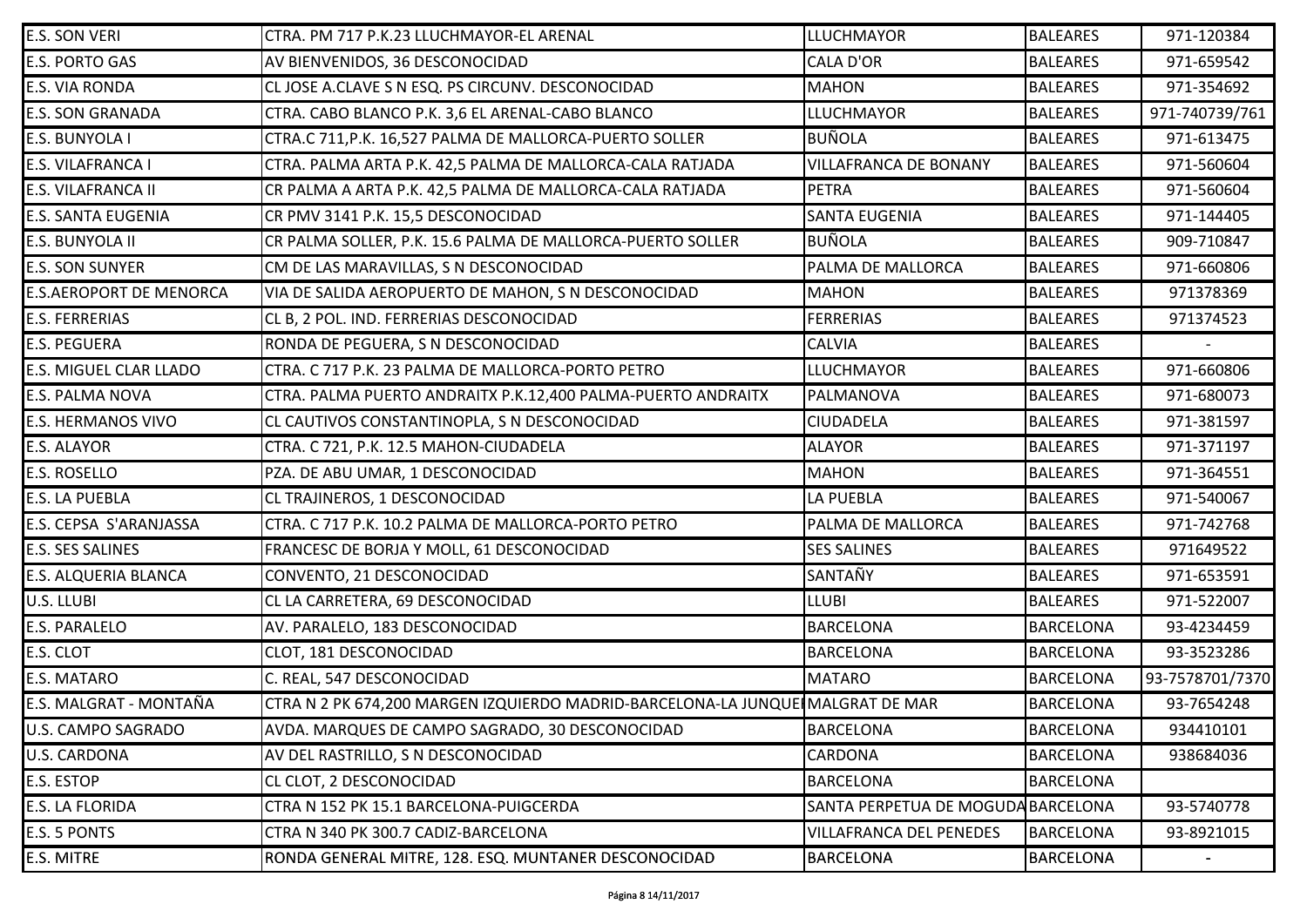| ES. MITRE                     | RONDA GENERAL MITRE, 128. ESQ. MUNTANER DESCONOCIDAD                            | <b>BARCELONA</b>                   | <b>BARCELONA</b> |               |
|-------------------------------|---------------------------------------------------------------------------------|------------------------------------|------------------|---------------|
| E.S. MOIA                     | CTRA N 141 PK 27.3 MANRESA-VIC                                                  | <b>MOYA</b>                        | <b>BARCELONA</b> | 93-8300571    |
| <b>E.S. SAN CRISTOBAL</b>     | CTRA. N 150, P.K. 17.4 BARCELONA-TARRASA POR SABADELL                           | <b>TARRASA</b>                     | <b>BARCELONA</b> | 93-7859994    |
| E.S. MOLLET                   | CTRA N 152 PK 16.9 DESCONOCIDAD                                                 | <b>MOLLET</b>                      | <b>BARCELONA</b> | 93-5931020    |
| <b>E.S. PEDRALBES</b>         | AV DE ESPLUGAS, 103 DESCONOCIDAD                                                | <b>BARCELONA</b>                   | <b>BARCELONA</b> | 932036349     |
| E.S. LLIÇA D'AMUNT            | CTRA. C 17, PK. 20,5 BARCELONA-RIPOLL                                           | <b>LLISSA DE MUNT</b>              | <b>BARCELONA</b> |               |
| E.S. CARANAISA                | CR. C 59, PK 1,5 MOLLET DEL VALLES - C-25 (L'ESTANY)                            | SANTA PERPETUA DE MOGUDA BARCELONA |                  | 93-5600632    |
| E.S. GAUDI                    | AVDA GAUDI, 1 DESCONOCIDAD                                                      | <b>BARCELONA</b>                   | <b>BARCELONA</b> |               |
| E.S. CERDANYOLA               | RDA. DE CERDANYOLA, 1 DESCONOCIDAD                                              | SARDANYOLA                         | <b>BARCELONA</b> | 93-5800481    |
| E.S. MONTSERRAT I             | AUTOPISTA C 16, KM 35,5 DIREC.BARCELONA C-3211 - ALMUDEMA                       | <b>VACARISAS</b>                   | <b>BARCELONA</b> | 93-8280050    |
| E.S. MONTSERRAT II            | AUTOPISTA C 16, KM 35,5 DIREC. MANRESA C-3211 - ALMUDEMA                        | <b>VACARISAS</b>                   | <b>BARCELONA</b> | 93-8280050    |
| E.S. LA COLLADA               | CTRA. BV 2041 P.K. 8,3 GAVA-BEGUES                                              | <b>BEGAS</b>                       | <b>BARCELONA</b> |               |
| <b>E.S. PARIS URGEL</b>       | CONDE DE URGEL, 219 DESCONOCIDAD                                                | <b>BARCELONA</b>                   | <b>BARCELONA</b> | 93-4304308    |
| E.S. MALGRAT DE MAR           | AV. COSTA BRAVA, 163 MALGRAT DE MAR-LIMITE DE PROVINCIA CON GERONMALGRAT DE MAR |                                    | <b>BARCELONA</b> | 93-7654646    |
| <b>E.S. CANYELLES</b>         | CTRA. C 15, PK. 45,4 IGUALADA-VILANOVA I LA GELTRU                              | <b>CANYELLAS</b>                   | <b>BARCELONA</b> |               |
| <b>E.S. POLIGONO HERMES</b>   | CTRA. N 150, P.K. 2,6 BARCELONA-TARRASA POR SABADELL                            | MONCADA Y REIXACH                  | <b>BARCELONA</b> | 935750130     |
| <b>E.S. CASTELLDEFELS</b>     | AV CONSTITUCION, 99 CASTELLDEFELS-BARCELONA POR SANT BOI DE LLOBRECASTELLDEFELS |                                    | <b>BARCELONA</b> | 93-6360081    |
| E.S. LES MASIES               | CL TER, S N BARCELONA-RIPOLL                                                    | <b>MASIAS DE VOLTREGA</b>          | <b>BARCELONA</b> |               |
| <b>E.S. CORNELLA</b>          | CL ENERGIA, 73 DESCONOCIDAD                                                     | <b>CORNELLA</b>                    | <b>BARCELONA</b> | 93-4744044    |
| E.S. VACARISSES               | CTRA. C 58, KM. 32,5 BARCELONA-MANRESA POR TERRASSA                             | <b>VACARISAS</b>                   | <b>BARCELONA</b> | 934005070     |
| <b>E.S. PENEDES</b>           | CTRA. BP 2121 PK. 2 VILAFRANCA DEL PENEDES-SANTA COLOMA DE QUERALT PACHS        |                                    | <b>BARCELONA</b> | 93-8171018    |
| E.S. VALLGORGUINA             | CTRA. C 61, PK. 11 ARENYS DE MAR-SANT CELONI                                    | VALLGORGUINA                       | <b>BARCELONA</b> | 93-8678883    |
| <b>E.S. FOGARS DE TORDERA</b> | CTRA. BV 5122 P.K. 5,05 TORDERA-HOSTALRIC                                       | FOGAS DE LA SELVA                  | <b>BARCELONA</b> | 93-7644108/74 |
| <b>E.S. NOU PRAT</b>          | AV DEL REMOLAR, 37 DESCONOCIDAD                                                 | <b>PRAT DE LLOBREGAT</b>           | <b>BARCELONA</b> | 93-4784457    |
| E.S. MONTIGALA                | CL. COMUNIDAD EUROPEA, S N DESCONOCIDAD                                         | <b>BADALONA</b>                    | <b>BARCELONA</b> | 934654034     |
| E.S. CAN FATJO                | PG CAN FATJO 1 CORNELLA DE LLOBREGAT-SANT JOAN DESPI                            | <b>CORNELLA</b>                    | <b>BARCELONA</b> |               |
| E.S. CUATRO CARRETERAS II     | CTRA. C 17 PK. 50 BARCELONA-RIPOLL                                              | <b>TONA</b>                        | <b>BARCELONA</b> | 938870252     |
| E.S. CAL TURA                 | CL COLON, 351 DESCONOCIDAD                                                      | <b>TARRASA</b>                     | <b>BARCELONA</b> | 93-7314696    |
| E.S. PEDROSA                  | CL BOTANICA, 74 DESCONOCIDAD                                                    | HOSPITALET DE LLOBREGAT            | <b>BARCELONA</b> | 933355020     |
| E.S. LA PAUSA                 | AUTOV. B 17 PK 7.5 SANTA CRISTINA D'ARO-FIGUERES                                | <b>PRAT DE LLOBREGAT</b>           | <b>BARCELONA</b> | 93-4018833    |
| E.S. LA SENTIU                | CTRA. C 245 P.K. 5 CASTELLDEFELS-BARCELONA POR SANT BOI DE LLOBREGATGAVA        |                                    | <b>BARCELONA</b> | 936621827     |
| E.S. SABADELL I               | MOLINS DE REI, 135 DESCONOCIDAD                                                 | SABADELL                           | <b>BARCELONA</b> | 93-7106043    |
| E.S. SOLANAS                  | CTRA. C 31, PK. 195,5 CALAFELL-EL PRAT DE LLOBREGAT                             | HOSPITALET DE LLOBREGAT            | <b>BARCELONA</b> | 933352020     |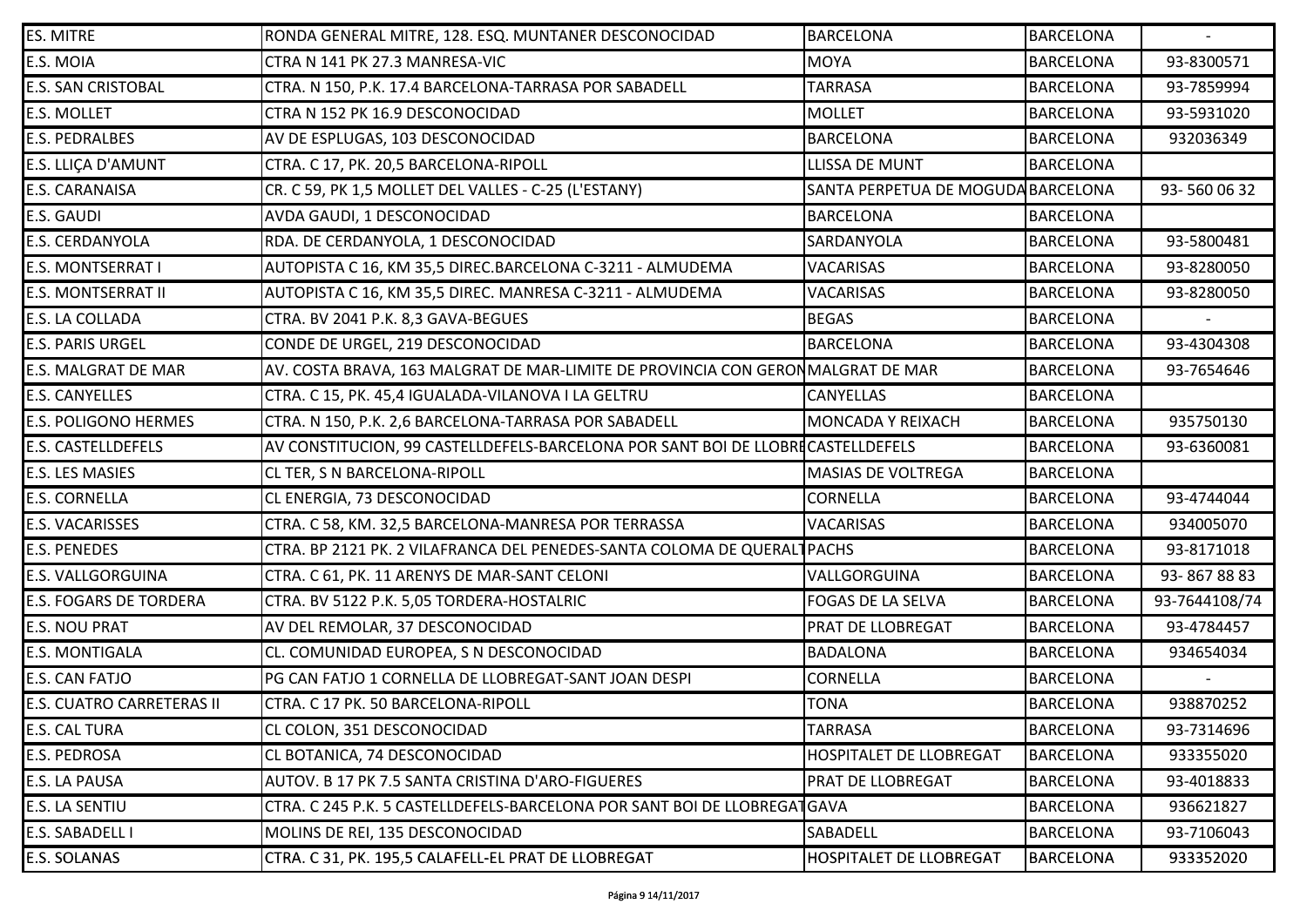|                               | E.S. SANTA PERPETUA DE MOGOLCTRA. B 140, KM 5 MOLLET DEL VALLES-SABADELL | SANTA PERPETUA DE MOGUDA BARCELONA  |                  |                 |
|-------------------------------|--------------------------------------------------------------------------|-------------------------------------|------------------|-----------------|
| E.S. VALLDAURA                | PASEO VALLDAURA, 210 212 DESCONOCIDAD                                    | <b>BARCELONA</b>                    | <b>BARCELONA</b> | 933355020       |
| <b>E.S. MONTCADA</b>          | AUTOP. A 17 PK 5.2 BARCELONA-MONTMELO                                    | MONCADA Y REIXACH                   | <b>BARCELONA</b> | 93-5644115      |
| E.S. CADI                     | CTRA. C 16 PK. 114 C-3211 - ALMUDEMA                                     | <b>GUARDIOLA DE BERGA</b>           | <b>BARCELONA</b> | 938227469       |
| E.S. ARACA                    | CL CASANOVA, 89 DESCONOCIDAD                                             | <b>BARCELONA</b>                    | <b>BARCELONA</b> | 93-4533432      |
| <b>E.S. EGARENSE</b>          | CTRA. B 1503 P.K. 27,100 BARCELONA-TARRASA POR RUBI                      | <b>TARRASA</b>                      | <b>BARCELONA</b> | 93-7850489      |
| <b>E.S. CASTELLDEFELS</b>     | CL GRANADA, 20 24 DESCONOCIDAD                                           | CASTELLDEFELS                       | <b>BARCELONA</b> | 93-6362019      |
| <b>E.S. CORNELLA</b>          | CTRA. HOSPITALET, 328 DESCONOCIDAD                                       | <b>CORNELLA</b>                     | <b>BARCELONA</b> |                 |
| <b>E.S. PUNT DEL MONTSENY</b> | CTRA. DEL MOTSENY BV 5301, P.K. 3 R-2 (SANT CELONI) - MONTSENY           | SANTA MARIA DE PALAUTORDE BARCELONA |                  | 938480752       |
| E.S. PINEDA                   | CL GARBI, 123 MADRID-BARCELONA-LA JUNQUERA                               | PINEDA                              | <b>BARCELONA</b> | 937671963       |
| E.S. VILANOVA 4               | RONDA EUROPA, S N (ESQ.RDA.IBERICA) DESCONOCIDAD                         | VILLANUEVA Y GELTRU                 | <b>BARCELONA</b> | 93-8939445      |
| E.S. GURB                     | EIX TRANSVERSAL LLEIDA GIRONA PK 174,5 LERIDA-GERONA (EJE TRANSVERSIGURB |                                     | <b>BARCELONA</b> | 93-8853923      |
| E.S. GURB II                  | CTRA. EIX TRANSVERSAL C 25, P.K. 175 LERIDA-GERONA (EJE TRANSVERSAL)     | <b>GURB</b>                         | <b>BARCELONA</b> |                 |
|                               | U.S. AEROPUERTO DE BARCELONALG AEROPUERTO (LADO AIRE) DESCONOCIDAD       | SAN BAUDILIO DE LLOBREGAT           | BARCELONA        | 936362019       |
| E.S. PALLEJA                  | RONDA SANTA EULALIA, 31 DESCONOCIDAD                                     | PALLEJA                             | <b>BARCELONA</b> | 936632264       |
| E.S. LOPE DE VEGA             | CL LOPE DE VEGA, 125 139 DESCONOCIDAD                                    | <b>BARCELONA</b>                    | <b>BARCELONA</b> |                 |
| E.S. LOPE DE VEGA             | CL LOPE DE VEGA, 125 139 DESCONOCIDAD                                    | <b>BARCELONA</b>                    | <b>BARCELONA</b> |                 |
| <b>E.S. PARETS DEL VALLES</b> | PASSEIG FLUVIAL, 9 (SECTOR CAN RASOLER) BARCELONA-RIPOLL                 | <b>PARETS</b>                       | <b>BARCELONA</b> | 93-5624412      |
| <b>E.S. GORNAL</b>            | CTRA. N 340 PK. 1196.525 CADIZ-BARCELONA                                 | <b>CASTELLET Y GORNAL</b>           | <b>BARCELONA</b> | 977168742       |
| E.S. CERDANYOLA II            | CL SANTA ROSA, 47 DESCONOCIDAD                                           | SARDANYOLA                          | <b>BARCELONA</b> | 936928051       |
| <b>U.S. DIPUTACION</b>        | CL DIPUTACION, 9 DESCONOCIDAD                                            | <b>BARCELONA</b>                    | <b>BARCELONA</b> | 934410101       |
| E.S. PALLEJA                  | RONDA SANTA EULALIA, 33 DESCONOCIDAD                                     | PALLEJA                             | <b>BARCELONA</b> | 93-6630088      |
| E.S. FORUM                    | AVDA.DE EDUARDO MARISTANY ESQ.CL LLULL DESCONOCIDAD                      | SAN ADRIAN DE BESOS                 | <b>BARCELONA</b> | 686194967       |
| E.S. SABADELL SUR             | RONDA SANT PAU DEL RIU SEC, 7 DESCONOCIDAD                               | SABADELL                            | <b>BARCELONA</b> | 937123046       |
| <b>E.S. TORDERA</b>           | CTRA R 2 PK 680.9 MADRID-BARCELONA-LA JUNQUERA                           | <b>TORDERA</b>                      | <b>BARCELONA</b> | 93-764-162      |
| E.S. SANT JORDI I             | CTRA C 55, PK 24.9 (DIRECCION BARCELONA) ABRERA-MANRESA-SOLSONA          | <b>MANRESA</b>                      | <b>BARCELONA</b> | 938726246       |
| E.S. VILANOVA-3               | CTRA C 244 PK 51.0 IGUALADA-VILANOVA I LA GELTRU                         | <b>VILLANUEVA Y GELTRU</b>          | <b>BARCELONA</b> | 93-8932060      |
| E.S. LLOBREGAT                | AUTOP. A 7 PK 165.5 FRANCIA-ALICANTE Y CREVILLENTE-CARTAGENA-VERA        | <b>CASTELLBISBAL</b>                | <b>BARCELONA</b> | 93-7720128      |
| E.S. BELLATERRA II            | AUTOP. A 7 PK 151.0 FRANCIA-ALICANTE Y CREVILLENTE-CARTAGENA-VERA        | SARDANYOLA                          | <b>BARCELONA</b> | 93-5805352/3017 |
| E.S. BELLATERRA I             | AUTOP. A 7 PK 151.0 FRANCIA-ALICANTE Y CREVILLENTE-CARTAGENA-VERA        | SARDANYOLA                          | <b>BARCELONA</b> | 93-5805352/3017 |
| <b>E.S. MARTORELL</b>         | CTRA. N II, PM. 591,3 MADRID-BARCELONA-LA JUNQUERA                       | <b>MARTORELL</b>                    | <b>BARCELONA</b> | 937753720       |
| E.S. NORTE                    | CL ROGER DE FLOR, 48 50 DESCONOCIDAD                                     | <b>BARCELONA</b>                    | <b>BARCELONA</b> | 93-2329399      |
| E.S. EL MASNOU                | CTRA R 2 PK 635.5 MADRID-BARCELONA-LA JUNQUERA                           | <b>MASNOU</b>                       | <b>BARCELONA</b> | 93-5551334/3562 |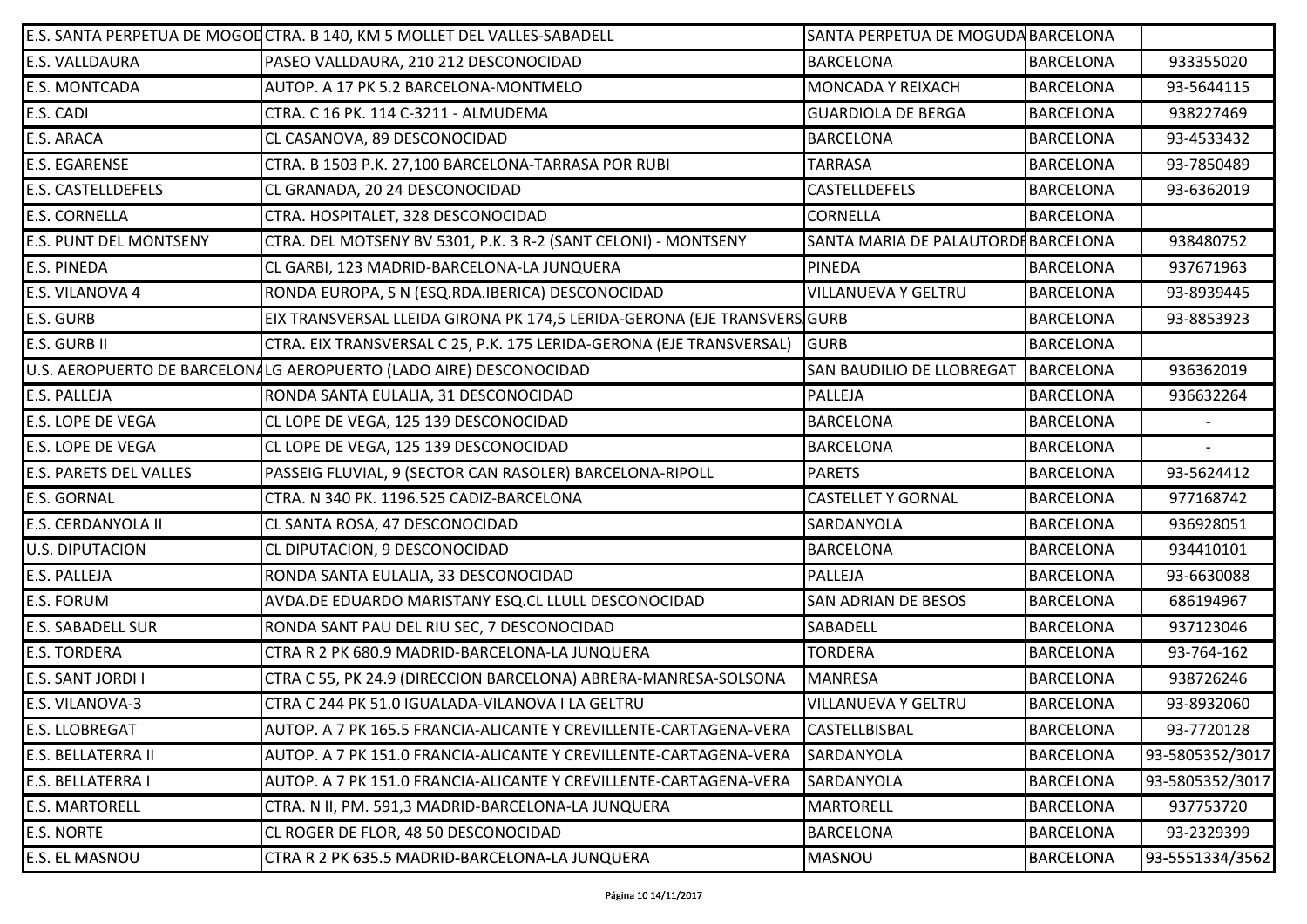| E.S. CASTELLBISBAL               | CTRA. C 243, P.K. 36,5 VILAFRANCA DEL PENEDES-TARRASA                                              | CASTELLBISBAL                     | <b>BARCELONA</b> | 933355020    |
|----------------------------------|----------------------------------------------------------------------------------------------------|-----------------------------------|------------------|--------------|
| <b>E.S. BON PASTOR</b>           | C. CARACAS, 24 DESCONOCIDAD                                                                        | <b>BARCELONA</b>                  | <b>BARCELONA</b> | 93-3114022   |
| <b>E.S. CRAYWINKEL</b>           | C. CRAYWINKEL, 1 DESCONOCIDAD                                                                      | <b>BARCELONA</b>                  | <b>BARCELONA</b> |              |
| <b>E.S. TORDERA</b>              | CTRA. N II P.K. 684 MADRID-BARCELONA-LA JUNQUERA                                                   | <b>TORDERA</b>                    | <b>BARCELONA</b> | 93-7642140   |
| <b>E.S. CUATRO CARRETERAS I</b>  | CTRA. C 17 PK. 50 BARCELONA-RIPOLL                                                                 | <b>TONA</b>                       | <b>BARCELONA</b> | 938870252    |
| E.S. AVINYO                      | CTRA. B 431, P.K. 53.0 CALDERS-PRATS DE LLUSSANES                                                  | <b>AVINYO</b>                     | <b>BARCELONA</b> | 938387278    |
| <b>E.S. CLAVEL</b>               | CTRA. N II, KM. 654,7 MADRID-BARCELONA-LA JUNQUERA                                                 | <b>MATARO</b>                     | <b>BARCELONA</b> |              |
| <b>E.S. SANTA COLOMA</b>         | CL MOZART, 24 DESCONOCIDAD                                                                         | SANTA COLOMA DE GRAMANE BARCELONA |                  | 93-391 54 05 |
| <b>E.S. LA TRINIDAD</b>          | CTRA. N 152 P.K. 7,500 BARCELONA-RIPOLL                                                            | <b>BARCELONA</b>                  | <b>BARCELONA</b> | 93-3538284   |
| <b>E.S. VIC-2</b>                | PASEO DE LA GENERALITAT, 33 VIC-SANT HIPOLIT DE VOLTREGA POR MANLLEVICH                            |                                   | <b>BARCELONA</b> |              |
| E.S. BASEVA                      | PGNO.IND.LA FERRERIA, S N DESCONOCIDAD                                                             | MONCADA Y REIXACH                 | <b>BARCELONA</b> | 93-5752452   |
| <b>E.S. PETROLIS DE MATARO</b>   | CAMI DEL MIG, 115 DESCONOCIDAD                                                                     | <b>MATARO</b>                     | <b>BARCELONA</b> | 93-7577807   |
| <b>E.S.GASOLINERA DEL PUERTO</b> | CTRA. BV 1224, PK 7,2 SANT VICEN DE CASTELLET-MANRESA                                              | ROCAFORT Y VILUMARA               | <b>BARCELONA</b> | 93-831 80 26 |
| <b>E.S. MALGRAT - MAR</b>        | CTRA N 2 PK 674,200 MARGEN DERECHO MADRID-BARCELONA-LA JUNQUERAMALGRAT DE MAR                      |                                   | <b>BARCELONA</b> | 93-7654248   |
| <b>E.S. SANT JORDI II</b>        | CTRA C 55, PK 24.9 (DIRECCION MANRESA) ABRERA-MANRESA-SOLSONA                                      | <b>MANRESA</b>                    | <b>BARCELONA</b> | 938726246    |
| <b>E.S. VILLAQUIRAN</b>          | CTRA. NAC. 620A, KM. 32,3 BURGOS-PORTUGAL POR SALAMANCA (ANTIGUA)VILLAQUIRAN DE LOS INFANTESBURGOS |                                   |                  | 947161353    |
| <b>E.S. LANDA</b>                | CTRA. MADRID IRUN (N I) KM. 236 MADRID-BURGOS                                                      | <b>BURGOS</b>                     | <b>BURGOS</b>    | 947272943    |
| <b>U.S. FUENTECILLAS</b>         | PS DE LAS FUENTECILLAS S N DESCONOCIDAD                                                            | <b>BURGOS</b>                     | <b>BURGOS</b>    | 947-262497   |
| <b>E.S. LA CURIELA</b>           | CTRA C 627 PK 38.3 BURGOS-POTES                                                                    | <b>VILLADIEGO</b>                 | <b>BURGOS</b>    | 947-361657   |
| <b>E.S. ACEQUES</b>              | CTRA. N 122 P.K. 278,160 ZARAGOZA-PORTUGAL                                                         | <b>CASTRILLO DE LA VEGA</b>       | <b>BURGOS</b>    | 947-536192   |
| <b>E.S. TAMACA AUTOCENTRO</b>    | POL.IND.AVD.LUIS MATEOS, 16 ZARAGOZA-PORTUGAL                                                      | ARANDA DE DUERO                   | <b>BURGOS</b>    | 947-546536   |
| E.S. LA CAÑADA                   | CR N 627 P.K. 66,150 BURGOS-AGUILAR DE CAMPOO                                                      | <b>FUENCALIENTE DE LUCIO</b>      | <b>BURGOS</b>    | 947-363584   |
| <b>E.S. MILAGROS</b>             | CR A 1 P.K. 149,500 MADRID-BURGOS                                                                  | <b>MILAGROS</b>                   | <b>BURGOS</b>    | 947-500767   |
| <b>E.S. CERRO</b>                | CTRA. N 1, P.K. 214 MADRID-BURGOS                                                                  | MADRIGALEJO DEL MONTE             | <b>BURGOS</b>    | 947173085    |
| <b>E.S. TUDANCA</b>              | CR N I P.K.152,8 MADRID-BURGOS                                                                     | <b>FUENTESPINA</b>                | <b>BURGOS</b>    | 947-506011   |
| <b>E.S. FUNDACION AIDA</b>       | CL ISLAS BALEARES, S N DESCONOCIDAD                                                                | <b>BURGOS</b>                     | <b>BURGOS</b>    | 947 27 33 65 |
| <b>E.S. VILLALONQUEJAR</b>       | CONDADO DE TREVIÑO, 30 DESCONOCIDAD                                                                | <b>BURGOS</b>                     | <b>BURGOS</b>    | 947 27 33 65 |
| E.S. BRIVIESCA I                 | AUTOP. A 1 PK 35.0 BURGOS-ARMIÑON                                                                  | <b>BRIVIESCA</b>                  | <b>BURGOS</b>    | 947-590748   |
| E.S. BRIVIESCA II                | AUTOP. A 1 PK 35.0 BURGOS-ARMIÑON                                                                  | <b>BRIVIESCA</b>                  | <b>BURGOS</b>    | 947-592340   |
| E.S. AMEYUGO I                   | AUTOPISTA A 1 P.K. 65 BURGOS-ARMIÑON                                                               | AMEYUGO                           | <b>BURGOS</b>    | 947-344391   |
| E.S. AMEYUGO II                  | AUTOP. A 1 PK 65.0 BURGOS-ARMIÑON                                                                  | <b>AMEYUGO</b>                    | <b>BURGOS</b>    | 947-344391   |
| <b>E.S. TAMACA</b>               | CR N I P.K. 146.600 MADRID-BURGOS                                                                  | <b>PARDILLA</b>                   | <b>BURGOS</b>    | 947-500767   |
| <b>E.S. LA BRUJULA</b>           | CR N I P.K. 259,500 MADRID-IRUN                                                                    | MONASTERIO DE RODILLA             | <b>BURGOS</b>    | 947-430371   |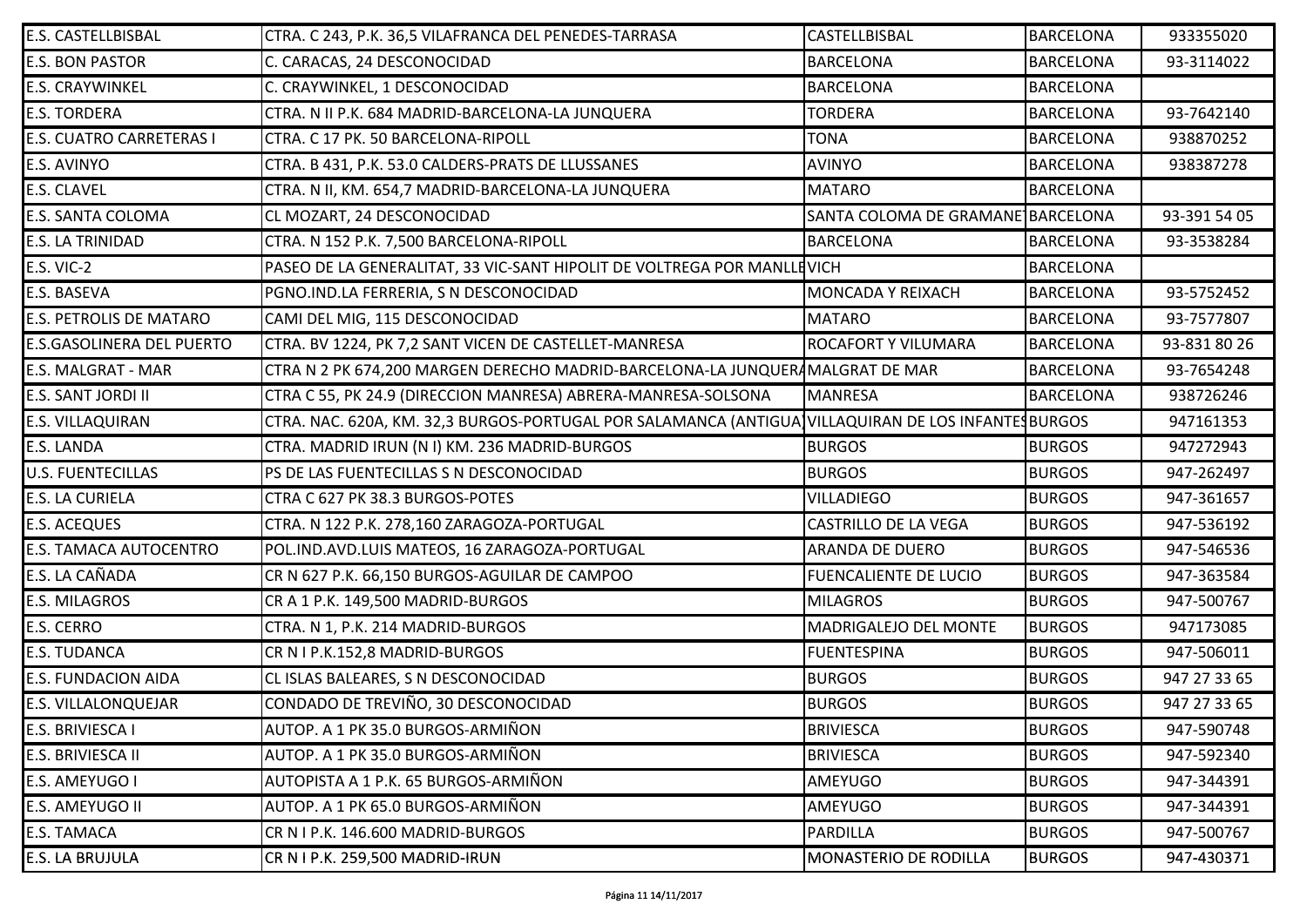| U.S. POSTE TORREJON EL RUBIO    | CTRA. EX. 208 P.K. 40 PLASENCIA-ZORITA                                                      | <b>TORREJON EL RUBIO</b>       | <b>CACERES</b> | 927455144       |
|---------------------------------|---------------------------------------------------------------------------------------------|--------------------------------|----------------|-----------------|
| <b>E.S. PASARON</b>             | CTRA. N 630 P.K. 556,500 GIJON-SEVILLA                                                      | <b>CACERES</b>                 | <b>CACERES</b> | 927-232855      |
| <b>E.S. ELIAS ROBLES</b>        | CTRA. N 630 P.K. 469.5 GIJON-SEVILLA (ANTIGUA)                                              | PLASENCIA                      | <b>CACERES</b> | 927-410034      |
|                                 | E.S. NTRA.SRA.DE VALDEFUENTES CTRA. CC 204 P.K. 23,9 PLASENCIA-POZUELO DEL ZARZON           | <b>MONTEHERMOSO</b>            | <b>CACERES</b> | 927-430071      |
| <b>E.S. JARAIZ</b>              | CTRA. EX 392, KM 16 TALAYUELA-JARAIZ DE LA VERA                                             | <b>JARAIZ DE LA VERA</b>       | <b>CACERES</b> | 927170127       |
| <b>E.S. LAS VEGAS</b>           | CR C.511 P.K. 65,492 NAVALMORAL DE LA MATA - L.P. CON PORTUGAL POR CGALISTEO                |                                | <b>CACERES</b> | 927 19 40 40 *  |
| <b>E.S. MONFORTE Y NUÑEZ</b>    | CTRA. EX 203, PK 47,8 L.P.CON AVILA (ENLACE C-501)-PLASENCIA                                | JARANDILLA DE LA VERA          | <b>CACERES</b> | 927-560154      |
| <b>E.S.HNOS.CORDERO BERMEJO</b> | CTRA. CC 523 P.K. 5.6 N-521 (MALPARTIDA DE CACERES) - EX-117 (EMBALSE DARROYO DE LA LUZ     |                                | <b>CACERES</b> | 927-270008      |
| E.S. LA CASAREÑA                | CM VECINAL CACERES CASAR DE CACERES PK 8 SOLLANA-PILAR DE LA HORAD CASAR DE CACERES         |                                | <b>CACERES</b> | 927-291661/0584 |
| <b>E.S. ALMARAZ</b>             | AUTOVIA A V KM. 193,800 MADRID-FRONTERA PORTUGUESA (BADAJOZ)                                | <b>ALMARAZ</b>                 | <b>CACERES</b> | 630986803       |
| E.S. TRUJILLO I (D.M.)          | CTRA. N V, P.K. 245,2 MADRID-FRONTERA PORTUGUESA (BADAJOZ)                                  | <b>TRUJILLO</b>                | <b>CACERES</b> | 927-338428/30   |
| E.S. TRUJILLO II (D.M.)         | CTRA. N V, P.K. 244,5 MADRID-FRONTERA PORTUGUESA (BADAJOZ)                                  | <b>TRUJILLO</b>                | <b>CACERES</b> |                 |
| <b>E.S. MIAJADAS</b>            | CTRA. EX 106 PK. 1,400 MIAJADAS-DON BENITO                                                  | <b>MIAJADAS</b>                | <b>CACERES</b> | 927161226       |
| <b>E.S. ALDEANUEVA</b>          | CTRA. A 66 PK. 436.44 GIJON-SEVILLA                                                         | ALDEANUEVA DEL CAMINO          | <b>CACERES</b> |                 |
| <b>E.S. MORALEJA</b>            | AVDA. PUREZA CANELO, 87 NAVALMORAL DE LA MATA - L.P. CON PORTUGAL MORALEJA                  |                                | <b>CACERES</b> | 927-515 037*    |
| <b>E.S. TRUJILLO</b>            | CTRA. R E, PK. 251.70 MADRID-BADAJOZ (ANTIGUA)                                              | <b>TRUJILLO</b>                | <b>CACERES</b> | 678397589       |
| <b>E.S. CUESTA</b>              | CTRA. NUEVA, 17 N-V - TORRRECILLAS DE LA TIESA                                              | <b>TORRECILLAS DE LA TIESA</b> | <b>CACERES</b> | 927-338110/8413 |
| <b>U.S. POSTE BROZAS</b>        | CTRA. EX 2075 P.K. 33,400 N-521 (MALPARTIDA DE CACERES) - EX-117 (EMBA BROZAS               |                                | <b>CACERES</b> | 927395187       |
| <b>U.S. POSTE TORREJONCILLO</b> | CTRA. CIUDAD RODRIGO, 9 N-630 (CAÑAVERAL) - PUERTO DE PERALES (L.P. CTORREJONCILLO          |                                | <b>CACERES</b> | 927-303282      |
|                                 | U.S. MANUEL GUERRERO SANCHE JOSE ANTONIO PRIMO DE RIVERA, 25 DESCONOCIDAD                   | <b>MEDINA SIDONIA</b>          | <b>CADIZ</b>   | 956-411035      |
| <b>E.S. LAS BODEGAS</b>         | CTRA N 340 PK 5.6 CADIZ-BARCELONA (ANTIGUA)                                                 | CHICLANA DE LA FRONTERA        | <b>CADIZ</b>   | 956-400-408     |
|                                 | U.S. POSTE VEJER DE LA FRONTER TR. EMPALME DE MEDINA S N R-4 - VEJER DE LA FRONTERA         | <b>VEJER DE LA FRONTERA</b>    | <b>CADIZ</b>   |                 |
| <b>E.S.NTRA.SRA.DE LA PALMA</b> | AV. PUENTE ZUAZO S N MADRID-CADIZ (ANTIGUA)                                                 | <b>SAN FERNANDO</b>            | <b>CADIZ</b>   | 956-881823      |
| <b>U.S. POSTE GRAZALEMA</b>     | CTRA. C 344, PK. 53 ARCOS DE LA FRONTERA-MALAGA                                             | GRAZALEMA                      | <b>CADIZ</b>   |                 |
| <b>E.S. LOS ANGELES</b>         | CTRA. C 3331 P.K. 84 GRAZALEMA-ALGECIRAS                                                    | <b>JIMENA DE LA FRONTERA</b>   | <b>CADIZ</b>   | 956-640168      |
| <b>E.S. LAS ROSAS</b>           | CTRA. N 351 P.K. 2 SAN ROQUE-GIBRALTAR                                                      | <b>SAN ROQUE</b>               | <b>CADIZ</b>   | 956-780168      |
| <b>E.S. CAÑADA ANCHA</b>        | CTRA. N IV P.K. 632 MADRID-CADIZ                                                            | JEREZ DE LA FRONTERA           | <b>CADIZ</b>   | 956 185 133     |
| <b>E.S. LA PLAYA</b>            | CTRA BARROSA CHICLANA PK 2 DESCONOCIDAD                                                     | CHICLANA DE LA FRONTERA        | <b>CADIZ</b>   | 956-404702      |
| <b>E.S. EL HIGUERON</b>         | CR C 233 PK 6.3 (POL.IND.ZABAL BAJO) N-340 - LA LINEA DE LA CONCEPCION                      | LA LINEA DE LA CONCEPCION      | <b>CADIZ</b>   | 956-643333      |
| <b>E.S. LA PALMOSA</b>          | CR 440 PK.57 JEREZ LOS BARRIOS APD.45 JEREZ DE LA FRONTERA-LOS BARRIO ALCALA DE LOS GAZULES |                                | <b>CADIZ</b>   | 956-413212      |
| <b>E.S. MONTILLA</b>            | CTRA N 340 PK 134.0 CADIZ-BARCELONA                                                         | SAN ENRIQUE DE GUADIARO        | <b>CADIZ</b>   | 956-615450      |
| E.S. NTRA. SRA. DEL ROSARIO     | CTRA. A 382 JEREZ ARCOS, KM. 20 JEREZ DE LA FRONTERA-PUERTO SERRANO JEDULA                  |                                | <b>CADIZ</b>   | 956722006       |
| <b>E.S. ROMPEOLAS</b>           | CL PUERTO REAL, S N DESCONOCIDAD                                                            | CADIZ                          | <b>CADIZ</b>   | 956-283715      |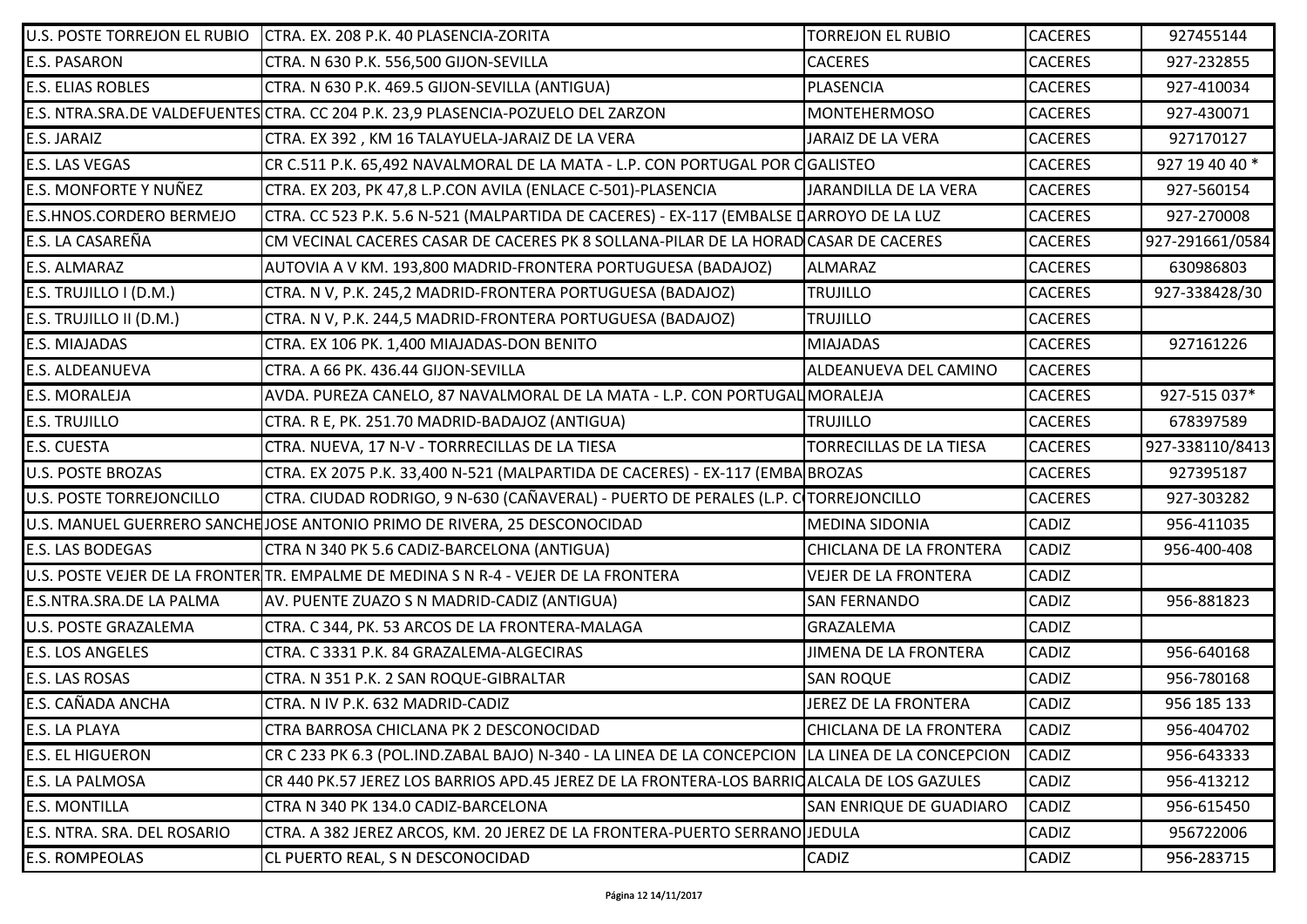| E.S. LA JARA                       | CR C 441 P.K. 67,1 JEREZ DE LA FRONTERA-CHIPIONA                              | <b>CHIPIONA</b>             | <b>CADIZ</b>     | 956-374602      |
|------------------------------------|-------------------------------------------------------------------------------|-----------------------------|------------------|-----------------|
| <b>E.S. LAS SALINAS</b>            | PG.IND.LAS SALINA CL.LAGOS PARC14.3 14.4 DESCONOCIDAD                         | EL PUERTO DE SANTA MARIA    | CADIZ            | 956-87 67 79    |
| <b>E.S. LAS GALERAS</b>            | CTRA. N IV, P.K. 652 ZONA PORTUARIA MADRID-CADIZ (ANTIGUA)                    | EL PUERTO DE SANTA MARIA    | <b>CADIZ</b>     | 956562603       |
| <b>E.S. PUNTA CANDOR</b>           | AVDA. PUNTA CANDOR, S N DESCONOCIDAD                                          | <b>ROTA</b>                 | CADIZ            | 670014800       |
|                                    | E.S. PUERTO BAHIA DE ALGECIRAS AVDA. GAITAN AYALA, S N DESCONOCIDAD           | <b>ALGECIRAS</b>            | <b>CADIZ</b>     | 676707363       |
| <b>U.S. CHIPIONA</b>               | AV DE LA ESTACIÓN, S N PG LA LAGUNILLA DESCONOCIDAD                           | <b>CHIPIONA</b>             | CADIZ            | 956187076       |
| <b>E.S. SAN BERNARDO</b>           | CTRA. C 3331 P.K. 88 GRAZALEMA-ALGECIRAS                                      | <b>SAN ROQUE</b>            | <b>CADIZ</b>     | 956-786044      |
| <b>E.S. BARBATE</b>                | PZA. REYES CATOLICOS, 3 DESCONOCIDAD                                          | <b>BARBATE DE FRANCO</b>    | CADIZ            | 956431222       |
| <b>E.S. LA ARDILA</b>              | CTRA R 4 PK 680.0 MADRID-CADIZ (ANTIGUA)                                      | <b>SAN FERNANDO</b>         | <b>CADIZ</b>     | 956-591144      |
| <b>E.S. EL CUADREJON I</b>         | AUTOP. A 4 PK 70.0 SEVILLA-CADIZ                                              | JEREZ DE LA FRONTERA        | CADIZ            | 956-392059      |
| <b>E.S. CUADREJON II</b>           | AUTOP. A 4 PK 70.0 SEVILLA-CADIZ                                              | JEREZ DE LA FRONTERA        | <b>CADIZ</b>     | 956-392059      |
| E.S. NTA.SRA DE LAS NIEVES         | CR N 342, P.K. 30 JEREZ DE LA FRONTERA-PUERTO SERRANO                         | <b>ARCOS DE LA FRONTERA</b> | <b>CADIZ</b>     | 956-720012      |
| <b>E.S. GUADACORTE I</b>           | CTRA. N 340 P.K. 110,8 DIRECCION MADRID CADIZ-BARCELONA                       | <b>LOS BARRIOS</b>          | <b>CADIZ</b>     | 956-677202      |
| <b>E.S. AVENIDA</b>                | AVDA. ANDALUCIA, 105 MADRID-CADIZ                                             | JEREZ DE LA FRONTERA        | <b>CADIZ</b>     | 956310654       |
| <b>E.S. NTRA.SRA. DE REGLA</b>     | AV DE LA DIPUTACION S N CHIPIONA-ROTA                                         | <b>CHIPIONA</b>             | <b>CADIZ</b>     | 956-187076      |
| <b>E.S. TARIFA</b>                 | CTRA. N 340, P.K. 82,1 CADIZ-BARCELONA                                        | <b>TARIFA</b>               | CADIZ            | 620251070       |
| E.S. MARIA AUXILIADORA             | C. MARIA AUXILIADORA, 35 DESCONOCIDAD                                         | <b>ROTA</b>                 | <b>CADIZ</b>     | 956-810978      |
| <b>E.S. MOTO SUR</b>               | CTRA. N 340 P.K. 36,600 CADIZ-BARCELONA                                       | <b>VEJER DE LA FRONTERA</b> | CADIZ            | 956-450205      |
| <b>E.S. LA ESTRELLA</b>            | C. CARRETONES S N MADRID-CADIZ (ANTIGUA)                                      | <b>PUERTO REAL</b>          | CADIZ            | 956-831813      |
| <b>E.S. GUADACORTE II</b>          | CTRA. N 340 P.K. 110,8 DIRECCION MADRID CADIZ-BARCELONA                       | LOS BARRIOS                 | <b>CADIZ</b>     | 956-677202      |
| <b>E.S. CEPSA GIBRALTAR LTD</b>    | WINSTON CHURCHILL AVENUE, S N DESCONOCIDAD                                    | <b>GIBRALTAR</b>            | CADIZ            | 956 622379      |
| <b>E.S. ANGEL FERNANDEZ ALONSO</b> | CTRA. N 621 P.K. 148 LEON-SANTANDER                                           | <b>POTES</b>                | <b>CANTABRIA</b> | 942-730438      |
| <b>E.S. IRASO</b>                  | CTRA. N 634 P.K. 199.5 SAN SEBASTIAN-SANTIAGO DE COMPOSTELA (ANTIGUSOLARES    |                             | <b>CANTABRIA</b> | 942-520769      |
| <b>E.S. PUENTE ARCE</b>            | CTRA N 611 PK 12.6 PALENCIA-SANTANDER                                         | <b>PUENTE ARCE</b>          | <b>CANTABRIA</b> | 942-575015      |
| <b>E.S. SAN ROQUE</b>              | CTRA N 634 PK 232.0 SAN SEBASTIAN-SANTIAGO DE COMPOSTELA (ANTIGUA]TORRELAVEGA |                             | <b>CANTABRIA</b> | 942-881066/4268 |
| E.S. VIRGEN DE LA PEÑA             | CTRA N 634 PK 245.0 SAN SEBASTIAN-SANTIAGO DE COMPOSTELA                      | <b>CABEZON DE LA SAL</b>    | <b>CANTABRIA</b> | 942-708202      |
| <b>E.S. SUANCES</b>                | AV JOSE ANTONIO, 46 RAMAL S-6316 - FARO DE SUANCES                            | <b>SUANCES</b>              | <b>CANTABRIA</b> |                 |
| E.S. OREÑA                         | CR C 6316 P.K. 10,5 CABO REDONDO BARREDA-SAN VICENTE DE LA BARQUER NOVALES    |                             | <b>CANTABRIA</b> | 667705219       |
| <b>E.S. MURIEDAS</b>               | AVDA. DE BILBAO, 8 SANTANDER-EL ASTILLERO (RAMAL N-635 - N-623)               | <b>MURIEDAS</b>             | <b>CANTABRIA</b> | 942262121       |
| <b>E.S. ANERO</b>                  | CTRA. SV 4303 P.K. 1,5 Bº LA SOTA BILBAO-SANTANDER / TORRELAVEGA-GIJQANERO    |                             | <b>CANTABRIA</b> | 942 507297      |
| <b>E.S. CRESMAR</b>                | AUTOVIA A 8, KM. 234 BILBAO-SANTANDER / TORRELAVEGA-GIJON                     | <b>HELGUERA DE REOCIN</b>   | <b>CANTABRIA</b> | 942821077       |
| <b>E.S. SANTANDER</b>              | CL JOSEFINA DE MAZA, 2 (PQUE.EMP.PIASCA) DESCONOCIDAD                         | <b>SANTANDER</b>            | <b>CANTABRIA</b> | 942 51 50 15    |
| U.S. TANOS                         | PARCELA 1 PLAN PARCIAL DE COTEIROS II DESCONOCIDAD                            | TORRELAVEGA                 | <b>CANTABRIA</b> | 667705219       |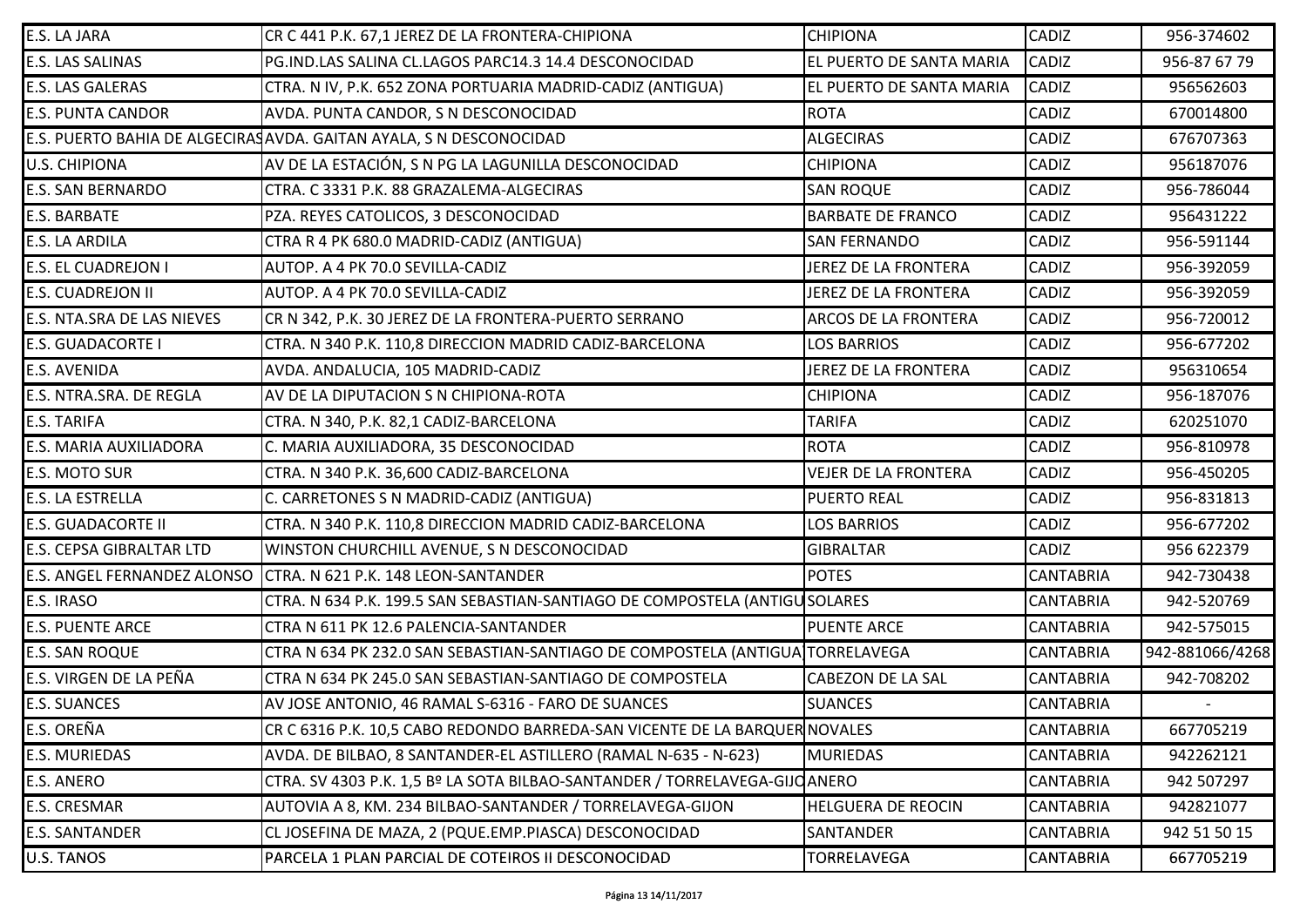| E.S. REVILLA S-30                | Bº LA CALVA, 16 Autovía Ronda de la Bahía de Santander                                        | REVILLA DE CAMARGO                   | <b>CANTABRIA</b> | 639793380       |
|----------------------------------|-----------------------------------------------------------------------------------------------|--------------------------------------|------------------|-----------------|
| <b>E.S. VILLAFRANCA DEL CID</b>  | AVDA. CASTELLON, S N ALBOCACER-VILLAFRANCA                                                    | <b>VILLAFRANCA DEL CID</b>           | <b>CASTELLON</b> | 964440282       |
| E.S. TENA                        | PZA. DEL PILAR, 2 CADIZ-BARCELONA                                                             | <b>NULES</b>                         | <b>CASTELLON</b> | 964671114       |
| E.S. GAVISA                      | CTRA. C 232, P.K. 3.0 GRAO DE CASTELLON-L.P. CON TERUEL POR ONDA                              | <b>CASTELLON DE LA PLANA</b>         | <b>CASTELLON</b> | 964-220598      |
| E.S. ONDA 1                      | AVDA. MEDITERRANI, 34 GRAO DE CASTELLON-L.P. CON TERUEL POR ONDA                              | <b>ONDA</b>                          | <b>CASTELLON</b> | 964/602461      |
|                                  | E.S. SANTA MAGDALENA DE PULP CTRA. N 340 P.K. 1032 CADIZ-BARCELONA                            | SANTA MAGDALENA DE PULPIS CASTELLON  |                  | 964-415269-72   |
| <b>E.S. BARRACAS</b>             | CTRA N 234 PK 60.3 SAGUNTO-BURGOS                                                             | <b>BARRACAS</b>                      | <b>CASTELLON</b> | 964-121005/064  |
| E.S. VILLAREAL 1 (D.M.)          | CTRA. NAC. 340A, PK. 966,4 (MARGEN DCHO) CADIZ-BARCELONA (ANTIGUA) VILLARREAL DE LOS INFANTES |                                      | <b>CASTELLON</b> | 964-520442      |
| <b>E.S. VERDERA</b>              | CTRA. N 340 P.K. 142.2 CADIZ-BARCELONA                                                        | <b>VINAROZ</b>                       | <b>CASTELLON</b> | 964-401504      |
| E.S. TIERCAS (D.M.)              | CTRA. N 340, PK. 963,7 CADIZ-BARCELONA                                                        | ALQUERIAS DEL NIÑO PERDIDO CASTELLON |                  | 964511588       |
| <b>E.S. JOSE M.BUENO ANDREU</b>  | CTRA. CS 6011 P.K. 1,200 ALMENARA-VALL DE UXO                                                 | ALMENARA                             | <b>CASTELLON</b> | 96-2623452      |
| <b>E.S. GASOLFRAVIL</b>          | CTRA. CS V 2001 KM. 1 ONDA-L'ALCORA                                                           | <b>ONDA</b>                          | <b>CASTELLON</b> | 964771794       |
| E.S. ONDA 2                      | AVDA. PAIS VALENCIA, 38 DESCONOCIDAD                                                          | <b>ONDA</b>                          | <b>CASTELLON</b> | 964-600010      |
| E.S. SOS                         | CTRA N 340 PK 63.3 CADIZ-BARCELONA                                                            | <b>CASTELLON DE LA PLANA</b>         | <b>CASTELLON</b> | 964-217829      |
| <b>E.S. FRAVIFE</b>              | CTRA. CV 20 P.K. 2.3 ALDEASECA DE LA FRONTERA-CANTALAPIEDRA                                   | VILLARREAL DE LOS INFANTES           | <b>CASTELLON</b> | 964511783 *     |
| <b>E.S. BORRIOL</b>              | AV ZARAGOZA, S N CASTELLON-LA JANA                                                            | <b>BORRIOL</b>                       | <b>CASTELLON</b> | 964-321658/942  |
| <b>E.S. MARKOLE</b>              | CTRA. N 340, P.K. 950 CADIZ-BARCELONA                                                         | <b>CHILCHES</b>                      | <b>CASTELLON</b> | 964 584000      |
| <b>E.S. GAVISA PUERTO</b>        | MUELLE SERRANO LLOBERAS PUERTO CASTELLON DESCONOCIDAD                                         | CASTELLON DE LA PLANA                | <b>CASTELLON</b> | 964-22 05 98    |
| <b>E.S. GARCIBUR</b>             | AV. DEL TRANSPORTE S N (FRENTE LIDL) NULES-BURRIANA                                           | <b>BURRIANA</b>                      | <b>CASTELLON</b> | 964518433       |
| <b>E.S. FRAVILCAS</b>            | CTRA. RIBESALBES, S N DESCONOCIDAD                                                            | <b>CASTELLON DE LA PLANA</b>         | <b>CASTELLON</b> | 964-253421      |
| E.S. EL CAM                      | CTRA. N 340 PK. 1027 CADIZ-BARCELONA                                                          | <b>ALCALA DE CHIVERT</b>             | <b>CASTELLON</b> | 964410670       |
| E.S. LA PLANA I                  | AUTOP. A 7 PK 445.0 FRANCIA-ALICANTE Y CREVILLENTE-CARTAGENA-VERA                             | <b>BURRIANA</b>                      | <b>CASTELLON</b> | 96-4515000      |
| E.S. LA PLANA II                 | AUTOP. A 7 PK 445.0 FRANCIA-ALICANTE Y CREVILLENTE-CARTAGENA-VERA                             | <b>BURRIANA</b>                      | <b>CASTELLON</b> | 96-4515000      |
| <b>E.S. BENICARLO II</b>         | AUTOP. A 7 PK 358.0 FRANCIA-ALICANTE Y CREVILLENTE-CARTAGENA-VERA                             | <b>BENICARLO</b>                     | <b>CASTELLON</b> | 964-471986      |
| E.S. BENICARLO I                 | AUTOP. A 7 PK 358.0 FRANCIA-ALICANTE Y CREVILLENTE-CARTAGENA-VERA                             | <b>BENICARLO</b>                     | <b>CASTELLON</b> | 964-471986      |
| E.S. LA RIBERA II                | AUTOP. A 7 PK 404.0 FRANCIA-ALICANTE Y CREVILLENTE-CARTAGENA-VERA                             | <b>CABANES</b>                       | <b>CASTELLON</b> | 964-313376/0130 |
| E.S. LA RIBERA I                 | AUTOP. A 7 PK 404.0 FRANCIA-ALICANTE Y CREVILLENTE-CARTAGENA-VERA                             | <b>CABANES</b>                       | <b>CASTELLON</b> | 964-310130/0130 |
| E.S. VILLAREAL II (D.M.)         | CTRA. NAC. 340A, PK. 966,4 (MARGEN IZQ) CADIZ-BARCELONA (ANTIGUA)                             | VILLARREAL DE LOS INFANTES CASTELLON |                  |                 |
| E.S. TIERCAS II (D.M.)           | CTRA. N 340, PK. 963,7 CADIZ-BARCELONA                                                        | ALQUERIAS DEL NIÑO PERDIDO CASTELLON |                  | 964511588       |
| E.S. PUNTA ALMINA (CEUTA)        | AV MUELLE CAÑONERO DATO, S N DESCONOCIDAD                                                     | <b>CEUTA</b>                         | <b>CEUTA</b>     | 956505033       |
| E.S. ANGULO (CEUTA)              | AV GONZALEZ TABLAS, S N DESCONOCIDAD                                                          | <b>CEUTA</b>                         | <b>CEUTA</b>     | 956509335       |
| <b>E.S. EL VARADERO (CEUTA)</b>  | AV. CAÑONERO DATO, S N DESCONOCIDAD                                                           | <b>CEUTA</b>                         | <b>CEUTA</b>     |                 |
| <b>E.S. EL CHORRILLO (CEUTA)</b> | AVDA. MARTINEZ CATENA, S N DESCONOCIDAD                                                       | <b>CEUTA</b>                         | <b>CEUTA</b>     | 956521524       |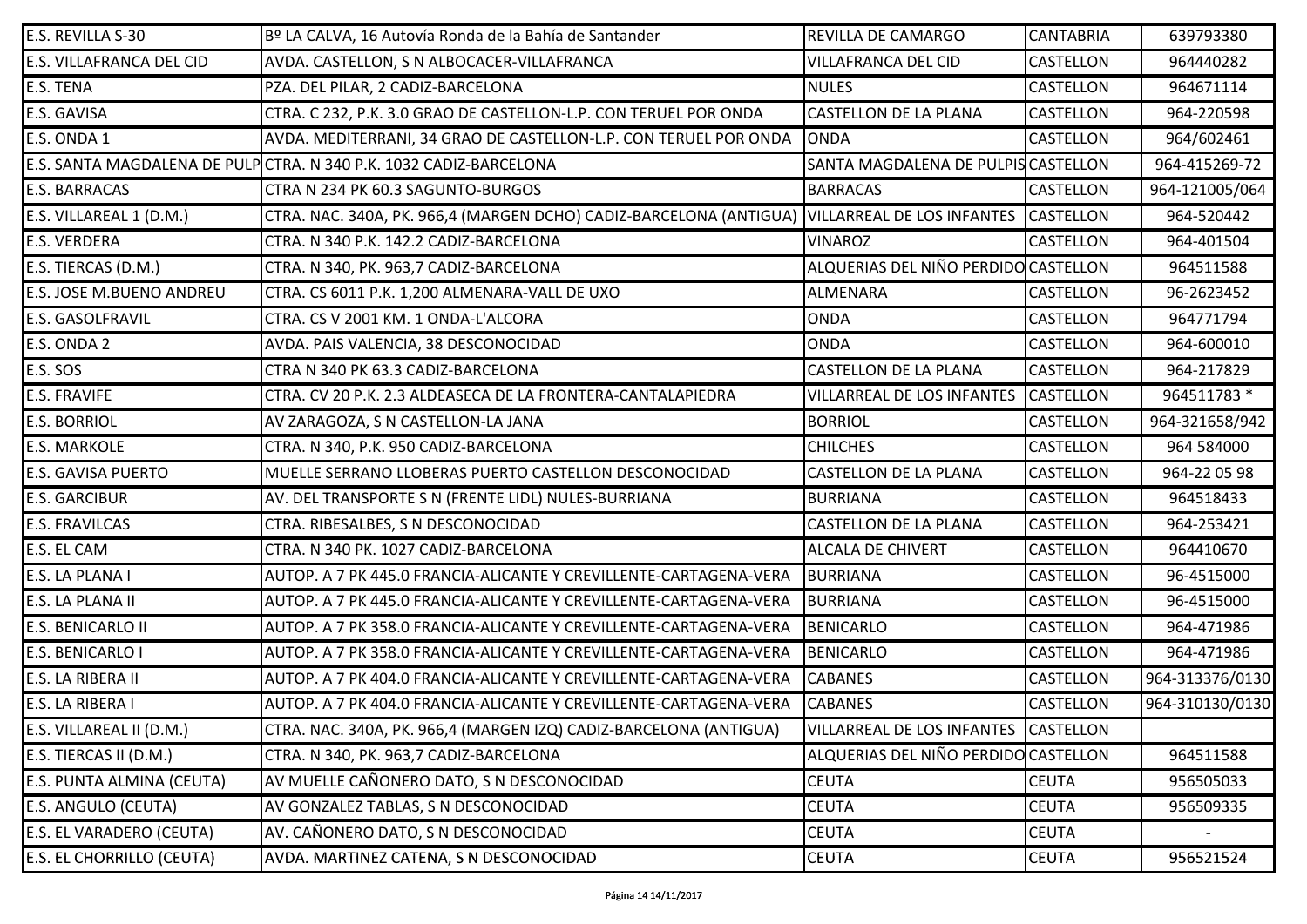| E.S. AYALA (CEUTA)                   | CL MUELLE ALFAU, S N DESCONOCIDAD                                                         | <b>CEUTA</b>                | <b>CEUTA</b>       |              |
|--------------------------------------|-------------------------------------------------------------------------------------------|-----------------------------|--------------------|--------------|
| <b>U.S. POSTE CEPSA</b>              | AVD. CONSTITUCION, 20 CORDOBA-TARRAGONA POR CUENCA                                        | PEDRO MUÑOZ                 | <b>CIUDAD REAL</b> | 926587164    |
| <b>U.S. POSTE TOMELLOSO</b>          | AVDA. VIRGEN DE LAS VIÑAS, 49 (CEPSA) TOLEDO - N-430 (MUNERA)                             | <b>TOMELLOSO</b>            | <b>CIUDAD REAL</b> | 926-515995   |
| <b>E.S. GAYSER</b>                   | AUTOVIA R 4, PK. 198,6 MADRID-CADIZ                                                       | VALDEPEÑAS                  | <b>CIUDAD REAL</b> | 670243727    |
|                                      | E.S.SANTISIMO CRISTO DE LA ANTIC. LUCIANA, 51 BADAJOZ-VALENCIA POR ALMANSA                | PIEDRABUENA                 | <b>CIUDAD REAL</b> | 926 762119   |
| <b>E.S. ALAMILLO</b>                 | CTRA. ALMADEN, 1 N-502 - N-420 POR ALAMILLO                                               | <b>ALAMILLO</b>             | <b>CIUDAD REAL</b> | 926-735067   |
| E.S. VALDEPEÑAS                      | CTRA. CM 412 P.K. 92 PORZUNA - ALMANSA                                                    | VALDEPEÑAS                  | <b>CIUDAD REAL</b> | 696612233    |
| <b>E.S.CRISTO DE LA MISERICORDIA</b> | CR C 415 P.K. 4,700 PORZUNA - ALMANSA                                                     | <b>MIGUELTURRA</b>          | <b>CIUDAD REAL</b> | 926-241145   |
| <b>E.S. FRANCISCO MOLINA</b>         | CTRA. N IV P.K. 178,800 MADRID-CADIZ                                                      | MEMBRILLA                   | <b>CIUDAD REAL</b> | 926-696001   |
| <b>E.S. MEMBRILLA</b>                | CR N 430, P.K. 366,27 BADAJOZ-VALENCIA POR ALMANSA                                        | <b>MEMBRILLA</b>            | <b>CIUDAD REAL</b> | 667733652    |
| <b>E.S. BECARES</b>                  | CTRA. NAC. 430, PK. 305 BADAJOZ-VALENCIA POR ALMANSA                                      | <b>CIUDAD REAL</b>          | <b>CIUDAD REAL</b> | 926216260    |
| <b>E.S. EL HIDALGO</b>               | CR N IV P.K. 193,500 MADRID-CADIZ                                                         | VALDEPEÑAS                  | <b>CIUDAD REAL</b> | 926-312314   |
| <b>E.S. LA PURISIMA</b>              | CR N IV KM. 220 MADRID-CADIZ                                                              | SANTA CRUZ DE MUDELA        | <b>CIUDAD REAL</b> | 926-331360   |
| <b>E.S. ROPERO</b>                   | AVDA. DE LOS VINOS, 2 CORDOBA-TARRAGONA POR CUENCA                                        | ALCAZAR DE SAN JUAN         | <b>CIUDAD REAL</b> | 618152284    |
| <b>E.S. CARBURANTES SAN ISIDRO</b>   | PASEO SAN ISIDRO, 14 DESCONOCIDAD                                                         | <b>TOMELLOSO</b>            | <b>CIUDAD REAL</b> |              |
| <b>E.S. LA ESTRELLA</b>              | CR C 415, PK 2,300 PORZUNA - ALMANSA                                                      | <b>MIGUELTURRA</b>          | <b>CIUDAD REAL</b> | 630-876789   |
| <b>E.S. RAMON MOLINA MENA</b>        | CTRA. C 415 P.K. 80,900 PORZUNA - ALMANSA                                                 | <b>ALCUBILLAS</b>           | <b>CIUDAD REAL</b> | 926-356063   |
| <b>E.S. EL CRISTO</b>                | RAMON Y CAJAL S N AVILA-CORDOBA                                                           | <b>ALMADEN</b>              | <b>CIUDAD REAL</b> | 926-710009   |
| <b>E.S. TORRALBA II</b>              | CTRA. C 5112 PK. 12,82 CIUDAD REAL-ATALAYA DEL CAÑAVATE (BADAJOZ-VA TORRALBA DE CALATRAVA |                             | <b>CIUDAD REAL</b> | 926-690-688  |
| <b>E.S. CRISTO DE LA VEGA</b>        | CTRA.TOMELLOSO SOCUELLAMOS S N TOMELLOSO-BELMONTE POR SOCUELLSOCUELLAMOS                  |                             | <b>CIUDAD REAL</b> | 926530546    |
| <b>E.S. EL CRUCE</b>                 | CTRA. LAS MESAS S N TOMELLOSO-BELMONTE POR SOCUELLAMOS                                    | SOCUELLAMOS                 | <b>CIUDAD REAL</b> | 926530572    |
| <b>E.S. ALAMEDA DE CERVERA</b>       | CTRA. C 400 P.K. 114,800 TOLEDO - N-430 (MUNERA)                                          | <b>ALAMEDA DE CERVERA</b>   | <b>CIUDAD REAL</b> | 926-582066   |
|                                      | E.S. NUESTRA SEÑORA DE LOS BAICTRA. N 420 P.K. 103 CORDOBA-TARRAGONA POR CUENCA           | <b>FUENCALIENTE</b>         | <b>CIUDAD REAL</b> | 926-470226   |
| E.S. DELTA OIL                       | CTRA. C 417, P.K. 16.200 DAIMIEL-ALMAGRO                                                  | <b>BOLAÑOS DE CALATRAVA</b> | <b>CIUDAD REAL</b> | 926872523 *  |
| <b>E.S. LOS LLANOS</b>               | CTRA. N 415, P.K. 23,0 PORZUNA - ALMANSA                                                  | <b>ALMAGRO</b>              | <b>CIUDAD REAL</b> | 926-860 331* |
| <b>E.S. CARBURANTES SAN ISIDRO</b>   | CTRA. NAC. 401, PK. 164,8 MADRID-CIUDAD REAL (ANTIGUA)                                    | <b>MALAGON</b>              | <b>CIUDAD REAL</b> | 630876789    |
| <b>U.S. POSTE MANZANARES</b>         | PZ DEL TEATRO, S N DESCONOCIDAD                                                           | <b>MANZANARES</b>           | <b>CIUDAD REAL</b> | 926612375    |
| <b>E.S. LUCENA</b>                   | EGIDO DEL VALLE S N CORDOBA-MALAGA                                                        | <b>LUCENA</b>               | <b>CORDOBA</b>     | 957-500674   |
| E.S. ARROYO DE LA MIEL               | CTRA. R 4 P.K. 405 MADRID-CADIZ (ANTIGUA)                                                 | <b>CORDOBA</b>              | <b>CORDOBA</b>     | 957-294130   |
| <b>U.S. POSTE CABRA</b>              | PLAZA DIPUTACION S N DESCONOCIDAD                                                         | <b>CABRA</b>                | <b>CORDOBA</b>     | 619179423    |
| <b>E.S. PUENTE DEL ARENAL</b>        | AV. DEL CAMPO DE LA VERDAD, S N DESCONOCIDAD                                              | <b>CORDOBA</b>              | <b>CORDOBA</b>     | 957204767    |
| U.S. CARLOS III                      | AV CARLOS III S N DESCONOCIDAD                                                            | <b>CORDOBA</b>              | <b>CORDOBA</b>     |              |
| U.S. ESPEJO                          | CL REGIONES DESVASTADAS, S N BADAJOZ-GRANADA                                              | <b>ESPEJO</b>               | <b>CORDOBA</b>     | 665951374    |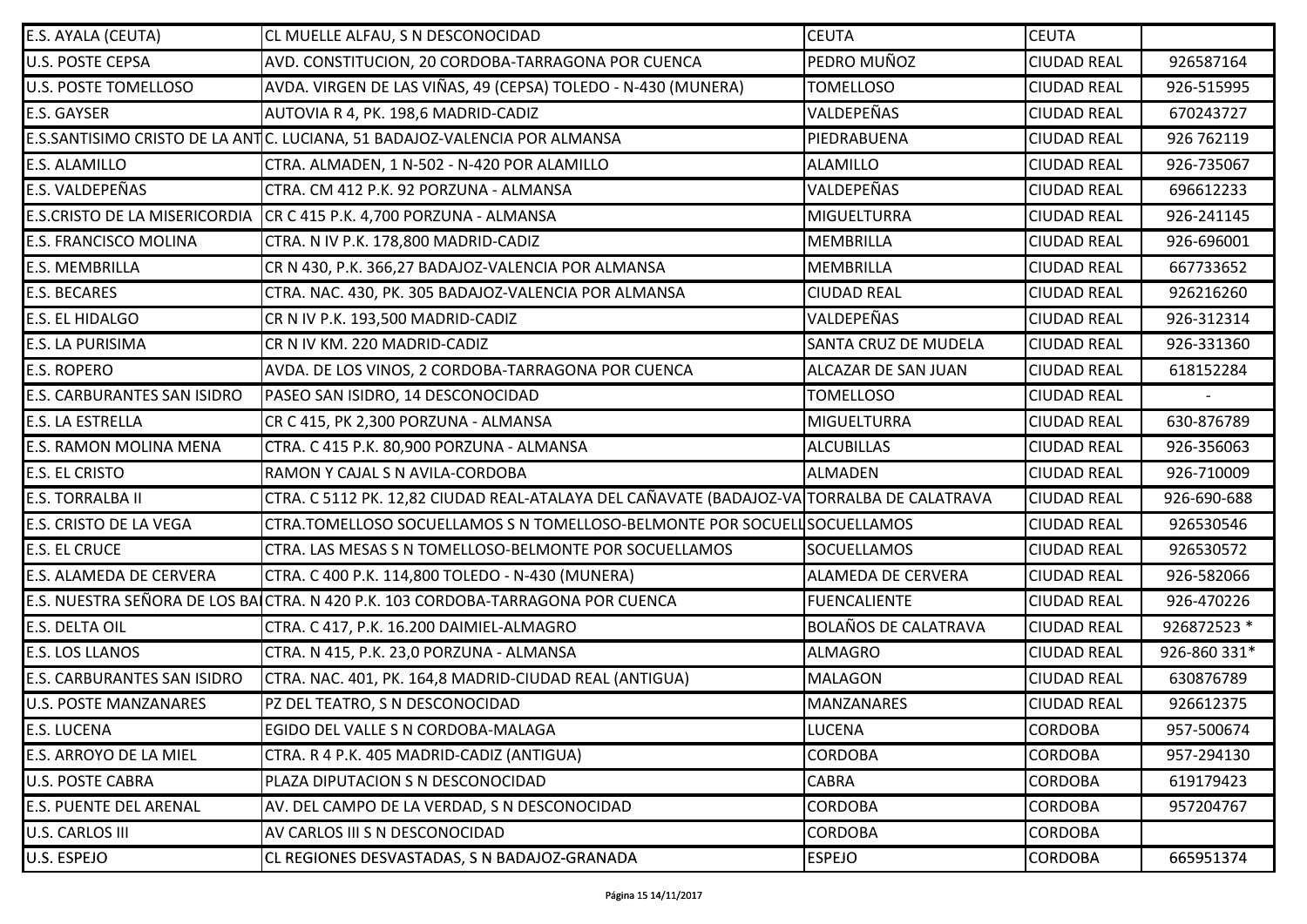| <b>E.S. LOS ALFARES</b>            | CTRA. CO 331, PK. 38 ECIJA-MONTILLA                                              | LA RAMBLA                     | <b>CORDOBA</b> | 667461958      |
|------------------------------------|----------------------------------------------------------------------------------|-------------------------------|----------------|----------------|
| <b>U.S. PUENTE GENIL</b>           | CUESTA DEL MOLINO, S N DESCONOCIDAD                                              | <b>PUENTE GENIL</b>           | <b>CORDOBA</b> | 957-604007     |
| <b>U.S. POSTE RUTE</b>             | CL BLAS INFANTE, 2 DESCONOCIDAD                                                  | <b>RUTE</b>                   | <b>CORDOBA</b> | 957-432084     |
| <b>E.S. MARIA AUXILIADORA</b>      | CTRA. R 4 P.K. 358,500 MADRID-CADIZ (ANTIGUA)                                    | <b>MONTORO</b>                | <b>CORDOBA</b> | 957-160046     |
| <b>E.S. MESEGO</b>                 | CR R 4 P.K. 424.0 MADRID-CADIZ (ANTIGUA)                                         | <b>ALDEA QUINTANA</b>         | <b>CORDOBA</b> | 957-306 118    |
| <b>E.S. SAN MARINO</b>             | CTRA. N 432 P.K. 317 BADAJOZ-GRANADA                                             | <b>CASTRO DEL RIO</b>         | <b>CORDOBA</b> | 957-370374     |
| <b>E.S. LOS CABALLOS</b>           | CTRA. N 331 P.K. 432 CORDOBA-MALAGA                                              | FERNAN NUÑEZ                  | <b>CORDOBA</b> | 957 294130     |
| <b>E.S. NUEVA CARTEYA</b>          | AV ANDALUCIA, S N. DESCONOCIDAD                                                  | <b>NUEVA CARTEYA</b>          | <b>CORDOBA</b> | 660 698 052*   |
| <b>E.S. SAN RAFAEL</b>             | AVDA. BRILLANTE, S N. DESCONOCIDAD                                               | <b>CORDOBA</b>                | <b>CORDOBA</b> | 957-270082     |
| <b>E.S. LA PALMERA DE JESUS</b>    | CR C 334, P.K. 6.600 LUCENA-IZNAJAR                                              | <b>LUCENA</b>                 | <b>CORDOBA</b> | 957-598624     |
| <b>E.S. LA MEZQUITA</b>            | CTRA. N IV P.K. 393,524 MADRID-CADIZ                                             | <b>CORDOBA</b>                | <b>CORDOBA</b> | 957-306118     |
| <b>E.S. ATALAYA</b>                | CTRA C 327 ANDUJAR LUCENA KM 1093,9 DESCONOCIDAD                                 | <b>CABRA</b>                  | <b>CORDOBA</b> | 619179423      |
| <b>E.S. VIRGEN DE LA AURORA</b>    | AV MARQUES DE LA VEGA DE ARMIJO, S N DESCONOCIDAD                                | <b>MONTILLA</b>               | <b>CORDOBA</b> | 957655986      |
| <b>E.S. EL PILAR DE LOS LLANOS</b> | CTRA. POZOBLANCO OBEJO PK. 0.300 POZOBLANCO-OBEJO                                | POZOBLANCO                    | <b>CORDOBA</b> | 957 77 14 25*  |
| <b>E.S. EL BERROCAL</b>            | CTRA N 331 P.K. 95.5 CORDOBA-MALAGA                                              | <b>BENAMEJI</b>               | <b>CORDOBA</b> | 656877013      |
| <b>E.S. LA BARCA</b>               | SAN SEBASTIAN S N DESCONOCIDAD                                                   | <b>PUENTE GENIL</b>           | <b>CORDOBA</b> | 957-600580/262 |
| <b>E.S. COLON</b>                  | PLAZA COLON S N DESCONOCIDAD                                                     | <b>CORDOBA</b>                | <b>CORDOBA</b> | 957-473118     |
| <b>E.S. LAS ERILLAS</b>            | CTRA. CO 141 P.K. 7.6 HORNACHUELOS-SAN CALIXTO                                   | <b>HORNACHUELOS</b>           | <b>CORDOBA</b> | 957-640125     |
| <b>E.S. SANTA ANA</b>              | AV SANTA ANA, S N DESCONOCIDAD                                                   | PALMA DEL RIO                 | <b>CORDOBA</b> | 626849644      |
| <b>E.S. GRAN CAPITAN</b>           | AVDA. DE EUROPA, S N CORDOBA-MALAGA                                              | <b>MONTILLA</b>               | <b>CORDOBA</b> | 957-650003     |
| <b>E.S. LAS VIÑAS</b>              | CTRA. N 331 P.K. 53 CORDOBA-MALAGA                                               | <b>AGUILAR DE LA FRONTERA</b> | <b>CORDOBA</b> | 957660674      |
| <b>E.S. CAÑERO</b>                 | AVD. LIBIA, 29 DESCONOCIDAD                                                      | <b>CORDOBA</b>                | <b>CORDOBA</b> | 957-253812     |
| <b>E.S. MIRASIERRA</b>             | CTRA. RUTE ENCINAS REALES, KM. 0,2 RUTE-ENCINAS REALES                           | <b>RUTE</b>                   | <b>CORDOBA</b> | 600477390      |
| E.S. LA VEGA I (D.M.)              | AV GRANADA S N ESTEPA-GUADIX                                                     | PRIEGO DE CORDOBA             | <b>CORDOBA</b> | 957-700143     |
| E.S. LA VEGA II (D.M.)             | AV GRANADA S N ESTEPA-GUADIX                                                     | PRIEGO DE CORDOBA             | <b>CORDOBA</b> |                |
| <b>E.S. EL PEDERNOSO</b>           | CRTA. N 301, P.K. 150.3 MADRID-CARTAGENA                                         | EL PEDERNOSO                  | <b>CUENCA</b>  | 667733652      |
|                                    | E.S. TARANCON -MANZANARES RUCTRA. NAC. III, PK. 82 MADRID-VALENCIA               | <b>TARANCON</b>               | <b>CUENCA</b>  | 969320800      |
| <b>E.S. CUENCA</b>                 | FERMIN CABALLERO, 19 ALBACETE-BURGOS (ANTIGUA)                                   | <b>CUENCA</b>                 | <b>CUENCA</b>  | 966-220031     |
| <b>E.S. LAS PEDROÑERAS</b>         | CTRA. N 301 P.K. 160.0 MADRID-CARTAGENA                                          | LAS PEDROÑERAS                | <b>CUENCA</b>  | 967-163 001    |
| <b>E.S. AREA 77 (II)</b>           | AUTOVIA LEVANTE A 3 PK. 77 MARG.IZQ MADRID-VALENCIA                              | <b>BELINCHON</b>              | <b>CUENCA</b>  |                |
| E.S. AREA 77 (I)                   | AUTOVIA LEVANTE A 3 PK. 77 MARG. DCHO. MADRID-VALENCIA                           | <b>BELINCHON</b>              | <b>CUENCA</b>  |                |
| <b>E.S. HNOS.BENITO HUETE</b>      | CTRA. CU 211 PK 26 HUETE-VILLALBA DEL REY                                        | <b>VILLALBA DEL REY</b>       | <b>CUENCA</b>  | 969-370043     |
|                                    | E.S. SAN ROQUE CASTILLO GARCINCR N III AUTOV.DE LEVANTE P.K. 161 MADRID-VALENCIA | CASTILLO DE GARCIMUÑOZ        | <b>CUENCA</b>  | 969-292015     |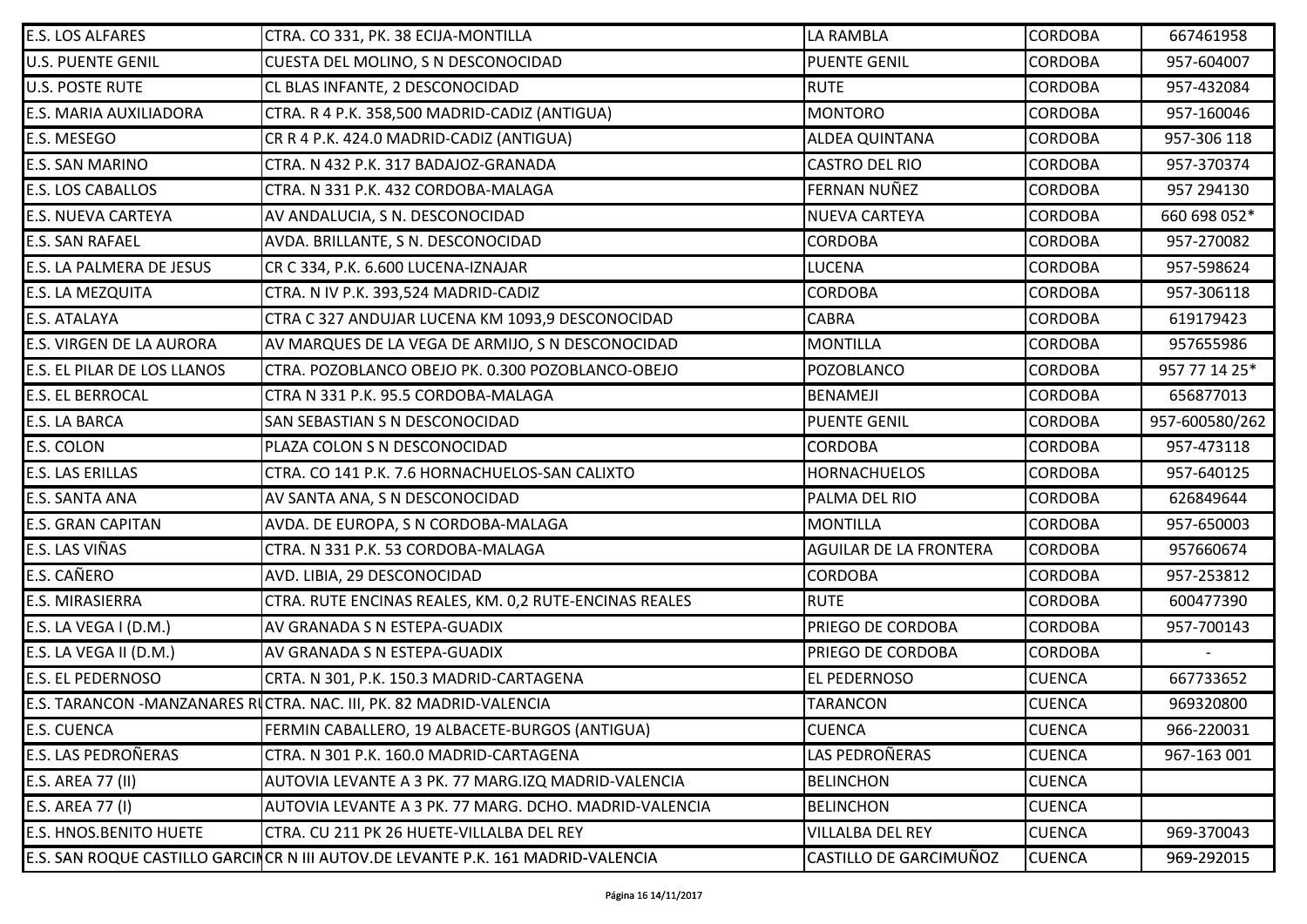| E.S. CASTILLO DE GARCIMUÑOZ     | CTRA. N III P.K. 162,080 MADRID-VALENCIA                                        | CASTILLO DE GARCIMUÑOZ           | <b>CUENCA</b>  | 969-292490    |
|---------------------------------|---------------------------------------------------------------------------------|----------------------------------|----------------|---------------|
| <b>E.S. LASERNA TRIVIÑO</b>     | CTRA. MADRID VALENCIA, P.K. 167,5 MADRID-VALENCIA                               | <b>HONRUBIA</b>                  | <b>CUENCA</b>  | 969 29 20 15* |
| E.S. CASTILLEJO DE INIESTA      | AUTOVIA A 3, KM. 224 (DIR. VALENCIA) MADRID-VALENCIA                            | <b>CASTILLEJO DE INIESTA</b>     | <b>CUENCA</b>  | 962-312124/9  |
| <b>E.S. CHILLARON DE CUENCA</b> | AUTOVIA A 40 PK. 174 MAQUEDA-TERUEL                                             | <b>CHILLARON DE CUENCA</b>       | <b>CUENCA</b>  | 969-273319    |
|                                 | E.S. STA.MARIA DE LOS LLANOS II AUTOVIA AP 36 PK. 240,500 OCAÑA-LA RODA         | SANTA MARIA DE LOS LLANOS CUENCA |                | 94734491      |
| E.S. STA.MARIA DE LOS LLANOS I  | AUTOVIA AP 36 PK. 240,500 OCAÑA-LA RODA                                         | SANTA MARIA DE LOS LLANOS CUENCA |                | 947 344391    |
| E.S. EL PROVENCIO I (D.M.)      | AUTOPISTA AP 36 PK. 107 DIR.LEVANTE OCAÑA-LA RODA                               | <b>EL PROVENCIO</b>              | <b>CUENCA</b>  | 967573216     |
| E.S. EL PROVENCIO II (D.M.)     | AUTOVIA AP 36 PK. 107 OCAÑA-LA RODA                                             | EL PROVENCIO                     | <b>CUENCA</b>  | 628429363     |
| E.S. SAN CLEMENTE I (D.M.)      | AUTOVIA A 43 PK. 154 CIUDAD REAL-ATALAYA DEL CAÑAVATE (BADAJOZ-VAL SAN CLEMENTE |                                  | <b>CUENCA</b>  |               |
| E.S. SAN CLEMENTE II (D.M.)     | AUTOVIA A 43 PK. 154 CIUDAD REAL-ATALAYA DEL CAÑAVATE (BADAJOZ-VAL SAN CLEMENTE |                                  | <b>CUENCA</b>  |               |
| <b>E.S. CERVERA OIL</b>         | CTRA. A 3 MADRID VALENCIA, PK, 141,5 MADRID-VALENCIA                            | <b>CERVERA DEL LLANO</b>         | <b>CUENCA</b>  | 667776124     |
| <b>U.S. PORTBOU</b>             | CTRA.LLANSA LA JUNQUERA P.K. 14 DESCONOCIDAD                                    | PORT BOU                         | <b>GERONA</b>  | 972125206     |
| <b>E.S. VORALTER</b>            | SANT PONS DE LA BARCA, 2 DESCONOCIDAD                                           | <b>GERONA</b>                    | <b>GERONA</b>  | 972-203793    |
| <b>E.S. LLORET</b>              | AV. VILA DE BLANES, 60 62 HOSTALRICH-TOSSA DE MAR                               | LLORET DE MAR                    | <b>GERONA</b>  | 972 36 44 70  |
| <b>E.S. CABANELLES</b>          | CTRA. NACIONAL 260, KM 49,5 PORT BOU-RIPOLL                                     | <b>CABANELLAS</b>                | <b>GERONA</b>  | 972565179     |
| <b>E.S. ANGLES</b>              | CTRA N 141 PK 101.1 C-152 (EL PASTERAL) - GERONA                                | ANGLES                           | <b>GERONA</b>  | 972-420602    |
| <b>E.S. MONTRAS</b>             | CTRA. C 31 P.K. 329 CALAFELL-EL PRAT DE LLOBREGAT                               | <b>MONTRAS</b>                   | <b>GERONA</b>  |               |
| <b>E.S. VERGES</b>              | CTRA. C 31, P.K. 357,8 CALAFELL-EL PRAT DE LLOBREGAT                            | <b>VERGES</b>                    | <b>GERONA</b>  | 972-780134    |
| <b>E.S. ELF-LA JUNQUERA</b>     | CR UNIDIRECCIONAL DE ADUANAS N II MADRID-BARCELONA-LA JUNQUERA                  | LA JUNQUERA                      | <b>GERONA</b>  | 972-555311    |
| <b>E.S. PONT MAJOR</b>          | CL PONT MAJOR, 131 DESCONOCIDAD                                                 | <b>GERONA</b>                    | <b>GERONA</b>  |               |
| <b>E.S. MAS XIRGU</b>           | CTRA. SANTA COLOMA, P.K. 7,1 DESCONOCIDAD                                       | <b>GERONA</b>                    | <b>GERONA</b>  | 972-243706    |
| E.S. LA SELVA                   | AUTOP. A 7 PK 86.0 FRANCIA-ALICANTE Y CREVILLENTE-CARTAGENA-VERA                | MASSANET DE LA SELVA             | <b>GERONA</b>  | 972-858271    |
| <b>E.S. SANT NARCIS</b>         | CTRA C 533 PK 0.3 GERONA-SANTA COLOMA DE FARNERS                                | <b>GERONA</b>                    | <b>GERONA</b>  | 972-233159    |
| <b>E.S. GASERANS</b>            | CTRA. C 35 P.K. 66,673 GRANOLLERS-LLAGOSTERA                                    | <b>SAN FELIU BUSALLEU</b>        | <b>GERONA</b>  | 972-864101    |
| E.S. OLOT                       | CL DOCTOR ZAMENHOF, S N DESCONOCIDAD                                            | <b>OLOT</b>                      | <b>GERONA</b>  | 972269184     |
| <b>E.S. RIPOLL</b>              | CL SOROLLA, 33 PG PINTORS NORD DESCONOCIDAD                                     | <b>RIPOLL</b>                    | <b>GERONA</b>  | 972-700907    |
| <b>E.S. RIPOLL II</b>           | CTRA. C 17, PK. 92.7 BARCELONA-RIPOLL                                           | <b>RIPOLL</b>                    | <b>GERONA</b>  | 972715740     |
| E.S. S'AGARO                    | CTRA C 253 PK 41.3 SANTA COLOMA DE FARNERS-PALAMOS                              | <b>SAN FELIU DE GUIXOLS</b>      | <b>GERONA</b>  | 972-322747    |
| <b>E.S. EMPORDA</b>             | AUTOP A 7 PK 35.0 FRANCIA-ALICANTE Y CREVILLENTE-CARTAGENA-VERA                 | <b>GARRIGAS</b>                  | <b>GERONA</b>  | 972-560108    |
| <b>E.S. PORT DE LA SELVA</b>    | CTRA. GI 612 P.K. 1 PUERTO DE LA SELVA-LLANSA                                   | PUERTO DE LA SELVA               | <b>GERONA</b>  | 972-387047    |
| <b>E.S. AVENIDA DEL MAR</b>     | AVDA. DEL MAR, S N. DESCONOCIDAD                                                | PALAFRUGELL                      | <b>GERONA</b>  | 972-301756    |
| <b>E.S. PORTBOU</b>             | CTRA. N 260 PK. 1 PORT BOU-RIPOLL                                               | PORT BOU                         | <b>GERONA</b>  | 972125117     |
| <b>U.S. POSTE SANTA FE</b>      | AVDA. HISPANIDAD, 3 SEVILLA-BAZA-PUERTO LUMBRERAS (ANTIGUA)                     | <b>SANTA FE</b>                  | <b>GRANADA</b> | 677727086     |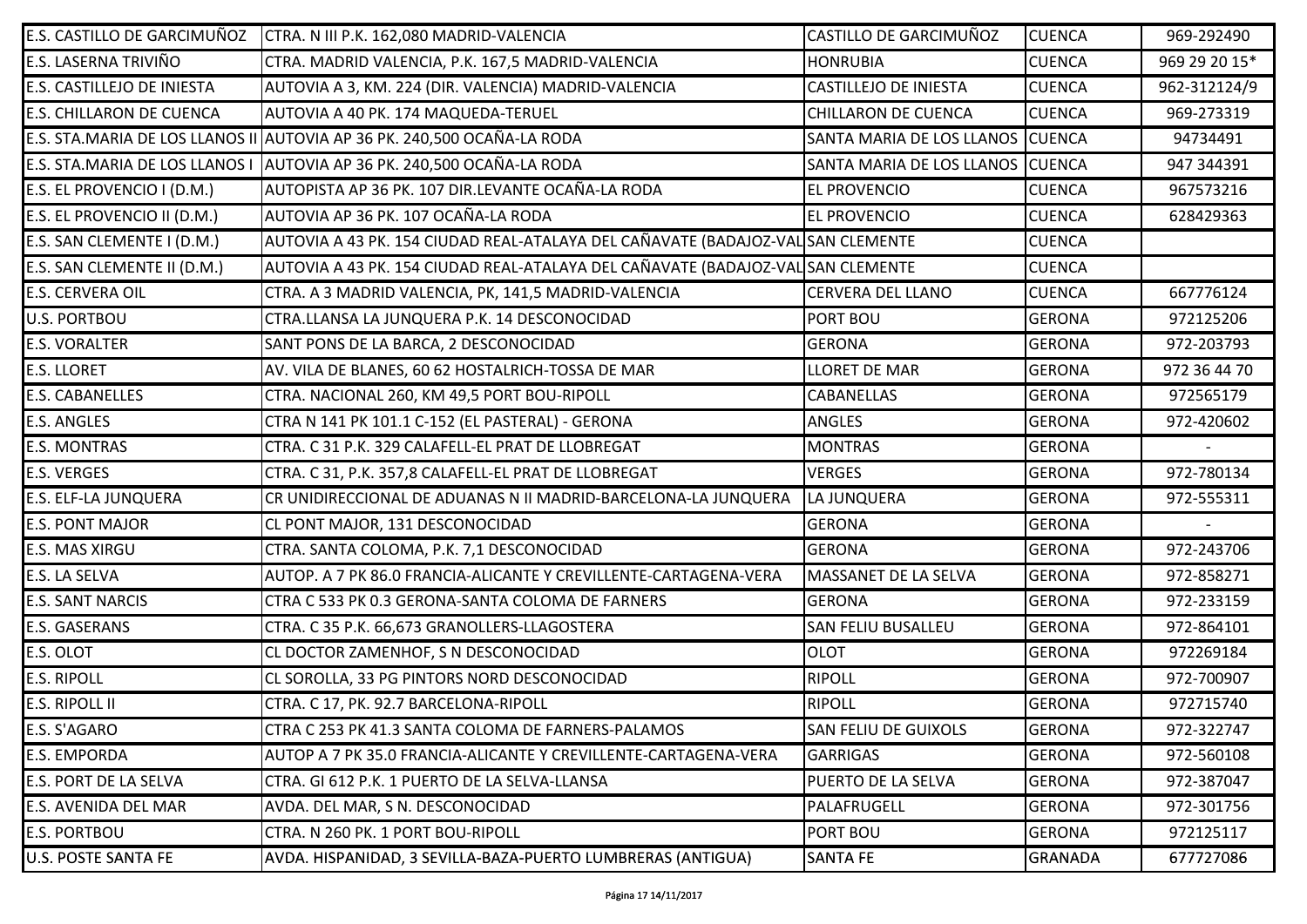| <b>E.S. CURRO VARGAS</b>        | PUENTE TOLEDANO S N DESCONOCIDAD                                   | <b>MOTRIL</b>              | <b>GRANADA</b>     | 958-600222   |
|---------------------------------|--------------------------------------------------------------------|----------------------------|--------------------|--------------|
| <b>E.S. FREILA</b>              | CTRA. A 315 PK 90 TORREPEROGIL-BAZA                                | <b>FREILA</b>              | <b>GRANADA</b>     | 958-660228   |
| <b>E.S. DARRO</b>               | CTRA. A 308, PK. 26.600 CORDOBA-ALMERIA POR JAEN                   | <b>DARRO</b>               | <b>GRANADA</b>     | 958345292    |
| E.S. NTRA.SRA.DEL CARMEN        | CTRA.GUADIX VILLANUEVA TORRES P.K. 6 DESCONOCIDAD                  | <b>BENALUA DE GUADIX</b>   | <b>GRANADA</b>     | 958-676242   |
| E.S. VIRGEN DE LA CABEZA        | CTRA. LC 222 P.K. 13,500 BAZA-BENAMAUREL                           | BENAMAUREL                 | <b>GRANADA</b>     | 958-344353   |
| <b>E.S. RIO FARDES</b>          | AUTOVIA A 92 SEVILLA BAZA, PK. 284,8 SEVILLA-BAZA-PUERTO LUMBRERAS | PURULLENA                  | <b>GRANADA</b>     | 639763763    |
| <b>E.S. MERCAGRANADA</b>        | CR N 432 P.K. 431 C.MERCAGRANADA BADAJOZ-GRANADA                   | <b>ATARFE</b>              | <b>GRANADA</b>     | 958-289806   |
| <b>E.S. ALMANJAYAR</b>          | AV MADRID S N PARC. 55 80 0 01 D 9 5 8 D DESCONOCIDAD              | <b>GRANADA</b>             | <b>GRANADA</b>     | 958-152569   |
| <b>E.S. VENTA DEL SOL</b>       | CTRA N 342 PK 176.6 JEREZ DE LA FRONTERA-AGUILAS                   | <b>BAZA</b>                | <b>GRANADA</b>     | 958700385    |
| <b>E.S. SIETE DE ABRIL</b>      | CR C 340 P.K. 51,320 ALORA-GRANADA                                 | <b>VENTAS DE ZAFARRAYA</b> | <b>GRANADA</b>     | 958-362122   |
| <b>E.S. SANTA AMALIA</b>        | CTRA. N 432 P.K. 429 BADAJOZ-GRANADA                               | <b>ATARFE</b>              | <b>GRANADA</b>     | 958-438759   |
| <b>E.S.LA HERRADURA</b>         | CTRA. N 340 P.K. 308 CADIZ-BARCELONA                               | ALMUÑECAR                  | <b>GRANADA</b>     | 630085330    |
| <b>E.S. LA PALMA</b>            | CTRA. N 342 P.K. 500,100 SEVILLA-BAZA-PUERTO LUMBRERAS             | LOJA                       | <b>GRANADA</b>     | 958-313802   |
| <b>E.S. GUADIX NORTE</b>        | AUTOVIA A 92, PK. 292 GUADIX-PUERTO LUMBRERAS                      | <b>GUADIX</b>              | <b>GRANADA</b>     | 639763763    |
| <b>E.S. CERRILLO SAN MARCOS</b> | A 92, P.K. 276,5 SEVILLA-BAZA-PUERTO LUMBRERAS                     | <b>DIEZMA</b>              | <b>GRANADA</b>     | 958680035    |
| E.S. LA ZUBIA                   | AVDA. EMPERADOR CARLOS V, S N DESCONOCIDAD                         | <b>GRANADA</b>             | <b>GRANADA</b>     | 958183868    |
| <b>E.S. SAN MANUEL</b>          | AV. REINA SOFIA, S N BAILEN-MOTRIL                                 | <b>PELIGROS</b>            | <b>GRANADA</b>     | 958405405    |
| E.S. LEÑAS EL PELAO             | CTRA. A 92 N 341,6 GUADIX-PUERTO LUMBRERAS                         | <b>BAZA</b>                | <b>GRANADA</b>     |              |
| <b>E.S. ARMILLA</b>             | CAMINO VIEJO DE ARMILLA, S N DESCONOCIDAD                          | ARMILLA                    | <b>GRANADA</b>     | 958579827    |
| <b>E.S. MUCHO MOTRIL</b>        | CTRA. N 340 P.K. 11,100 CADIZ-BARCELONA                            | <b>CARCHUNA</b>            | <b>GRANADA</b>     | 958-623226   |
| <b>E.S. MARTIN</b>              | CTRA. GR 17 P.K. 3,150 GRANADA-HUETOR VEGA                         | <b>HUETOR-VEGA</b>         | <b>GRANADA</b>     | 958-500114   |
| <b>E.S. SAN MIGUEL</b>          | CR N 432 P.K.425 BADAJOZ-GRANADA                                   | PINOS PUENTE               | <b>GRANADA</b>     | 958-450177   |
| <b>E.S. MOTRIL</b>              | CTRA. N 323, P.K. 193.0 BAILEN-MOTRIL                              | <b>MOTRIL</b>              | <b>GRANADA</b>     | 958-600340   |
| <b>E.S. NEVADA</b>              | CTRA. DE LA SIERRA NUM. 45 DESCONOCIDAD                            | <b>GRANADA</b>             | <b>GRANADA</b>     | 958-226162   |
| <b>E.S. ILLORA</b>              | CR C 222 P.K. 0,7 (ILLORA GRANADA) ILLORA-GRANADA                  | <b>ILLORA</b>              | <b>GRANADA</b>     | 958463056    |
| E.S. CARO                       | CTRA. N 342 A 92 P.K. 329,600 SEVILLA-BAZA-PUERTO LUMBRERAS        | <b>DARRO</b>               | <b>GRANADA</b>     | 958680031    |
| <b>E.S. GRANADA</b>             | CM DE RONDA, 117 DESCONOCIDAD                                      | <b>GRANADA</b>             | <b>GRANADA</b>     | 958-200710   |
|                                 | E.S. DISTRIBUCIONES JADRAQUE   CTRA. C 101 P.K. 47 ALMAZAN-AGREDA  | <b>JADRAQUE</b>            | <b>GUADALAJARA</b> | 949-890435   |
| <b>E.S. CUATRO CAMINOS</b>      | C. TOLEDO, 50 MADRID-BARCELONA-LA JUNQUERA (ANTIGUA)               | <b>GUADALAJARA</b>         | <b>GUADALAJARA</b> | 949220004    |
| <b>E.S. MOLINA DE ARAGON</b>    | CTRA N 211 PK 60.0 ALCOLEA DEL PINAR-LERIDA                        | MOLINA DE ARAGON           | <b>GUADALAJARA</b> | 949-832022   |
| E.S. MIRALCAMPO I (D.M.)        | AUTOV A 2 PK 41.2 MADRID-BARCELONA-LA JUNQUERA                     | AZUQUECA DE HENARES        | <b>GUADALAJARA</b> | 949-261238   |
| <b>E.S. CIFUENTES</b>           | CTRA C 204 PK 47.5 N-320 (SACEDON) - A-2 (ALMADRONES)              | <b>CIFUENTES</b>           | <b>GUADALAJARA</b> | 949810078    |
| E.S. AREA 103 I                 | CTRA. N II PK. 103 MADRID-BARCELONA-LA JUNQUERA                    | <b>ALMADRONES</b>          | <b>GUADALAJARA</b> | 949 28 55 41 |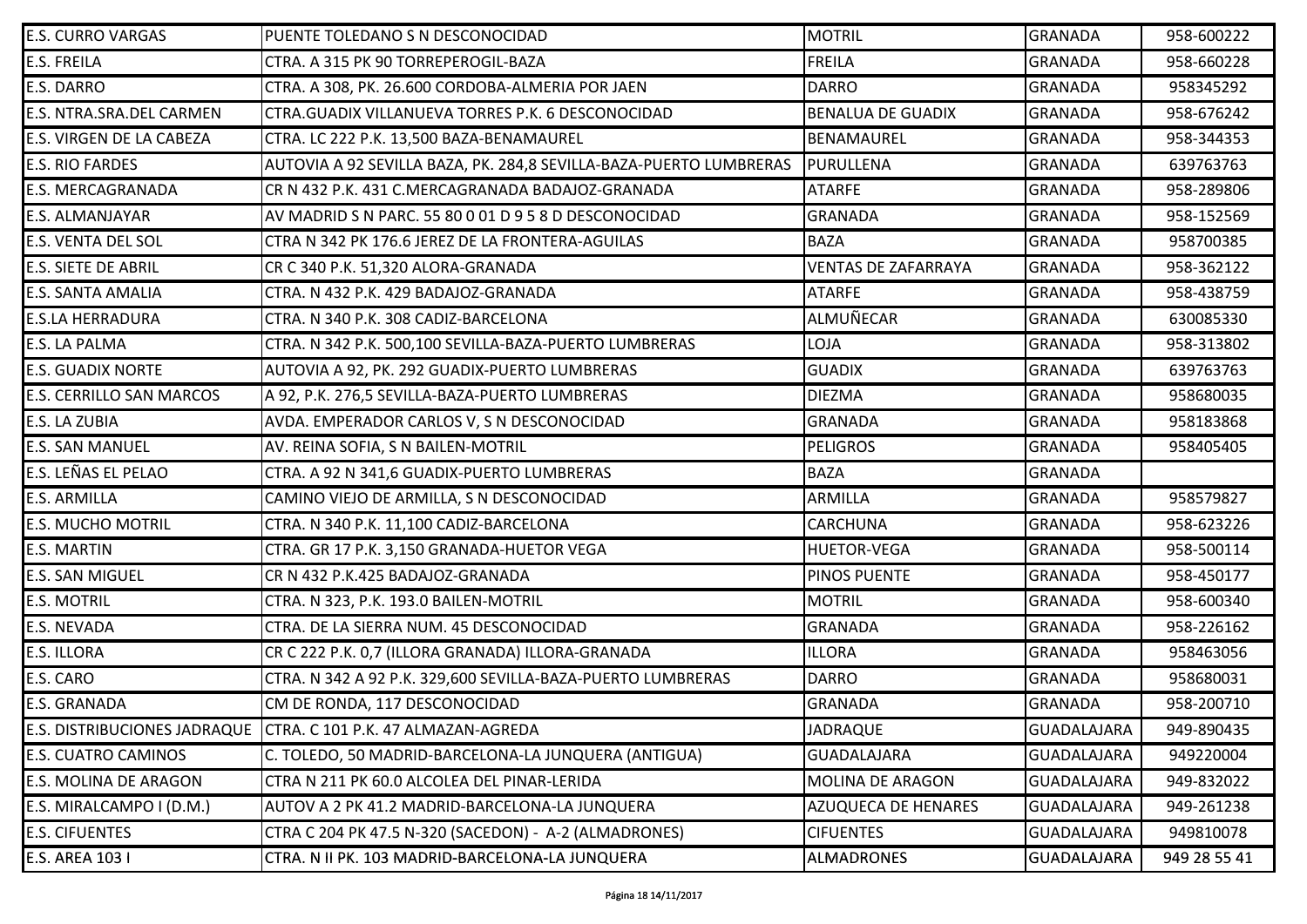| E.S. EL VALLE DE TORIJA        | AUTOV R 2 PK 70.7 MADRID-BARCELONA-LA JUNQUERA                              | <b>TORIJA</b>           | GUADALAJARA        | 949-320007      |
|--------------------------------|-----------------------------------------------------------------------------|-------------------------|--------------------|-----------------|
| E.S. AREA 103 II               | CTRA.A 2 KM. 101.600 (DIRECC.BARCELONA) MADRID-BARCELONA-LA JUNQUALMADRONES |                         | <b>GUADALAJARA</b> | 949 28 56 23    |
| E.S. ALTO CAMPOO               | CL JULIAN BESTEIRO, 28 DESCONOCIDAD                                         | <b>GUADALAJARA</b>      | <b>GUADALAJARA</b> | 915618368       |
| E.S. EL COTO                   | GLORETIA DE JOSE SOLANO ALLENDE, S N DESCONOCIDAD                           | EL CASAR DE TALAMANCA   | GUADALAJARA        |                 |
| <b>E.S. AREA 112</b>           | CTRA. N II, P.K. 112 MADRID-BARCELONA-LA JUNQUERA                           | <b>ALGORA</b>           | <b>GUADALAJARA</b> | 616928524       |
| <b>E.S. GASOFUEL</b>           | CR DE FONTANAR, P.K. 1 GUADALAJARA-FONTANAR                                 | <b>GUADALAJARA</b>      | <b>GUADALAJARA</b> | 949-217762      |
| <b>E.S. HUMANES</b>            | CTRA. CM 183, PK. 0.06 HUMANES-COGOLLUDO                                    | HUMANES DE MOHERNANDO   | GUADALAJARA        | 650418154       |
| E.S. MIRALCAMPO II (D.M.)      | AUTOV A 2 PK 41.2 MADRID-BARCELONA-LA JUNQUERA                              | AZUQUECA DE HENARES     | <b>GUADALAJARA</b> | 949-261238      |
| E.S. MOLINA DE ARAGON II       | CTRA N 211 PK 60.0 ALCOLEA DEL PINAR-LERIDA                                 | <b>MOLINA DE ARAGON</b> | GUADALAJARA        | 949-832022      |
| U.S. POSTE LEGAZPIA            | CTRA. LEGAZPI OÑATE DESCONOCIDAD                                            | LEGAZPIA                | <b>GUIPUZCOA</b>   | 943-734219      |
| U.S. POSTE ZUMAYA              | AXULAR IBILTOKIA S N DESCONOCIDAD                                           | ZUMAYA                  | <b>GUIPUZCOA</b>   | 943861162       |
| E.S. IRUN                      | CTRA R 1 PK 480.5 MADRID-IRUN                                               | <b>IRUN</b>             | <b>GUIPUZCOA</b>   | 943-638412      |
| <b>E.S. NARRONDO</b>           | CTRA. N 634, P.K. 29,7 SAN SEBASTIAN-SANTIAGO DE COMPOSTELA                 | ZUMAYA                  | <b>GUIPUZCOA</b>   | 943-861082      |
| <b>E.S. ETXEGARATE</b>         | CTRA. N I PK. 406 MADRID-BURGOS                                             | <b>IDIAZABAL</b>        | <b>GUIPUZCOA</b>   | 943187810       |
| E.S. ANDOAIN                   | SECTOR IND. DE LEIZOTOZ PARC.A 1 DESCONOCIDAD                               | <b>ANDOAIN</b>          | <b>GUIPUZCOA</b>   | 943303943       |
| E.S. BILLABONA                 | CTRA. A 1, PK. 443 MARGEN IZQUIERDO MADRID-BURGOS                           | <b>VILLABONA</b>        | <b>GUIPUZCOA</b>   | 943693079       |
| E.S. ARRICETA I                | AUTOPISTA A 8 P.K. 27.0 BEHOBIA-BILBAO                                      | <b>USURBIL</b>          | <b>GUIPUZCOA</b>   | 943-362260      |
| E.S. ARRICETA II               | AUTOPISTA A 8 P.K. 27.0 BEHOBIA-BILBAO                                      | <b>USURBIL</b>          | <b>GUIPUZCOA</b>   | 943-362260      |
| E.S. ITZIAR I                  | AUTOPISTA A 8, KM. 55 BEHOBIA-BILBAO                                        | <b>ICIAR</b>            | <b>GUIPUZCOA</b>   | 670884444       |
| E.S. ITZIAR II                 | AUTOPISTA A 8, KM. 55 BEHOBIA-BILBAO                                        | <b>ICIAR</b>            | <b>GUIPUZCOA</b>   | 670884444       |
| E.S. OIARTZUN I                | CTRA A 8 PK 10.0 BEHOBIA-BILBAO                                             | <b>OYARZUN</b>          | <b>GUIPUZCOA</b>   | 943-491068/3660 |
| E.S. OIARTZUN II               | CTRA A 8 PK 9.0 BEHOBIA-BILBAO                                              | <b>OYARZUN</b>          | <b>GUIPUZCOA</b>   | 943-491068/3660 |
| E.S. LASARTE                   | CR MADRID IRUN N IPK 450,6 MADRID-IRUN                                      | LASARTE                 | <b>GUIPUZCOA</b>   | 943-372683      |
| <b>U.S. POSTE AYAMONTE</b>     | MUELLE PORTUGAL S N DESCONOCIDAD                                            | <b>AYAMONTE</b>         | <b>HUELVA</b>      | 959-320939      |
| E.S. HIJOS DE A. GARRIDO       | CTRA. N 431, P.K. 47,8 SANLUCAR LA MAYOR-HUELVA                             | LA PALMA DEL CONDADO    | <b>HUELVA</b>      | 959-400256      |
| E.S. NIEBLA                    | CTRA. A 472 PK. 60.75 SANLUCAR LA MAYOR-HUELVA                              | <b>NIEBLA</b>           | <b>HUELVA</b>      | 959363333       |
| E.S. HIJOS DE A. GARRIDO       | CTRA. N 431, P.K. 31,5 SANLUCAR LA MAYOR-HUELVA                             | MANZANILLA              | <b>HUELVA</b>      | 959415209       |
| E.S. VENTA ALVAREZ             | CTRA. A 472 PK.86 SANLUCAR LA MAYOR-HUELVA                                  | <b>HUELVA</b>           | <b>HUELVA</b>      | 959221559       |
| E.S. S.JUAN DEL PUERTO I       | CTRA N 472, PK 75 SANLUCAR LA MAYOR-HUELVA                                  | SAN JUAN DEL PUERTO     | <b>HUELVA</b>      | 959400256       |
| E.S. VIRGEN DE LOS MILAGROS    | CTRA. H 620, P.K. 5.5 SAN JUAN DEL PUERTO-MATALASCAÑAS                      | PALOS DE LA FRONTERA    | <b>HUELVA</b>      | 959-530533      |
| <b>E.S. TALLERES SAN JORGE</b> | MICRO POL.IND.SAN JORGE, 68 DESCONOCIDAD                                    | PALOS DE LA FRONTERA    | <b>HUELVA</b>      | 959-350852      |
| E.S. SALGADO Y ORTA            | CTRA. AYAMONTE ARACENA H 122, P.K. 0.1 AYAMONTE-ARACENA                     | VILLABLANCA             | <b>HUELVA</b>      | 959-340302      |
| E.S. ALOSNO                    | CTRA CC 443, PK. 27,600 GIBRALEON-ROSAL DE LA FRONTERA                      | <b>ALOSNO</b>           | <b>HUELVA</b>      | 673297286       |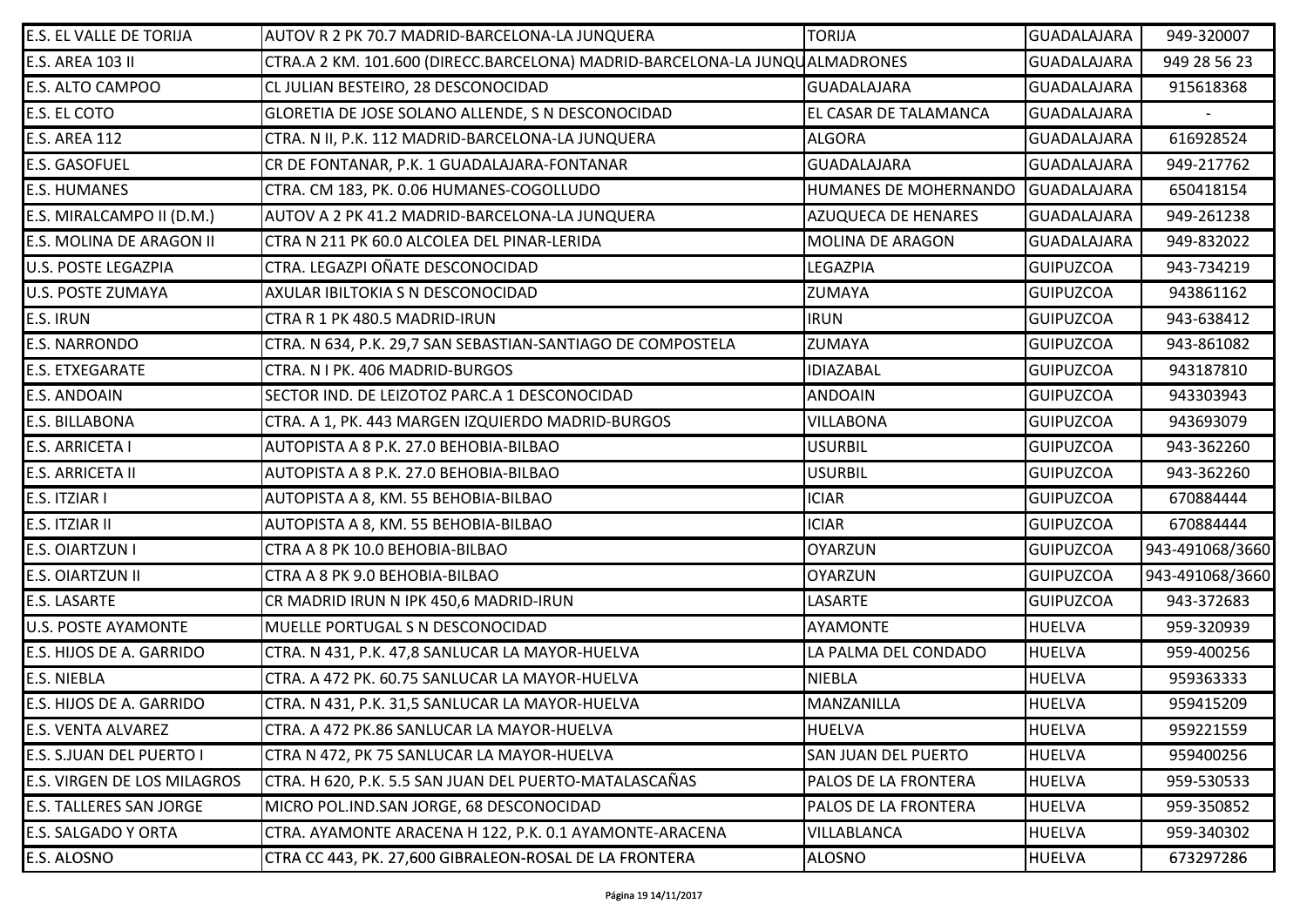| <b>E.S. GENOVES</b>            | CL ALMONTE, 8 DESCONOCIDAD                                                                             | LA PALMA DEL CONDADO          | <b>HUELVA</b> | 959401518      |
|--------------------------------|--------------------------------------------------------------------------------------------------------|-------------------------------|---------------|----------------|
|                                | E.S.COMBUSTIBLES Y CARBURANT CTRA. H 101 P.K. 0,200 NICOBA-PEQUERILLAS                                 | <b>HUELVA</b>                 | <b>HUELVA</b> | 959-500456     |
|                                | E.S. TYCSA-NUEVO COLOMBINO    AVDA. NUEVO COLOMBINO, S N N-431 - PUERTO DE HUELVA (ACCESO AL PU[HUELVA |                               | <b>HUELVA</b> | 959271076      |
| E.S. PUNTA DEL SEBO            | AV FRANCISCO MONTENEGRO, 30 DESCONOCIDAD                                                               | <b>HUELVA</b>                 | <b>HUELVA</b> | 959400256      |
| E.S. CANALIEGA                 | AVDA. DE LA CANALIEGA, S N BOLLULLOS DEL CONDADO-MATALASCAÑAS                                          | <b>ALMONTE</b>                | <b>HUELVA</b> | 959442161      |
| E.S. A-49 TRIGUEROS I          | AUTOVIA A 49, PK. 70,3 SEVILLA-AYAMONTE                                                                | <b>TRIGUEROS</b>              | <b>HUELVA</b> |                |
| E.S. A-49 TRIGUEROS II         | CTRA. A 49 PK. 70.3 SEVILLA-AYAMONTE                                                                   | <b>TRIGUEROS</b>              | <b>HUELVA</b> | 959356363      |
| <b>E.S. PUERTO SUR</b>         | PUERTO EXTERIOR DE HUELVA.CTRA.H 624 DESCONOCIDAD                                                      | PALOS DE LA FRONTERA          | <b>HUELVA</b> | 959369313      |
|                                | E.S. PABLO RADA COMBUSTIBLES, AVDA. DE ANDALUCIA, S N DESCONOCIDAD                                     | <b>HUELVA</b>                 | <b>HUELVA</b> | 929262974      |
| <b>ES. TYCSA - RONDA NORTE</b> | RONDA NORTE PK 8,5 DESCONOCIDAD                                                                        | <b>HUELVA</b>                 | <b>HUELVA</b> | 959220209      |
| E.S. TYCSA-AQUALON             | AVDA. JOSE MANUEL CARRION, S N DESCONOCIDAD                                                            | <b>HUELVA</b>                 | <b>HUELVA</b> | 959359112      |
| E.S. LA NAVA                   | CTRA. N 433 SEVILLA LISBOA, KM. 105 SEVILLA-LISBOA POR ARACENA                                         | <b>LA NAVA</b>                | <b>HUELVA</b> | 959121495      |
| E.S. LAS COLONIAS              | AVDA. CRISTOBAL COLON, 25 SANLUCAR LA MAYOR-HUELVA                                                     | <b>HUELVA</b>                 | <b>HUELVA</b> | 959-243039     |
| E.S. TERRIZA                   | AV 28 FEBRERO, 167 N-431 - BOLLULLOS DEL CONDADO                                                       | <b>BOLLULLOS DEL CONDADO</b>  | <b>HUELVA</b> | 959 411 005    |
| E.S. DIVAL                     | CL MARIA CRISTINA, S N DESCONOCIDAD                                                                    | <b>NERVA</b>                  | <b>HUELVA</b> | 958-582812     |
| <b>E.S. LEPE CARBURANTE</b>    | CR N 431 P.K. 116 HUELVA-AYAMONTE                                                                      | <b>LEPE</b>                   | <b>HUELVA</b> | 959-383848     |
| E.S. LA CORONADA               | PASEO NUEVO, S N. DESCONOCIDAD                                                                         | <b>CALAÑAS</b>                | <b>HUELVA</b> | 959-565160     |
| E.S. CARTAYA                   | CR N 431, P.K. 667.0 HUELVA-AYAMONTE                                                                   | <b>CARTAYA</b>                | <b>HUELVA</b> | 959393003      |
| U.S. POSTE DE FRAGA            | CR MADRID BARCELONA P.K. 437 MADRID-BARCELONA-LA JUNQUERA (ANTICFRAGA                                  |                               | <b>HUESCA</b> | 974472837      |
| U.S. HECHO                     | CR HU 210 P.K. 25 N-330 (PUENTE LA REINA) - L.P. CON NAVARRA (ANSO)                                    | <b>VALLE DE HECHO</b>         | <b>HUESCA</b> | 974-375321     |
| E.S. BALLOBAR                  | CTRA FRAGA HUESCA A 131, KM. 16 FRAGA-HUESCA                                                           | <b>BALLOBAR</b>               | <b>HUESCA</b> | 974461400      |
| E.S. GASOLINERAS BERNAD, S.L.  | CTRA. DE FRAGA A MONZON A 1234 PK.12 FRAGA-MONZON                                                      | ZAIDIN                        | <b>HUESCA</b> | 974461026      |
| E.S. CASTEJON DEL PUENTE       | CTRA. N 240, P.K. 149,500 TARRAGONA-GALDAKAO                                                           | <b>CASTEJON DEL PUENTE</b>    | <b>HUESCA</b> | 974 40 38 17 * |
| E.S. HUESCA (D.M.)             | CR N 330 P.K. 563,900 MARGEN IZQDO. SAGUNTO-SOMPORT (AUTOVIA LEVACUARTE                                |                               | <b>HUESCA</b> | 974-212702     |
| E.S.EL PORTAL DEL PIRINEO      | CTRA N 230 PK 49.7 LERIDA-FRANCIA                                                                      | <b>ESTOPIÑAN DEL CASTILLO</b> | <b>HUESCA</b> | 973750090      |
| <b>E.S. CANFRANC</b>           | CTRA. N 330, PK. 664 ALICANTE-FRANCIA POR ZARAGOZA                                                     | <b>CANFRANC- ESTACION</b>     | <b>HUESCA</b> | 696424622      |
| <b>E.S. RAMON Y CAJAL</b>      | PASEO RAMON Y CAJAL, 91 DESCONOCIDAD                                                                   | <b>HUESCA</b>                 | <b>HUESCA</b> | 974240106      |
| E.S. FRAGA I                   | AUTOP. A 2 PK 119.0 ZARAGOZA-LLEIDA-EL VENDRELL                                                        | <b>FRAGA</b>                  | <b>HUESCA</b> | 974470045      |
| E.S. FRAGA II                  | AUTOP. A 2 PK 119.0 ZARAGOZA-LLEIDA-EL VENDRELL                                                        | <b>FRAGA</b>                  | <b>HUESCA</b> | 974470045      |
| E.S. MONEGROS I                | AUTOP A 2 PK 85.5 ZARAGOZA-LLEIDA-EL VENDRELL                                                          | <b>CANDASNOS</b>              | <b>HUESCA</b> | 974-345322     |
| <b>E.S. MONEGROS II</b>        | AUTOP A 2 PK 85.5 ZARAGOZA-LLEIDA-EL VENDRELL                                                          | <b>CANDASNOS</b>              | <b>HUESCA</b> | 974-463140     |
| <b>E.S.PORTAL DE SERRABLO</b>  | CTRA. N 330, P.K. 616.700 ALICANTE-FRANCIA POR ZARAGOZA                                                | <b>HOSTAL DE IPIES</b>        | <b>HUESCA</b> | 974496913      |
| E.S. AINSA                     | AV PIRENAICA, 14 N-123 (ENATE) - FRANCIA POR AINSA                                                     | <b>AINSA</b>                  | <b>HUESCA</b> | 974-500006     |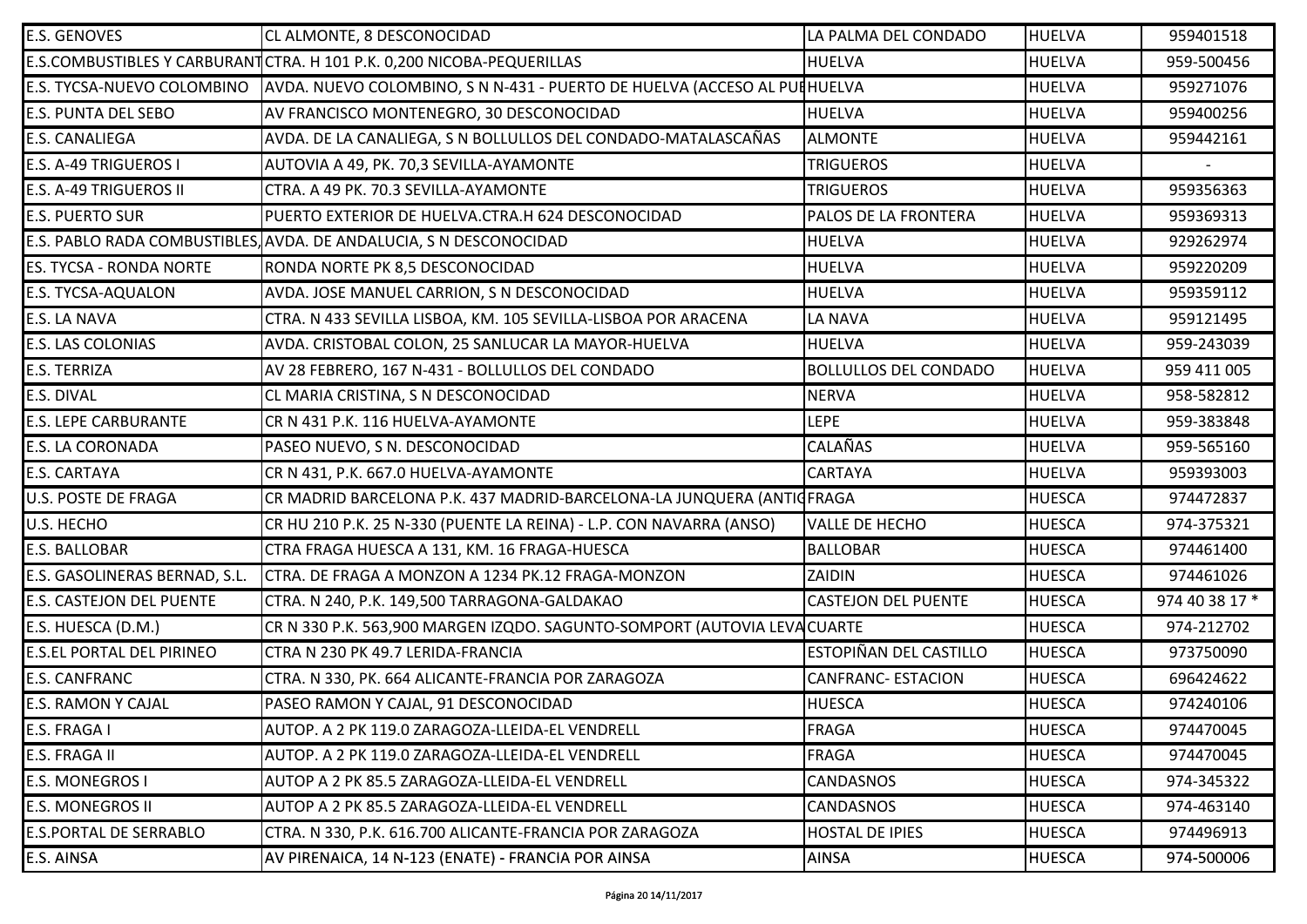| E.S.SENA                        | CTRA. FRAGA A HUESCA A 131, PK. 40,800 FRAGA-HUESCA                                           | <b>SENA</b>                   | <b>HUESCA</b> | 620971775    |
|---------------------------------|-----------------------------------------------------------------------------------------------|-------------------------------|---------------|--------------|
| <b>E.S. PUENTE LA REINA</b>     | CTRA N 240 PK 303.5 TARRAGONA-GALDAKAO                                                        | <b>SANTA ENGRACIA DE JACA</b> | <b>HUESCA</b> | 974-377116   |
| E.S. HUESCA I (D.M.)            | CR N 330 P.K. 563,900 MARGEN DCHO. SAGUNTO-SOMPORT (AUTOVIA LEVAICUARTE                       |                               | <b>HUESCA</b> | 974-212702   |
| <b>U.S. POSTE MANCHA REAL</b>   | PARQUE MUNICIPAL S N DESCONOCIDAD                                                             | <b>MANCHA REAL</b>            | <b>JAEN</b>   | 687327820    |
| <b>U.S. POSTE ORCERA</b>        | CTRA. 3210 P.K. 115 DESCONOCIDAD                                                              | <b>ORCERA</b>                 | <b>JAEN</b>   | 953-480110   |
| E.S. EL PASO II(D.M.)           | CTRA N IV PK.294 (CADIZ MADRID) MADRID-CADIZ (ANTIGUA)                                        | <b>BAILEN</b>                 | <b>JAEN</b>   | 953-670302   |
| <b>E.S. EL POTRO BLANCO</b>     | CTRA R 4 PK 270.1 MADRID-CADIZ                                                                | LA CAROLINA                   | <b>JAEN</b>   | 953-681414   |
| <b>E.S. PUENTE DEL OBISPO</b>   | CTRA N 321 UBEDA MALAGA PK 18.0 UBEDA-ALCAUDETE                                               | <b>BAEZA</b>                  | <b>JAEN</b>   | 953-765058   |
| <b>E.S. EL OLIVO</b>            | CTRA N 323 PK 32.0 BAILEN-MOTRIL (ANTIGUA)                                                    | <b>JAEN</b>                   | <b>JAEN</b>   | 953281041    |
| <b>E.S. CARBURANTES DEL SUR</b> | CR C 321 P.K. 4,300 DESCONOCIDAD                                                              | LA PUERTA DE SEGURA           | <b>JAEN</b>   | 953487105    |
| <b>E.S. SANTA URSULA</b>        | POLIGONO LA CECA, PARCELA 23 MADRID-CADIZ (ANTIGUA)                                           | <b>ANDUJAR</b>                | <b>JAEN</b>   | 953-511925   |
| <b>E.S. SIERRA MAGINA</b>       | CTRA. JV 3242 P.K. 0,700 MANCHA REAL-TORRES                                                   | <b>MANCHA REAL</b>            | <b>JAEN</b>   | 953352634 *  |
| <b>E.S. LAS ERAS</b>            | CTRA. JH 3050 P.K. 0,300 TORREBLASCOPEDRO-CAMPILLO DEL RIO                                    | <b>TORREBLASCOPEDRO</b>       | <b>JAEN</b>   | 953-637007   |
| <b>E.S. LA ZARZUELA</b>         | CTRA A 6100 BAÑOS LINARES, PK. 40,300 LINARES-BAÑOS DE LA ENCINA                              | <b>LINARES</b>                | <b>JAEN</b>   | 616567224    |
| <b>E.S. LA SALOBREJA</b>        | CTRA. C 323 P.K. 335,5 BAILEN-MOTRIL (ANTIGUA)                                                | <b>JAEN</b>                   | <b>JAEN</b>   | 953-190618   |
| <b>E.S. ARROYO PERONA</b>       | CTRA. A 319, P.K 21,5 PEAL DE BECERRO-HORNOS                                                  | LA IRUELA                     | <b>JAEN</b>   | 953727021    |
| <b>E.S. PORCUNA</b>             | CR A 306 PK. 34 EL CARPIO-TORREDONJIMENO                                                      | <b>PORCUNA</b>                | <b>JAEN</b>   | 953-545400 * |
| <b>E.S. EL SALTO</b>            | CTRA. A 401, PK. 40,300 N-VI (LA CAROLINA) - A-92 (DARRO)                                     | BELMEZ DE LA MORALEDA         | <b>JAEN</b>   | 953-394006   |
| <b>E.S. LAS CANTERAS</b>        | CTRA N 323 PK 337.0 BAILEN-MOTRIL (ANTIGUA)                                                   | <b>JAEN</b>                   | <b>JAEN</b>   | 953-221885   |
| <b>E.S. VERACRUZ</b>            | CR N 322 P.K. 180 CORDOBA-VALENCIA                                                            | VILLACARRILLO                 | <b>JAEN</b>   | 953441167    |
| <b>E.S. FARO</b>                | INTERSECCION CTRA. A 3211 CON CTRA N 432 UBEDA-ALCAUDETE                                      | <b>ALCAUDETE</b>              | <b>JAEN</b>   | 649035989    |
| <b>E.S. EL OASIS</b>            | CTRA. N 323, P.K. 57,4 BAILEN-MOTRIL                                                          | <b>CARCHEL</b>                | <b>JAEN</b>   | 953302470    |
| <b>E.S. MARGACRUZ</b>           | CTRA. J 710 P.K. 15,100 PEAL DE BECERRO-SANTO TOME                                            | <b>SANTO TOME</b>             | <b>JAEN</b>   | 953-736305   |
| <b>E.S. ANDUJAR II</b>          | CTRA R 4 PK 316.7 MADRID-CADIZ                                                                | ANDUJAR                       | <b>JAEN</b>   | 953-507942   |
| <b>E.S. BAILEN</b>              | CTRA. N IV PK. 291,350 MADRID-CADIZ                                                           | <b>BAILEN</b>                 | <b>JAEN</b>   | 953-671404   |
| <b>E.S. SAN ANTONIO</b>         | CTRA. LINARES ORCERA (C 3210), OK. 48,2 N-322 BEAS DE SEGURA - LINARES SANTISTEBAN DEL PUERTO |                               | <b>JAEN</b>   | 636985151    |
| <b>E.S. RIO GORDILLO</b>        | CTRA. A 316, PK. 65 UBEDA-ALCAUDETE                                                           | <b>TORREDELCAMPO</b>          | <b>JAEN</b>   | 636985151    |
| <b>E.S. CASTULO</b>             | CL JUAN DIEGO DE DIOS BARRERO S N LINARES-TORREBLASCOPEDRO                                    | <b>LINARES</b>                | <b>JAEN</b>   | 953-693268   |
| <b>U.S. LOS ANGELES GAS</b>     | AV ALFEREZ PROVISIONAL, 10 DESCONOCIDAD                                                       | LA CORUÑA                     | LA CORUÑA     | 981509999    |
| <b>E.S. PONTEVEA</b>            | CTRA. C 541 P.K. 12,800 SANTIAGO DE COMPOSTELA-CARBALLINO                                     | <b>TEO</b>                    | LA CORUÑA     | 981809049 *  |
| E.S. TEO                        | CTRA N 550 PK 72.1 LA CORUÑA-TUY                                                              | CASALONGA-TEO                 | LA CORUÑA     | 98-1530183   |
| <b>E.S. MELLID</b>              | CTRA. C 547 P.K. 560.0 AVDA.DE LUGO,S N. LUGO-SANTIAGO DE COMPOSTEL MELLID                    |                               | LA CORUÑA     | 981-506250   |
| <b>E.S. MUROS</b>               | CR C 550 P.K. 34.0 CEE -PADRON                                                                | <b>MUROS</b>                  | LA CORUÑA     | 981-827725   |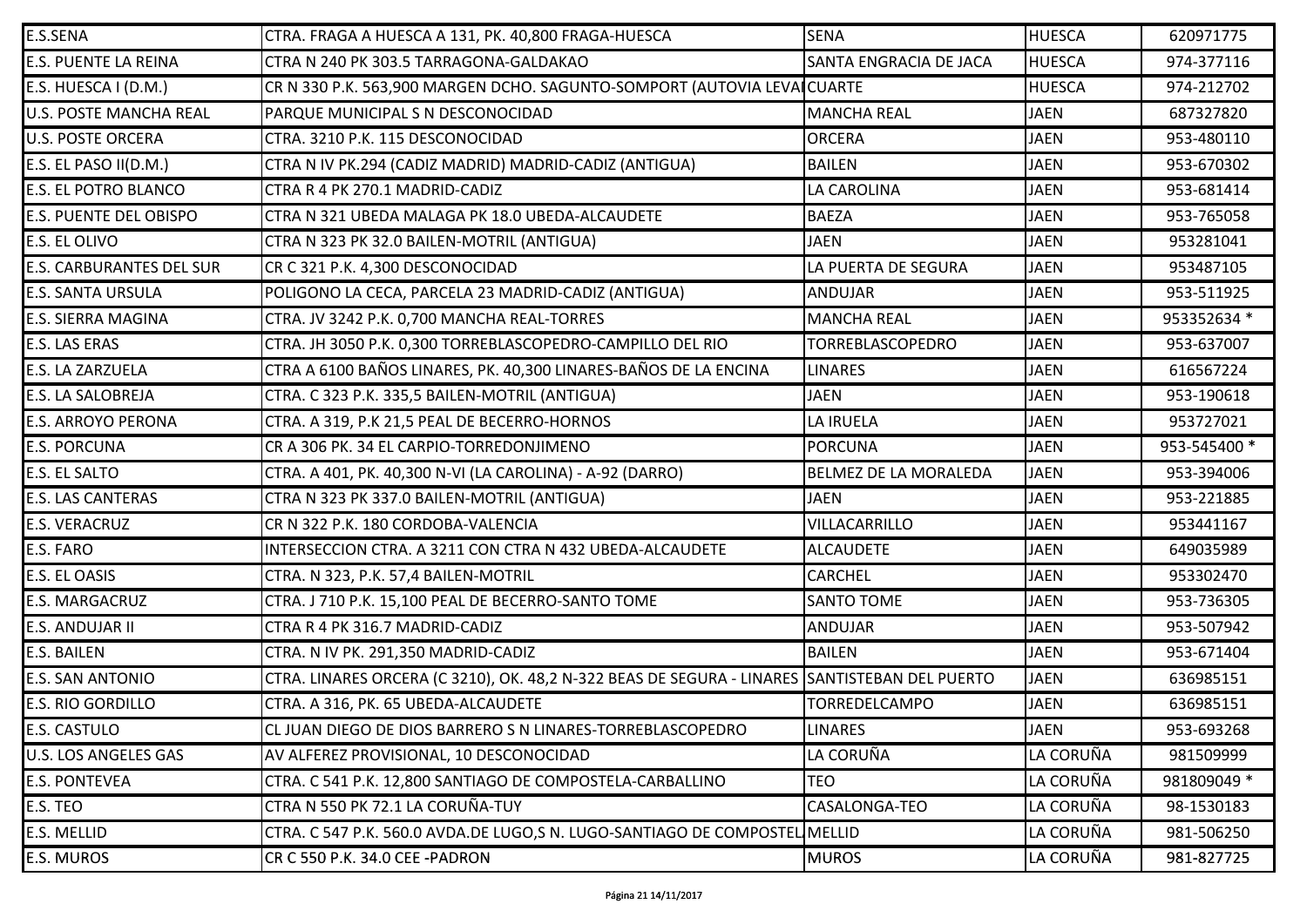| E.S. SANTA COMBA           | CTRA C 402 PK 34.0 SANTA COMBA-LA SILVA                    | <b>SANTA COMBA</b>     | LA CORUÑA | 98-1880391    |
|----------------------------|------------------------------------------------------------|------------------------|-----------|---------------|
| <b>E.S. SERRA DE OUTES</b> | CTRA.C 550 P.K. 10.5 AVDA.DEL ROCIO, SN. CEE - PADRON      | LA SIERRA DE OUTES     | LA CORUÑA | 981-850083    |
| E.S. CELAS                 | CR LC 400 PK 25,700 N-550 - LA SILVA POR LARACHA           | <b>CULLEREDO</b>       | LA CORUÑA | 981-668200    |
| <b>E.S. MANUEL REY</b>     | POL. IND. LA GANDARA PARC. 65 Y 66 DESCONOCIDAD            | <b>EL FERROL</b>       | LA CORUÑA | 981-328000    |
| E.S. SOBRADO               | CR AMILLADOIRO PORTA P.K.16,900 GUITIRIZ-SOBRADO           | <b>SOBRADO</b>         | LA CORUÑA | 981-787647    |
| E.S. ESTASER A SILVA       | CL XAQUIN LORENZO, 28 30 SANTA COMBA-LA SILVA              | <b>CERCEDA</b>         | LA CORUÑA | 981-692428    |
| E.S. VILLA VEIGA           | CL. LA MARAVILLA, S N EL FERROL-ORTIGUEIRA POR CEDEIRA     | <b>CEDEIRA</b>         | LA CORUÑA | 981480345     |
| <b>E.S. TORRES QUEVEDO</b> | CL TORRES QUEVEDO, PARCELA III, 30 31 DESCONOCIDAD         | LA CORUÑA              | LA CORUÑA | 981-140036    |
| E.S. ZAS                   | CTRA. C 545 P.K. 54,600 SANTIAGO DE COMPOSTELA-BAIO GRANDE | ZAS                    | LA CORUÑA | 981718186     |
| <b>E.S. OS CARBALLOS</b>   | CTRA. OS CARBALLOS NARZOA, P.K. 53 LA CORUÑA-TUY           | <b>OROSO</b>           | LA CORUÑA | 981680606     |
| E.S. XALLAS                | LG. CERDEIRAS, S N SANTA COMBA-PORTUGALETE                 | <b>SANTA COMBA</b>     | LA CORUÑA | 981509999     |
| E.S. MINGACHO              | CL COMPOSTELA, 24 QUINTANS CARBALLO-BREA                   | <b>CARBALLO</b>        | LA CORUÑA | 981-757202*   |
| <b>E.S. EL FERROL</b>      | CTRA. ANEIROS CABANA PK. 0.900 AMEIROS-LA CABAÑA           | <b>EL FERROL</b>       | LA CORUÑA | 981370064     |
| E.S. PAZOS                 | CTRA. AC 422, P.K. 37,2 BUÑOS-PUENTECESURES                | <b>PUENTECESO</b>      | LA CORUÑA | 981753797     |
| E.S. JOANMI                | GREGORIO HERNANDEZ, 12 14 DESCONOCIDAD                     | LA CORUÑA              | LA CORUÑA | 981-266263    |
| E.S. GARLOU                | CTRA. C 550 P.K. 53 CEE -PADRON                            | <b>BOIRO</b>           | LA CORUÑA | 981 844471    |
| E.S. VILLA DE NOYA         | CL SAN BERNARDO, S N NOYA- SANTIAGO DE COMPOSTELA          | <b>NOYA</b>            | LA CORUÑA | 981-823 415*  |
| <b>E.S. CARNOTA</b>        | CTRA. C 550, PK. 14,1 CEE -PADRON                          | <b>CARNOTA</b>         | LA CORUÑA | 981-857056    |
| E.S.ESCLAVITUD - PADRON    | CTRA N 550, PK 76,400 LA CORUÑA-TUY                        | <b>ESCLAVITUD</b>      | LA CORUÑA | 981-803251    |
| E.S. GASOLEOS MONTAÑA S.L. | C 552 PK 58,56 LA CORUÑA-FINISTERRE                        | <b>BAYO</b>            | LA CORUÑA |               |
| E.S. MAQUINARIA REY        | CTRA. N VI, P.K. 580,2 DESCONOCIDAD                        | <b>BERGONDO</b>        | LA CORUÑA | -981.79.57.13 |
| E.S.ROSFAVI                | CTRA. LC 444 P.K. 0,8 SAN VICENTE DE BAÑA-NEGREIRA         | SAN VICENTE-LA BAÑA    | LA CORUÑA | 981886693     |
| E.S. CARVOLTA              | LG.A REVOLTA, 20 DESCONOCIDAD                              | <b>CARBALLO</b>        | LA CORUÑA | 981700881     |
| E.S. LA BARCALA            | CTRA. C 1706 PK. 1.150 EL TEMPLE-CAMBRE                    | <b>CAMBRE</b>          | LA CORUÑA | 981661170     |
| E.S. COMPOSTELA            | RUA DO AMIO, PARC.32 POL.IND.COSTA VELLA DESCONOCIDAD      | SANTIAGO DE COMPOSTELA | LA CORUÑA | 981 887458    |
| E.S. RECTA DE XOANE        | AVDA. MALPICA, 66 68 CARBALLO-MALPICA DE BERGANTIÑOS       | <b>CARBALLO</b>        | LA CORUÑA | 608388927     |
| E.S. ALVEDRO               | CTRA. NAC. 550, PK 9,4 LA CORUÑA-TUY                       | <b>CULLEREDO</b>       | LA CORUÑA | 981 650 251   |
| E.S. NUEVO MESOIRO         | CTRA. DE FEANS, S N DESCONOCIDAD                           | LA CORUÑA              | LA CORUÑA | 981081186     |
| E.S. SAN MATEO             | CTRA. AC 116 PK. 5.7 FERROL-MEIRAS-VALDOVIÑO               | <b>NARON</b>           | LA CORUÑA | 981-485000    |
| E.S. ICARIA 24 HORAS, S.L. | PAZO DO FIO, S N PG. ICARIA LIANS ZEUS DESCONOCIDAD        | <b>OLEIROS</b>         | LA CORUÑA | 663811539     |
| E.S. FERVISAN              | CTRA. C 550 P.K. 64.3 CEE -PADRON                          | PUERTO DEL SON         | LA CORUÑA | 981-767186    |
| E.S. ABEGONDO              | CTRA C 542 PK 10.0 BETANZOS-MESON DO BENTO                 | ABEGONDO               | LA CORUÑA | 981-673044    |
| E.S. AVENIDA               | AVDA DE CASTILLA, 318 FERROL-CERVERO (LUGO) POR ORTIGUEIRA | <b>EL FERROL</b>       | LA CORUÑA | 981-313516    |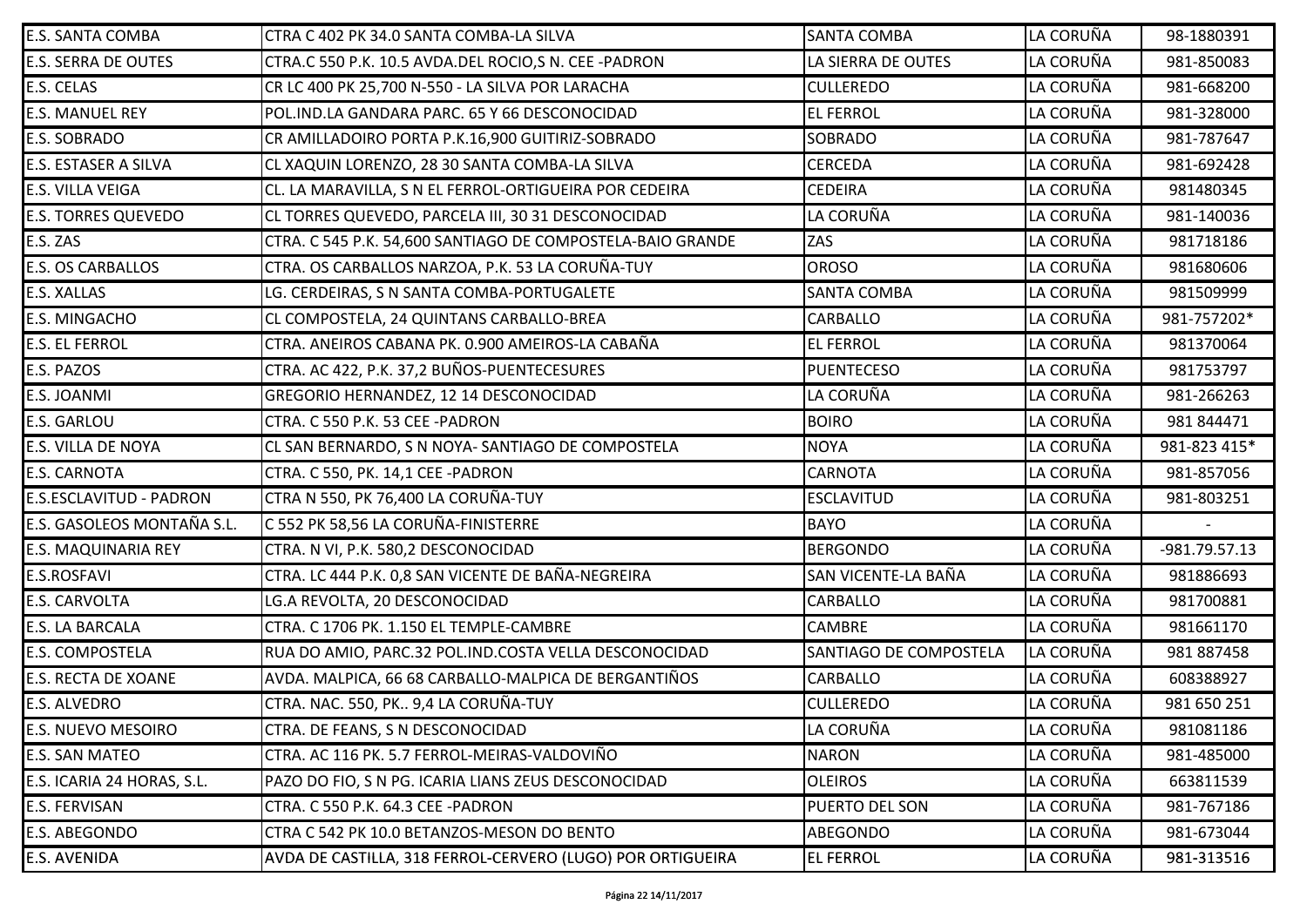| <b>E.S. PINO DOVAL</b>           | ICTRA. LC 403 P.K. 93.6 SANTA COMBA-PORTUGALETE                              | PINO DE VAL                          | LA CORUÑA         | 981-856216               |
|----------------------------------|------------------------------------------------------------------------------|--------------------------------------|-------------------|--------------------------|
| <b>E.S. DISTGASOLEO</b>          | CTRA. N VI P.K. 596 MADRID-LA CORUÑA                                         | <b>OLEIROS</b>                       | LA CORUÑA         | 981.55.51.66             |
| <b>E.S. ESPIRITU SANTO</b>       | CTRA. N VI, P.K. 582 MADRID-LA CORUÑA                                        | <b>SADA</b>                          | LA CORUÑA         | 981-611637               |
| <b>E.S. OLEIROS</b>              | CR LC 147 PK. 9.0 PERILLO-SADA                                               | <b>OLEIROS</b>                       | LA CORUÑA         | 981-610775               |
| <b>E.S. LA GANDARA</b>           | PGNO. DE LA GANDARA, PARC. 96 97 DESCONOCIDAD                                | <b>NARON</b>                         | LA CORUÑA         | 981-325890               |
| <b>E.S. LOS TILOS</b>            | CTRA. CL 541, P.K. 3.0 SANTIAGO DE COMPOSTELA-LA ESTRADA                     | <b>TEO</b>                           | LA CORUÑA         | 981-819083               |
| <b>E.S. SAN CAMILO</b>           | CTRA N 232 PK 4,16 VINAROZ-SANTANDER                                         | <b>NAVARRETE</b>                     | LA RIOJA          | 941-440422               |
| <b>E.S. RIO LINARES</b>          | CTRA. LO 6830 P.K. 14,240 C-123 - IGEA                                       | RINCON DE OLIVEDO                    | LA RIOJA          |                          |
| <b>E.S. BRIONES</b>              | CTRA. N 232, P.K. 441,4 VINAROZ-SANTANDER                                    | <b>BRIONES</b>                       | <b>LA RIOJA</b>   | 941301035                |
| E.S. PLACIDO RIAÑO               | CTRA. N 120 P.K. 43 LOGROÑO-VIGO (ANTIGUA)                                   | <b>BAÑARES</b>                       | <b>LA RIOJA</b>   | 941-340945               |
| E.S. EL PASO GRAN CANARIA        | CTRA. GC 812, P.K. 27,3 LAS PALMAS DE GRAN CANARIA-MOGAN                     | <b>INGENIO</b>                       | <b>LAS PALMAS</b> | 928781059                |
| <b>E.S. LA ALDEA</b>             | CL DOCTOR FLEMING, 86 DESCONOCIDAD                                           | SAN NICOLAS DE TOLENTINO             | <b>LAS PALMAS</b> | 653866095                |
| <b>E.S. CEPSA LLANO ALEGRE</b>   | URB. IND. FELIX SANTIAGO MELIAN LAS PALMAS-AGAETE                            | SANTA MARIA DE GUIA DE GRALAS PALMAS |                   | 646608864                |
| <b>E.S. SIETE PALMAS</b>         | AVDA. PINTOR FELO MONZON, 48 DESCONOCIDAD                                    | LAS PALMAS DE GRAN CANARIALAS PALMAS |                   | 928424905                |
| <b>E.S. GRAN TARAJAL</b>         | AVDA. LA CONSTITUCION, 16 FV-2 (GRAN TARAJAL)-GRAN TARAJAL                   | <b>GRAN TARAJAL</b>                  | <b>LAS PALMAS</b> | 6063199373               |
| <b>E.S. GASOLINERA ANTIGUA</b>   | CRUCE POZONEGRO, KM. 22.5 PUERTO DEL ROSARIO-EL CHARCO (TUINEJE)             | ANTIGUA                              | <b>LAS PALMAS</b> | 606319373                |
| <b>E.S. PUERTO DEL ROSARIO</b>   | AVDA. JUAN DE BETHENCOURT, 24 DESCONOCIDAD                                   | PUERTO DEL ROSARIO                   | <b>LAS PALMAS</b> |                          |
| <b>E.S. BARRANCO BALOS</b>       | CTRA. C 812 PK. 34,250 LAS PALMAS DE GRAN CANARIA-MOGAN                      | <b>AGÜIMES</b>                       | <b>LAS PALMAS</b> |                          |
| <b>E.S. MIRADOR DE TINOCA</b>    | AUTOVIA 6 C 2 PK. 5,200 LAS PALMAS-AGAETE                                    | <b>ARUCAS</b>                        | <b>LAS PALMAS</b> | 645589798                |
| <b>E.S. BUEN LUGAR</b>           | PASAJE ASUAJE, 4 CGR-5.1 - C-814 (FIIGAS)                                    | <b>FIRGAS</b>                        | LAS PALMAS        | 928625119                |
| <b>E.S. GALDAR</b>               | BAJADA DE LAS GUAYARMINAS, 33 DESCONOCIDAD                                   | <b>GALDAR</b>                        | <b>LAS PALMAS</b> | 928882261                |
| E.S. GANDO                       | AUTOVIA SUR, KM. 16 LAS PALMAS DE GRAN CANARIA-MOGAN                         | <b>TELDE</b>                         | <b>LAS PALMAS</b> | 696921313                |
| E.S. GUIA                        | CL LOMO GUILLEN, 24 DESCONOCIDAD                                             | SANTA MARIA DE GUIA DE GRALAS PALMAS |                   | 928882180                |
| <b>E.S. INGENIO</b>              | AVDA. JULIANO BONNY, 36 DESCONOCIDAD                                         | <b>INGENIO</b>                       | <b>LAS PALMAS</b> | 928780869                |
| <b>E.S. JUAN GRANDE</b>          | CTRA. GRAL. DEL SUR KM. 42 LAS PALMAS DE GRAN CANARIA-MOGAN                  | <b>JUAN GRANDE</b>                   | <b>LAS PALMAS</b> | 928728009                |
| E.S. MUELLE GRANDE (PUERTO)      | EXPLANADO TOMAS QUEVEDO, S N DESCONOCIDAD                                    | LAS PALMAS DE GRAN CANARIALAS PALMAS |                   | 645589798                |
| <b>E.S. ESCALERITAS</b>          | AVDA. ESCALERITAS, 152 DESCONOCIDAD                                          | LAS PALMAS DE GRAN CANARIALAS PALMAS |                   |                          |
| <b>E.S. LA CAZUELA</b>           | CTRA.GRAL DE TENOYA, FINCA EL CANONICO, 1 DESCONOCIDAD                       | LAS PALMAS DE GRAN CANARIALAS PALMAS |                   | $\overline{\phantom{a}}$ |
| E.S. LA MARINA                   | CL JOAQUIN BLANCO TORRENT, S N DESCONOCIDAD                                  | LAS PALMAS DE GRAN CANARIALAS PALMAS |                   | 650434019                |
| <b>E.S. LAS TORRES</b>           | URB. DIAZ CASANOVA, 2 DESCONOCIDAD                                           | LAS PALMAS DE GRAN CANARIALAS PALMAS |                   | 928226891                |
| <b>E.S. SICAL</b>                | CTRA. DEL CENTRO (C 811) PK. 2.6 GC-1 - GC-811                               | LAS PALMAS DE GRAN CANARIALAS PALMAS |                   | 928323010                |
| E.S. MASPALOMAS (FARO)           | CRUCE DEL FARO, AVDA. DE COLON, S N LAS PALMAS DE GRAN CANARIA-MO MASPALOMAS |                                      | LAS PALMAS        | 928721084                |
| <b>E.S. TAXISTAS SAN AGUSTIN</b> | AVDA. ALEJANDRO DEL CASTILLO, 1 DESCONOCIDAD                                 | SAN BARTOLOME DE TIRAJANA LAS PALMAS |                   | 928763688                |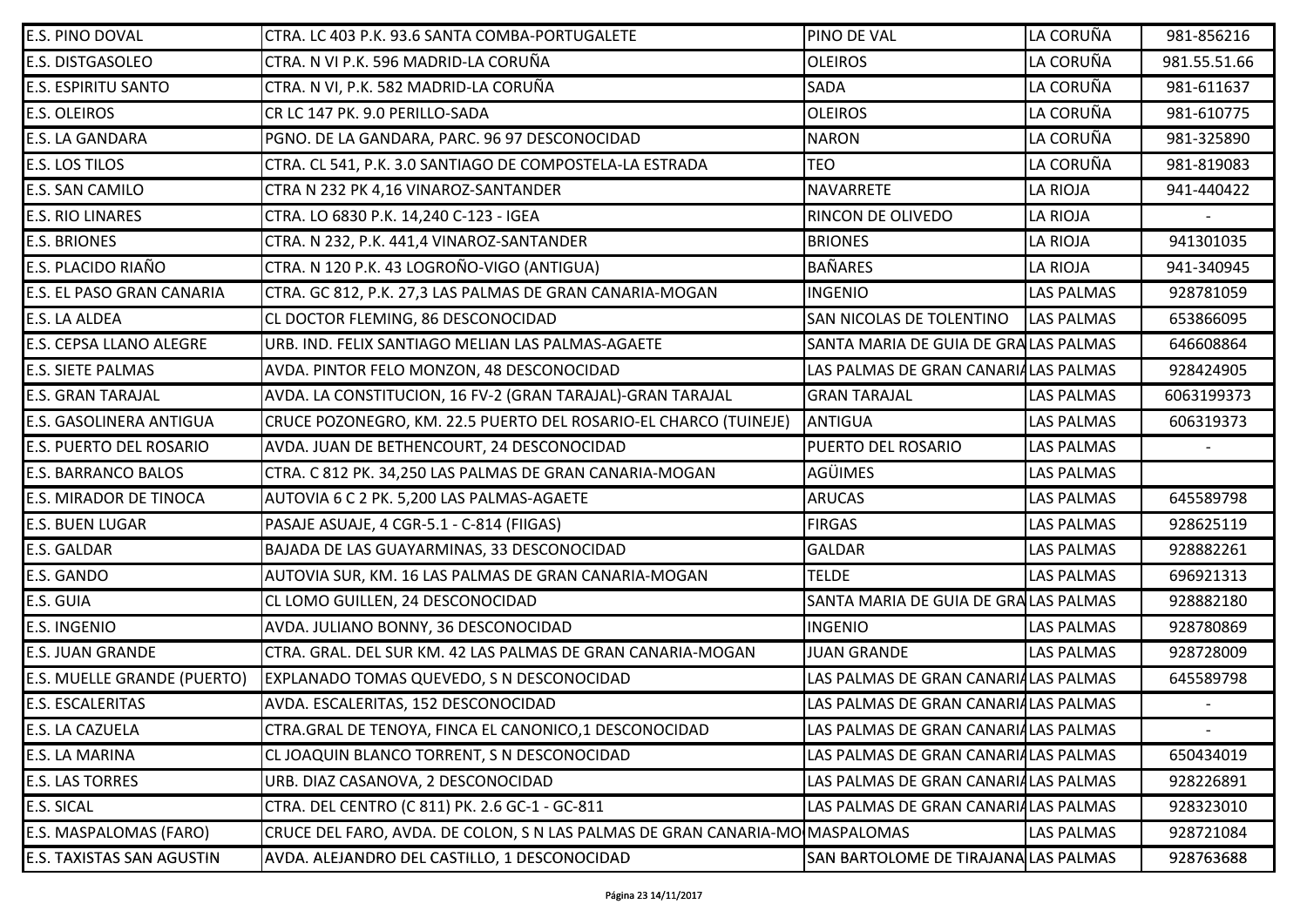| <b>E.S. POZO IZQUIERDO</b>       | CL CASA SANTA, 21 23 DESCONOCIDAD                                                                         | SANTA LUCIA DE TIRAJANA              | <b>LAS PALMAS</b> | 928122013      |
|----------------------------------|-----------------------------------------------------------------------------------------------------------|--------------------------------------|-------------------|----------------|
| <b>E.S. REMUDAS</b>              | CL SHASKESPEARE, 1 DESCONOCIDAD                                                                           | <b>TELDE</b>                         | <b>LAS PALMAS</b> | 928685389      |
| <b>E.S. TEROR</b>                | CL DEL HAYA, 1 CTRA. C 814, PK. 31,8 TELDE-FIRGAS                                                         | <b>TEROR</b>                         | <b>LAS PALMAS</b> | 645589798      |
| <b>E.S. LOS ALMENDROS</b>        | AVD.DE LOS ALMENDROS, 42 TELDE-FIRGAS                                                                     | VALSEQUILLO DE GRAN CANAR LAS PALMAS |                   | 928705493      |
| <b>E.S. TINAJO</b>               | AVDA. LAS VEGAS, 9 ARRECIFE-TINAJO                                                                        | <b>TINAJO</b>                        | <b>LAS PALMAS</b> | 928840194      |
| E.S. CEPSA ARINAGA               | CL ANSITE, 100 DESCONOCIDAD                                                                               | AGÜIMES                              | <b>LAS PALMAS</b> | 928182838      |
| <b>E.S. CEPSA EL GORO</b>        | URB. IND CTRA. GRAL. DEL SUR, PK. 13 LAS PALMAS DE GRAN CANARIA-MOG/TELDE                                 |                                      | <b>LAS PALMAS</b> | 928700537      |
| <b>E.S. BARAMBIO</b>             | CTRA. SAN BARTOLOMÉ, 44 ARRECIFE-TINAJO                                                                   | <b>ARRECIFE</b>                      | <b>LAS PALMAS</b> | 928812729      |
|                                  | E.S. AEROPUERTO GANDO LADO AAEROPUERTO DE GRAN CANARIAS LAS PALMAS DE GRAN CANARIA-MOGAN                  | <b>TELDE</b>                         | <b>LAS PALMAS</b> | 928579494      |
| E.S. PLAZA DEL PINO              | PASEO DEL CHIL, 2 DESCONOCIDAD                                                                            | LAS PALMAS DE GRAN CANARIALAS PALMAS |                   | 928372192      |
| <b>E.S. KM.0</b>                 | CL HIEDRA, S N MANZ. 20 PARC.2 DESCONOCIDAD                                                               | <b>AGÜIMES</b>                       | <b>LAS PALMAS</b> | 928755746      |
| <b>E.S. HOYA PARRADO</b>         | CL HOYA PARRADO, S N TELDE-TAFIRA ALTA                                                                    | LAS PALMAS DE GRAN CANARIALAS PALMAS |                   | 610708166      |
| <b>E.S. TINOCA</b>               | AUTOVIA GC 2, PK. 5,2 MARGEN DERECHO LAS PALMAS-AGAETE                                                    | <b>ARUCAS</b>                        | <b>LAS PALMAS</b> | 928602540      |
| <b>E.S. AEROPUERTO DE GANDO</b>  | AEROPUERTO DE GRAN CANARIA LAS PALMAS DE GRAN CANARIA-MOGAN                                               | <b>TELDE</b>                         | <b>LAS PALMAS</b> | 928-579494     |
| <b>E.S. TEGUISE</b>              | CL JOSE BETANCORT, S N DESCONOCIDAD                                                                       | <b>TEGUISE</b>                       | LAS PALMAS        | 928845464      |
| <b>E.S. LOS PORTALES</b>         | CTRA.GRAL.ARUCAS A TEROR GC 43 PK. 4.800 ARUCAS-LAS PALMAS                                                | <b>ARUCAS</b>                        | <b>LAS PALMAS</b> | 928226891      |
| <b>E.S. LAS RAMBLAS</b>          | AVDA. JUAN CARLOS I, S N DESCONOCIDAD                                                                     | LAS PALMAS DE GRAN CANARIALAS PALMAS |                   | 928485393/5612 |
| <b>E.S. SAN JUAN CUBILLO</b>     | CL EL CUBILLO, 1 DESCONOCIDAD                                                                             | <b>TELDE</b>                         | <b>LAS PALMAS</b> | 928690097      |
| <b>E.S. BARRANCO BALOS II</b>    | CTRA. C 812 PK. 34,250 LAS PALMAS DE GRAN CANARIA-MOGAN                                                   | <b>AGÜIMES</b>                       | <b>LAS PALMAS</b> | 928759160      |
| <b>E.S. AEROPUERTO LANZAROTE</b> | CTRA. LZ 2 ARRECIFE A YAIZA DESCONOCIDAD                                                                  | <b>ARRECIFE</b>                      | <b>LAS PALMAS</b> | 928846174      |
|                                  | E.S. AEROPUERTO LANZAROTE - LICTRA. LZ 2 ARRECIFE A YAIZA DESCONOCIDAD                                    | <b>ARRECIFE</b>                      | <b>LAS PALMAS</b> | 928846174      |
| <b>E.S. LOS MORROS</b>           | AVDA. GRAU ALDEA, 2 DESCONOCIDAD                                                                          | <b>TEGUISE</b>                       | <b>LAS PALMAS</b> | 928845842      |
| <b>E.S. LA ESMERALDA</b>         | AUTOVIA GC 3, KM. 1,3 ENLACE 3 GC-1(TAMARACEITE)- ENLACE 8 GC-2 (ARU(LAS PALMAS DE GRAN CANARI/LAS PALMAS |                                      |                   | 606323847      |
| <b>E.S. GUATIZA</b>              | PARAJE DE VEGA VIEJA, LZ. 1, KM. 12,50 ARRECIFE-ORZOLA                                                    | <b>TEGUISE</b>                       | <b>LAS PALMAS</b> | 928845009      |
| <b>E.S. PUERTO DEL CARMEN</b>    | CL AJACHES N.2 DESCONOCIDAD                                                                               | <b>TIAS</b>                          | <b>LAS PALMAS</b> | 679421580      |
|                                  | E.S. AEROPUERTO DE FUERTEVEN CTRA DE AEROPUERTO, S N DESCONOCIDAD                                         | PUERTO DEL ROSARIO                   | <b>LAS PALMAS</b> | 627096087      |
| <b>U.S. SAN FRANCISCO</b>        | PZA. SAN FRANCISCO S N DESCONOCIDAD                                                                       | <b>LEON</b>                          | <b>LEON</b>       | 987-263567     |
| <b>E.S. SAHAGUN</b>              | CTRA. C 611, P.K. 1.1 TORDESILLAS-CISTIERNA                                                               | <b>SAHAGUN DE CAMPOS</b>             | <b>LEON</b>       | 987-780138     |
| <b>E.S. LOS ROSALES</b>          | CTRA R 6, PK 374,800 MADRID-LA CORUÑA                                                                     | ALMAZCARA                            | <b>LEON</b>       | 663777445      |
| <b>E.S. VALDERAS</b>             | CTRA. LE 513 VALDERAS-FUENTE DE ROPEL                                                                     | <b>VALDERAS</b>                      | <b>LEON</b>       | 987-762130     |
| <b>E.S. PACAR</b>                | AV. DE LA PLATA, 2 MADRID-LA CORUÑA (ANTIGUA)                                                             | PONFERRADA                           | <b>LEON</b>       | 987-413049     |
| <b>E.S. GASOPETROL</b>           | CR C 621 MAYORGA ASTORGA, P.K. 50.4 MAYORGA-HOSPITAL DE ORBIGO                                            | URDIALES DEL PARAMO                  | <b>LEON</b>       | 987373776      |
| <b>E.S. OTERICO</b>              | CRTA. LE 493 P.K. 43 RIOSCURO - LA MAGDALENA                                                              | <b>RIELLO</b>                        | <b>LEON</b>       | 987-580702     |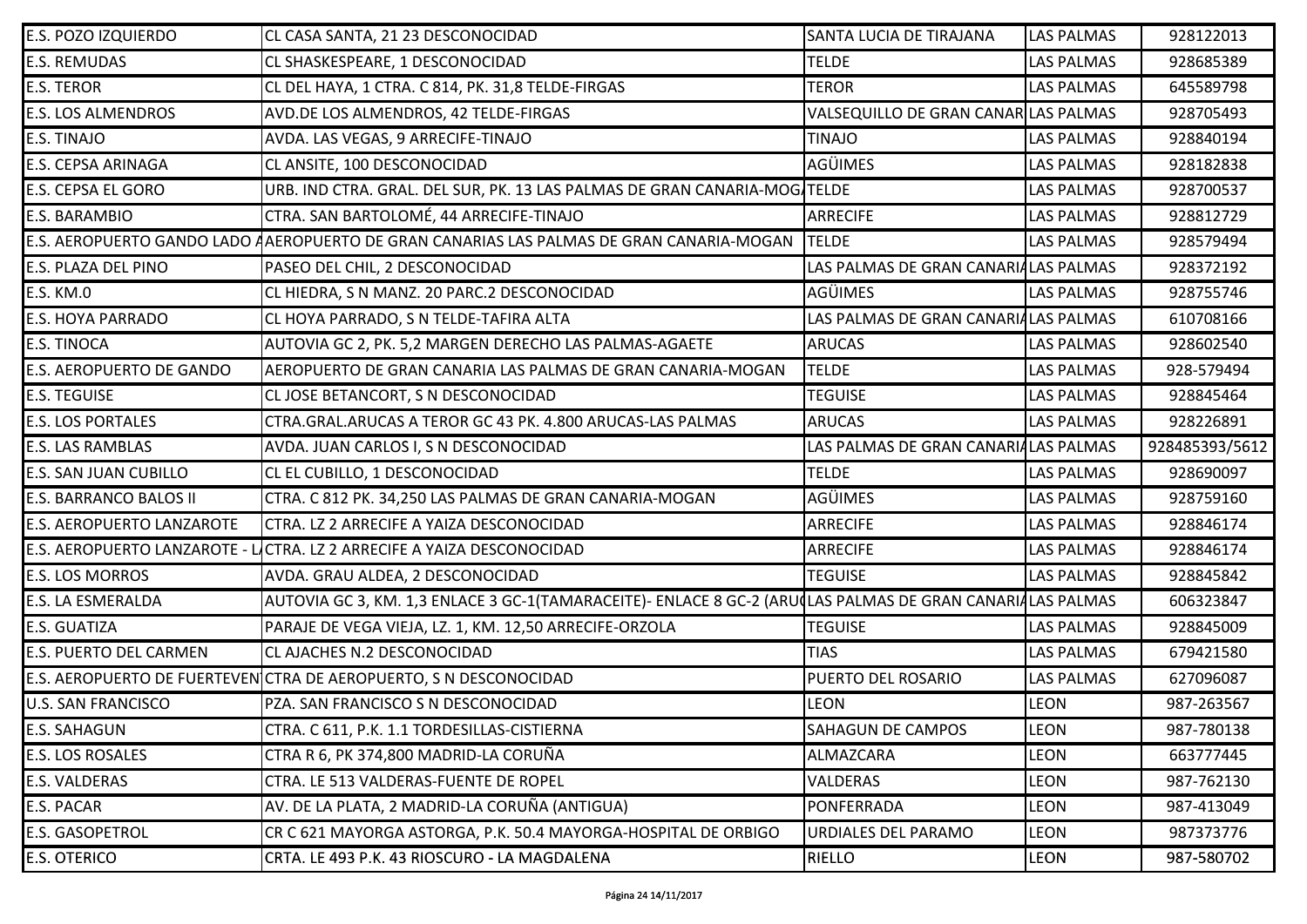| <b>U.S. TRUCHAS</b>           | CTRA. CASTRO TRUCHAS, P.K. 27.5 CASTROCONTIGO-TRUCHAS           | <b>TRUCHAS</b>               | <b>LEON</b>   | 987-670230    |
|-------------------------------|-----------------------------------------------------------------|------------------------------|---------------|---------------|
| <b>E.S. MAROS</b>             | CTRA C 631 PK 24.1 PONFERRADA - L.P. CON ASTURIAS POR VILLBLINO | <b>TORENO DEL SIL</b>        | <b>LEON</b>   | 987-527224    |
| <b>E.S. PUERTA DE ASTORGA</b> | CTRA. ASTORGA A VAL S.LORENZO, P.K. 1,20 MADRID-LA CORUÑA       | <b>ASTORGA</b>               | <b>LEON</b>   | 987617066     |
| <b>E.S. PECAFER CAMPUS</b>    | CL. LA SERNA, 86 LEON-SANTANDER                                 | <b>LEON</b>                  | <b>LEON</b>   | 987249516-1   |
| <b>E.S. LA VEGUILLA I</b>     | AUTOVIA A 231, P.K. 49 LEON-BURGOS                              | <b>SAHAGUN DE CAMPOS</b>     | <b>LEON</b>   |               |
| <b>E.S. LA VEGUILLA II</b>    | AUTOVIA A 231, P.K. 49 (BURGOS A LEON) LEON-BURGOS              | <b>SAHAGUN DE CAMPOS</b>     | <b>LEON</b>   | $\sim$        |
| <b>E.S. VILLAGATON I</b>      | CTRA. N VI PK. 350 MADRID-LA CORUÑA                             | <b>VILLAGATON</b>            | <b>LEON</b>   |               |
| <b>E.S. VILLAGATON II</b>     | N VI, P.K. 350 MADRID-LA CORUÑA                                 | <b>VILLAGATON</b>            | <b>LEON</b>   |               |
|                               | E.S. ROBLEDO DE LA VALDONCINACTRA. AP 71 KM. 6.800 LEON-ASTORGA | <b>VALVERDE DE LA VIRGEN</b> | <b>LEON</b>   | 987303370     |
|                               | E.S. ROBLEDO DE LA VALDONCINACTRA. AP 71 PK. 6.800 LEON-ASTORGA | <b>VALVERDE DE LA VIRGEN</b> | <b>LEON</b>   | X             |
| <b>E.S. VILLADANGOS</b>       | CL UNO, S N POLIGONO INDUSTRIAL LOGROÑO-VIGO                    | VILLADANGOS DEL PARAMO       | <b>LEON</b>   | 606301977     |
| <b>E.S. LA HACIENDA</b>       | A 6 PK.303 MADRID-LA CORUÑA                                     | LA BAÑEZA                    | <b>LEON</b>   |               |
| <b>E.S. VILLADECANES</b>      | CTRA. N VI P.K. 400.9 MADRID-LA CORUÑA                          | <b>VILLADECANES</b>          | <b>LEON</b>   | 987-544278    |
| <b>E.S. CARBUNOR TORIO</b>    | CR LE 311 P.K. 26,4 LEON-COLLANZO                               | <b>MATALLANA DE TORIO</b>    | LEON          | 987-804550    |
| <b>E.S.VILLAMANIN</b>         | CTRA. N 630 PK. 105.400 GIJON-SEVILLA                           | VILLAMANIN                   | <b>LEON</b>   | 987-598033    |
| <b>E.S. VEGA ALEGRE</b>       | CTRA. N 120 P.K. 3,500 LOGROÑO-VIGO (ANTIGUA)                   | PONFERRADA                   | <b>LEON</b>   | 987-410091    |
| <b>E.S. LA HACIENDA</b>       | CTRA. N 6 P.K. 302,600 MADRID-LA CORUÑA (ANTIGUA)               | LA BAÑEZA                    | <b>LEON</b>   | 649804152     |
| <b>E.S. EL PASO HONROSO</b>   | CTRA. N 120 P.K. 335.3 LOGROÑO-VIGO                             | <b>HOSPITAL DE ORBIGO</b>    | <b>LEON</b>   | 987-361010    |
| <b>E.S. VALCABADO</b>         | CR R 6 PK 292.7 MADRID-LA CORUÑA                                | VALCAVADO DEL PARAMO         | <b>LEON</b>   | 987-666167    |
| E.S. RIAÑO                    | CTRA. N 621 P.K. 98 LEON-SANTANDER                              | RIAÑO                        | <b>LEON</b>   | 987-740670    |
| E.S. DALMAU                   | AV. DEL EJERCITO, 44 MADRID-BARCELONA-LA JUNQUERA               | LERIDA                       | LERIDA        | 973267972     |
| <b>E.S. GUALDA</b>            | CTRA N 230 PK 3.2 LERIDA-FRANCIA                                | LERIDA                       | LERIDA        | 973-233100    |
| <b>E.S. LA POBLA</b>          | CTRA C 13, PK 94.5 LERIDA-ESTERRI D'ANEU                        | LA POBLA DE SEGUR            | LERIDA        | 629362406     |
| <b>E.S. LES BASSES</b>        | CTRA N 240 PK 96.4 DESCONOCIDAD                                 | LAS BASES DE ALPICAT         | LERIDA        | 973-235079    |
| <b>E.S. POLIGONO EL SEGRE</b> | POL.IND.EL SEGRE, PARCELA R 202 DESCONOCIDAD                    | LERIDA                       | LERIDA        | 973-211125    |
| <b>E.S. PONT DE SUERT</b>     | CR N 230 P.K. 124,700 LERIDA-FRANCIA                            | EL PONT DE SUERT             | LERIDA        | 973-691186    |
| <b>E.S. ALPICAT</b>           | AUTOV. LV 9022 P.K. 1.800 S/D                                   | <b>ALPICAT</b>               | <b>LERIDA</b> | 973-736381    |
| <b>E.S. TARREGA</b>           | CL. URGEL, 85 MADRID-BARCELONA-LA JUNQUERA (ANTIGUA)            | <b>TARREGA</b>               | LERIDA        | 973313104     |
| <b>E.S. MOLLERUSSA</b>        | CTRA. L 200 P.K. 1,370 MOLLERUSA-BORGES BLANQUES                | <b>MOLLERUSA</b>             | LERIDA        | 973-711666/55 |
| E.S. ELS ALAMUS               | CTRA. A 2 PK. 485.100 LERIDA - A-2 (BELL-LLOC D'URGELL)         | <b>ALAMUS</b>                | LERIDA        | 646046777     |
| <b>E.S. TERMENS</b>           | CR C 1313 P.K. 18.450 LERIDA-ESTERRI D'ANEU                     | <b>TERMENS</b>               | LERIDA        | 973432333     |
| E.S. VILA-SANA                | CTRA. N II, P.K. 489,45 MADRID-BARCELONA-LA JUNQUERA            | VILASANA                     | <b>LERIDA</b> | 973603096     |
| <b>E.S. FONDARELLA</b>        | AUTOVIA A 2 PK. 485,120 MADRID-BARCELONA-LA JUNQUERA            | <b>FONDARELLA</b>            | LERIDA        | 973295238     |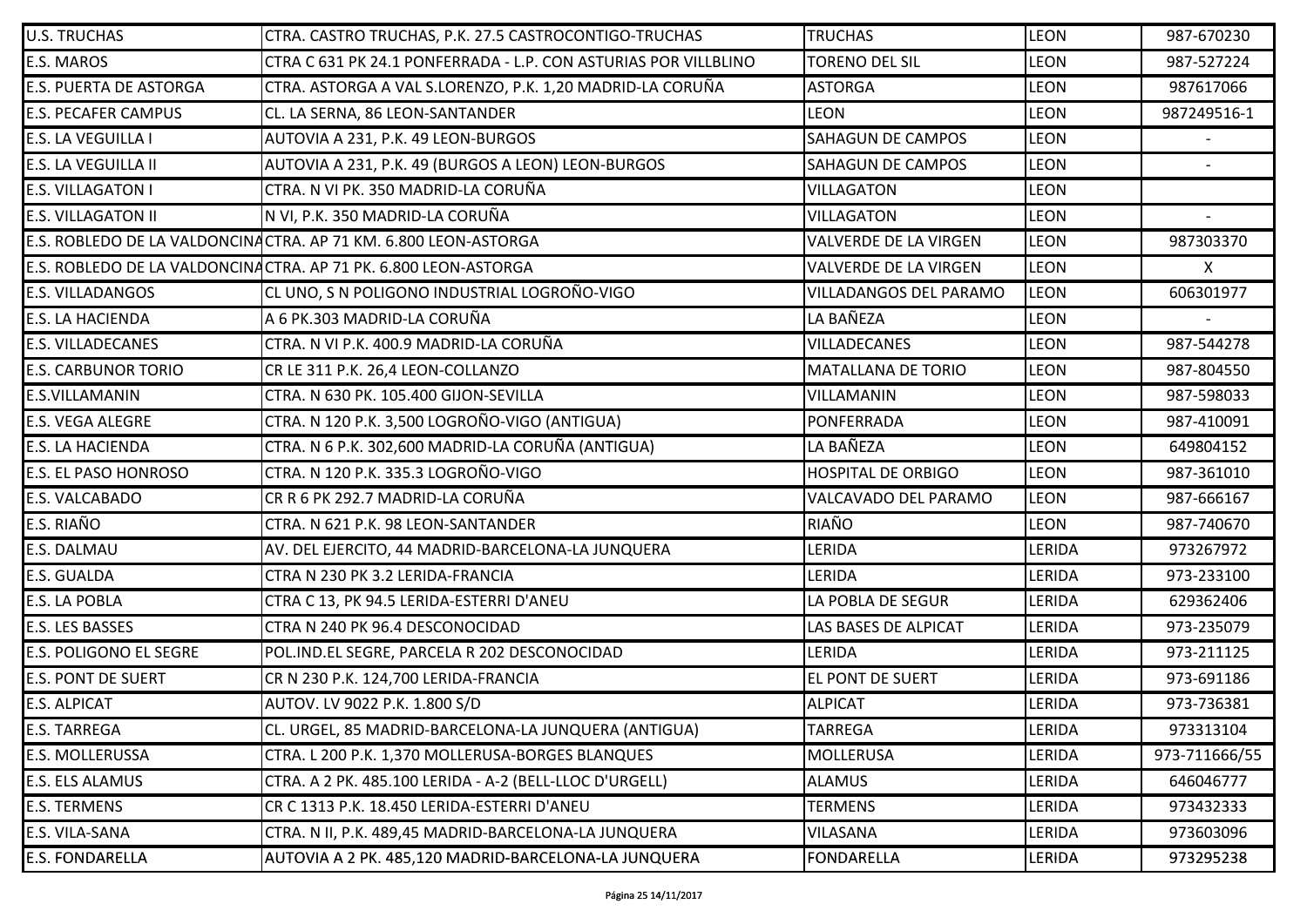| E.S. SOSES II                      | CTRA. N II, P.K. 447,8 MADRID-BARCELONA-LA JUNQUERA                                 | <b>SOSES</b>              | <b>LERIDA</b> |                |
|------------------------------------|-------------------------------------------------------------------------------------|---------------------------|---------------|----------------|
| <b>E.S. LA TORRASSA</b>            | CTRA. C 13, PK. 154 LERIDA-ESTERRI D'ANEU                                           | <b>ESPOT</b>              | LERIDA        | 629362406      |
| <b>E.S. ARTIES NAUT ARAN</b>       | CTRA. C 28, PK. 29,500 ESTERRI D'ANEU-VIELLA                                        | <b>ARTIES</b>             | <b>LERIDA</b> | 629362406      |
| <b>E.S. LA PORTELLA</b>            | CR C 240 P.K. 38 SALOU-RIBERA D'URGELLET                                            | <b>CIUTADILLA</b>         | LERIDA        | 973-303030     |
| <b>E.S. LES GARRIGUES</b>          | AUTOP. A 2 PK 164.0 ZARAGOZA-LLEIDA-EL VENDRELL                                     | <b>BORJAS BLANCAS</b>     | LERIDA        | 973-142597     |
| <b>E.S. LES GARRIGUES</b>          | AUTOP. A 2 PK 164.0 ZARAGOZA-LLEIDA-EL VENDRELL                                     | <b>BORJAS BLANCAS</b>     | LERIDA        | 973-142597     |
| <b>E.S.AREA SERVICIO LERIDA</b>    | AUTOP. A 2 PK 142.0 ZARAGOZA-LLEIDA-EL VENDRELL                                     | <b>ALFES</b>              | <b>LERIDA</b> | 973-136036     |
| <b>E.S.AREA SERVICIO LERIDA</b>    | AUTOP. A 2 PK 142.0 ZARAGOZA-LLEIDA-EL VENDRELL                                     | <b>ALFES</b>              | <b>LERIDA</b> | 973-116036     |
| <b>E.S. BALAFIA</b>                | CL CORTS CATALANES, 60 DESCONOCIDAD                                                 | <b>LERIDA</b>             | <b>LERIDA</b> | 973-244036     |
| <b>E.S. COMPTES D'URGELL</b>       | CTRA. N II P.K. 463 MADRID-BARCELONA-LA JUNQUERA (ANTIGUA)                          | LERIDA                    | LERIDA        | 973-211364     |
| <b>E.S. LA BORDETA</b>             | AV FLIX, 41 DESCONOCIDAD                                                            | <b>LERIDA</b>             | <b>LERIDA</b> | 973-200958     |
| <b>E.S. KM 77</b>                  | CTRA. NAC. 240, PK. 77,880 TARRAGONA-GALDAKAO                                       | <b>TORREGROSA</b>         | LERIDA        | 607970719      |
| <b>E.S. ISONA</b>                  | CR C 1412 P.K. 44 TREMP-JORBA                                                       | <b>FIGUEROLA DE ORCAU</b> | <b>LERIDA</b> | 973664227      |
| <b>E.S. COLL DE NARGO</b>          | CR C 1313 P.K. 103,9 SALOU-RIBERA D'URGELLET                                        | <b>COLL DE NARGO</b>      | <b>LERIDA</b> | 973383264      |
| <b>E.S. CERVOS</b>                 | CTRA. C 13 P.K. 160.900 LERIDA-ESTERRI D'ANEU                                       | <b>ESTERRI DE ANEU</b>    | <b>LERIDA</b> | 973-626136     |
| <b>E.S. AGRAMUNT</b>               | CTRA. ARTESA SALOU, PK. 12.9 SALOU-ARTESA DE SEGRE                                  | AGRAMUNT                  | <b>LERIDA</b> | 973-390 826    |
| <b>E.S. COMPTES D'URGELL II</b>    | CTRA. N II P.K. 463 MARGEN IZQUIERDO MADRID-BARCELONA-LA JUNQUERA LERIDA            |                           | LERIDA        |                |
| <b>E.S. ROCA</b>                   | CL EVARISTO CORREA, 87 MADRID-LA CORUÑA                                             | <b>BARALLA</b>            | <b>LUGO</b>   | 982369561      |
| <b>E.S. RIOTORTO</b>               | CR LU 124, P.K. 23500 AS VEIGAS (CASCO URBANO)                                      | <b>RIOTORTO</b>           | <b>LUGO</b>   | 982-346361     |
| <b>E.S. GASOLEOS O'ACEBREIRO</b>   | CTRA. LU 122 P.K. 9,300 LINDIN-PARAXES                                              | PASTORIZA                 | <b>LUGO</b>   | 982-284328     |
| E.S. POL-VALONGA                   | CTRA. LU 750 P.K. 17 MEIRA-BALEIRA                                                  | POL                       | <b>LUGO</b>   | 982-345262     |
| <b>E.S. VILAPEDRE</b>              | CTRA. C 546 P.K. 16,600 LUGO-ORENSE POR MONFORTE                                    | <b>VILLAPEDRE-SARRIA</b>  | <b>LUGO</b>   | 982-532500/008 |
| <b>E.S. BURIZ</b>                  | CTRA. LU 170 P.K. 8,900 S/D                                                         | <b>GUITIRIZ</b>           | <b>LUGO</b>   | 982173360      |
| <b>E.S. VALLIBRIA</b>              | CR N 634, P.K. 612,800 SAN SEBASTIAN-SANTIAGO DE COMPOSTELA                         | MARTIÑAN                  | <b>LUGO</b>   | 982512475      |
| E.S. BAAS                          | CTRA. VILLALBA PARAXES, KM. 15 N-640 - LU-111 POR CASTRO                            | <b>COSPEITO</b>           | <b>LUGO</b>   | 982502116      |
| <b>E.S. CRUZ DA VEIGA</b>          | CTRA. CP. LOUSADA VEIGA P.K. 0,1 DESCONOCIDAD                                       | <b>GUNTIN</b>             | <b>LUGO</b>   | 982176565      |
| <b>E.S. LAGAS DA MEIRA</b>         | CTRA. NAC. 640, P.K. 59,8 RIBADEO-VILLAGARCIA DE AROSA                              | <b>MEIRA</b>              | <b>LUGO</b>   | 98-2330126     |
| <b>E.S. MONFORTE DE LEMOS</b>      | CTRA. N 120, P.K. 520,8 LOGROÑO-VIGO                                                | MONFORTE DE LEMOS         | <b>LUGO</b>   |                |
| E.S. O CORGO I                     | AUTOVÍA A 6, KM 487 MADRID-LA CORUÑA                                                | <b>CORGO</b>              | <b>LUGO</b>   | 982300206      |
| E.S. O CORGO II                    | AUTOVÍA A 6, KM 487 MADRID-LA CORUÑA                                                | <b>CORGO</b>              | <b>LUGO</b>   | 982300208      |
|                                    | E.S. CAFESTORE GUITIRIZ NORTE   AUTOVIA A 6, PK. 538 MARG. DERECHO MADRID-LA CORUÑA | <b>GUITIRIZ</b>           | <b>LUGO</b>   | 609875231      |
| <b>E.S. CAFESTORE GUITIRIZ SUR</b> | AUTOVIA A 6, PK. 538 MARG. IZQUIERDO MADRID-LA CORUÑA                               | <b>GUITIRIZ</b>           | <b>LUGO</b>   | 649875231      |
| <b>E.S. RIO OURO</b>               | CTRA. LU 160, PK. 18,500 DESCONOCIDAD                                               | <b>ALFOZ</b>              | <b>LUGO</b>   | 608588055      |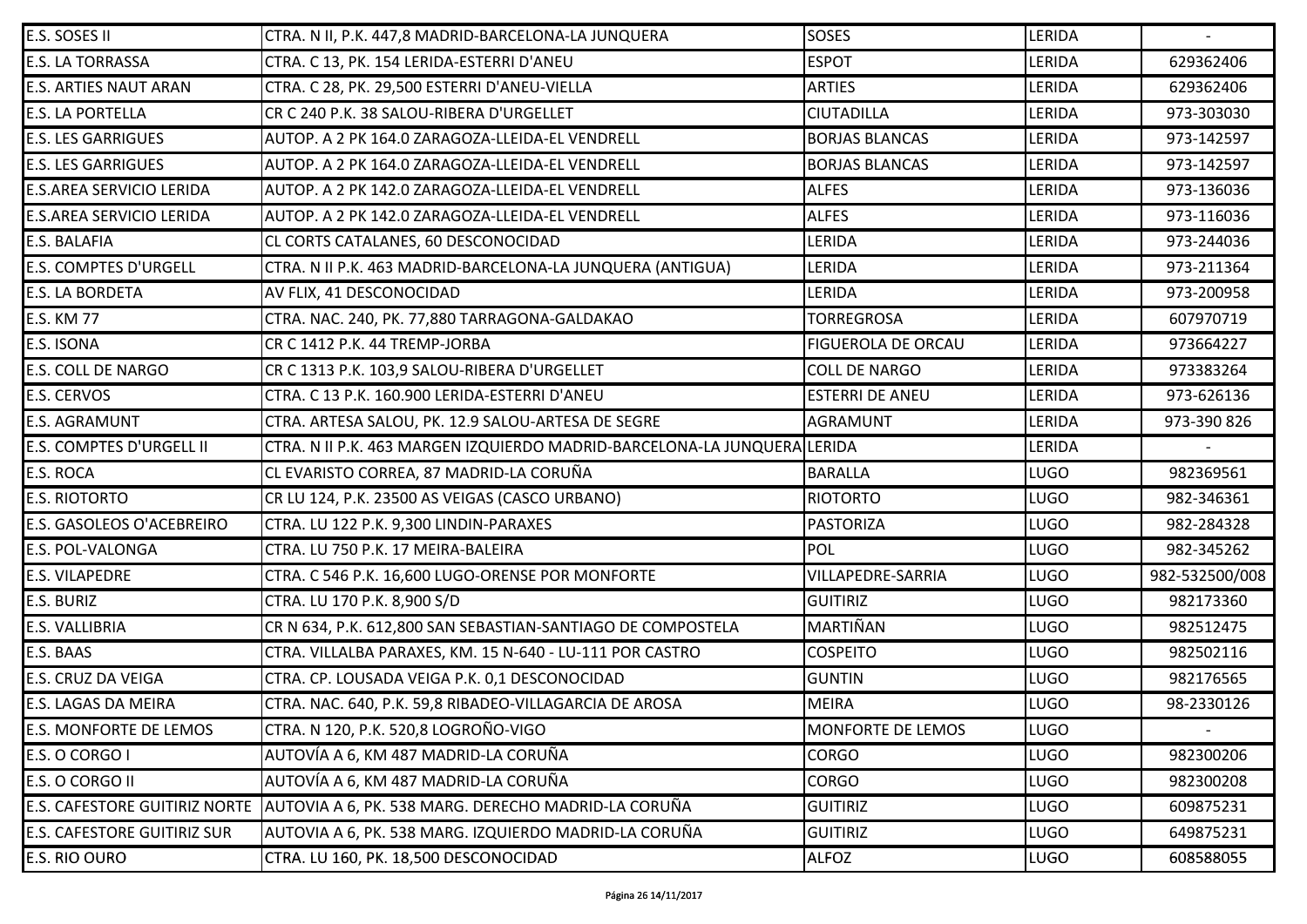| E.S. CAMPOS                   | CTRA. N 540 P.K. 45.1 LUGO-ORENSE                                                   | <b>TABOADA</b>                    | <b>LUGO</b>   | 619264827     |
|-------------------------------|-------------------------------------------------------------------------------------|-----------------------------------|---------------|---------------|
| E.S. A'RODA                   | CTRA. N 634 P.K. 603 SAN SEBASTIAN-SANTIAGO DE COMPOSTELA                           | <b>GONTAN</b>                     | <b>LUGO</b>   | 982-508035    |
| E.S. ECO SERV. BAQUERIZA      | CTRA. LU 710 P.K. 16 BARALLA-BALEIRA                                                | <b>CADAVO</b>                     | <b>LUGO</b>   | 982354266     |
| E.S. LOS CLAVELES I (D.M.)    | CR N VI, P.K. 504.0 MADRID-LA CORUÑA                                                | <b>LUGO</b>                       | <b>LUGO</b>   | 982-215921    |
| <b>E.S. SARRIA</b>            | C. BENIGNO QUIROGA, 92 LUGO-ORENSE POR MONFORTE                                     | <b>SARRIA</b>                     | <b>LUGO</b>   | 982-532207    |
| E.S. LOS CLAVELES II (D.M.)   | CR N VI P.K. 504.0 MADRID-LA CORUÑA                                                 | <b>LUGO</b>                       | <b>LUGO</b>   | 982-215921    |
| <b>E.S. PACIFICO</b>          | AV. CIUDAD DE BARCELONA, 61 DESCONOCIDAD                                            | <b>MADRID</b>                     | <b>MADRID</b> | 683196675     |
| E.S. REIVAJ                   | CL EMBAJADORES, 83 DESCONOCIDAD                                                     | <b>MADRID</b>                     | <b>MADRID</b> | 91-5396864    |
| <b>E.S. ARANJUEZ</b>          | CTRA. DE MADRID, 11 MADRID-CADIZ (ANTIGUA)                                          | ARANJUEZ                          | <b>MADRID</b> | 699850828     |
|                               | E.S. SAN SEBASTIAN DE LOS REYESCTRA. A 1, PK. 24,100 DIRECCION BURGOS MADRID-BURGOS | <b>SAN SEBASTIAN DE LOS REYES</b> | <b>MADRID</b> | 916570260     |
| <b>E.S. VENTAS</b>            | CL ALCALA, 284 DESCONOCIDAD                                                         | <b>MADRID</b>                     | <b>MADRID</b> | 914049608     |
| E.S. LEMA                     | AVDA. DE PORTUGAL, 16 FORTUNA-MOLINA DE SEGURA                                      | <b>MADRID</b>                     | <b>MADRID</b> | 699850811     |
| E.S. GETAFE I                 | CTRA. MADRID TOLEDO, KM. 10 MADRID-TOLEDO                                           | <b>GETAFE</b>                     | <b>MADRID</b> | 683196907     |
| E.S. EL VISO                  | CL SERRANO, 197 DESCONOCIDAD                                                        | <b>MADRID</b>                     | <b>MADRID</b> | 915646436     |
|                               | E.S. LOS ANGELES I - GETAFE (D.M AUTOV A 4 PK 14.3 MADRID-CADIZ                     | <b>GETAFE</b>                     | <b>MADRID</b> | 91-6964159    |
| LOS ANGELES H2H               | AUTOV A 4 PK 14.3 MADRID-CADIZ                                                      | <b>GETAFE</b>                     | <b>MADRID</b> | 91-6964159    |
| <b>U.S. BERNABEU</b>          | PS DE LA CASTELLANA, 142 DESCONOCIDAD                                               | <b>MADRID</b>                     | <b>MADRID</b> | 91-3441303    |
| <b>U.S. POSTE PASEO MORET</b> | PS MORET FRENTE AL NUM. 7 Y 9 DESCONOCIDAD                                          | <b>MADRID</b>                     | <b>MADRID</b> | 91-5700205    |
| <b>U.S. CAVANILLES</b>        | CL CAVANILLES, 58 DESCONOCIDAD                                                      | <b>MADRID</b>                     | <b>MADRID</b> | 91-5522259    |
| <b>U.S. EMBAJADORES</b>       | GLORIETA EMBAJADORES, S N DESCONOCIDAD                                              | <b>MADRID</b>                     | <b>MADRID</b> | 915289188     |
| <b>U.S. POSTE ALCALA</b>      | CL ALCALA, 415 DESCONOCIDAD                                                         | <b>MADRID</b>                     | <b>MADRID</b> | 91-4099861    |
| E.S. TORREJON DE LA CALZADA   | CL REAL, 1 MADRID-CIUDAD REAL (ANTIGUA)                                             | TORREJON DE LA CALZADA            | <b>MADRID</b> | 918160848/41  |
| <b>E.S. SOMOSIERRA</b>        | CTRA.R 1, PK 92, 500 MADRID-BURGOS                                                  | <b>SOMOSIERRA</b>                 | <b>MADRID</b> | 91-8699032    |
| <b>U.S. PUENTE SEGOVIA</b>    | CL SEGOVIA S N, C V Pº VIRGEN DEL PUERTO DESCONOCIDAD                               | <b>MADRID</b>                     | <b>MADRID</b> | 915289188     |
| <b>E.S. REMEY</b>             | CL COLOMBIA C V CL BOLIVIA DESCONOCIDAD                                             | <b>MADRID</b>                     | <b>MADRID</b> | 699850819     |
| <b>U.S. POSTE GENOVEVA</b>    | CL SANTA GENOVEVA, 28 DESCONOCIDAD                                                  | MADRID                            | <b>MADRID</b> | 91-4045450    |
| <b>E.S. PUJANA LORENZO</b>    | CL.CORAZON DE MARIA, 76 DESCONOCIDAD                                                | <b>MADRID</b>                     | <b>MADRID</b> | 91-4150196    |
| E.S. DISCO                    | CTRA. CORUÑA, KM. 11,6 MARGEN DERECHO MADRID-LA CORUÑA                              | <b>MADRID</b>                     | <b>MADRID</b> | 913729522     |
| <b>U.S. POSTE MORALEJA</b>    | PS ALCOBENDAS, 10 (URB. MORALEJA) DESCONOCIDAD                                      | <b>ALCOBENDAS</b>                 | <b>MADRID</b> | 91-6714053    |
| <b>E.S. GUIROPA</b>           | AVD. PIO XII, 6 DESCONOCIDAD                                                        | <b>MADRID</b>                     | <b>MADRID</b> | 91-3504338    |
| <b>E.S. SAN MATIAS</b>        | CL DEL MAR CASPIO, S N DESCONOCIDAD                                                 | <b>MADRID</b>                     | <b>MADRID</b> | 620945912     |
| <b>E.S. SAN ISIDRO</b>        | VIA COMPLUTENSE. 41 MADRID-BARCELONA-LA JUNQUERA (ANTIGUA)                          | <b>ALCALA DE HENARES</b>          | <b>MADRID</b> | 91-889 34 00* |
| E.S. VILLAREJO DE SALVANES II | CTRA. MADRID VALENCIA P.K. 50 MADRID-VALENCIA                                       | <b>VILLAREJO DE SALVANES</b>      | <b>MADRID</b> | 91-8742464/65 |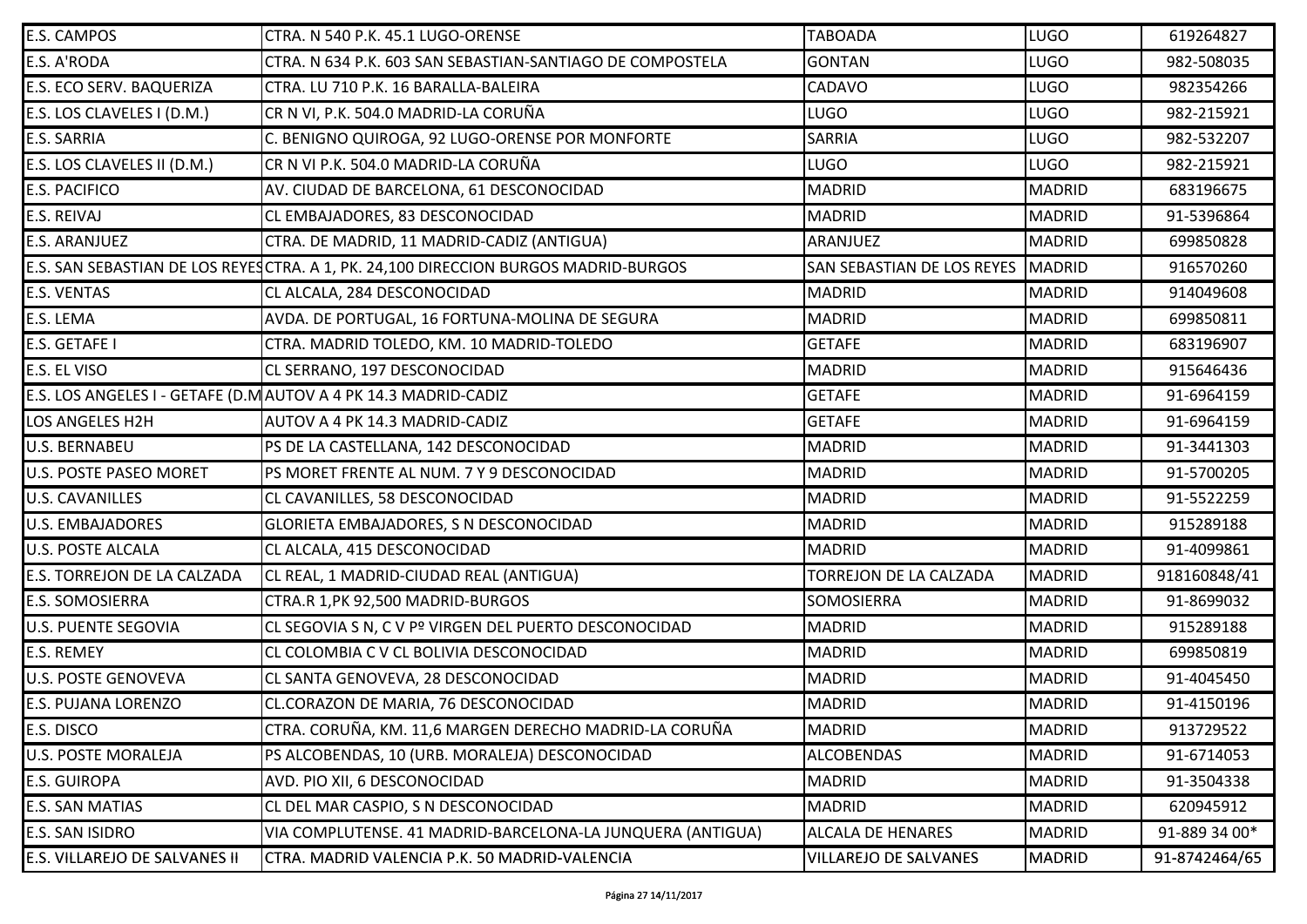| <b>E.S. BRUNETE</b>          | CTRA.C 501, P.K. 17.0 ALCORCON-L.P. AVILA (SANTA MARIA DEL TIETAR)                       | <b>BRUNETE</b>               | <b>MADRID</b> | 91-8159276      |
|------------------------------|------------------------------------------------------------------------------------------|------------------------------|---------------|-----------------|
| E.S. NAVALCARNERO            | CTRA.R 5 PK 28,600 MADRID-FRONTERA PORTUGUESA (BADAJOZ)                                  | NAVALCARNERO                 | <b>MADRID</b> | 91-8110898      |
| E.S. LOESSA I                | CTRA. MADRID CADIZ KM, 12,5 MADRID-CADIZ                                                 | <b>GETAFE</b>                | <b>MADRID</b> | 683196906       |
| <b>E.S. SANTA MARTA</b>      | CL HERNANDEZ DE TEJADA S N MADRID-BARCELONA-LA JUNQUERA                                  | <b>MADRID</b>                | <b>MADRID</b> | 91-3675500      |
| E.S. AUTOLYT                 | CL LAS AGUILAS, 18 DESCONOCIDAD                                                          | <b>PINTO</b>                 | <b>MADRID</b> | 620945912       |
| E.S. NAVALCARNERO II         | CL. CONSTITUCION, 170 DESCONOCIDAD                                                       | NAVALCARNERO                 | <b>MADRID</b> | 91-8113872      |
| E.S. MIRASIERRA              | AV. CARDENAL HERRERA ORIA, 81 DESCONOCIDAD                                               | <b>MADRID</b>                | <b>MADRID</b> | 91-3721713      |
| E.S. AIDA                    | AVDA. CONSTITUCION, 167 DESCONOCIDAD                                                     | <b>TORREJON DE ARDOZ</b>     | <b>MADRID</b> |                 |
| E.S. VILLECA II              | AVDA. DE LA LENGUA ESPAÑOLA, S N LEGANES-VILLAVERDE                                      | <b>LEGANES</b>               | <b>MADRID</b> | 91-680 50 88    |
| E.S. VILLAREJO DE SALVANES I | CTRA. N III, P.K. 50 (DIREC. VALENCIA) VI MADRID-VALENCIA                                | <b>VILLAREJO DE SALVANES</b> | <b>MADRID</b> | 918742264       |
| E.S. VALDEMORO               | AV DE ANDALUCIA, 7 MADRID-CADIZ (ANTIGUA)                                                | <b>VALDEMORO</b>             | <b>MADRID</b> | 91-8956003      |
| E.S. TORREJON DE VELASCO     | CR M 404 P.K. 31 R-5 (NAVALCARNERO) - R-3 (VILLAREJO DE SALVANES)                        | <b>TORREJON DE VELASCO</b>   | <b>MADRID</b> | 91-8145082      |
| E.S. AREA 43                 | CTRA. N VI PK. 43,175 MADRID-LA CORUÑA                                                   | SAN LORENZO DE EL ESCORIAL   | MADRID        |                 |
| E.S. PINTO                   | CTRA. M 841, P.K. 3,5 PINTO-SAN MARTIN DE LA VEGA                                        | <b>PINTO</b>                 | <b>MADRID</b> | 916923608       |
| <b>E.S. PARACUELLOS</b>      | CL MIGUEL DE CERVANTES, 2 BARAJAS-FUENTE EL SAZ                                          | PARACUELLOS DE JARAMA        | <b>MADRID</b> | 91 6580525      |
| <b>E.S. HUMANES II</b>       | CTRA. M 405, P.K. 5,6 FUENLABRADA-GRIÑON                                                 | <b>HUMANES DE MADRID</b>     | <b>MADRID</b> | 916041929       |
| <b>E.S. HENARES</b>          | AVDA. DE ESPAÑA, 34 DESCONOCIDAD                                                         | <b>COSLADA</b>               | <b>MADRID</b> |                 |
| <b>E.S. MONTERREAL</b>       | AVDA. FUENLABRADA, PK. 0.500 FUENLABRADA-GRIÑON                                          | <b>HUMANES DE MADRID</b>     | <b>MADRID</b> | 649977807       |
| E.S. MORALZARZAL             | CAMINO DE LOS LINARES, 1 MORALZARZAL-MATAELPINO                                          | MORALZARZAL                  | <b>MADRID</b> | 649977807       |
| E.S. LOZOYUELA               | CRTA. NAC. I, KM. 64,650 MADRID-BURGOS                                                   | LOZOYUELA                    | <b>MADRID</b> |                 |
| E.S. VILLALBA                | PG. COLLADO VILLALBA, PARCELA 29 DESCONOCIDAD                                            | <b>COLLADO VILLALBA</b>      | <b>MADRID</b> |                 |
| <b>E.S. HUMANES</b>          | CTRA. M 405, P.K. 5,6 FUENLABRADA-GRIÑON                                                 | <b>HUMANES DE MADRID</b>     | <b>MADRID</b> | 916040845       |
| E.S. VELILLA DE SAN ANTONIO  | CTRA. M 208 ARGANDA VELILLA, KM. 3,800 LA POVEDA-MEJORADA DEL CAM VELILLA DE SAN ANTONIO |                              | <b>MADRID</b> | 91.660.90.01    |
| E.S. EL CERRO DE LA CABAÑA I | AUTOVIA A 3, KM. 7, 1 MARGEN DERECHO MADRID-VALENCIA                                     | <b>MADRID</b>                | <b>MADRID</b> |                 |
| E.S. ROBLEDO DE CHAVELA      | PLAZA JOSE ANTONIO, 2 PUERTO DE LA CRUZ VERDE-NAVAS DEL REY POR RO RODELEDO DE CHAVELA   |                              | <b>MADRID</b> | 699846110       |
| E.S. VILLA DEL PRADO         | CTRA. NAVALCARNERO CADALSO PK. 27 NAVALCARNERO - M-501 POR VILLA IVILLA DEL PRADO        |                              | <b>MADRID</b> | 91-8622179      |
| <b>E.S. SANTA TECLA</b>      | CTRA. M 507 P.K. 16.750 NAVALCARNERO - M-501 POR VILLA DEL PRADO                         | <b>ALDEA DEL FRESNO</b>      | <b>MADRID</b> | 91-8110060      |
| E.S. CARABANCHEL             | AVDA. DE LOS POBLADOS, 118 DESCONOCIDAD                                                  | <b>MADRID</b>                | <b>MADRID</b> | 91-5085878      |
| E.S. MAFA                    | CL MONTE IGUELDO, 108 DESCONOCIDAD                                                       | <b>MADRID</b>                | <b>MADRID</b> | 914781947       |
| E.S. BOADILLA                | CTRA. M 511, P.K. 6,500 ALCORCON-L.P. AVILA (SANTA MARIA DEL TIETAR)                     | <b>BOADILLA DEL MONTE</b>    | <b>MADRID</b> | 91-6331580      |
| E.S. BARAJAS                 | AVDA. LOGROÑO 233 DESCONOCIDAD                                                           | <b>MADRID</b>                | <b>MADRID</b> | 683196903       |
| E.S. COSLADA 2               | CL RIOJA, 20 DESCONOCIDAD                                                                | <b>COSLADA</b>               | <b>MADRID</b> | 916708571       |
| E.S. COSLADA 1               | CL RIOJA, 23 DESCONOCIDAD                                                                | <b>COSLADA</b>               | <b>MADRID</b> | 91-6708446/8571 |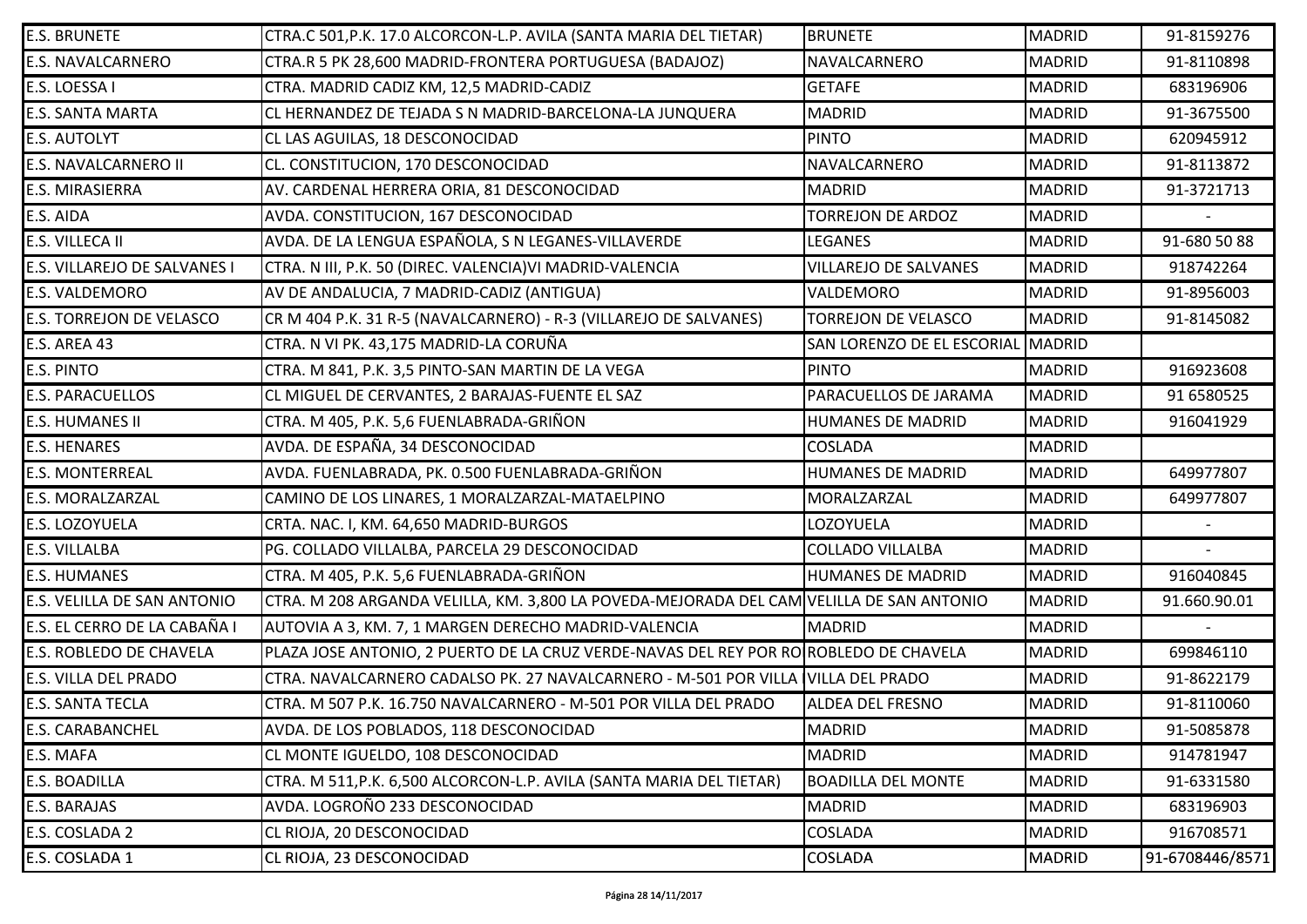|                                    | U.S. POSTE CORAZON DE MARIA CL CORAZON DE MARIA, 11 DESCONOCIDAD                                | <b>MADRID</b>                       | <b>MADRID</b> | 91-6512285   |
|------------------------------------|-------------------------------------------------------------------------------------------------|-------------------------------------|---------------|--------------|
|                                    | E.S. SAN SEBASTIAN DE LOS REYES AVDA. TENERIFE, 14 DESCONOCIDAD                                 | SAN SEBASTIAN DE LOS REYES          | <b>MADRID</b> |              |
| <b>E.S. CHINCHON</b>               | CTRA. DE MADRID, S N. M 313, P.K. 19,2 M-506 - BELMONTE DE TAJO POR COCHINCHON                  |                                     | <b>MADRID</b> | 91-5395881   |
| E.S. PARKING C.T. COSLADA          | AVD.ITALIA,4A SUPERM.S 7 PAC.F DESCONOCIDAD                                                     | <b>COSLADA</b>                      | <b>MADRID</b> | 91-6708618   |
| <b>E.S. CAMPO DE LAS NACIONES</b>  | ACCESO CAMPO DE LAS NACIONES, 2 DESCONOCIDAD                                                    | <b>MADRID</b>                       | <b>MADRID</b> | 91-7426551   |
| E.S. NASSICA 365                   | CL RIO ODIEL, ESQUINA CL GUADALQUIVIR DESCONOCIDAD                                              | <b>GETAFE</b>                       | <b>MADRID</b> | 91 691 90 74 |
| E.S. VILLANUEVA DEL PARDILLO       | CTRA. M 509 P.K. 4,350 EL PLANTIO - M-503 POR VILLANUEVA DEL PARDILLO VILLANUEVA DEL PARDILLO   |                                     | <b>MADRID</b> |              |
| <b>E.S. TRES CANTOS</b>            | CL. YUNQUE, 6 DESCONOCIDAD                                                                      | <b>TRES CANTOS</b>                  | <b>MADRID</b> | 91-8037228   |
| E.S. A. VILLAVICIOSA               | CL.CARPINTEROS 2(PLG.IND. PINARES LLANOS DESCONOCIDAD                                           | VILLAVICIOSA DE ODON                | <b>MADRID</b> | 607878794    |
| <b>E.S. SALVADOR MAELLA</b>        | GL. MARIANO SALVADOR MAELLA, S N DESCONOCIDAD                                                   | <b>MADRID</b>                       | <b>MADRID</b> | -913768504   |
| <b>E.S. PERALES</b>                | CTRA. N III PK. 43,320 MADRID-VALENCIA                                                          | PERALES DE TAJUÑA                   | <b>MADRID</b> | 918755180/76 |
| <b>E.S. MIRAFLORES</b>             | CTRA. M 610, P.K. 1 N-I (LA CABRERA) - MIRAFLORES DE LA SIERRA POR BUST MIRAFLORES DE LA SIERRA |                                     | <b>MADRID</b> |              |
| E.S. COBEÑA 2                      | CTRA. M 103 P.KM 6,210 M-111 - N-320 POR ALGETE                                                 | <b>COBEÑA</b>                       | <b>MADRID</b> |              |
| <b>E.S. ALPEDRETE</b>              | CL. PRIMAVERA, 94 DESCONOCIDAD                                                                  | <b>ALPEDRETE</b>                    | <b>MADRID</b> | 649977807    |
| <b>E.S. LA NUEVA MORALEJA</b>      | AVD. DE EUROPA, 13 15 DESCONOCIDAD                                                              | <b>ALCOBENDAS</b>                   | <b>MADRID</b> | 91 661 10 97 |
| <b>E.S. GREMOIL</b>                | CL PUERTO DE NAVACERRADA, 1 P.I.PRADOVERA MADRID-TOLEDO                                         | LEGANES                             | <b>MADRID</b> | 913413507    |
| <b>E.S. PAU DE VALLECAS</b>        | AVDA. ENSANCHE DE VALLECAS, 2 DESCONOCIDAD                                                      | <b>MADRID</b>                       | <b>MADRID</b> |              |
| <b>E.S. EL MOLINO</b>              | AV. DE LAS FLORES, 2 FUENLABRADA - R-5 POR MORALEJA DE ENMEDIO                                  | <b>HUMANES DE MADRID</b>            | <b>MADRID</b> | 91.606.86.48 |
| E.S. NILO                          | CTRA. M 300, P.K. 29,5 ARGANDA DEL REY-ALCALA DE HENARES(ENLACE R-2 AALCALA DE HENARES          |                                     | <b>MADRID</b> | 91-8836728   |
| <b>E.S. GUADARRAMA</b>             | CTRA. NAC. VI, KM. 47,9 MARGEN IZQUIERDO MADRID-LA CORUÑA                                       | GUADARRAMA                          | <b>MADRID</b> | 91-8548895   |
| E.S. DUALEZ 16                     | CTRA. M 404, PK. 4,950 R-5 (NAVALCARNERO) - R-3 (VILLAREJO DE SALVANES EL ALAMO                 |                                     | <b>MADRID</b> | 915618368    |
| <b>E.S. LA SERNA DEL MONTE</b>     | CTRA.NAC. I MADRID IRUN PK. 80,300 MADRID-BURGOS                                                | LA SERNA DEL MONTE                  | <b>MADRID</b> | 918681277    |
| <b>E.S. ARGANDA</b>                | AVDA. VALDEARGANDA, 8 DESCONOCIDAD                                                              | ARGANDA DEL REY                     | <b>MADRID</b> | 91-8703373   |
| <b>E.S. SANCHINARRO</b>            | AVDA. MARIA DE PORTUGAL, 15 DESCONOCIDAD                                                        | <b>MADRID</b>                       | <b>MADRID</b> | 606788436    |
| <b>E.S. POLVORANCA</b>             | CARRETRA M 407, KM. 1,8 LEGANES-FUENLABRADA POR LA POLVORANCA                                   | <b>LEGANES</b>                      | <b>MADRID</b> | 916081261    |
| <b>E.S. RIVAS VACIAMADRID</b>      | AVDA. AURELIO ALVAREZ, S N DESCONOCIDAD                                                         | RIVAS-VACIAMADRID                   | <b>MADRID</b> | 916665338    |
| <b>E.S. TORREJON DE ARDOZ</b>      | AVDA. EL SOL, S N (ESQ. AVDA. LA LUNA) DESCONOCIDAD                                             | <b>TORREJON DE ARDOZ</b>            | <b>MADRID</b> | 91-676-5935  |
| <b>E.S. BERNARDA</b>               | AVDA. CONSTITUCION, 225 DESCONOCIDAD                                                            | <b>TORREJON DE ARDOZ</b>            | <b>MADRID</b> | $\sim$       |
| <b>E.S. YUCATAN</b>                | GLORIETA YUCATAN, S N DESCONOCIDAD                                                              | <b>MADRID</b>                       | <b>MADRID</b> | 628423650    |
| <b>E.S. EL BERCIAL</b>             | AVDA. DE LAS TRECE ROSAS, 6 DESCONOCIDAD                                                        | <b>GETAFE</b>                       | <b>MADRID</b> | 914914193    |
| <b>ES EL BERCIAL PILOTO ANULAR</b> | AVDA. DE LAS TRECE ROSAS, 6 DESCONOCIDAD                                                        | <b>GETAFE</b>                       | <b>MADRID</b> | 618260216    |
| <b>E.S. ALCORCON</b>               | CL LAGUNA C V CTRA. LEGANÉS DESCONOCIDAD                                                        | <b>ALCORCON</b>                     | <b>MADRID</b> | 699850820    |
|                                    | U.S. SAN SEBASTIAN DE LOS REYESCTRA A 1, KM. 24,100 MADRID-BURGOS                               | SAN SEBASTIAN DE LOS REYES   MADRID |               | 916570260    |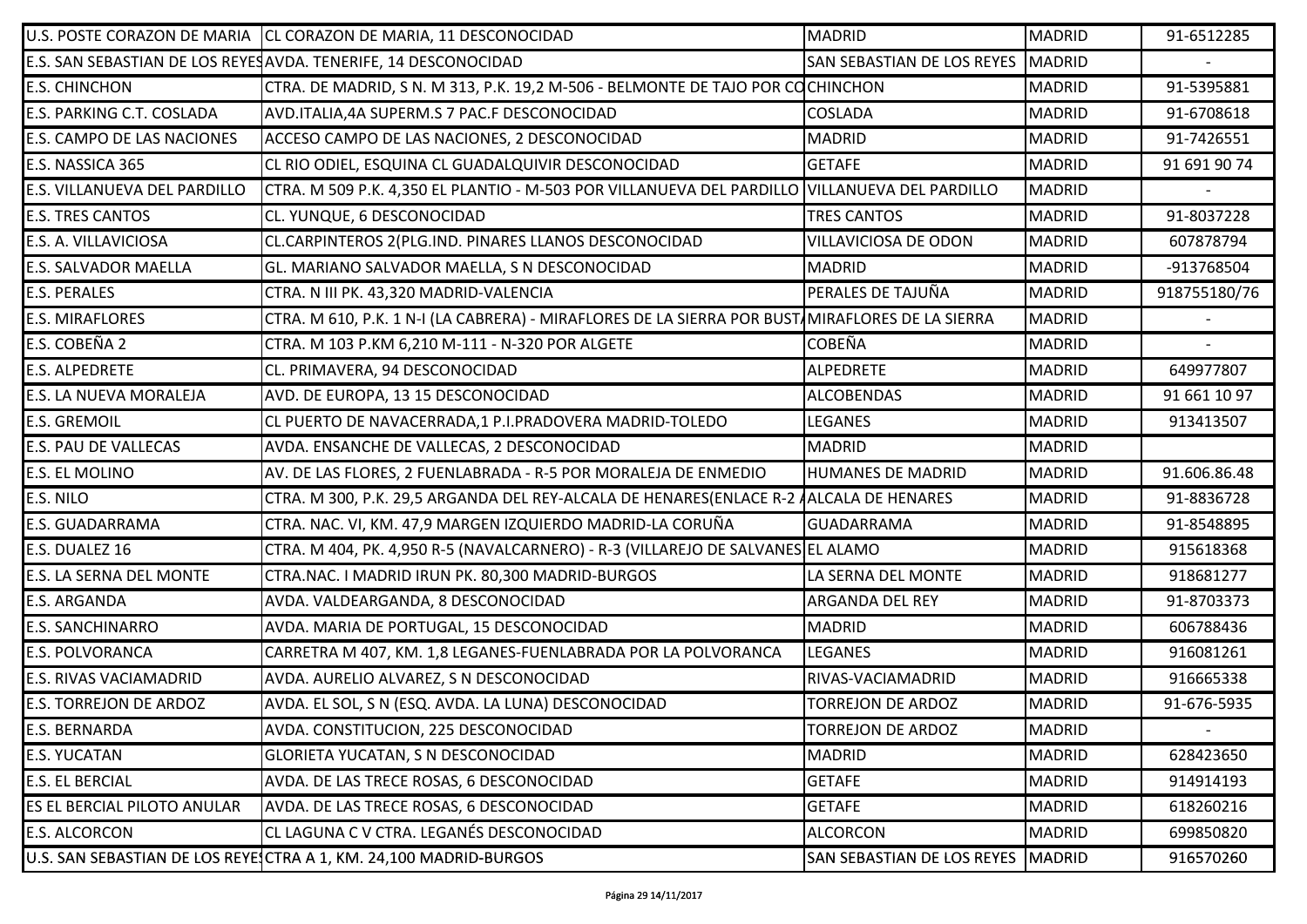| E.S. VIRGISA                 | CL DUBLIN, 4 DESCONOCIDAD                                                            | <b>ALCORCON</b>            | <b>MADRID</b> | $\sim$          |
|------------------------------|--------------------------------------------------------------------------------------|----------------------------|---------------|-----------------|
| <b>E.S. BARRENOLA</b>        | CTRA. M 608, PK. 36,6 ESQ. CL LAGO MAYOR DESCONOCIDAD                                | MORALZARZAL                | <b>MADRID</b> |                 |
| E.S. VALLECAS VILLAVERDE 365 | CTRA. VALLECAS A VILLAVERDE, KM. 1,8 DESCONOCIDAD                                    | <b>MADRID</b>              | <b>MADRID</b> | 616286589       |
| E.S. MOSTOLES                | PG. I, CALLE E, 12 DESCONOCIDAD                                                      | <b>MOSTOLES</b>            | <b>MADRID</b> | 913310592       |
| E.S. FUENTE EL SAZ           | CAMINO DE VALDETORRES, S N DESCONOCIDAD                                              | FUENTE EL SAZ DE JARAMA    | <b>MADRID</b> | 667450164       |
| E.S. RIVAS                   | CL FUNDICIONES, 53 DESCONOCIDAD                                                      | RIVAS-VACIAMADRID          | <b>MADRID</b> |                 |
| E.S. LORENZO PARDO ORTIZ     | CTRA. C 100 P.K. 1.2 ALCALA DE HENARES-FUENTE DEL FRESNO                             | <b>ALCALA DE HENARES</b>   | <b>MADRID</b> | 91-8883814      |
| E.S. VILLALBA I              | AUTOP. A 6 PK 42.3 VILLALBA-ADANERO                                                  | SAN LORENZO DE EL ESCORIAL | <b>MADRID</b> | 8500999-8512260 |
| <b>E.S. ESSA MANOTERAS</b>   | AVDA. DE MANOTERAS, 34 DESCONOCIDAD                                                  | <b>MADRID</b>              | <b>MADRID</b> | 91-6793978      |
| E.S. CERDEIRA                | CTRA.CANILLEJAS VICALVARO KM 2,3 DESCONOCIDAD                                        | <b>MADRID</b>              | <b>MADRID</b> | 91-3062607      |
| <b>E.S. ESUCARTO</b>         | CL POZO DE LAS NIEVES, 26 DESCONOCIDAD                                               | <b>TORREJON DE ARDOZ</b>   | <b>MADRID</b> | 683196898       |
| E.S. GANOSA                  | CL HERMANOS GARCIA NOBLEJAS, 35 DESCONOCIDAD                                         | <b>MADRID</b>              | <b>MADRID</b> | 683196905       |
| E.S. LAS PUEBLAS             | CTRA R 1 PK 29.0 MADRID-BURGOS                                                       | <b>COLMENAR VIEJO</b>      | <b>MADRID</b> | 91-6570878      |
| <b>E.S. ALCONERA</b>         | CL POBLADURA DEL VALLE, 31 DESCONOCIDAD                                              | <b>MADRID</b>              | <b>MADRID</b> | 913241500       |
| E.S. VILLECA I               | AVDA DE LA LENGUA ESPAÑOLA, 24 LEGANES-VILLAVERDE                                    | LEGANES                    | <b>MADRID</b> | 91-688 88 88    |
| E.S. ENTRESIERRAS            | CTRA. C 607 P.K. 45 MADRID-NAVACERRADA POR COLMENAR VIEJO                            | MANZANARES EL REAL         | <b>MADRID</b> | 918574271       |
| E.S. VILLALBA II             | AUTOP. A 6 PK 42.3 VILLALBA-ADANERO                                                  | <b>COLLADO VILLALBA</b>    | <b>MADRID</b> | 8500999-8512260 |
| <b>E.S. CEPSA ALUCHE</b>     | AVD. GENERAL FANJUL, 1 DESCONOCIDAD                                                  | <b>MADRID</b>              | <b>MADRID</b> | 658982289       |
| E.S. PINAR DE CHAMARTIN      | AVD. SAN LUIS S N DESCONOCIDAD                                                       | <b>MADRID</b>              | <b>MADRID</b> | 91-7667390      |
| <b>E.S. SANTA ENGRACIA</b>   | CL SANTA ENGRACIA, 82 DESCONOCIDAD                                                   | <b>MADRID</b>              | <b>MADRID</b> | 91 448 94 95    |
| E.S. RONDA DE SEGOVIA        | RONDA DE SEGOVIA, 37 DESCONOCIDAD                                                    | <b>MADRID</b>              | <b>MADRID</b> | 683196898       |
| E.S. AIDATER I               | AVD. DE PORTUGAL, 80 MARGEN DERECHO MADRID-BADAJOZ (ANTIGUA)                         | <b>MOSTOLES</b>            | <b>MADRID</b> | 916131309       |
| E.S. FUENTE LA REINA, S.A.   | AV. DE ANDALUCIA, 115 MADRID-CADIZ (ANTIGUA)                                         | ARANJUEZ                   | <b>MADRID</b> | 918910434       |
| E.S. NAVACERRADA II (D.M.)   | CTRA. M 601, KM. 10,3 MARGEN IZQUIERDO A-6 - LEON POR SEGOVIA                        | NAVACERRADA                | <b>MADRID</b> | 91-8560322      |
| E.S. EL PARDO I (D.M.)       | CTRA. MADRID EL PARDO P.K. 5,600 MADRID-EL PARDO                                     | <b>MADRID</b>              | <b>MADRID</b> | 91-3761068      |
| E.S. FUENCARRAL              | CTRA. M 607, P.K. 13.0 MADRID-NAVACERRADA POR COLMENAR VIEJO                         | <b>MADRID</b>              | <b>MADRID</b> | 91-7344009      |
| E.S. FUENLABRADA             | CL MOSTOLES, 1 DESCONOCIDAD                                                          | FUENLABRADA                | <b>MADRID</b> | 916151878       |
| E.S. ESSA MAJADAHONDA        | CTRA M 516, KM. 0,500 PG EL CARRALERO I MAJADAHONDA-BOADILLA DEL NMAJADAHONDA        |                            | <b>MADRID</b> | 91-6793978      |
| <b>E.S. FUTURGAS</b>         | CR C 404 P.K. 18,8 R-5 (NAVALCARNERO) - R-3 (VILLAREJO DE SALVANES)                  | <b>GRIÑON</b>              | <b>MADRID</b> | 91-8141285/81   |
| E.S. HOYO DE MANZANARES      | CL. AMADEO VIVES, 2. URB.PQ. LAS COLINAS COLMENAR VIEJO-TORRELODONHOYO DE MANZANARES |                            | <b>MADRID</b> | 91-8566204      |
| E.S. PETROLARANJUEZ          | CTRA. N IV P.K. 47,4 MADRID-CADIZ                                                    | ARANJUEZ                   | <b>MADRID</b> | 91-8921046      |
| E.S. SAN MILLAN              | CR M 413 P.K. 5,300 FUENLABRADA - R-5 POR MORALEJA DE ENMEDIO                        | <b>MORALEJA DE ENMEDIO</b> | <b>MADRID</b> | 91-6094727      |
| E.S. EL PAULAR               | CTRA. C 604, P.K. 24.0 LOZOYUELA-PUERTO NAVACERRADA                                  | <b>RASCAFRIA</b>           | <b>MADRID</b> | 91-8691436      |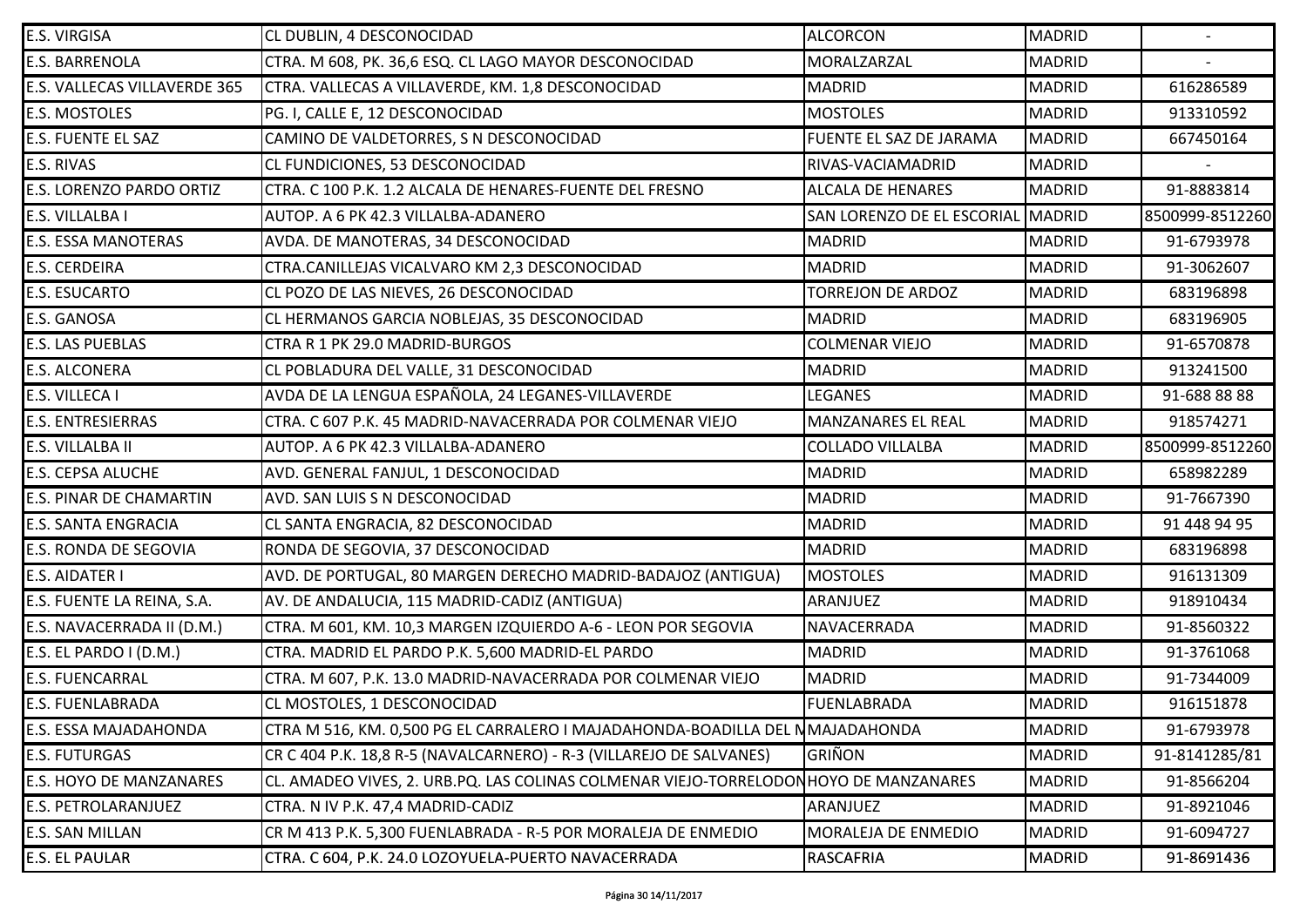| E.S. EL CERRO DE LA CABAÑA II     | AUTOVIA A 3, KM. 7,1 MARGEN IZQUIERDO MADRID-VALENCIA              | <b>MADRID</b>               | <b>MADRID</b> | $\sim$     |
|-----------------------------------|--------------------------------------------------------------------|-----------------------------|---------------|------------|
| <b>E.S. GETAFE II</b>             | CTRA. MADRID TOLEDO, KM. 10 MADRID-TOLEDO                          | <b>GETAFE</b>               | <b>MADRID</b> | 683196907  |
| E.S. LOESSA II                    | CTRA. MADRID CADIZ, KM. 12,5 MADRID-CADIZ                          | <b>GETAFE</b>               | <b>MADRID</b> | 683196906  |
| E.S. NAVACERRADA I (D.M.)         | CTRA. M 601, KM. 10,3 MARGEN DCHO. A-6 - LEON POR SEGOVIA          | NAVACERRADA                 | <b>MADRID</b> |            |
|                                   | E.S. LOS ANGELES II - GETAFE (D. NAUTOV A 4, PK. 14,3 MADRID-CADIZ | <b>GETAFE</b>               | <b>MADRID</b> | 916837587  |
| E.S. EL PARDO II (D.M)            | CTRA. MADRID EL PARDO P.K. 5,600 MADRID-EL PARDO                   | <b>MADRID</b>               | <b>MADRID</b> |            |
| <b>E.S. AIDATER II</b>            | AVDA. PORTUGAL, 79 MARGEN IZQUIERDO MADRID-BADAJOZ (ANTIGUA)       | <b>MOSTOLES</b>             | <b>MADRID</b> | 916144691  |
| <b>U.S. POSTE EL ESCORIAL</b>     | CL JUAN DE TOLEDO, 8 DESCONOCIDAD                                  | SAN LORENZO DE EL ESCORIAL  | MADRID        | 609822872  |
|                                   | U.S. POSTE AVENIDA LOS TORERO AV DE LOS TOREROS, S N DESCONOCIDAD  | <b>MADRID</b>               | <b>MADRID</b> | 91-7651405 |
| <b>U.S. POSTE BUITRAGO</b>        | CR N I P.K. 76 MADRID-IRUN (ANTIGUA)                               | <b>BUITRAGO DEL LOZOYA</b>  | <b>MADRID</b> | 91-8681519 |
|                                   | U.S. POSTE ANTONIO MACHADO CL ANTONIO MACHADO, S N DESCONOCIDAD    | <b>MADRID</b>               | <b>MADRID</b> | 914502671  |
| <b>U.S. POSTE OFELIA NIETO</b>    | C. OFELIA NIETO, 61 DESCONOCIDAD                                   | <b>MADRID</b>               | <b>MADRID</b> | 91-3112358 |
| <b>U.S. POSTE BERLIN</b>          | <b>CL BERLIN, S N DESCONOCIDAD</b>                                 | <b>MADRID</b>               | <b>MADRID</b> | 91-7252163 |
|                                   | E.S.ASA S.PEDRO DE ALCANTARA CTRA N 340 PK 170.7 CADIZ-BARCELONA   | SAN PEDRO DE ALCANTARA      | <b>MALAGA</b> | 952-780239 |
| <b>E.S. ASA MARBELLA</b>          | AV. SEVERO OCHOA, 55 CADIZ-BARCELONA (ANTIGUA)                     | <b>MARBELLA</b>             | <b>MALAGA</b> | 952-771896 |
| <b>E.S. SAN CRISTOBAL</b>         | CTRA C 341 PK 57.4 CAMPILLOS-JIMENA DE LA FRONTERA                 | <b>RONDA</b>                | <b>MALAGA</b> | 952-879008 |
| <b>E.S. LOS LLANOS</b>            | CTRA N 340 PK 158.9 CADIZ-BARCELONA (ANTIGUA)                      | <b>ESTEPONA</b>             | <b>MALAGA</b> | 952-801532 |
| <b>E.S. LOS REMEDIOS</b>          | AVD. ANDALUCIA, 55 MALAGA-ALORA                                    | CARTAMA                     | <b>MALAGA</b> | 952422238  |
| <b>E.S. SAN FRANCISCO</b>         | CL MARBELLA, 31 CARMONA-SAN PEDRO DE ALCANTARA                     | <b>RONDA</b>                | <b>MALAGA</b> | 952-872367 |
| E.S. CALYPSO                      | CTRA N 340 PK 198.0 CADIZ-BARCELONA                                | <b>MIJAS</b>                | <b>MALAGA</b> | 952-830142 |
| E.S. GASOLINERA DEL MARTILLO      | CR MA 202 P.K. 29,300 VILLANUEVA DE ALGAIDAS-VALDOFRESNO           | <b>CUEVAS DE SAN MARCOS</b> | <b>MALAGA</b> | 95-2728556 |
| <b>E.S. SANTA AMALIA</b>          | CTRA. CARTAMA CHURRIANA, P.K. 4.8 DESCONOCIDAD                     | <b>ALHAURIN DE LA TORRE</b> | <b>MALAGA</b> | 952415549  |
| <b>E.S. HUMILLADERO I</b>         | AUTOVIA A 92 P.K. 138,230 SEVILLA-BAZA-PUERTO LUMBRERAS            | HUMILLADERO                 | <b>MALAGA</b> | 952737528  |
| <b>E.S. HUMILLADERO II</b>        | CR N 334 P.K. 138,230 SEVILLA-BAZA-PUERTO LUMBRERAS                | <b>HUMILLADERO</b>          | <b>MALAGA</b> | 9527373528 |
| <b>E.S. CARBURANTES ALGARROBO</b> | AV KARAT S N ALGARROBO - N-340                                     | <b>ALGARROBO</b>            | <b>MALAGA</b> | 952552098  |
| <b>E.S. EL HIGUERON</b>           | CTRA. A 387 PK. 15,6 ALHAURIN EL GRANDE-FUENGIROLA                 | <b>FUENGIROLA</b>           | <b>MALAGA</b> | 952119154  |
| <b>E.S. SAN ISIDRO</b>            | CTRA. A 352 P.K. 3,60 CASABERMEJA-TORRE DEL MAR                    | VELEZ-MALAGA                | <b>MALAGA</b> | 952-558704 |
| E.S. ALAMEDA-BARRIGUILLA          | CL PROSPER MERIMEE, 21 DESCONOCIDAD                                | <b>MALAGA</b>               | <b>MALAGA</b> | 95-2335484 |
| E.S. EL TAJO                      | CL SEVILLA, 133 DESCONOCIDAD                                       | <b>RONDA</b>                | <b>MALAGA</b> | 952-872153 |
| <b>E.S. LA VICTORIA</b>           | CTRA. N 342 P.K. 177 JEREZ DE LA FRONTERA-AGUILAS                  | <b>ARCHIDONA</b>            | <b>MALAGA</b> | 952-714383 |
| <b>E.S. EL ARCO DE MARBELLA</b>   | CR N 340 P.K. 182,5 CADIZ-BARCELONA (ANTIGUA)                      | <b>MARBELLA</b>             | <b>MALAGA</b> | 95-2764152 |
| <b>E.S. CTM MALAGA</b>            | <b>CL OFFENBACH S N DESCONOCIDAD</b>                               | <b>MALAGA</b>               | <b>MALAGA</b> | 952179572  |
| <b>E.S. SAN MIGUEL</b>            | CTRA. A 357 PK. 50,05 CAMPILLOS-MALAGA                             | CARTAMA                     | <b>MALAGA</b> | 952421478  |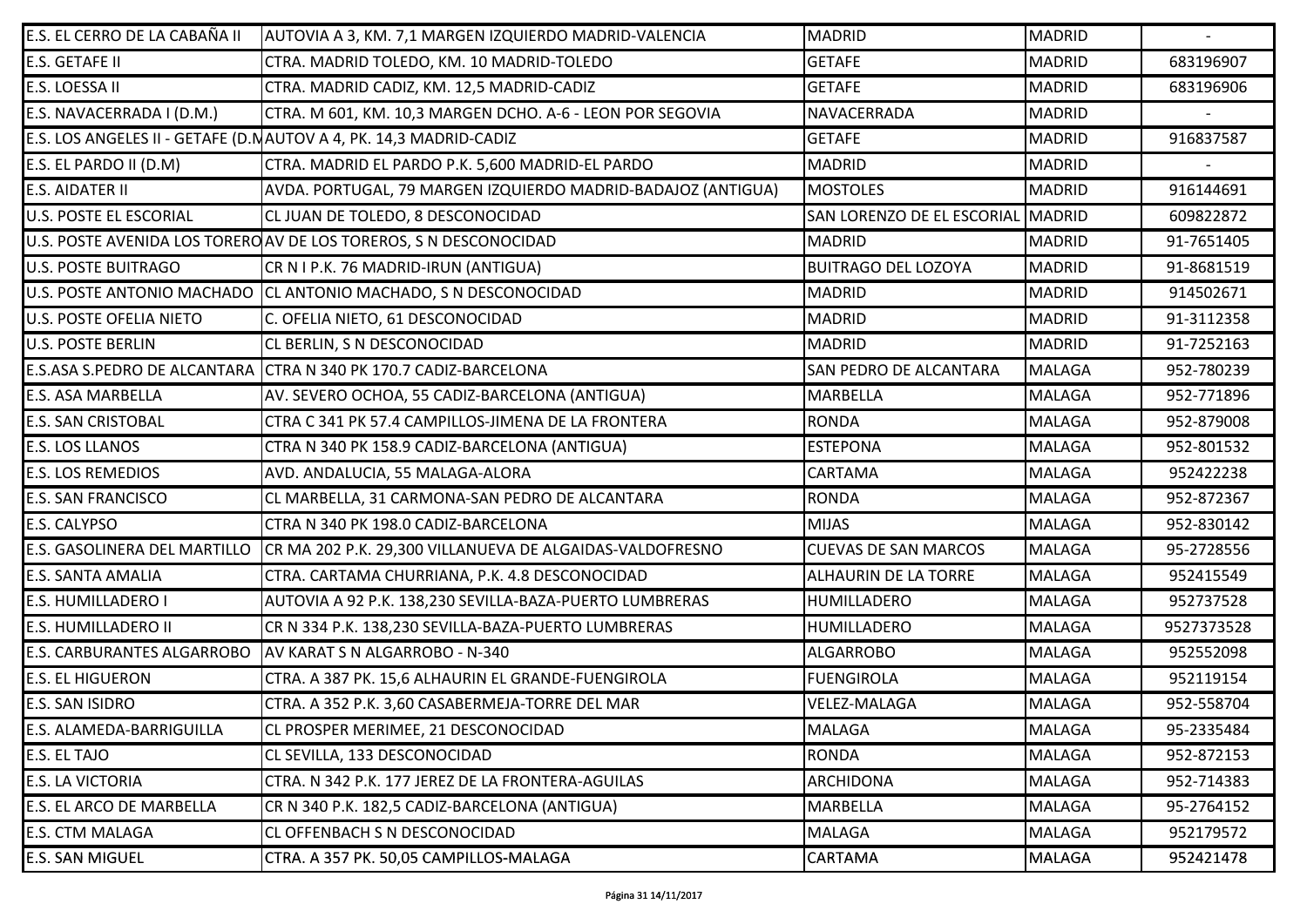| E.S. CASABERMEJA                 | CTRA. N 331, P.K. 147,8 CORDOBA-MALAGA                                            | <b>CASABERMEJA</b>            | <b>MALAGA</b>  | 952-758681      |
|----------------------------------|-----------------------------------------------------------------------------------|-------------------------------|----------------|-----------------|
| <b>E.S. TORREMOLINOS</b>         | AVDA. MANUEL FRAGA IRIBARNE, 10 DESCONOCIDAD                                      | <b>TORREMOLINOS</b>           | <b>MALAGA</b>  | 952053307-315   |
| <b>E.S. VALDICIO</b>             | AV ISAAC PERAL, 39 DESCONOCIDAD                                                   | <b>MALAGA</b>                 | <b>MALAGA</b>  | 952241343       |
| E.S. CAJIZ                       | CTRA. N 340 PK. 265,5 CADIZ-BARCELONA                                             | <b>CAJIZ</b>                  | <b>MALAGA</b>  | 952510754       |
| E.S. MANILVA I                   | CTRA. A 7 PK. 138,500 SAN ENRIQUE DE GUADIARO-MALAGA (AUTOPISTA DE MANILVA        |                               | <b>MALAGA</b>  |                 |
| E.S. MANILVA II                  | CTRA. A 7 PK. 138,500 SAN ENRIQUE DE GUADIARO-MALAGA (AUTOPISTA DE MANILVA        |                               | <b>MALAGA</b>  | 95-2893687/2229 |
| <b>E.S. VOLTASUR</b>             | CTRA. A 376, K.M. 120,7 SEVILLA-SAN PEDRO ALCANTARA POR UTRERA                    | <b>RONDA</b>                  | <b>MALAGA</b>  | 952-870509      |
| <b>E.S. AXARQUIA</b>             | CTRA. MA 105, PK. 0,30 CADIZ-BARCELONA                                            | <b>FRIGILIANA</b>             | <b>MALAGA</b>  | 625127174       |
| <b>E.S. ESTEPONA</b>             | AUT. A 7 PK.158 (MARGEN IZQ.ACCESO P.I.) CADIZ-BARCELONA                          | <b>ESTEPONA</b>               | <b>MALAGA</b>  | 952801532       |
| <b>E.S. ARCO SAN PEDRO</b>       | PG. S. PEDRO DE ALCANTARA, PARC. 40 DESCONOCIDAD                                  | <b>SAN PEDRO DE ALCANTARA</b> | <b>MALAGA</b>  | 95 127 59 49    |
| <b>E.S. TITANIC</b>              | CTRA. CARTAMA COIN P.K. 3,800 MARBELLA-CARTAMA                                    | <b>CARTAMA</b>                | <b>MALAGA</b>  | 95-2422238/0017 |
| <b>E.S. MALAGA</b>               | CL VELAZQUEZ, 113 CADIZ-BARCELONA (ANTIGUA)                                       | <b>MALAGA</b>                 | <b>MALAGA</b>  | 952230312       |
| E.S. NTRA.SRA.DEL ROSARIO        | CR CC 341 P.K. 37,200 CAMPILLOS-JIMENA DE LA FRONTERA                             | <b>CUEVAS DEL BECERRO</b>     | <b>MALAGA</b>  | 952162010       |
| <b>E.S. LA COLONIA</b>           | CTRA. A 384, KM 71,2 ANTEQUERA-ARCOS DE LA FRONTERA                               | ANTEQUERA                     | <b>MALAGA</b>  | 630980558       |
| <b>E.S. ALMARGEN</b>             | CTRA. A 384, PK. 44 ANTEQUERA-ARCOS DE LA FRONTERA                                | <b>ALMARGEN</b>               | <b>MALAGA</b>  | 952182296       |
| <b>E.S. SAN ANTONIO</b>          | CTRA. MA 465 P.K. 1,500 TEBA - C-341                                              | <b>TEBA</b>                   | <b>MALAGA</b>  | 952-748347      |
| <b>E.S. VELEZ MALAGA</b>         | CTRA. N 340 P.K. 260 CADIZ-BARCELONA                                              | BENAJARAFE                    | <b>MALAGA</b>  | 952-513317/3830 |
| <b>E.S. MONUMENTAL (MELILLA)</b> | CL GENERAL ASTILLEROS, S N DESCONOCIDAD                                           | <b>MELILLA</b>                | <b>MELILLA</b> | 952673589       |
| E.S. NUEVA HIPICA (MELILLA)      | CL GENERAL ASTILLEROS, 99 DESCONOCIDAD                                            | <b>MELILLA</b>                | <b>MELILLA</b> | 951327030       |
| E.S. LAS MARGARITAS (MELILLA)    | Pº DE LAS MARGARITAS, ESQ CL LAS DALIAS DESCONOCIDAD                              | <b>MELILLA</b>                | <b>MELILLA</b> | 952695591       |
|                                  | E.S. VIRGEN DEL CARMEN (MELILLZONA DE SERVICIO DEL PUERTO DE MELILLA DESCONOCIDAD | <b>MELILLA</b>                | <b>MELILLA</b> | 952696400       |
| <b>E.S. MOLINA</b>               | CTRA N 301 PK 382.0 MADRID-CARTAGENA (ANTIGUA)                                    | <b>MOLINA DE SEGURA</b>       | <b>MURCIA</b>  | 968-610197      |
| <b>E.S. RIO DE JANEIRO</b>       | CR C 415 P.K 63.5 ALCANTARILLA-CARAVACA DE LA CRUZ                                | <b>CARAVACA DE LA CRUZ</b>    | <b>MURCIA</b>  | 968-708654      |
| <b>E.S. EL ALGAR-GAS MENOR</b>   | CTRA N 332 PK 18.0 DESCONOCIDAD                                                   | <b>EL ALGAR</b>               | <b>MURCIA</b>  | 968/135235-282  |
| <b>E.S. SAN JAVIER</b>           | CTRA N 332 PK 22.0 DESCONOCIDAD                                                   | <b>SAN JAVIER</b>             | <b>MURCIA</b>  | 968-190016      |
| <b>E.S. ALCANTARILLA</b>         | CTRA N 340 PK 650.1 CADIZ-BARCELONA (ANTIGUA)                                     | <b>SANGONERA LA SECA</b>      | <b>MURCIA</b>  | 968-800006      |
| <b>E.S. SUCINA</b>               | CTRA. MU 301 P.K. 28.7 SANTOMERA-SAN JAVIER                                       | <b>SUCINA</b>                 | <b>MURCIA</b>  | 968370025       |
| <b>E.S. AGUILAS</b>              | CTRA C 3211 PK 94.6 DESCONOCIDAD                                                  | <b>AGUILAS</b>                | <b>MURCIA</b>  | 968-410490      |
| <b>E.S. LAS TORRES</b>           | CTRA MU 344 PK 9.6 ALCANTARILLA-VALENCIA POR YECLA (ANTIGUA)                      | LAS TORRES DE COTILLAS        | <b>MURCIA</b>  | 968-626667      |
| <b>E.S. TANAGAS</b>              | CTRA. N 340 P.K. 615.7 CADIZ-BARCELONA (ANTIGUA)                                  | <b>TOTANA</b>                 | <b>MURCIA</b>  | 968424774       |
| <b>E.S. ULEA</b>                 | CTRA N 301 PK 362.0 MADRID-CARTAGENA (ANTIGUA)                                    | ULEA                          | <b>MURCIA</b>  | 968-672679      |
| E.S. LA DIOSA                    | CTRA. B 18 PK 3,400 BULLAS-LA COPA DE BULLAS                                      | LA COPA DE BULLAS             | <b>MURCIA</b>  | 968-651072      |
| <b>E.S. ABARAN</b>               | CTRA N 344 P.K. 37 ALCANTARILLA-VALENCIA POR YECLA (ANTIGUA ALMERIA ABARAN        |                               | <b>MURCIA</b>  | 670520222       |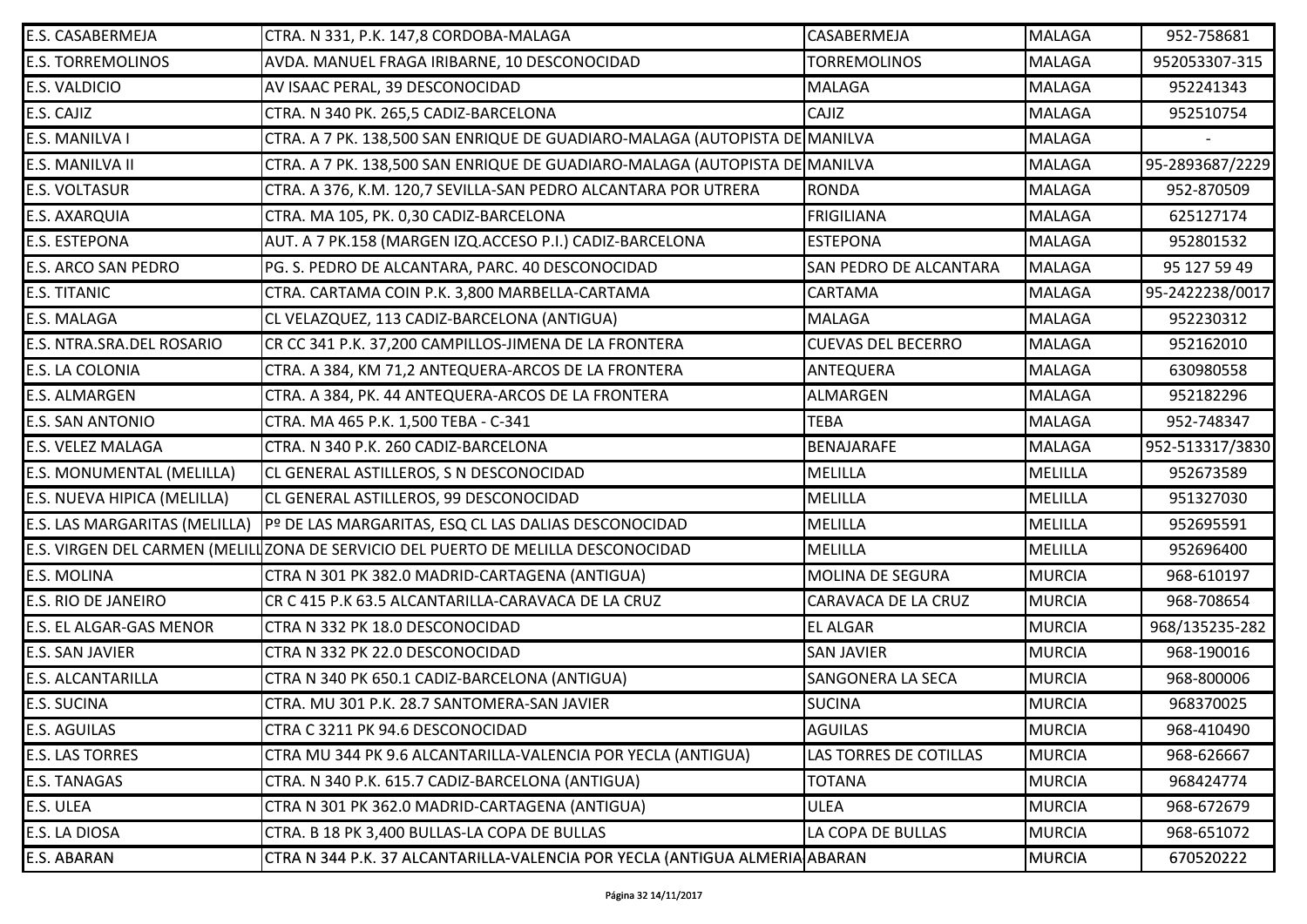| <b>E.S. EL ROMERAL</b>         | CTRA. FORTUNA PK 6,5 FORTUNA-MOLINA DE SEGURA                                        | <b>MOLINA DE SEGURA</b>      | <b>MURCIA</b>  | 968 619599      |
|--------------------------------|--------------------------------------------------------------------------------------|------------------------------|----------------|-----------------|
| <b>E.S. FORTUNA</b>            | CTRA. C 3223 P.K. 9,600 DESCONOCIDAD                                                 | <b>FORTUNA</b>               | <b>MURCIA</b>  | 968-686104      |
| <b>E.S. EL ROLLO</b>           | PLAZA INGENIERO DE LA CIERVA, 3 CADIZ-BARCELONA (ANTIGUA)                            | <b>MURCIA</b>                | <b>MURCIA</b>  | 968342191       |
| <b>E.S. S.PEDRO DE PINATAR</b> | AV. DOCTOR ARTERO GUIRAO, 219 225 DESCONOCIDAD                                       | <b>SAN PEDRO DEL PINATAR</b> | <b>MURCIA</b>  | 676997258       |
| <b>E.S. EL SABINAR</b>         | CR CABO DE PALOS, P.K. 7.2 EL ALGAR-CABO DE PALOS                                    | <b>LOS BELONES</b>           | <b>MURCIA</b>  | 968-137145      |
| <b>E.S. EL JIMENADO</b>        | CTRA. F 14, P.K. 6,500 N-301 - LOS ALCAZARES POR EL JIMENADO Y TORRE PA TORREPACHECO |                              | <b>MURCIA</b>  | 968-585 123*    |
| <b>E.S. CABEZO DE TORRES</b>   | CTRA. A 4 P.K. 4,460 N-340 - N-301                                                   | <b>CABEZO DE TORRES</b>      | <b>MURCIA</b>  | 968-307177      |
| <b>E.S. TANAGAS II</b>         | CR N 340 P.K. 590,800 CADIZ-BARCELONA (ANTIGUA)                                      | LORCA                        | <b>MURCIA</b>  | 968-406640      |
| <b>E.S. LA FUENSANTA</b>       | AV PRIMERO DE MAYO, S N DESCONOCIDAD                                                 | <b>MURCIA</b>                | <b>MURCIA</b>  | 968244102       |
| <b>E.S. ALFA MURCIA</b>        | CR N 301 P.K. 413,9 ALBACETE-CARTAGENA                                               | <b>MURCIA</b>                | <b>MURCIA</b>  | 968-607170/030  |
| <b>E.S. SAN GINES</b>          | CR MU 611 P.K. 3 N-340 (ANTIGUA) - N-301 POR SAN GINES                               | <b>MURCIA</b>                | <b>MURCIA</b>  | 96-8882412      |
| <b>E.S. LA PURISIMA</b>        | CL SALVADOR ALLENDE, 1 DESCONOCIDAD                                                  | <b>FORTUNA</b>               | <b>MURCIA</b>  | 968-685077      |
| <b>E.S. GEMINA</b>             | CTRA N 344 PK 69.1 ALCANTARILLA-VALENCIA POR YECLA (ANTIGUA)                         | <b>JUMILLA</b>               | <b>MURCIA</b>  | 968/780029-3451 |
| <b>E.S. VERACRUZ</b>           | CR C 330 P.K. 65.3 CARAVACA DE LA CRUZ-POZO ALCON                                    | CARAVACA DE LA CRUZ          | <b>MURCIA</b>  | 968-708414      |
| <b>E.S. SANTA ANA</b>          | CTRA N 340 PK 647.0 CADIZ-BARCELONA (ANTIGUA)                                        | <b>SANGONERA LA SECA</b>     | <b>MURCIA</b>  | 968-890902      |
| <b>E.S. SUBMARINO PERAL</b>    | VIA B 3 PENETRACION PUERTO P.K. 1,4 DESCONOCIDAD                                     | CARTAGENA                    | <b>MURCIA</b>  | 968-503677      |
| <b>E.S. LA CHIMENEA</b>        | CTRA. N 340 PK. 653.300 CADIZ-BARCELONA (ANTIGUA)                                    | <b>ALCANTARILLA</b>          | <b>MURCIA</b>  |                 |
| <b>E.S. SANTA ELENA</b>        | CTRA. N 340, P.K. 673,1 CADIZ-BARCELONA (ANTIGUA)                                    | <b>COBATILLAS</b>            | <b>MURCIA</b>  | 968863293       |
| E.S. OSDAFRAMA                 | CAMINO DE MURCIA, 182 MADRID-CARTAGENA (ANTIGUA)                                     | <b>CIEZA</b>                 | <b>MURCIA</b>  | 968 454 052*    |
| <b>E.S. PUERTO LUMBRERAS</b>   | CTRA. N 340 PK. 580,3 CADIZ-BARCELONA                                                | <b>PUERTO LUMBRERAS</b>      | <b>MURCIA</b>  | 968402763       |
| E.S. LA PAZ                    | AV. LAS AMERICAS, PARC 2 4. POLG. OESTE DESCONOCIDAD                                 | ALCANTARILLA                 | <b>MURCIA</b>  | 968896014       |
| <b>E.S. SUTULLENA</b>          | CL CAMINO HONDO, RONDA SUR, 1 DESCONOCIDAD                                           | LORCA                        | <b>MURCIA</b>  | 968472191       |
| <b>E.S. BLANCA</b>             | CTRA. N 301 ENLACE BLANCA ALBACETE-CARTAGENA                                         | <b>BLANCA</b>                | <b>MURCIA</b>  | 968459724       |
| <b>E.S. RONDA SUR</b>          | CL RONDA SUR, 107 109 DESCONOCIDAD                                                   | <b>MURCIA</b>                | <b>MURCIA</b>  | 968340874       |
| E.S. EL POZO                   | AVDA. ANTONIO FUERTES, S N (ANT.N 340) CADIZ-BARCELONA (ANTIGUA)                     | <b>ALHAMA DE MURCIA</b>      | <b>MURCIA</b>  | 618206995       |
| <b>E.S. CHURRA</b>             | AV. JUAN DE BORBON S N DESCONOCIDAD                                                  | <b>CHURRA</b>                | <b>MURCIA</b>  |                 |
| <b>E.S. FUENTE-ALAMO</b>       | CTRA MU 602 PK 19.1 CARTAGENA-ALHAMA DE MURCIA (ANTIGUA)                             | <b>FUENTE ALAMO</b>          | <b>MURCIA</b>  | 968-597072      |
| <b>E.S. CEHEGIN</b>            | CR C 415 P.K. 58.2 ALCANTARILLA-CARAVACA DE LA CRUZ                                  | <b>CEHEGIN</b>               | <b>MURCIA</b>  | 968-740254      |
| <b>U.S. SEMINARIO</b>          | AVD. BAJA NAVARRA S N DESCONOCIDAD                                                   | <b>PAMPLONA</b>              | <b>NAVARRA</b> | 948152403       |
| <b>E.S. ORICAIN</b>            | CTRA. N 121, P.K. 7 PAMPLONA-FRANCIA POR VERA DE BIDASOA                             | <b>ORICAIN</b>               | <b>NAVARRA</b> | 948331856       |
| <b>E.S. DANTXARINEA II</b>     | CTRA. N 121 PK. 79.9 PAMPLONA-FRANCIA POR ELIZONDO                                   | <b>URDAX</b>                 | <b>NAVARRA</b> | 948599168       |
| E.S. NOAIN                     | CTRA N 240 PK 7.0 TARRAGONA-GALDAKAO                                                 | <b>NOAIN</b>                 | <b>NAVARRA</b> | 948/318365      |
| <b>E.S. LODOSA-SAN JOSE</b>    | CTRA C 123 PK 0.7 DESCONOCIDAD                                                       | LODOSA                       | <b>NAVARRA</b> | 948-633065/152  |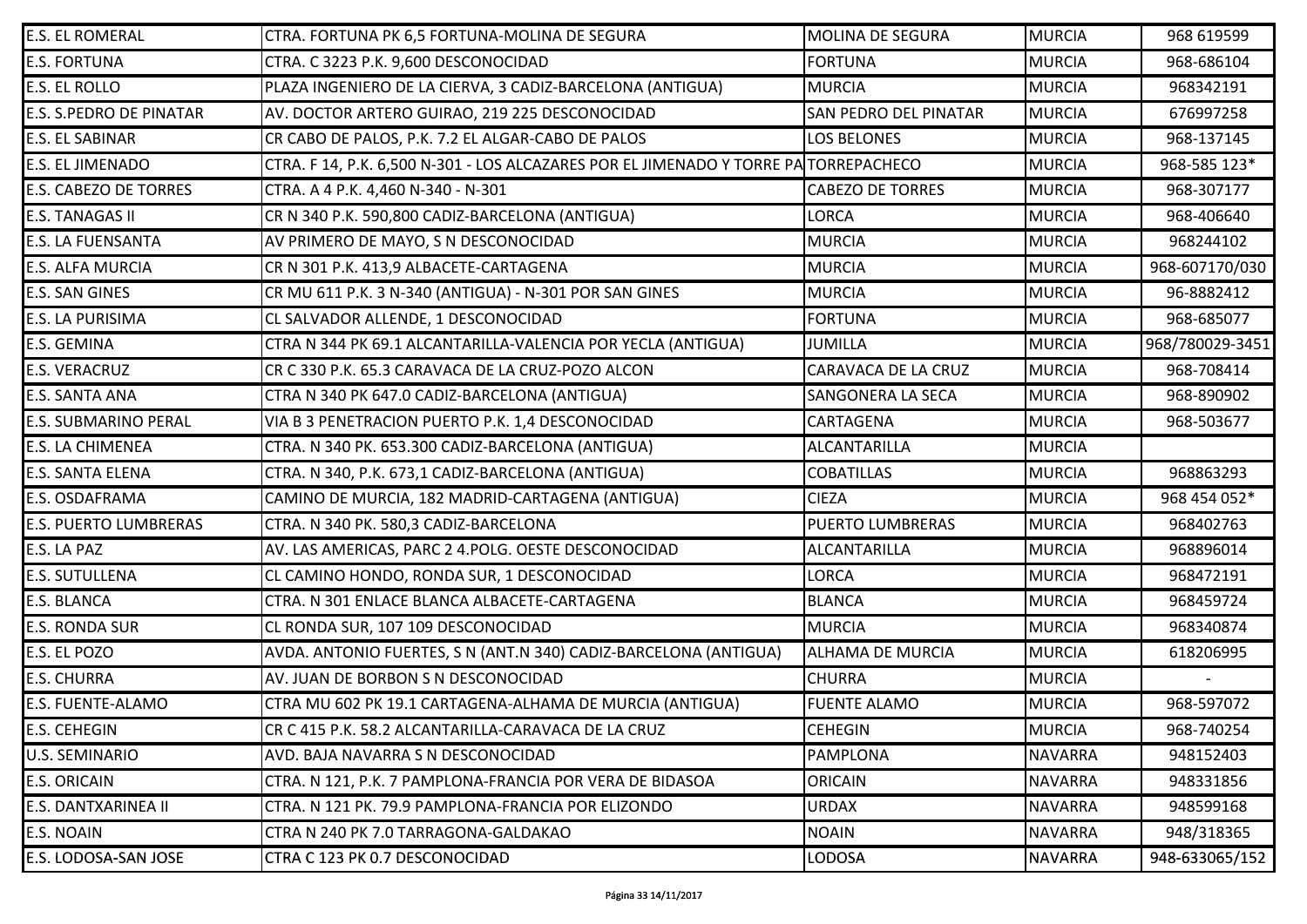| <b>E.S. SERTELGAS</b>       | CTRA. N 161, P.K. 4,2 DESCONOCIDAD                                         | <b>CORELLA</b>                   | <b>NAVARRA</b> | 948401386       |
|-----------------------------|----------------------------------------------------------------------------|----------------------------------|----------------|-----------------|
| E.S. ZIZUR                  | AUTOVIA A 12 PK. 7.3 PAMPLONA-LOGROÑO-BURGOS                               | <b>GAZOLAZ</b>                   | <b>NAVARRA</b> | 948353270       |
| E.S. LANZ                   | CTRA. N 121 A, P.K. 23,65 PAMPLONA-FRANCIA POR VERA DE BIDASOA             | LANZ                             | <b>NAVARRA</b> | 948307223       |
| <b>E.S. ESPINAL</b>         | CTRA. N 135, P.K. 42,35 PAMPLONA-FRANCIA POR BURGUETE                      | <b>ESPINAL</b>                   | <b>NAVARRA</b> | 948760291       |
| E.S. BARAÑAIN               | AVDA. CENTRAL, 2 DESCONOCIDAD                                              | <b>BARAÑAIN</b>                  | <b>NAVARRA</b> | 948186712       |
| E.S. VILLAVA I              | CTRA. N 121 A, P.K. 4 MARGEN DERECHO PAMPLONA-FRANCIA POR VERA DE VILLAVA  |                                  | <b>NAVARRA</b> |                 |
| E.S. PAGOZELAI              | AUTOVIA A 15 ANDOAIN IRURZUN, KM 134 TUDELA-IRURZUN-ANDOAIN                | <b>GORRITI</b>                   | <b>NAVARRA</b> | 948-604639      |
| E.S. PAGOZELAI              | AUTOVIA A 15 ANDOAIN IRURZUN, KM. 134 TUDELA-IRURZUN-ANDOAIN               | <b>GORRITI</b>                   | <b>NAVARRA</b> | 948-604651      |
| E.S. NOAIN                  | CTRA. N 240, P.K. 7,2 TARRAGONA-GALDAKAO                                   | <b>NOAIN</b>                     | <b>NAVARRA</b> | 948318630       |
| E.S. ALSASUA                | AV. DE VITORIA, S N DESCONOCIDAD                                           | <b>ALSASUA</b>                   | <b>NAVARRA</b> | 948567315       |
| E.S. IBARBURU               | CTRA. N 121 PK. 55 PAMPLONA-FRANCIA POR VERA DE BIDASOA                    | SANTESTEBAN                      | <b>NAVARRA</b> |                 |
| E.S. DANTXARINEA            | CTRA. N 121 B PK. 80 DESCONOCIDAD                                          | <b>URDAX</b>                     | <b>NAVARRA</b> |                 |
| <b>E.S. TRINITARIOS</b>     | AVDA. DE GUIPUZCOA, 1 DESCONOCIDAD                                         | PAMPLONA                         | <b>NAVARRA</b> |                 |
| E.S. PIO XII                | C. SANCHO RAMIREZ, 2 DESCONOCIDAD                                          | <b>PAMPLONA</b>                  | <b>NAVARRA</b> | 948 17 76 93    |
| E.S. CAPARROSO              | CTRA. N 121 P.K. 56 PAMPLONA-VALTIERRA                                     | <b>CAPARROSO</b>                 | <b>NAVARRA</b> | 948730083       |
| <b>E.S. CINTRUENIGO</b>     | CR N 113 PAMPLONA MADRID P.K. 91,5 SORIA-PAMPLONA POR FITERO               | <b>CINTRUENIGO</b>               | <b>NAVARRA</b> | 948-812723      |
| E.S. LAKUNTZA               | CTRA. N 240, KM. 35,6 PAMPLONA - R-1 (ALSASUA)                             | <b>LACUNZA</b>                   | <b>NAVARRA</b> |                 |
| E.S. VILLAVA II             | CTRA. NAC. 121, PK. 4 MARGEN IZQ. PAMPLONA-FRANCIA POR VERA DE BIDAVILLAVA |                                  | <b>NAVARRA</b> |                 |
| E.S. VELASCO                | AV DE SANTIAGO, 174 BENAVENTE-SANTIAGO DE COMPOSTELA                       | <b>ORENSE</b>                    | ORENSE         | 988-215649      |
| <b>E.S. PITEIRA CIBEIRA</b> | CR N 541, P.K. 27.6 ORENSE-PONTEVEDRA                                      | <b>CARBALLINO</b>                | <b>ORENSE</b>  | 988-270635      |
| E.S.SALUSTIANO GLEZ. SUAREZ | CL MANUEL QUIROGA, 50 DESCONOCIDAD                                         | EL BARCO DE VALDEORRAS           | ORENSE         | 988-320288      |
| E.S. ATENEO                 | CTRA. N 525, P.K. 267,5 BENAVENTE-SANTIAGO DE COMPOSTELA                   | <b>REINO</b>                     | <b>ORENSE</b>  | 988403331       |
| E.S. DACON-MASIDE           | CTRA. N 541 P.K. 24,7 ORENSE-PONTEVEDRA                                    | <b>MASIDE</b>                    | <b>ORENSE</b>  | 988275064       |
| E.S. MELON                  | CR N 120 P.K. 604,5 LOGROÑO-VIGO                                           | <b>MELON</b>                     | <b>ORENSE</b>  | 988/481200      |
| <b>E.S. VILLAMARTIN</b>     | CTRA. N 120 P.K. 4,6 LOGROÑO-VIGO                                          | VILLAMARTIN DE VALDEORRAS ORENSE |                | 988300074       |
| E.S. VILLAVIEJA             | CTRA. N 525 P.K. 118,700 BENAVENTE-SANTIAGO DE COMPOSTELA                  | LA MEZQUITA                      | <b>ORENSE</b>  | 988-425592/3514 |
| E.S. TABOADELA              | CTRA N 525 PK 226 BENAVENTE-SANTIAGO DE COMPOSTELA                         | <b>TABOADELA</b>                 | ORENSE         | 988-436434      |
| E.S. XINZO DE LIMIA         | CR N 525, P.K. 197,200 BENAVENTE-SANTIAGO DE COMPOSTELA                    | <b>GINZO DE LIMIA</b>            | <b>ORENSE</b>  | 988-460315      |
| E.S. GUSTEY                 | CTRA. N 525 P.K. 246.3 BENAVENTE-SANTIAGO DE COMPOSTELA                    | <b>GUSTEY</b>                    | <b>ORENSE</b>  | 988-209837      |
| E.S. VILLAVIDAL             | CTRA. C 531 P.K. 40.3 XINZO DE LIMIA-VILLAGARCIA DE AROSA                  | <b>RAMIRANES</b>                 | <b>ORENSE</b>  | 988-479484      |
| E.S. ABAVIDES               | AUTOVIA A 52, P.K. 188 BENAVENTE-VIGO (AUTOVIA RIAS BAJAS)                 | TRASMIRAS                        | <b>ORENSE</b>  | 988-55 01 50    |
| E.S. RIBADAVIA              | AUTOVÍA A 52, PK 249 BENAVENTE-VIGO (AUTOVIA RIAS BAJAS)                   | RIBADAVIA                        | <b>ORENSE</b>  | 988-471542      |
| E.S. DON FRANQUE, S.L.      | PG. PEREIRO DE AGUIAR, PARCELA S 2 DESCONOCIDAD                            | PEREIRO DE AGUIAR                | <b>ORENSE</b>  | 988 256 336     |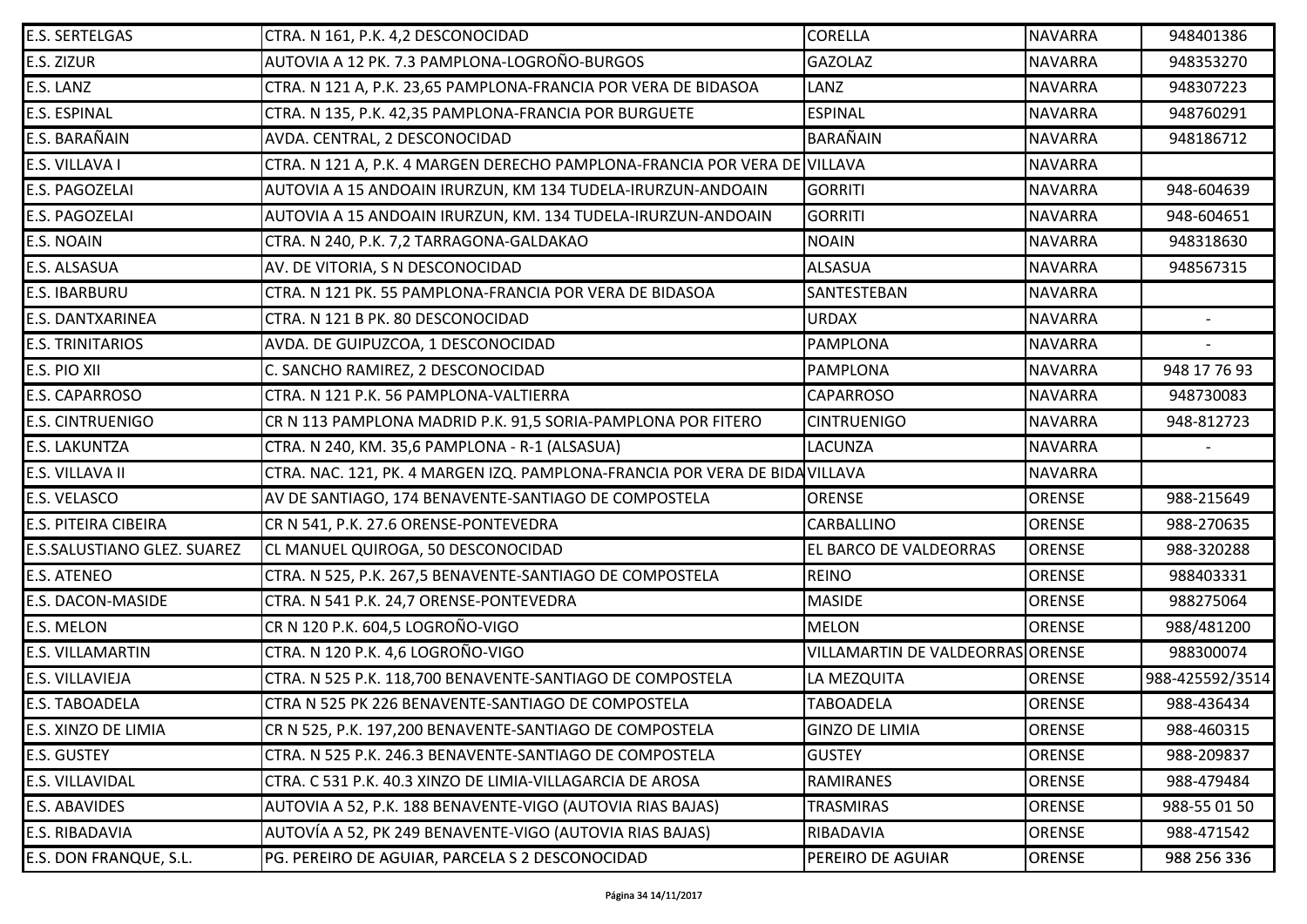| <b>E.S. LA MANCHICA</b>             | CTRA. N 540 P.K. 15,400 ORENSE-PORTUGAL (LINDOSO)                         | LA MERCA                    | <b>ORENSE</b>     | 988-260067      |
|-------------------------------------|---------------------------------------------------------------------------|-----------------------------|-------------------|-----------------|
| E.S. PUERTA DE LA MONTAÑA           | AUTOVIA A 67 SALIDA 94 PALENCIA-SANTANDER                                 | <b>ALAR DEL REY</b>         | <b>PALENCIA</b>   | 979133644       |
| <b>E.S. GRIJOTA - HIDIFER</b>       | CTRA. C 615, PK. 6,2 PALENCIA-RIAÑO                                       | <b>GRIJOTA</b>              | <b>PALENCIA</b>   | 979837183       |
| <b>E.S. VILLODRIGO</b>              | CR N 620 KM. 43 BURGOS-PORTUGAL POR SALAMANCA                             | <b>VILLODRIGO</b>           | <b>PALENCIA</b>   | 947-163002      |
| <b>E.S. SANDINO</b>                 | CTRA N 620 PK 43.0 BURGOS-PORTUGAL POR SALAMANCA (ANTIGUA)                | <b>VILLODRIGO</b>           | <b>PALENCIA</b>   | 947-166002      |
| <b>E.S. VIRGEN DEL CARMEN</b>       | CTRA. N 611, P.K. 10,94 PALENCIA-SANTANDER                                | <b>PALENCIA</b>             | <b>PALENCIA</b>   | 979-703085      |
| <b>E.S. EL CANTO</b>                | AUTOVIA A 62 (E 80), PK. 64,3 BURGOS-PORTUGAL POR SALAMANCA               | <b>TORQUEMADA</b>           | <b>PALENCIA</b>   | 979-800088      |
| <b>E.S. AGUILAR DE CAMPOO</b>       | PG. II CL HORNEROS, PARCELA 42 DESCONOCIDAD                               | <b>AGUILAR DE CAMPOO</b>    | <b>PALENCIA</b>   | 667705219       |
| E.S. PEÑA                           | CR PA 921 P.K. 43 VALLADOLID-TORREMORMAJON                                | <b>AMPUDIA</b>              | <b>PALENCIA</b>   | 979-768040      |
| <b>E.S. CAMBADOS</b>                | AVDA. DE VILAGARCIA, 89 VILLAGARCIA DE AROSA-CAMBADOS                     | <b>CAMBADOS</b>             | <b>PONTEVEDRA</b> | 670265535       |
| <b>U.S. PARDO PAZOS</b>             | CTRA. DE LA HORCA, 16 DESCONOCIDAD                                        | SALVATIERRA DE MIÑO         | <b>PONTEVEDRA</b> | 986-658088      |
| E.S. RAXO                           | CTRA. C 550 (PONTEVEDRA O'GROVE), PK 10 PONTEVEDRA-EL GROVE POR LA RAJO   |                             | <b>PONTEVEDRA</b> | 986740009       |
| <b>E.S. CANGAS</b>                  | CTRA. PO 320 P.K. 23,200 MARIN-DOMAIO POR LA COSTA                        | <b>CANGAS DE MORRAZO</b>    | <b>PONTEVEDRA</b> | 986-304652      |
| <b>E.S. POR PEINETO</b>             | CTRA. PO 231 P.K. 0,200 CAMPO LAMEIRO-SAN JORGE DE SACOS                  | CAMPOLAMEIRO                | PONTEVEDRA        | 986-752060      |
| <b>E.S. VILLAGARCIA</b>             | AV PONTEVEDRA, 47 RIBADEO-VILLAGARCIA DE AROSA                            | <b>VILLAGARCIA DE AROSA</b> | <b>PONTEVEDRA</b> | 986-510100      |
| <b>E.S. SILLEDA</b>                 | CR N 525 P.K. 624,400 BENAVENTE-SANTIAGO DE COMPOSTELA                    | <b>SILLEDA</b>              | <b>PONTEVEDRA</b> | 986-580288/1222 |
| <b>E.S. LALIN</b>                   | CTRA. PO 200 P.K. 9,95 FOLGOSO-SILLEDA                                    | <b>VILLATUGE</b>            | <b>PONTEVEDRA</b> | 986784696       |
| E.S. O ALIVIO                       | CTRA. PO 552 (TUI A GUARDA) PK. 60.5 VIGO-TUI POR LA COSTA                | TOMIÑO                      | <b>PONTEVEDRA</b> | 986-623205      |
| <b>E.S. COTOBAD</b>                 | CALVELO TENORIO ORENSE-PONTEVEDRA                                         | COTOBAD                     | <b>PONTEVEDRA</b> | 986-764007      |
| E.S. EXGA-VIGO                      | AV. DE MADRID, 73 DESCONOCIDAD                                            | <b>VIGO</b>                 | <b>PONTEVEDRA</b> | 986-279475      |
| <b>E.S. VILABOA</b>                 | CTRA. N 550 PK. 130,950 LA CORUÑA-TUY                                     | <b>VILABOA</b>              | <b>PONTEVEDRA</b> | 986708353       |
| <b>E.S. XESTEIRA DE CARBURANTES</b> | URB.MONTEPORREIRO.CL.ITALIA PARC. C 1 DESCONOCIDAD                        | PONTEVEDRA                  | <b>PONTEVEDRA</b> | 629774597       |
| <b>E.S. PONTEAREAS</b>              | AUTOVÍA A 52, PK. 290 BENAVENTE-VIGO (AUTOVIA RIAS BAJAS)                 | PUENTEAREAS                 | <b>PONTEVEDRA</b> | 986649128       |
| E.S. TEIS                           | TRAVESIA VIGO, 239 DESCONOCIDAD                                           | <b>VIGO</b>                 | <b>PONTEVEDRA</b> | 986261902       |
| <b>E.S. SAN PELAYO</b>              | CTRA. PO 510, PK. 10 DESCONOCIDAD                                         | SALVATIERRA DE MIÑO         | <b>PONTEVEDRA</b> |                 |
| E.S. ANDURIÑA                       | CTRA. SANXENXO O GROVE N 550 P.K. 19 DESCONOCIDAD                         | SANGENJO                    | PONTEVEDRA        | 986-720746      |
| E.S. EXGA                           | CTRA. N 120, P.K. 660 LOGROÑO-VIGO                                        | <b>TAMEIGA</b>              | <b>PONTEVEDRA</b> | 986-332111      |
| <b>E.S. PONTEVEDRA</b>              | AV DE LUGO, 46 ORENSE-PONTEVEDRA                                          | <b>PONTEVEDRA</b>           | <b>PONTEVEDRA</b> | 986-861211      |
| <b>E.S. CARBURANTES SELAS</b>       | AV DE BEIRAMAR, 173 DESCONOCIDAD                                          | <b>VIGO</b>                 | <b>PONTEVEDRA</b> | 986-232975      |
|                                     | E.S. EXPLOTACION CARBURANTES CR PO 325, P.K. 8.5 VIGO-BAYONA POR LA COSTA | <b>VIGO</b>                 | <b>PONTEVEDRA</b> | 610471114       |
| <b>E.S. LA PEDRESINA II</b>         | CTRA. N 620 P.K. 351,500 BURGOS-PORTUGAL POR SALAMANCA                    | FUENTES DE OÑORO            | SALAMANCA         | 923473154       |
| <b>E.S. ESTACIONES SALMATINAS</b>   | CALZADA DE MEDINA, 81 DESCONOCIDAD                                        | SALAMANCA                   | SALAMANCA         | 923-123052      |
| E.S. LYLBARRADO, S.L.               | CTRA. LEDESMA KM. 4.5 SALAMANCA-LEDESMA                                   | VILLAMAYOR DE ARMUÑA        | SALAMANCA         | 923-289328      |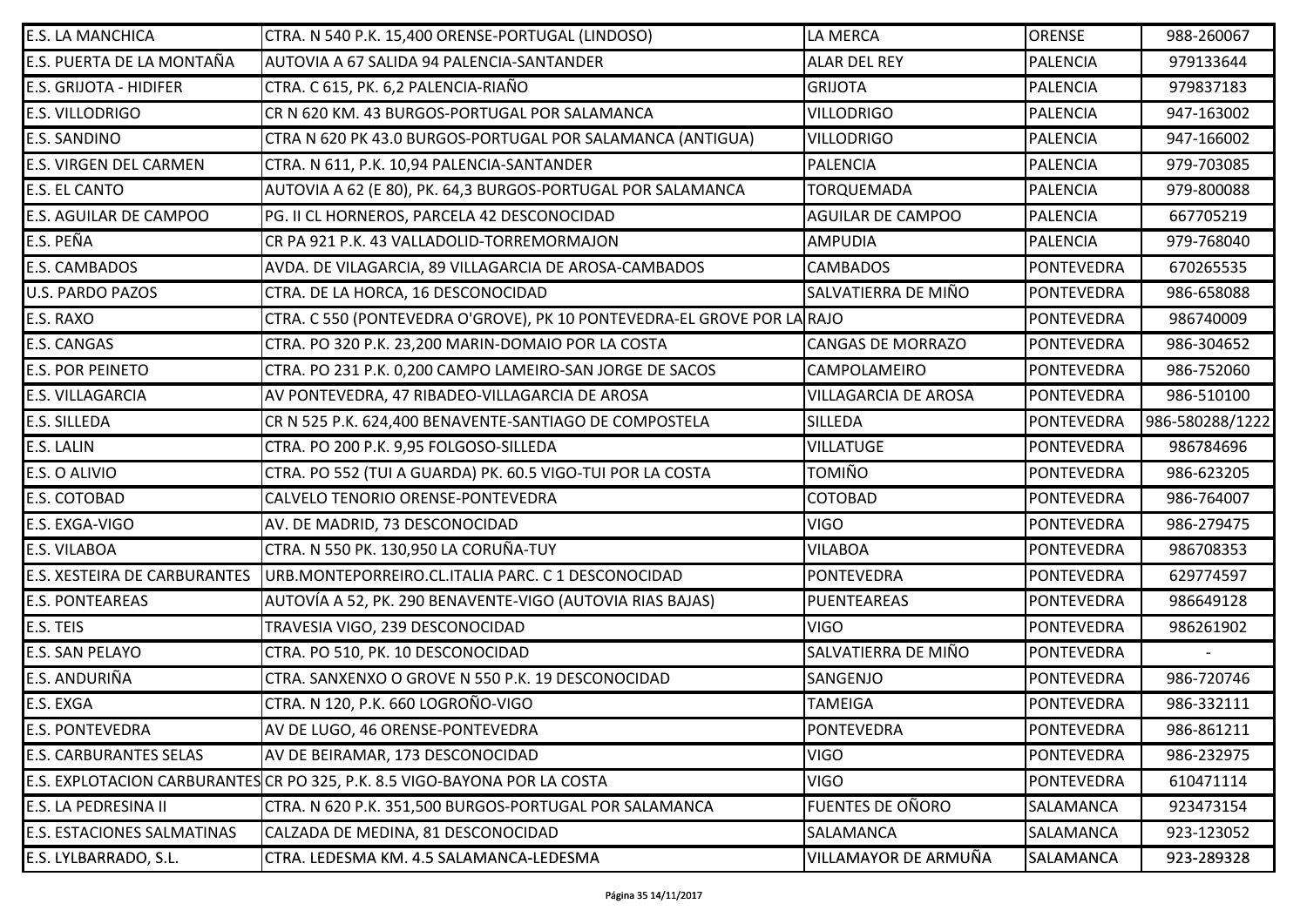| <b>E.S. CARBURANTES PRIETO</b>  | CTRA. N 630, P.K. 423.9 GIJON-SEVILLA                                                    | PEÑACABALLERA                    | <b>SALAMANCA</b> | 923-414180 |
|---------------------------------|------------------------------------------------------------------------------------------|----------------------------------|------------------|------------|
| <b>E.S. PEDROSILLO I</b>        | AUTOVIA DE CASTILLA A 62, P.K. 225 BURGOS-PORTUGAL POR SALAMANCA                         | <b>PEDROSILLO EL RALO</b>        | SALAMANCA        | 923350280  |
| <b>E.S. CARBAJOSA</b>           | AVDA. CARBAJOSA, 10 POL.IND. MONTALVO 1 DESCONOCIDAD                                     | CARBAJOSA DE LA SAGRADA          | <b>SALAMANCA</b> | 923190476  |
| <b>E.S. PEDROSILLO II</b>       | AUTOVIA CASTILLA A 62 KM.225 BURGOS-PORTUGAL POR SALAMANCA                               | PEDROSILLO EL RALO               | SALAMANCA        | 923194013  |
| E.S. LA RAD                     | N 620 P.K. 251 BURGOS-PORTUGAL POR SALAMANCA                                             | <b>GALINDO Y PERAHUY</b>         | SALAMANCA        | 631218281  |
| E.S. MARTIN DE YELTES I (D.M.)  | CTRA. A 62 PK. 297 BURGOS-PORTUGAL POR SALAMANCA                                         | <b>MARTIN DE YELTES</b>          | SALAMANCA        | 923440994  |
| E.S. MARTIN DE YELTES II (D.M.) | CTRA. A 62 PK. 297 BURGOS-PORTUGAL POR SALAMANCA                                         | <b>MARTIN DE YELTES</b>          | <b>SALAMANCA</b> | 923-440766 |
| E.S. LA MAYA                    | CTRA. A 66 PK. 375 GIJON-SEVILLA                                                         | MONTEJO DE SALVATIERRA           | SALAMANCA        | 923088927  |
|                                 | E.S. AREA DE SERVICIO MACHACO CTRA. A 50 SALIDA 86 PG 502 PARC. 215 AVILA-SALAMANCA      | <b>MACHACON</b>                  | SALAMANCA        | 649806554  |
| E.S. ARMUÑA                     | CTRA.SALAMANCA VALLADOLID KM.9 BURGOS-PORTUGAL POR SALAMANCA CASTELLANOS DE MORISCOS     |                                  | <b>SALAMANCA</b> | 923361382  |
| <b>E.S. CRUCE DE ESPEJA</b>     | CTRA. N 620 P.K. 341 BURGOS-PORTUGAL POR SALAMANCA                                       | <b>ESPEJA</b>                    | SALAMANCA        | 923-488834 |
| <b>E.S. 5 PEREZ SANTIAGO</b>    | CTRA. C 72 P.K. 8 DESCONOCIDAD                                                           | LEDESMA                          | SALAMANCA        | 923-570320 |
| <b>E.S. LA PEDRESINA II</b>     | CTRA. N 620 P.K. 348,2 BURGOS-PORTUGAL POR SALAMANCA                                     | <b>FUENTES DE OÑORO</b>          | SALAMANCA        | 923-487647 |
| <b>E.S. VITIGUDINO</b>          | CTRA. CIRCUNVALACION, 0 SALAMANCA-LA FREGENEDA                                           | <b>VITIGUDINO</b>                | <b>SALAMANCA</b> |            |
| E.S. MANUEL GOMEZ GLEZ.         | CTRA. SA 512, P.K. 53.4 SALAMANCA-RIOMALO DE ABAJO (L.P. CON CACERES) LINARES DE RIOFRIO |                                  | SALAMANCA        | 923-416171 |
| <b>E.S. COLMENERO</b>           | CR N 620 P.K. 291,600 BURGOS-PORTUGAL POR SALAMANCA                                      | LA FUENTE DE SAN ESTEBAN         | SALAMANCA        | 923-440284 |
| <b>E.S. LA PISTA</b>            | AV. JUAN CARLOS I, 19 SAN RAFAEL-SEGOVIA                                                 | SEGOVIA                          | <b>SEGOVIA</b>   | 921-422326 |
| <b>E.S. VALDEVILLA</b>          | CTRA N 603 PK 94 SAN RAFAEL-SEGOVIA                                                      | <b>SEGOVIA</b>                   | <b>SEGOVIA</b>   | 921-421007 |
|                                 | E.S. CASTILLEJO DE MESLEON-BUJCTRA. NAC. I, PK. 107 MADRID-BURGOS                        | CASTILLEJO DE MESLEON            | <b>SEGOVIA</b>   | 656305095  |
| <b>E.S. VILLACASTIN I</b>       | AUTOP. A 6 PK 80.0 VILLALBA-ADANERO                                                      | <b>VILLACASTIN</b>               | <b>SEGOVIA</b>   | 921-198218 |
| <b>E.S. VILLACASTIN II</b>      | AUTOP. A 6 PK 80.0 VILLALBA-ADANERO                                                      | VILLACASTIN                      | <b>SEGOVIA</b>   | 921-107218 |
| <b>E.S. CRAJMA LABAJOS</b>      | CR N VI P.K. 94,600 MADRID-LA CORUÑA                                                     | <b>LABAJOS</b>                   | <b>SEGOVIA</b>   | 921190591  |
| <b>U.S. POSTE GLORIETA CID</b>  | <b>GLORIETA DEL CID S N DESCONOCIDAD</b>                                                 | <b>SEVILLA</b>                   | <b>SEVILLA</b>   | 95-4211627 |
| <b>U.S. POSTE UTRERA</b>        | PZ TRIANILLA S N SEVILLA-SAN PEDRO ALCANTARA POR UTRERA                                  | <b>UTRERA</b>                    | <b>SEVILLA</b>   | 955862453  |
| <b>E.S. ARAHAL</b>              | CL VILLAMARTIN, 1 (GASOLINERA) SEVILLA-BAZA-PUERTO LUMBRERAS (ANTIEL ARAHAL              |                                  | <b>SEVILLA</b>   | 699618667  |
| <b>U.S. SANLUCAR LA MAYOR</b>   | CTRA. A 472 PK. 15 SANLUCAR LA MAYOR-HUELVA                                              | SANLUCAR LA MAYOR                | <b>SEVILLA</b>   | 955700085  |
|                                 | U.S. POSTE MORON DE LA FRONT CTRA. C 339 P.K. 61 CARMONA-SAN PEDRO DE ALCANTARA          | <b>MORON DE LA FRONTERA</b>      | <b>SEVILLA</b>   | 954-850851 |
| <b>U.S. PILAS</b>               | PLAZA DE ESPAÑA, 1 PILAS-VILLAMANRIQUE DE LA CONDESA                                     | <b>PILAS</b>                     | <b>SEVILLA</b>   | 955752741  |
| <b>U.S. MARQUES DE PARADAS</b>  | CL MARQUES DE PARADAS S N DESCONOCIDAD                                                   | SEVILLA                          | <b>SEVILLA</b>   | 954-561388 |
| <b>E.S. EL PUNTO</b>            | CTRA. SE 410 KM. 3.0 SEVILLA-ALCALA DE GUADAIRA                                          | ALCALA DE GUADAIRA               | <b>SEVILLA</b>   | 95-5683400 |
| <b>E.S. LAS MARISMAS</b>        | AVD. RAFAEL BECA, 108 ALFONSO XIII-VILLAFRANCO DEL GUADALQUIVIR                          | VILLAFRANCO DEL GUADALQUISEVILLA |                  | 95-4777077 |
| <b>E.S. MONTECARMELO</b>        | CTRA. N 334 KM. 15.4 SEVILLA-BAZA-PUERTO LUMBRERAS                                       | ALCALA DE GUADAIRA               | <b>SEVILLA</b>   | 95-5612491 |
|                                 | E.S. NTRA.SRA.DE LOS REMEDIOS CTRA. A 8006, PK. 22 VILLAVERDE DEL RIO-SEVILLA            | LA RINCONADA                     | <b>SEVILLA</b>   | 954902962  |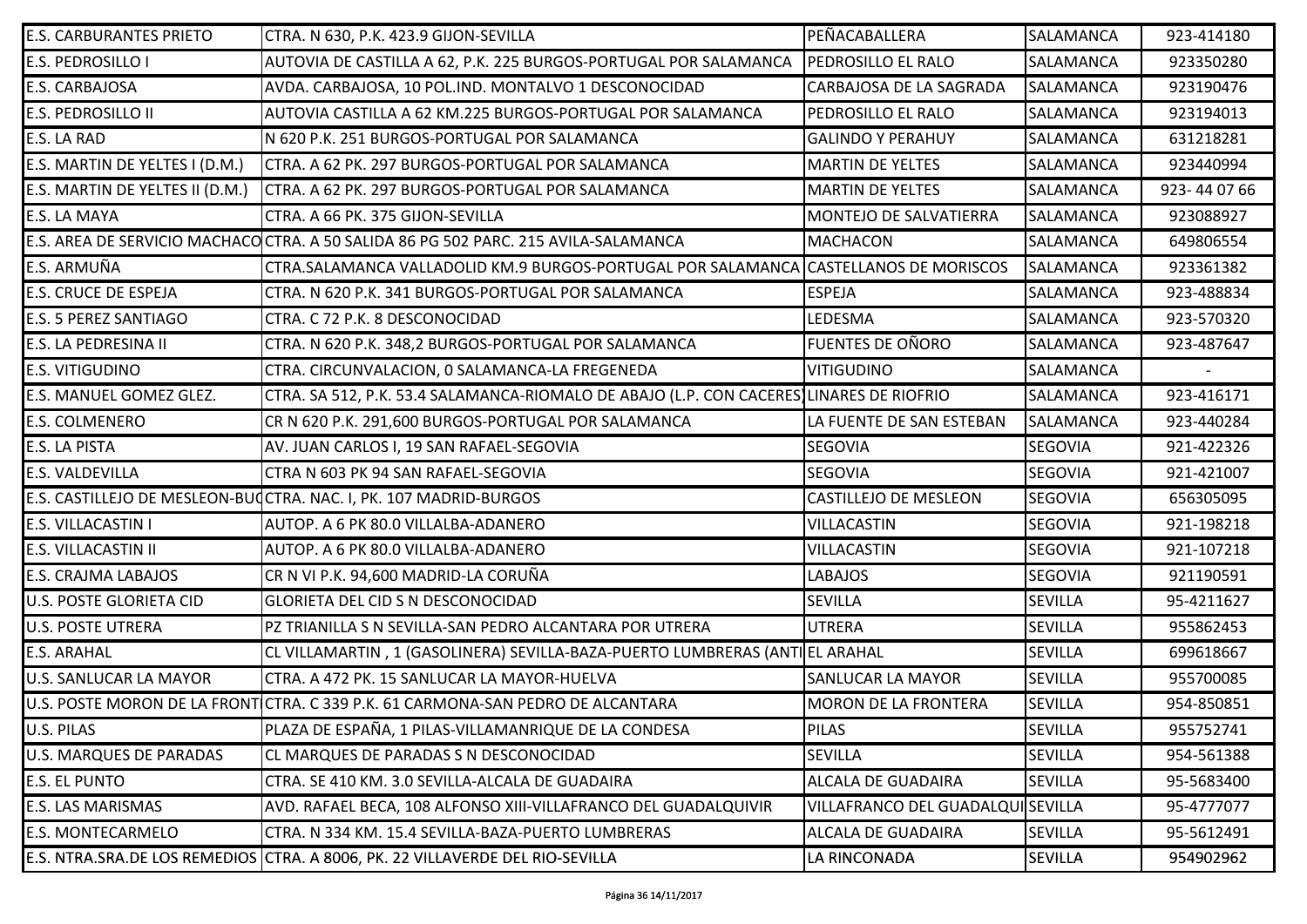| <b>E.S. SAN MIGUEL</b>            | CTRA. A 364 PK 41 ECIJA - A-92 (MARCHENA)                                                      | <b>MARCHENA</b>                    | <b>SEVILLA</b> | 609521615       |
|-----------------------------------|------------------------------------------------------------------------------------------------|------------------------------------|----------------|-----------------|
| <b>E.S. SAN ARCADIO</b>           | CTRA. SE 430 P.K. 34.1 PALMA DEL RIO-OSUNA                                                     | <b>OSUNA</b>                       | <b>SEVILLA</b> | 954-810016      |
| <b>E.S. AEROPUERTO</b>            | CTRA. R 4, P.K. 534.8 MADRID-CADIZ                                                             | <b>SEVILLA</b>                     | <b>SEVILLA</b> | 627542393       |
| <b>U.S. POSTE VILLAMANRIQUE</b>   | CL VEREDA DE GATOS, S N PILAS-VILLAMANRIQUE DE LA CONDESA                                      | VILLAMANRIQUE DE LA CONDE SEVILLA  |                | 955755744       |
| <b>E.S. CARMONA</b>               | CR C 432 PK 132.6 (LLANERA UTRERA) DOS HERMANAS-CARMONA                                        | <b>CARMONA</b>                     | <b>SEVILLA</b> |                 |
| <b>E.S. LA RETAMA</b>             | CTRA.SE 415 P.K. 0,7 DOS HERMANAS-CARMONA                                                      | <b>ALCALA DE GUADAIRA</b>          | <b>SEVILLA</b> | 95-5616306      |
| <b>E.S. CAMINO DEL ROCIO</b>      | CR SE 631 PK 3,900 PILAS-VILLAMANRIQUE DE LA CONDESA                                           | <b>PILAS</b>                       | <b>SEVILLA</b> | 95-5755487/0288 |
| <b>E.S. EMILIO</b>                | CTRA. A 362, KM. 4,2 UTRERA- LOS PALACIOS Y VILLAFRANCA                                        | <b>UTRERA</b>                      | <b>SEVILLA</b> |                 |
| <b>E.S. VIRGEN DE CONSOLACION</b> | CTRA A 376, PK. 23,7 SEVILLA-SAN PEDRO ALCANTARA POR UTRERA                                    | <b>ALCALA DE GUADAIRA</b>          | <b>SEVILLA</b> | 955950706       |
| E.S. DOS HERMANAS I (D.M.)        | CTRA. NACIONAL IV, KM. 552,4 MADRID-CADIZ                                                      | <b>DOS HERMANAS</b>                | <b>SEVILLA</b> | 955669976       |
| <b>E.S. STORE-2</b>               | PG STORE (INTERSECCION SE 30) DESCONOCIDAD                                                     | <b>SEVILLA</b>                     | <b>SEVILLA</b> | 627-413667      |
| <b>E.S. VIRGEN DEL ROSARIO</b>    | CR A 364 ECIJA JEREZ, KM. 41 ECIJA - A-92 (MARCHENA)                                           | <b>PARADAS</b>                     | <b>SEVILLA</b> | 609521615       |
| <b>E.S. CLAREVOT</b>              | CTRA. NAC. IV, KM. 562,80 MADRID-CADIZ                                                         | ALCALA DE GUADAIRA                 | <b>SEVILLA</b> |                 |
| <b>E.S. BRENES</b>                | CR SE 118 P.K. 12,320 SEVILLA-BRENES                                                           | <b>BRENES</b>                      | <b>SEVILLA</b> | 95-5653875      |
| <b>E.S. LUSAN CARBURANTES</b>     | CR CAMAS ALBAIDA P.K. 6,520 CAMAS-OLIVARES                                                     | <b>SALTERAS</b>                    | <b>SEVILLA</b> | 95-5707648/7189 |
| <b>E.S. EL PILARILLO</b>          | CR SE 454 PK. 1.3 PRUNA-OLVERA                                                                 | <b>PRUNA</b>                       | <b>SEVILLA</b> | 95 4858150      |
| <b>E.S. HIJOS DE OLIVA</b>        | CL CENTRAL, 2 BO TORREBLANCA TORREBLANCA-MAIRENA                                               | <b>ALCALA DE GUADAIRA</b>          | <b>SEVILLA</b> | 95-5615401      |
| <b>E.S. PASTORGAS</b>             | AVDA. DE ANDALUCIA, 230 R-4 - DOS HERMANAS                                                     | <b>DOS HERMANAS</b>                | <b>SEVILLA</b> | 955661064       |
| E.S. ASTIGI                       | CTRA. N IV P.K. 450 MADRID-CADIZ                                                               | <b>ECIJA</b>                       | <b>SEVILLA</b> | 619074653       |
| <b>E.S. LA TERRAZA</b>            | BLAS INFANTES, 37 N-IV (EL TORBISCAL) - (A-480) SANLUCAR DE BARRAMEDALAS CABEZAS DE SAN JUAN   |                                    | <b>SEVILLA</b> | 95-5871489*     |
| <b>E.S. CECALMA</b>               | C FEDERICO GARCIA LORCA, 51 N-IV (EL TORBISCAL) - (A-480) SANLUCAR DE BLAS CABEZAS DE SAN JUAN |                                    | <b>SEVILLA</b> | 95-5871489 *    |
| E.S. MOGSA I                      | CTRA. A 8004, PK. 3,05 SEVILLA-BRENES                                                          | SAN JOSE DE LA RINCONADA           | <b>SEVILLA</b> | 95-4790050      |
| <b>E.S. MOGOLLON</b>              | CTRA NAC. IV MADRID CADIZ P.K. 529 MADRID-CADIZ                                                | LA RINCONADA                       | <b>SEVILLA</b> | 95-4253796      |
| <b>E.S. CTM SEVILLA</b>           | POL. IND. LA NEGRILLA PARCELA 5 7 DESCONOCIDAD                                                 | <b>SEVILLA</b>                     | <b>SEVILLA</b> | 95-4523902      |
| E.S. SAN ARCADIO II               | CR SE 727 EL RUBIO AGUADULCE P.K. 11,2 AGUADULCE-EL RUBIO                                      | <b>EL RUBIO</b>                    | <b>SEVILLA</b> | 95-4810016      |
| E.S. CASTAÑARES                   | CTRA. A 432, PK. 45,5 MARGEN IZQUIERDO CANTILLANA - GUADALCANAL                                | CAZALLA DE LA SIERRA               | <b>SEVILLA</b> | 954884684       |
| <b>E.S. ECIJA</b>                 | CTRA. N IV P.K. 460,96 M.D. MADRID-CADIZ                                                       | <b>ECIJA</b>                       | <b>SEVILLA</b> | 95-4831771      |
| <b>E.S. PUERTO SEVILLA</b>        | CTRA DE LA ESCLUSA, 10 (PUERTO OESTE) CIRCUNVALACION DE SEVILLA                                | <b>SEVILLA</b>                     | SEVILLA        | 954-450163      |
| <b>E.S. EL MARQUES</b>            | AUTOVIA A 92 PK. 96.700 SEVILLA-BAZA-PUERTO LUMBRERAS                                          | <b>AGUADULCE</b>                   | <b>SEVILLA</b> | 954816678/79/80 |
| E.S. APOLO XV, S.L.L.             | CTRA. MADRID CADIZ, KM. 482 MADRID-CADIZ                                                       | LA CAMPANA                         | <b>SEVILLA</b> | 954199954       |
| <b>E.S. LOS PALACIOS</b>          | CTRA. AP 4 PK. 20.100 SEVILLA-CADIZ                                                            | LOS PALACIOS Y VILLAFRANCA         | <b>SEVILLA</b> | 95-581 12 25    |
| <b>E.S. SANTA MARTA</b>           | CTRA. A 431 PK. 134.100 CORDOBA-SEVILLA POR EL RIO GUADALQUIVIR                                | <b>SEVILLA</b>                     | SEVILLA        | 954.909.991     |
|                                   | E.S. MOGOLLON CASTILLO DE LASCTRA. NAC. 433, PK. 51,84 SEVILLA-LISBOA POR ARACENA              | EL CASTILLO DE LAS GUARDAS SEVILLA |                | 95-4231826      |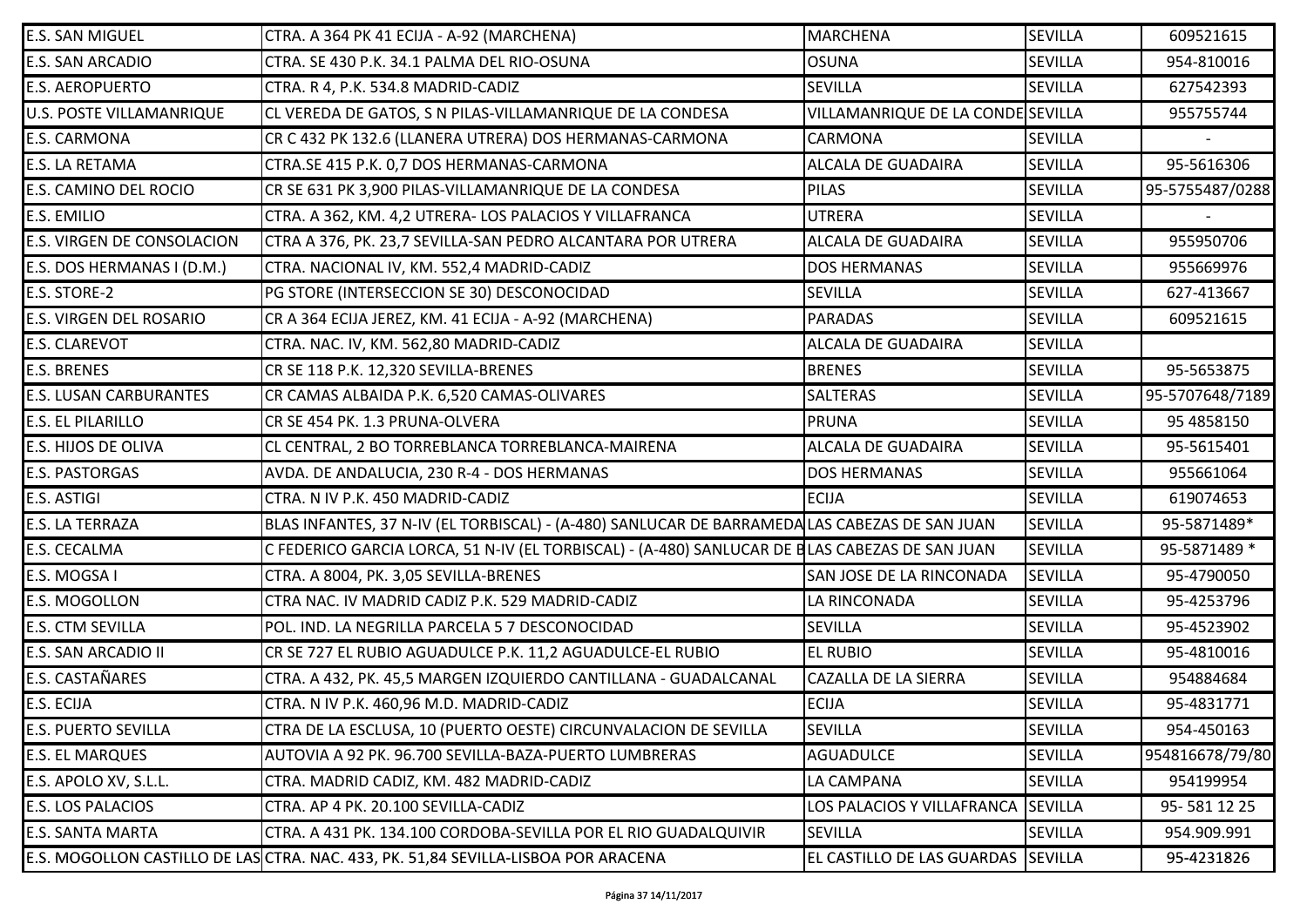| <b>E.S. CERRO FANTASMA II</b>   | AUTOP. A 4 PK 42.4 SEVILLA-CADIZ                                            | LAS CABEZAS DE SAN JUAN        | <b>SEVILLA</b>   | 954-868491      |
|---------------------------------|-----------------------------------------------------------------------------|--------------------------------|------------------|-----------------|
| <b>E.S. A.BARRERA ARCENEGUI</b> | PLAZA DEL PILAR, 1 C-339 - PARADAS                                          | <b>PARADAS</b>                 | <b>SEVILLA</b>   | 954-849083      |
| <b>E.S. BUGANVILLA</b>          | CR N IV, P.K. 524 MADRID-CADIZ                                              | <b>CARMONA</b>                 | <b>SEVILLA</b>   | 954-259039      |
| <b>E.S. LEBRIJA</b>             | AVD. JOSE FERNANDEZ RUIZ, 60 DESCONOCIDAD                                   | LEBRIJA                        | <b>SEVILLA</b>   | 955-974317      |
| <b>E.S. CAZALLA</b>             | CTRA. C 432, P.K. 0,5 CAZALLA DE LA SIERRA-LORA DEL RIO                     | CAZALLA DE LA SIERRA           | <b>SEVILLA</b>   | 954883503       |
| <b>E.S. AZNALCOLLAR</b>         | CR SE 523, P.K. 31.0 AZNALCOLLAR-SAN LUCAR LA MALLOR                        | <b>AZNALCOLLAR</b>             | <b>SEVILLA</b>   | 954133078-17033 |
| <b>E.S. EL RONQUILLO</b>        | CTRA. N 630, KM. 769,3 GIJON-SEVILLA                                        | EL RONQUILLO                   | <b>SEVILLA</b>   | 618811877       |
| <b>E.S. ILIPAMAGNA</b>          | CTRA. A 800, P.K. 13.6 VILLAVERDE DEL RIO-SEVILLA                           | <b>ALCALA DEL RIO</b>          | <b>SEVILLA</b>   |                 |
|                                 | E.S. FDEZ. Y GALLEGO SUM. CARMCTRA. R 4 P.K. 511,300 MADRID-CADIZ (ANTIGUA) | <b>CARMONA</b>                 | <b>SEVILLA</b>   | 95-4140034      |
| <b>E.S. CRUCE LAS CABEZAS</b>   | CTRA. R 4, P.K. 595.8 MADRID-CADIZ                                          | LAS CABEZAS DE SAN JUAN        | <b>SEVILLA</b>   | 955872165       |
| <b>E.S. LA RIVERETA</b>         | CTRA. A 8002, KM. 7,6 SEVILLA-BURGUILLOS                                    | LA RINCONADA                   | <b>SEVILLA</b>   | 955797010       |
| <b>E.S. STORE</b>               | PG STORE CL A PARC. E 2 DESCONOCIDAD                                        | <b>SEVILLA</b>                 | <b>SEVILLA</b>   | 954-367105      |
| <b>E.S. MARIA AUXILIADORA</b>   | CTRA SE 220 P.K. 14,6 LA CAMPANA-FUENTES DE ANDALUCIA                       | <b>FUENTES DE ANDALUCIA</b>    | <b>SEVILLA</b>   | 95-4838200      |
| <b>E.S. NTRA.SRA.AGUASANTA</b>  | CTRA. SE 120 P.K. 2 BRENES-VILLAVERDE                                       | <b>VILLAVERDE DEL RIO</b>      | <b>SEVILLA</b>   | 954739216       |
| <b>E.S. EL PILAR</b>            | CTRA. N 334 P.K. 5,700 SEVILLA-BAZA-PUERTO LUMBRERAS                        | <b>SEVILLA</b>                 | <b>SEVILLA</b>   | 954-513269      |
| <b>E.S. SAN JUAN</b>            | CTRA. SE 600 P.K. 1,0 SEVILLA-PALOMARES DEL RIO                             | SAN JUAN DE AZNALFARACHE       | <b>SEVILLA</b>   | 954179236       |
| <b>E.S. SU EMINENCIA</b>        | CR S 30 P.K. 1.5 MADRID-CADIZ                                               | <b>SEVILLA</b>                 | <b>SEVILLA</b>   | 95-4527932      |
| <b>E.S. LA PONDEROSA</b>        | AUTOVIA A 92, P.K. 24 SEVILLA-BAZA-PUERTO LUMBRERAS                         | <b>CARMONA</b>                 | <b>SEVILLA</b>   | 95-5953656/3432 |
| E.S. EFESO                      | CL EFESO ESQUINA TARSO DESCONOCIDAD                                         | <b>SEVILLA</b>                 | <b>SEVILLA</b>   | 617664962       |
| E.S. DOS HERMANAS II (D.M.)     | CTRA. NACIONAL IV, KM. 552,4 MADRID-CADIZ                                   | <b>DOS HERMANAS</b>            | <b>SEVILLA</b>   | 955669976       |
| U.S. POSTE PASEO DE COLON II    | PS CRISTOBAL COLON S N. DESCONOCIDAD                                        | <b>SEVILLA</b>                 | <b>SEVILLA</b>   |                 |
| <b>U.S. POSTE BRENES</b>        | CTRA. BRENES SEVILLA 120, P.K. 0,5 BRENES-VILLAVERDE                        | <b>BRENES</b>                  | <b>SEVILLA</b>   | 95-5736294      |
| E.S. CICA                       | CL EDUARDO SAAVEDRA, 2 MADRID-PAMPLONA POR MEDINACELI                       | SORIA                          | <b>SORIA</b>     | 656605095       |
| E.S. COVALEDA                   | CTRA. SO 850, PK. 24 CIDONES - L.P. CON BURGOS (REGUMIEL)                   | COVALEDA                       | <b>SORIA</b>     | 606974257       |
| <b>E.S. SAN ANDRES</b>          | CTRA. NAC 111, PK. 223 MADRID-PAMPLONA POR MEDINACELI                       | SORIA                          | <b>SORIA</b>     | 975-221829      |
| <b>E.S. VENTA NUEVA</b>         | CTRA N 122 PK 184.3 ZARAGOZA-PORTUGAL                                       | ALDEHUELA DE CALATAÑAZOR SORIA |                  | 659504750       |
| <b>E.S. ARCOS DE JALON</b>      | CTRA R 2 PK 170.0 MADRID-BARCELONA-LA JUNQUERA                              | ARCOS DE JALON                 | <b>SORIA</b>     | 975-320025      |
| E.S. LAS CASAS                  | CTRA. N 111, PK 229.1 MADRID-PAMPLONA POR MEDINACELI                        | <b>SORIA</b>                   | <b>SORIA</b>     | 606974257       |
| <b>E.S. EL CABALLO BLANCO</b>   | AV VALLADOLID S N ZARAGOZA-PORTUGAL                                         | <b>SORIA</b>                   | <b>SORIA</b>     | 975-220830      |
|                                 | E.S. EL BURGO DE OSMA-BUQUERCTRA. N 122 PK.219 FRONTERA PORTUGAL - SORIA    | <b>BURGO DE OSMA</b>           | <b>SORIA</b>     | 699164651       |
| E.S. CAMI DE MAR                | PS DE LA UNION S N DESCONOCIDAD                                             | CALAFELL                       | <b>TARRAGONA</b> | 977693069       |
| <b>U.S. POSTE VIA AUGUSTA</b>   | CL VIA AUGUSTA, 5 DESCONOCIDAD                                              | <b>TARRAGONA</b>               | <b>TARRAGONA</b> | 636014779       |
| E.S. ROSA DEL MAR               | CTRA. CV 3025 P.K. 0,425 N-340 - L'AMETLLA DE MAR                           | AMETLLA DE MAR                 | <b>TARRAGONA</b> | 977-457 074*    |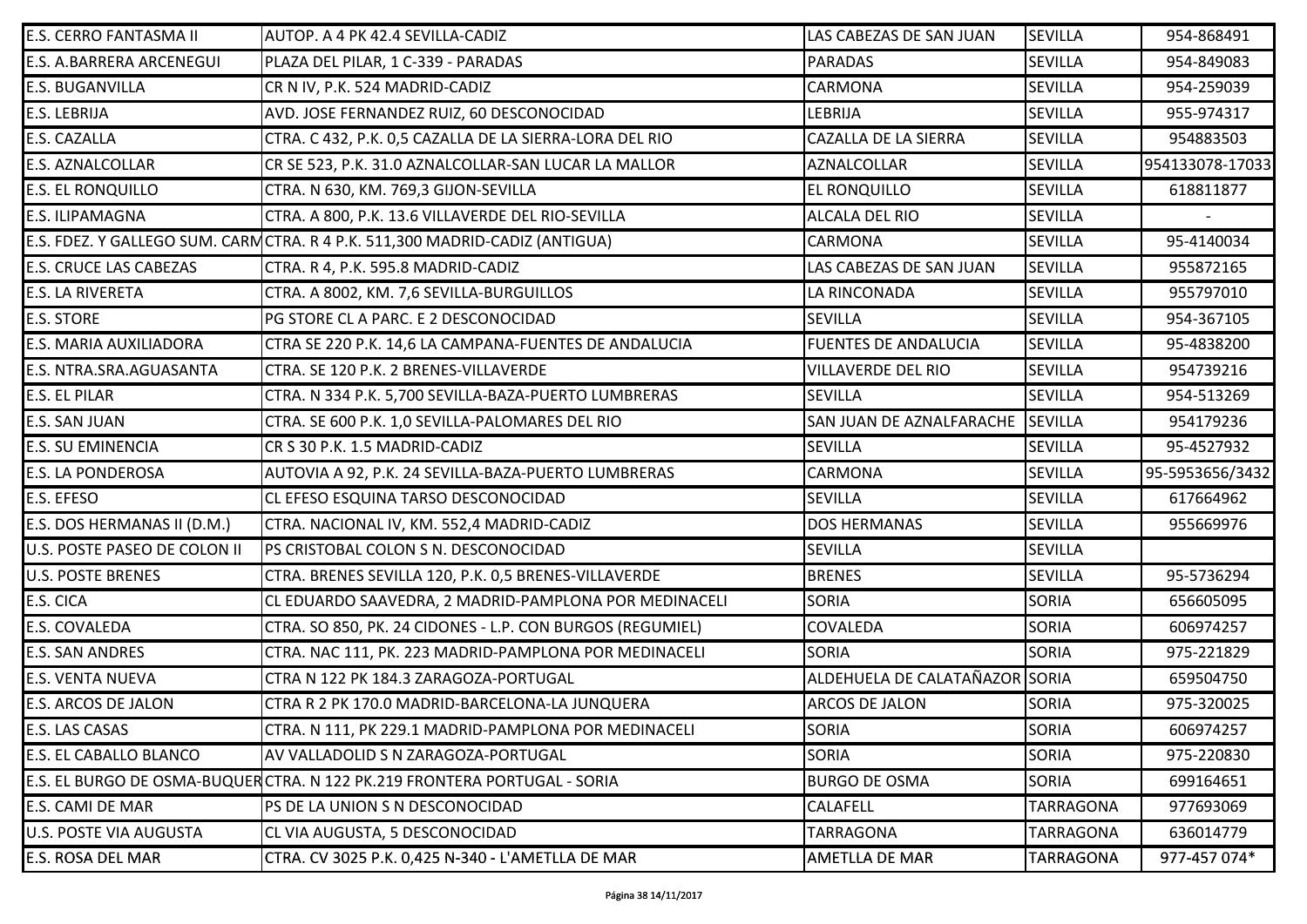| <b>E.S. TORREDEMBARRA</b> | CTRA N 340 PK 1177.0 CADIZ-BARCELONA                                                                      | TORREDEMBARRA                 | <b>TARRAGONA</b> | 977-640306      |
|---------------------------|-----------------------------------------------------------------------------------------------------------|-------------------------------|------------------|-----------------|
| <b>E.S. REUS</b>          | AUTOV. C 240 PK 8.1 SALOU-ARTESA DE SEGRE                                                                 | <b>REUS</b>                   | <b>TARRAGONA</b> | 977-757794      |
| <b>E.S.VILAVERD</b>       | CTRA. C 240, P.K. 32,100 SALOU-RIBERA D'URGELLET                                                          | <b>VILAVERT</b>               | <b>TARRAGONA</b> | 664 032 367     |
| <b>E.S. TORTOSA</b>       | CR N 237 P.K. 8 TORTOSA-L'ALDEA                                                                           | <b>TORTOSA</b>                | <b>TARRAGONA</b> | 977597218       |
| <b>E.S. AMPOSTA</b>       | CR T 3440 P.K. 2 POL. LES TOSSES, PARC.1. AMPOSTA-MASDENVERGE                                             | <b>AMPOSTA</b>                | <b>TARRAGONA</b> | 977-704 656*    |
| E.S. L'ALDEA              | MAYOR, 120 135 ESQUINA A MONTURIOL DESCONOCIDAD                                                           | LA ALDEA                      | <b>TARRAGONA</b> | 977-451237-1041 |
| <b>E.S. L'ARBOC</b>       | CTRA. N 340 P.K. 1202 CADIZ-BARCELONA                                                                     | <b>ARBOS</b>                  | <b>TARRAGONA</b> | 934005070       |
| <b>E.S. REMOLINS</b>      | AV FELIPE PEDRELL, 168 DESCONOCIDAD                                                                       | <b>TORTOSA</b>                | <b>TARRAGONA</b> | 977440368       |
| <b>E.S. AMPOSTA</b>       | CTRA. N 340 P.K. 1078 CADIZ-BARCELONA                                                                     | <b>AMPOSTA</b>                | <b>TARRAGONA</b> |                 |
| <b>E.S. LA SELVA</b>      | CTRA. C 14, PK. 15,800 SALOU-RIBERA D'URGELLET                                                            | LA SELVA DEL CAMPO            | <b>TARRAGONA</b> | 635609307       |
| E.S. JAIME I              | CTRA. N 340 P.K. 1168.0 CADIZ-BARCELONA                                                                   | <b>TARRAGONA</b>              | <b>TARRAGONA</b> | 977-208072      |
| <b>E.S. EL CATLLAR</b>    | CTRA. PONT D¿ARMENTERA, KM. 4.8 TARRAGONA-EL CATLLAR                                                      | <b>CATLLAR</b>                | <b>TARRAGONA</b> | 977 626 840     |
| <b>E.S. COR DEL DELTA</b> | AV. DE CATALUNYA, S N DESCONOCIDAD                                                                        | SAN JAIME DE ENVEIJA          | <b>TARRAGONA</b> | 977468536       |
| <b>E.S. CONSTANTI</b>     | CTRA. TV 7211, P.K. 9 REUS-CONSTANTI                                                                      | <b>CONSTANTI</b>              | <b>TARRAGONA</b> | 977-520777      |
| E.S. CIM EL CAMP          | CTRA. TV 3145, PK 62 CADIZ-BARCELONA                                                                      | <b>REUS</b>                   | <b>TARRAGONA</b> |                 |
| <b>E.S. PARKING VALLS</b> | CL. BLANQUERS, 51 55 DESCONOCIDAD                                                                         | <b>VALLS</b>                  | <b>TARRAGONA</b> | 607706419       |
|                           | E.S. AREA CAMBRILS COOPERTAIV CTRA. MONTBRIO DEL CAMP (T 312), KM. 2,2 CAMBRILS-MONTBRIO DEL CAM CAMBRILS |                               | <b>TARRAGONA</b> | 673037686       |
| <b>E.S. MONTSIA BENET</b> | BAIXADA GRAU, S N AMPOSTA - C-230 (VINALLOP)                                                              | <b>AMPOSTA</b>                | <b>TARRAGONA</b> | 977701532       |
| <b>E.S. ESTADIO</b>       | CTRA. N 230 P.K. 17,400 AMPOSTA-LERIDA                                                                    | <b>TORTOSA</b>                | <b>TARRAGONA</b> | 630 92 65 67*   |
| <b>E.S. MEDOL</b>         | AUTOP. A 7 PK 237.0 FRANCIA-ALICANTE Y CREVILLENTE-CARTAGENA-VERA                                         | <b>ALTAFULLA</b>              | <b>TARRAGONA</b> | 977-650087      |
| <b>E.S. TORREFORTA</b>    | CL FRANCOLI, 75 DESCONOCIDAD                                                                              | <b>TARRAGONA</b>              | <b>TARRAGONA</b> |                 |
| <b>E.S. HOSPITALET</b>    | AUTOP. A 7 PK 283.0 FRANCIA-ALICANTE Y CREVILLENTE-CARTAGENA-VERA                                         | <b>HOSPITALET DEL INFANTE</b> | <b>TARRAGONA</b> | 977-823176      |
| <b>E.S. HOSPITALET</b>    | AUTOP. A 7 PK 283.0 FRANCIA-ALICANTE Y CREVILLENTE-CARTAGENA-VERA                                         | <b>HOSPITALET DEL INFANTE</b> | <b>TARRAGONA</b> | 977-823176      |
| E.S. L'ALT CAMP           | AUTOP. A 2 PK 221.5 ZARAGOZA-LLEIDA-EL VENDRELL                                                           | VILARRODONA                   | <b>TARRAGONA</b> | 977-628005      |
| <b>E.S. MONTBLANC I</b>   | AUTOP. A 2 PK 195.0 ZARAGOZA-LLEIDA-EL VENDRELL                                                           | <b>MONTBLANCH</b>             | <b>TARRAGONA</b> | 977-860958      |
| <b>E.S. MONTBLANC II</b>  | AUTOP. A 2 PK 195.0 ZARAGOZA-LLEIDA-EL VENDRELL                                                           | <b>MONTBLANCH</b>             | <b>TARRAGONA</b> | 977-860958      |
| E.S. L'ALT CAMP           | AUTOP. A 2 PK 221.5 ZARAGOZA-LLEIDA-EL VENDRELL                                                           | VILARRODONA                   | <b>TARRAGONA</b> | 977-628005      |
| <b>E.S. BAIX EBRE</b>     | AUTOP. A 7 PK 317.0 FRANCIA-ALICANTE Y CREVILLENTE-CARTAGENA-VERA                                         | LA ALDEA                      | <b>TARRAGONA</b> | 977-470352      |
| <b>E.S. BAIX EBRE</b>     | AUTOP. A 7 PK 317.0 FRANCIA-ALICANTE Y CREVILLENTE-CARTAGENA-VERA                                         | LA ALDEA                      | TARRAGONA        | 977-470302      |
| <b>E.S. TARRAGONA</b>     | CTRA N 420 PK 527.0 CORDOBA-TARRAGONA POR CUENCA                                                          | <b>TARRAGONA</b>              | <b>TARRAGONA</b> | 977-546802      |
| <b>E.S. LORRY PETROL</b>  | CL. TARRAGONA, 55 CORDOBA-TARRAGONA POR CUENCA                                                            | <b>REUS</b>                   | <b>TARRAGONA</b> | 977-773800      |
| <b>E.S. LA CALETA</b>     | CTRA. GRAL. ICOD BUENAVISTA KM. 8,9 ICOD DE LOS VINO-LOS SILOS                                            | <b>GARACHICO</b>              | <b>TENERIFE</b>  | 922831225       |
| <b>E.S. LA PALMESA</b>    | CTRA. LOCAL, KM. 1 DESCONOCIDAD                                                                           | EL SAUZAL                     | <b>TENERIFE</b>  | 616020212       |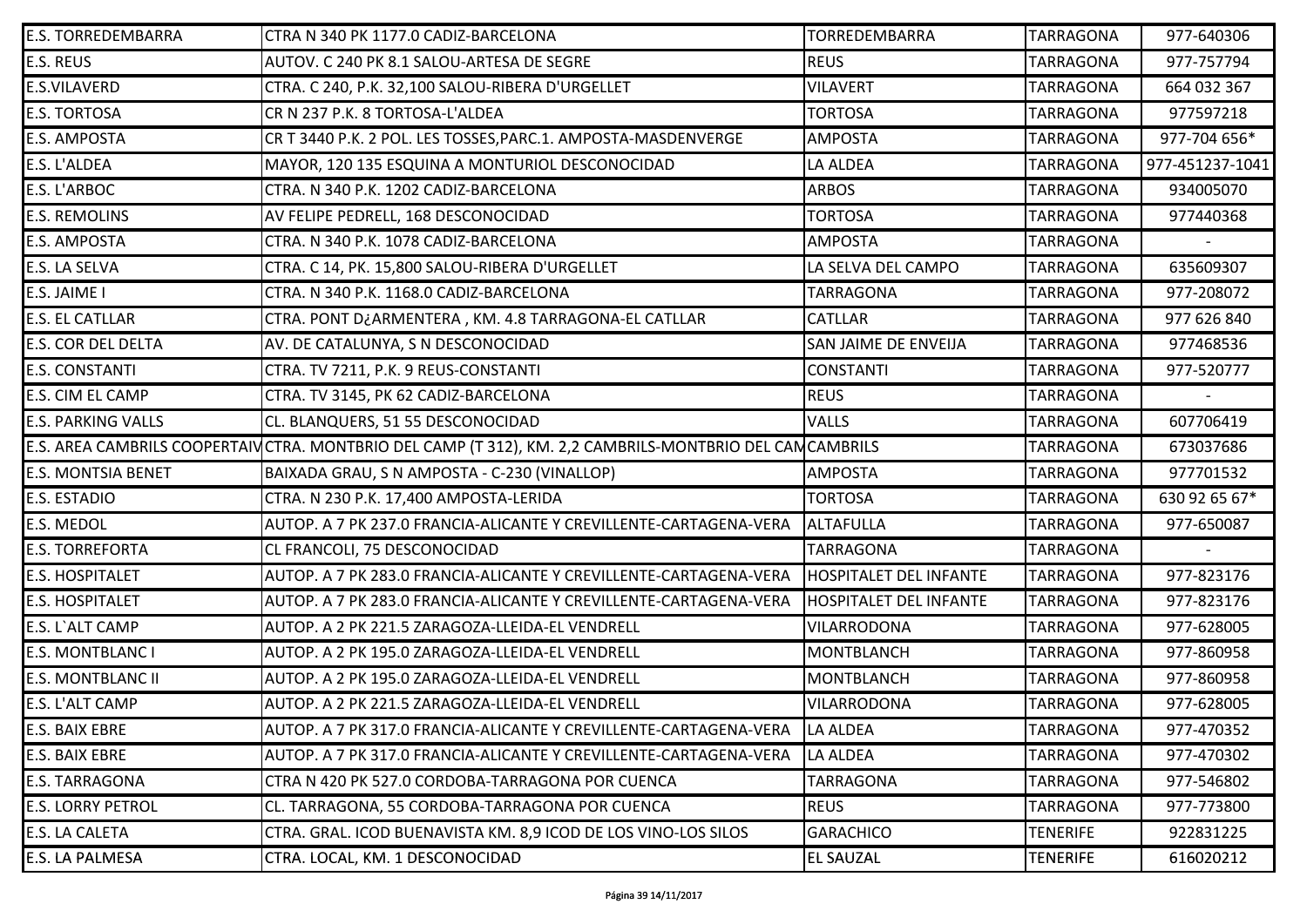| <b>E.S. MEDANO</b>             | CTRA. SAN ISIDRO MEDANO, KM. 9.6 GRANADILLA DE ABONA-EL MEDANO                        | <b>GRANADILLA DE ABONA</b>    | <b>TENERIFE</b> | 922178483  |
|--------------------------------|---------------------------------------------------------------------------------------|-------------------------------|-----------------|------------|
| <b>E.S. BAJAMAR</b>            | CTRA. 832 PK. 1,2 SANTA CRUZ DE LA PALMA-EL ROQUE                                     | SANTA CRUZ DE LA PALMA        | <b>TENERIFE</b> | 922412246  |
| <b>E.S. LOS SAUCES</b>         | CTRA. GENERAL LP 1 KM. 27 SANTA CRUZ DE LA PALMA-EL ROQUE                             | <b>SAN ANDRES Y SAUCES</b>    | <b>TENERIFE</b> | 922451401  |
| <b>E.S. MARAZUL</b>            | CTRA. ADEJE PLAYA DAN JUAN, KM. 4,5 LOS CRISTIANOS-PUERTO DE SANTIACADEJE             |                               | <b>TENERIFE</b> | 922172112  |
| <b>E.S. VALLE SAN LORENZO</b>  | CTRA. GENERAL, 136 SANTA CRUZ DE TENERIFE-ADEJE POR GÜIMAR Y ARONAARONA               |                               | <b>TENERIFE</b> | 922765445  |
| <b>E.S. CHIO EL MAYATO</b>     | PS DE LA LIBERTAD, 49 SANTA CRUZ DE TENERIFE-ADEJE POR PUERTO DE LA CCHIO             |                               | <b>TENERIFE</b> | 922850831  |
| <b>E.S. LOS LLANOS</b>         | CTRA.GRANADILLA MEDANO GRANADILLA DE ABONA-EL MEDANO                                  | <b>GRANADILLA DE ABONA</b>    | <b>TENERIFE</b> | 922771852  |
| E.S. GÜIMAR                    | AVDA. OBISPO PEREZ CACERES, 45 SANTA CRUZ DE TENERIFE-ADEJE POR GÜILGÜIMAR            |                               | <b>TENERIFE</b> | 922524090  |
| E.S. ICOD                      | CTRA. C 820 KM. 52,7 LA CUESTA-LA HIGUERITA                                           | <b>ICOD DE LOS VINOS</b>      | <b>TENERIFE</b> | 922810138  |
| E.S. LA CAÑADA                 | CTRA. GRAL. LAS CAÑADAS KM. 5 TF.21 LA OROTAVA-GRANADILLA DE ABONALA OROTAVA          |                               | <b>TENERIFE</b> | 922333698  |
| <b>E.S. PALO BLANCO</b>        | GENERAL PALO BLANCO, 77 LOS REALEJOS-PALO BLANCO                                      | LOS REALEJOS                  | <b>TENERIFE</b> | 922344727  |
| <b>E.S. PUERTO DE LA CRUZ</b>  | CTRA. DEL BOTANICO, S N DESCONOCIDAD                                                  | <b>PUERTO DE LA CRUZ</b>      | <b>TENERIFE</b> | 922383986  |
| <b>E.S. ANAGA</b>              | AVDA. ANAGA, S N SANTA CRUZ DE TENERIFE-SAN ANDRES                                    | <b>SANTA CRUZ DE TENERIFE</b> | <b>TENERIFE</b> | 922597562  |
| <b>E.S. AUTOPISTA SUR</b>      | AUTOPISTA DEL SUR PK. 2.5 SANTA CRUZ DE TENERIFE-ADEJE                                | <b>EL MAYORAZGO</b>           | <b>TENERIFE</b> | 922218613  |
| <b>E.S. VUELTA LOS PAJAROS</b> | AVDA. ANGEL ROMERO, 17 LA CUESTA-LA HIGUERITA                                         | <b>SANTA CRUZ DE TENERIFE</b> | <b>TENERIFE</b> | 600764200  |
| <b>E.S. BUENOS AIRES</b>       | CL FILIPINAS, 9 DESCONOCIDAD                                                          | <b>SANTA CRUZ DE TENERIFE</b> | <b>TENERIFE</b> | 922221685  |
| <b>E.S. EL RETAMAR</b>         | CTRA. GRAL.DEL SUR KM. 85 SANTA CRUZ DE TENERIFE-ADEJE POR PUERTO DSANTIAGO DEL TEIDE |                               | <b>TENERIFE</b> | 922864226  |
| E.S. EL PEÑÓN                  | AUTOPISTA DEL NORTE (TF 5) KM. 16 SANTA CRUZ DE TENERIFE-PUERTO DE STACORONTE         |                               | <b>TENERIFE</b> | 922636367  |
| <b>E.S. LLANO AZUL</b>         | CRTA.TF 655, PK 1 DESCONOCIDAD                                                        | <b>ARONA</b>                  | <b>TENERIFE</b> | 647957495  |
| <b>E.S. AGUA GARCIA</b>        | CMNO.REAL BARRANCO LAS LAJAS, 163 TACORONTE-SANTA URSULA                              | <b>AGUA GARCIA</b>            | <b>TENERIFE</b> | 619272700  |
| <b>E.S. FASNIA</b>             | CTRA. TF 1 PK. 32 SANTA CRUZ DE TENERIFE-ADEJE                                        | <b>FASNIA</b>                 | <b>TENERIFE</b> |            |
| <b>E.S. LAS CHAFIRAS</b>       | CTRA. LOS ABRIGOS LAS CHAFIRAS, PK. 4,5 DESCONOCIDAD                                  | <b>SAN MIGUEL DE ABONA</b>    | <b>TENERIFE</b> | 672096087  |
| <b>E.S. EL MIRADOR</b>         | PARAJE EL TERRERO, S N SANTA CRUZ DE TENERIFE-ADEJE POR PUERTO DE LALOS REALEJOS      |                               | <b>TENERIFE</b> | 922355730  |
| <b>E.S. LOS ANDENES</b>        | AVDA. LOS MAJUELOS, 108 LOS ANDENES DESCONOCIDAD                                      | LA LAGUNA                     | <b>TENERIFE</b> | 922622573  |
|                                | E.S. CEPSA FUMERGAS EL VOLCANCTRA. ENLACE AUTOPISTA EL VOLCAN-ARAFO                   | <b>ARAFO</b>                  | <b>TENERIFE</b> | 633288010  |
| <b>E.S. MERCATENERIFE</b>      | CL SUBIDA EL MAYORAZGO, S N DESCONOCIDAD                                              | <b>SANTA CRUZ DE TENERIFE</b> | <b>TENERIFE</b> | 922231065  |
| <b>E.S. ARONA</b>              | CTRA. TF 28 PK. 92 SANTA CRUZ DE TENERIFE-ADEJE POR GÜIMAR Y ARONA                    | <b>ARONA</b>                  | <b>TENERIFE</b> | 922721494  |
| <b>E.S. ICOD DE LOS VINOS</b>  | CTRA. GRAL DEL NORTE C 820 PK. 55.55 LA CUESTA-LA HIGUERITA                           | ICOD DE LOS VINOS             | <b>TENERIFE</b> |            |
| <b>E.S. VARADERO</b>           | AVDA. DE LAS GAVIOTAS, S N DESCONOCIDAD                                               | <b>GUIA DE ISORA</b>          | <b>TENERIFE</b> | 629855141  |
| <b>E.S. RODEO</b>              | CL DUBLIN, 1 DESCONOCIDAD                                                             | <b>ADEJE</b>                  | <b>TENERIFE</b> | 639723550  |
| E.S. GIL                       | AVD. CORTES DE ARAGON, 85 LEON-BURGOS                                                 | <b>VALDERROBRES</b>           | <b>TERUEL</b>   | 978-850065 |
| <b>E.S. ALBARRACIN</b>         | CTRA. TE 901 P.K. 28 TERUEL ALBARRACIN N-330 - ORIHUELA DEL TREMEDAL ALBARRACIN       |                               | <b>TERUEL</b>   | 978-710107 |
| <b>E.S. EL CAMPOFRIO</b>       | CTRA. N 234 P.K. 141 SAGUNTO-BURGOS                                                   | <b>CELLA</b>                  | <b>TERUEL</b>   | 619824320  |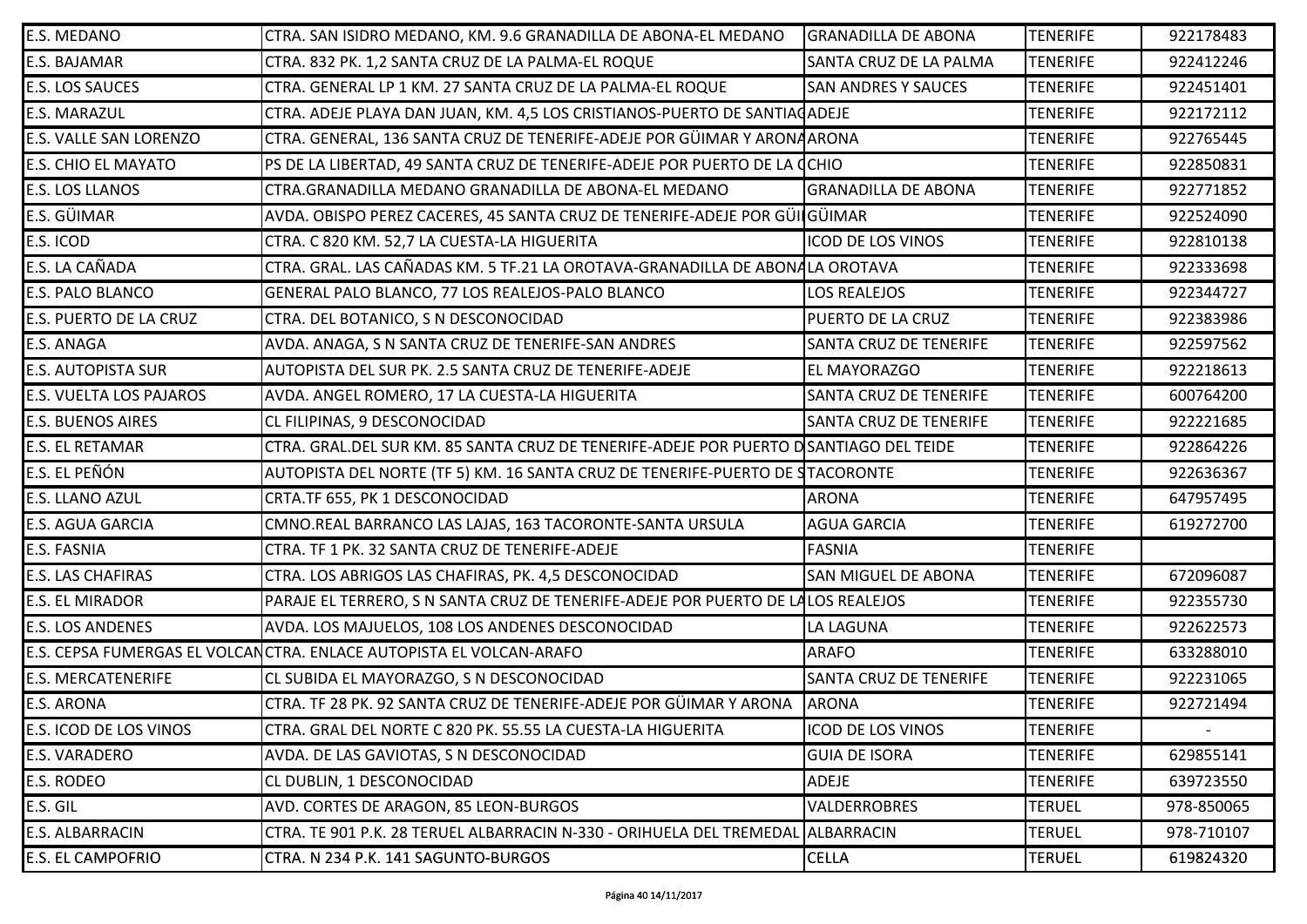| <b>E.S. TRALLERO</b>            | AVDA. AUTONOMIA ARAGONESA, 84 ALCOLEA DEL PINAR-LERIDA                                     | CALANDA                   | <b>TERUEL</b> | 978846125 *    |
|---------------------------------|--------------------------------------------------------------------------------------------|---------------------------|---------------|----------------|
| E.S. AGUAVIVA                   | CTRA. TE 830 P.K. 39.700 ALCORISA-MORELLA POR MAS DE LAS MATAS                             | <b>AGUAVIVA</b>           | <b>TERUEL</b> | 978848272 *    |
| <b>E.S. SAN JULIAN</b>          | CUESTA DEL CARRAJETE, S N DESCONOCIDAD                                                     | <b>TERUEL</b>             | <b>TERUEL</b> | 978-611101     |
| <b>E.S. DEL CARMEN</b>          | AVDA. ZARAGOZA 20 22 DESCONOCIDAD                                                          | <b>TERUEL</b>             | <b>TERUEL</b> | 607823923      |
| <b>E.S. PUEBLA DE VALVERDE</b>  | CTRA. A 23 PK. 100 SAGUNTO-SOMPORT (AUTOVIA LEVANTE-ARAGON)                                | LA PUEBLA DE VALVERDE     | <b>TERUEL</b> | 978720326      |
| <b>E.S. CAMINREAL</b>           | CTRA. A 23 PK. 175 SAGUNTO-SOMPORT (AUTOVIA LEVANTE-ARAGON)                                | CAMINREAL                 | <b>TERUEL</b> | 978862157      |
| <b>E.S. GUILLEN</b>             | CTRA. TE 800 P.K. 35.800 TERUEL-CANTAVIEJA                                                 | <b>CEDRILLAS</b>          | <b>TERUEL</b> | 978-774042*    |
| <b>E.S. MURRIA HNOS.</b>        | CR N 420 P.K. 384 VINAROZ-SANTANDER                                                        | ALCAÑIZ                   | <b>TERUEL</b> | 978-870 007*   |
| <b>E.S. CIUDAD IBERA</b>        | CTRA. N 232 P.K. 182 VINAROZ-SANTANDER                                                     | <b>AZAILA</b>             | <b>TERUEL</b> | 978-825009     |
| E.S. ALBALATE DEL ARZOBISPO     | CTRA. A 224, PK. 0.200 ALBALATE-ESCATRON                                                   | ALBALATE DEL ARZOBISPO    | <b>TERUEL</b> | 667703305      |
| E.S. OCAÑA                      | PLAZA DEL PILAREJO, 1 MADRID-CADIZ (ANTIGUA)                                               | <b>OCAÑA</b>              | <b>TOLEDO</b> | 699850830      |
| <b>E.S. MIRAMANCHA I</b>        | CTRA. A 4, PK. 113,3 DIRECC. ANDALUCIA MADRID-CADIZ                                        | <b>MADRIDEJOS</b>         | <b>TOLEDO</b> | 925-461140     |
| <b>E.S. ACEBAL I</b>            | CTRA C 400 PK 61.3 TOLEDO - N-430 (MUNERA)                                                 | CONSUEGRA                 | <b>TOLEDO</b> | 925-480154     |
| <b>E.S. SERPAUTO ALPI</b>       | PASEO DE LA ROSA, 156 MADRID-CIUDAD REAL (ANTIGUA)                                         | <b>TOLEDO</b>             | <b>TOLEDO</b> | 660325363      |
| <b>E.S. NAVAHERMOSA</b>         | CTRA. DE TOLEDO, S N TOLEDO-ALCAUDETE DE LA JARA                                           | <b>NAVAHERMOSA</b>        | <b>TOLEDO</b> | 925750758      |
| <b>E.S. LOHANA</b>              | CTRA. N IV P.K. 117,600 MADRID-CADIZ (ANTIGUA)                                             | <b>MADRIDEJOS</b>         | <b>TOLEDO</b> | 925-462 967*   |
| <b>E.S. ESCALONA</b>            | CTRA N 403 PK 51,2 TOLEDO-VALLADOLID                                                       | <b>ESCALONA</b>           | <b>TOLEDO</b> | 925-782084     |
| <b>E.S. MARBEL</b>              | AVDA. DE TOLEDO, 2 TOLEDO-VALLADOLID                                                       | <b>TORRIJOS</b>           | <b>TOLEDO</b> | 925-760004     |
| E.S. EL LLANO DE LA GUARDIA     | CTRA. MADRID CADIZ PK 83,300 MADRID-CADIZ (ANTIGUA)                                        | LA GUARDIA                | <b>TOLEDO</b> |                |
| <b>E.S. EL CRUCE DE CEDILLO</b> | CTRA. CM 4004, P.K. 17 OCAÑA-VALMOJADO                                                     | CEDILLO DEL CONDADO       | <b>TOLEDO</b> | 925-558090     |
| E.S. NTRA.SRA.DE LA PAZ         | CTRA. TO 742 P.K. 0,100 LOS NAVALMORALES-TALAVERA                                          | LA PUEBLANUEVA            | <b>TOLEDO</b> | 925-860588     |
| U.S. NTRA. SRA. DE LA PAZ       | CTRA.C 403 (TORRIJOS ABENOJAR) P.K. 17,1 SANTA CRUZ DEL RETAMAR-SAN LA PUEBLA DE MONTALBAN |                           | <b>TOLEDO</b> | 925-750758     |
| <b>E.S. VENTA DEL HOYO</b>      | CTRA. N 403 P.K. 7,413 TOLEDO-VALLADOLID                                                   | <b>TOLEDO</b>             | <b>TOLEDO</b> | 925-252627     |
| <b>E.S. VIRGEN DEL SOCORRO</b>  | CTRA. N 401 P.K. 103,940 MADRID-CIUDAD REAL                                                | ORGAZ                     | <b>TOLEDO</b> | 925-347 150*   |
| E.S. EL VISO DE SAN JUAN        | CR CARRANQUE CEDILLO 4411 V P.K. 0,200 EL VISO DE SAN JUAN-CEDILLO DE EL VISO DE SAN JUAN  |                           | <b>TOLEDO</b> | 925-559528     |
| <b>E.S. SANTA OLALLA</b>        | CTRA. N V P.K. 85,100 MADRID-FRONTERA PORTUGUESA (BADAJOZ)                                 | <b>SANTA OLALLA</b>       | <b>TOLEDO</b> | 925-597168/70  |
| <b>E.S. DOS LUISES</b>          | AVDA. ADOLFO SUAREZ, 2 TOLEDO-VALLADOLID                                                   | <b>TOLEDO</b>             | <b>TOLEDO</b> | 665575708      |
| <b>E.S. NAMBROCA</b>            | CTRA. C 400 P.K. 12,100 TOLEDO - N-430 (MUNERA)                                            | <b>NAMBROCA</b>           | <b>TOLEDO</b> | 925-366244/052 |
| E.S. SESEÑA I                   | AUTOP. R 4 PK. 19,70 M-40 (MADRID) - N-IV (OCAÑA)                                          | SESEÑA                    | <b>TOLEDO</b> | 918949500      |
| E.S. SESEÑA II                  | AUTOPISTA R 4 PK. 19,70 M-40 (MADRID) - N-IV (OCAÑA)                                       | SESEÑA                    | <b>TOLEDO</b> | 947-344391     |
|                                 | E.S. CORRAL DE ALMAGUER I (D.MAUTOVIA AP 36 PK. 39.400 OCAÑA-LA RODA                       | <b>CORRAL DE ALMAGUER</b> | <b>TOLEDO</b> | 666856954      |
|                                 | E.S. CORRAL DE ALMAGUER II (D. NAUTOPISTA AP 36 PK. 39.400 (DIR. MADRID) OCAÑA-LA RODA     | <b>CORRAL DE ALMAGUER</b> | <b>TOLEDO</b> | 666856954      |
| E.S. TALAVERA DE LA REINA       | AV. PARQUE COMERCIAL EL GOLF MADRID-CADIZ (ANTIGUA)                                        | TALAVERA DE LA REINA      | <b>TOLEDO</b> |                |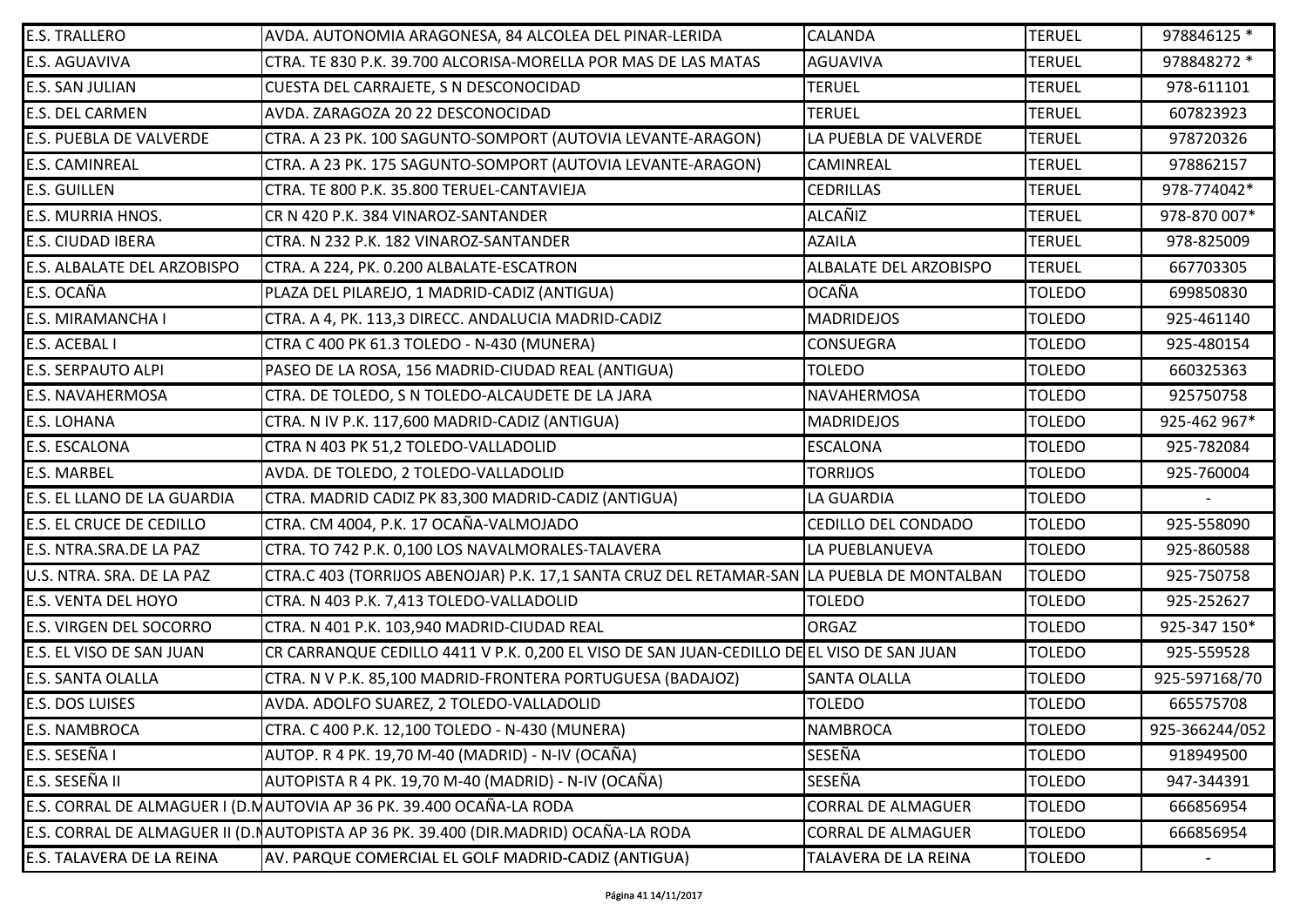| <b>E.S. SAN BERNARDO</b>        | CL ALFARES, 3 TOLEDO-TALAVERA DE LA REINA                              | <b>TOLEDO</b>               | <b>TOLEDO</b>   | 925750758     |
|---------------------------------|------------------------------------------------------------------------|-----------------------------|-----------------|---------------|
| E.S. SESEÑA                     | CTRA. CM 4010 C V CAMINO VENTORRILLO SESEÑA-ILLESCAS                   | SESEÑA                      | <b>TOLEDO</b>   | 683196904     |
| <b>E.S. ACEBAL II</b>           | CTRA C 400 PK 61.0 TOLEDO - N-430 (MUNERA)                             | <b>CONSUEGRA</b>            | <b>TOLEDO</b>   | 925-480154    |
| <b>E.S. GASOLI</b>              | CTRA. N 401 P.K. 57.700 MADRID-TOLEDO                                  | <b>OLIAS DEL REY</b>        | <b>TOLEDO</b>   | 925-490019/50 |
| <b>E.S. OTERO</b>               | CTRA. A 5, KM. 86.9 DIRECCION MADRID MADRID-FRONTERA PORTUGUESA (OTERO |                             | <b>TOLEDO</b>   | 914502671     |
| <b>E.S. CALERA Y CHOZAS</b>     | AV. BENITO ALCALDE, 114 TALAVERA DE LA REINA-PUENTE DEL ARZOBISPO      | <b>CALERA Y CHOZAS</b>      | <b>TOLEDO</b>   | 673881523     |
| <b>E.S. TORREHIERRO I</b>       | CTRA. R 5, P.K. 118,100 MARGEN DCHO. MADRID-BADAJOZ (ANTIGUA)          | <b>TALAVERA DE LA REINA</b> | <b>TOLEDO</b>   |               |
| E.S. SERTA II                   | CTRA. R 5, P.K. 108,700 MADRID-BADAJOZ (ANTIGUA)                       | CAZALEGAS                   | <b>TOLEDO</b>   |               |
| <b>E.S. AZUCAICA</b>            | CR TO 15, P.K.41 CUESTA LA REINA-TOLEDO                                | <b>TOLEDO</b>               | <b>TOLEDO</b>   | 620990377     |
| <b>E.S. MIRAMANCHA II</b>       | CTRA. A 4, PK. 113,3 DIRECC. MADRID MADRID-CADIZ                       | <b>MADRIDEJOS</b>           | <b>TOLEDO</b>   | 925-463402    |
| <b>E.S. SENDRA SOLBES</b>       | CTRA. N 340 PK 24,800 CADIZ-BARCELONA                                  | <b>SAGUNTO</b>              | <b>VALENCIA</b> | 96-2660026    |
| <b>E.S. HERMANOS PALOP</b>      | CTRA. N 340 P.K. 818 CADIZ-BARCELONA                                   | <b>ALBAIDA</b>              | <b>VALENCIA</b> | 96-2390197    |
| <b>E.S. BETERA SOS BUTANO</b>   | CTRA. V 6044, PK. 10.40 BURJASOT-TORRES TORRES                         | <b>BETERA</b>               | <b>VALENCIA</b> | 670055054     |
| <b>E.S. RIBARROJA</b>           | CTRA. VALENCIA, 69 MANISES-RIBARROJA                                   | RIBARROJA DE TURIA          | <b>VALENCIA</b> | 961653815     |
|                                 | E.S. CARBURANTES SETABENSES   PZA. ESPAÑA, 1 CADIZ-BARCELONA           | <b>JATIVA</b>               | <b>VALENCIA</b> | 962275178     |
| <b>E.S. SUCARSU</b>             | CTRA. N 332 P.K. 227.0 CARTAGENA-VALENCIA                              | <b>SUECA</b>                | <b>VALENCIA</b> | 96-1700060    |
| E.S. MARIA ALIÑO MOLL           | CL PARROCO VILAR S N DESCONOCIDAD                                      | <b>ALCIRA</b>               | VALENCIA        | 96-2404193    |
| E.S. MARIA ALIÑO MOLL           | C. BENITO PEREZ GALDOS, 68 DESCONOCIDAD                                | <b>ALCIRA</b>               | <b>VALENCIA</b> | 96-245 52 97* |
| <b>E.S. MONTIVER</b>            | AUTOP. N 340 PK 25.8 CADIZ-BARCELONA                                   | <b>SAGUNTO</b>              | VALENCIA        | 96-2660020    |
| <b>E.S. EL RIBASSAL</b>         | CR C 3316 VILLENA ALCUDIA PK 26,300 ONTENIENTE-VILLENA                 | <b>BOCAIRENTE</b>           | <b>VALENCIA</b> | 96-2905139    |
| <b>E.S. COOP. VITIVINICOLA</b>  | CTRA. VV 1022 PK 9,100 C-322 - C-320 POR BENIGANIM                     | PUEBLA DEL DUC              | <b>VALENCIA</b> | 96-2250017    |
| E.S. SAGUNTO I (D.M.)           | AUTOP. A 7 PK 478.0 FRANCIA-ALICANTE Y CREVILLENTE-CARTAGENA-VERA      | <b>SAGUNTO</b>              | <b>VALENCIA</b> | 96-2651275    |
| E.S. SAGUNTO II (D.M.)          | AUTOP. A 7 PK 478.0 FRANCIA-ALICANTE Y CREVILLENTE-CARTAGENA-VERA      | <b>SAGUNTO</b>              | <b>VALENCIA</b> | 964-512579    |
| <b>E.S. TUEJAR</b>              | CR C 234 P.K. 73,465 VALENCIA-L.P. CON CUENCA POR LLIRIA               | <b>TUEJAR</b>               | <b>VALENCIA</b> | 670055054     |
| E.S. ALGIMA I                   | CTRA. A 7, PK. 406 MARGEN DERECHO CADIZ-BARCELONA                      | CANALS                      | <b>VALENCIA</b> | 96-2242865    |
| <b>E.S. ALBORAIA SOS BUTANO</b> | CTRA. VV 7002, PK. 4.300 ALBORAYA-PORT SAPLAYA                         | <b>ALBORAYA</b>             | <b>VALENCIA</b> | 670055054     |
| <b>E.S. NAVARRO II</b>          | CR TURIS SILLA P.K. 25 TURIS-SILLA                                     | <b>ALCACER</b>              | <b>VALENCIA</b> | 96-1231029    |
| <b>E.S. SAN PASCUAL</b>         | CAMINO DE SANTA ANA, PARCELA 19. PG 19 DESCONOCIDAD                    | <b>PAIPORTA</b>             | <b>VALENCIA</b> | 963976248     |
| <b>E.S. EL SALER</b>            | AUTOPISTA V 15 EL SALER P.K. 1,850 VALENCIA-EL SALER                   | VALENCIA                    | <b>VALENCIA</b> | 96-3526352    |
| <b>E.S. HERMANOS SARRION</b>    | CTRA. MADRID VALENCIA KM. 281 MADRID-VALENCIA (ANTIGUA)                | <b>REQUENA</b>              | <b>VALENCIA</b> | 962300008     |
| <b>E.S. NAVARRO</b>             | CRTA. TURIS SILLA KM. 25 V 3065 TURIS-SILLA                            | <b>ALCACER</b>              | <b>VALENCIA</b> | 96-1221125    |
| <b>E.S. PARDO ALBOSA</b>        | CTRA. N 322, P.K.33 CORDOBA-VALENCIA                                   | <b>REQUENA</b>              | <b>VALENCIA</b> | 962335177     |
| E.S. XATIVA                     | CR SIMAT, S N. DESCONOCIDAD                                            | <b>JATIVA</b>               | <b>VALENCIA</b> | 902-020177 *  |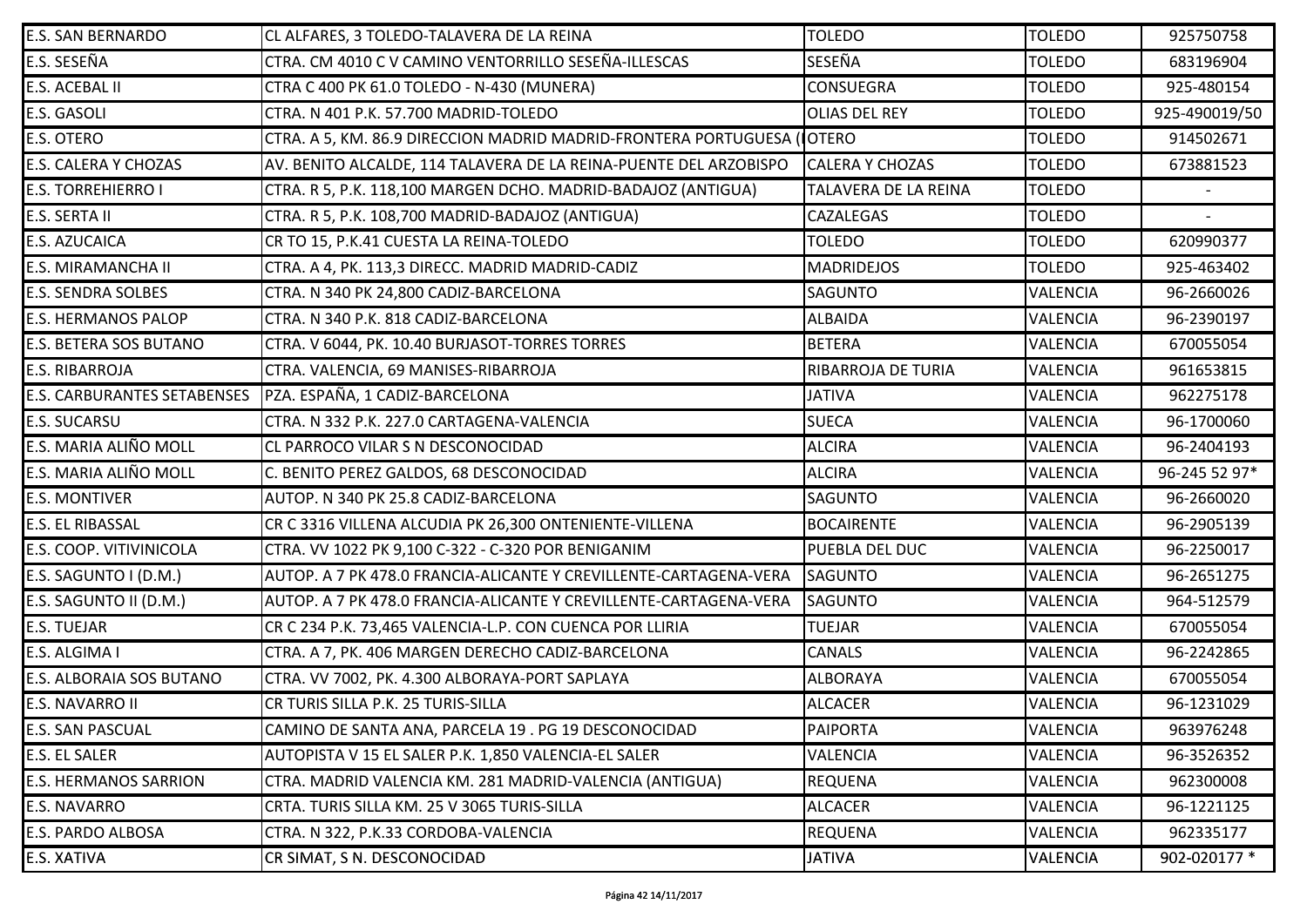| <b>E.S. BALCON DEL JUCAR</b>     | CTRA.N 340, P.K. 858 ALMANSA-XATIVA-VALENCIA                         | ALBERIQUE              | <b>VALENCIA</b> | 96 2443778               |
|----------------------------------|----------------------------------------------------------------------|------------------------|-----------------|--------------------------|
| E.S. XERACO I                    | CR. N 332 P.K. 204,6 CARTAGENA-VALENCIA                              | <b>JARACO</b>          | <b>VALENCIA</b> | 962865250                |
| <b>E.S. XERACO II</b>            | CTRA. N 332, P.K. 204,6 CARTAGENA-VALENCIA                           | <b>JARACO</b>          | <b>VALENCIA</b> | 962891239                |
| <b>E.S. ALBERIQUE II</b>         | CTRA. CV 550, P.K. O. ENLACE N 340 ALMANSA-XATIVA-VALENCIA           | <b>ALBERIQUE</b>       | <b>VALENCIA</b> | 962442343                |
| <b>E.S. REQUENA I</b>            | CTRA. N III PK. 283 MADRID-VALENCIA                                  | <b>REQUENA</b>         | <b>VALENCIA</b> | 962320183                |
| <b>E.S. REQUENA II</b>           | N III, P.K. 283 MADRID-VALENCIA                                      | <b>REQUENA</b>         | <b>VALENCIA</b> | 962320183                |
| E.S. CARBELI 2012                | AVDA. 9 DE OCTUBRE, 18 DESCONOCIDAD                                  | <b>CUART DE POBLET</b> | <b>VALENCIA</b> | 961534252 *              |
| <b>E.S. PISTA DE SILLA</b>       | CTRA. N 322 PK. 275.8 CARTAGENA-VALENCIA                             | <b>SILLA</b>           | <b>VALENCIA</b> | 9612211225               |
| <b>E.S. XIRIVELLA</b>            | AVDA CAMI NOU ESQ.CAMI DE LA RAMBLETA DESCONOCIDAD                   | <b>CHIRIVELLA</b>      | <b>VALENCIA</b> | 670055054                |
| <b>E.S. LA CANAL</b>             | CTRA. QUART A DOMEÑO PK. 1 CUART DE POBLET-PEDRALBA                  | <b>VILLAMARCHANTE</b>  | <b>VALENCIA</b> | 962715106                |
| E.S. PUZOL                       | RONDA DEL POLIGONO INDUSTRIAL, UE 1 DESCONOCIDAD                     | <b>PUZOL</b>           | <b>VALENCIA</b> | 961424323                |
| <b>E.S. ONTENIENTE</b>           | AVDA. DEL TEXTIL, S N DESCONOCIDAD                                   | <b>ONTENIENTE</b>      | <b>VALENCIA</b> | 962905139                |
| <b>E.S. VENTORRILLO</b>          | CTRA. CV 320 PK. 5.9 SAGUNTO-ALGIMIA DE ALFARA                       | <b>SAGUNTO</b>         | <b>VALENCIA</b> | 606372420                |
| <b>E.S. LA POBLA DE VALLBONA</b> | CTRA. CV 35 PK. 10 DIREC. LLIRIA VALENCIA-L.P. CON CUENCA POR LLIRIA | PUEBLA DE VALLBONA     | <b>VALENCIA</b> | 962765330                |
| <b>E.S. FALLS BETERA</b>         | CTRA. CV 336 PK. 0.5 BETERA-RIBARROJA DE TURIA                       | <b>BETERA</b>          | <b>VALENCIA</b> | 961698518                |
| <b>E.S. SEDAVI</b>               | AV. MEDITERRANI, 10 DESCONOCIDAD                                     | SEDAVI                 | <b>VALENCIA</b> | 9637559483               |
| <b>E.S. BULEVAR SUR</b>          | AVDA. TRES CRUCES, 109 DESCONOCIDAD                                  | <b>VALENCIA</b>        | <b>VALENCIA</b> | 670333845                |
| <b>E.S. RONDA NORTE</b>          | AVDA. HNOS. MACHADO, 139 DESCONOCIDAD                                | <b>VALENCIA</b>        | <b>VALENCIA</b> | $\overline{\phantom{a}}$ |
| E.S. LOS ARCOS                   | CTRA.BURJASOT A TORRES TORRES P.K. 6,300 BURJASOT-TORRES TORRES      | <b>MASARROCHOS</b>     | <b>VALENCIA</b> | 96-1311827               |
| <b>E.S. LA SAFOR</b>             | AUTOP. A 7 PK 570.0 FRANCIA-ALICANTE Y CREVILLENTE-CARTAGENA-VERA    | <b>JARACO</b>          | <b>VALENCIA</b> | 96-2891159               |
| <b>E.S. LA SAFOR</b>             | AUTOP. A 7 PK 570.0 FRANCIA-ALICANTE Y CREVILLENTE-CARTAGENA-VERA    | <b>JARACO</b>          | <b>VALENCIA</b> | 96-2891065               |
| <b>E.S. LAS PALMERAS</b>         | CR N 332 P.K. 194,300 CARTAGENA-VALENCIA                             | <b>GANDIA</b>          | <b>VALENCIA</b> | 96-2873601               |
| <b>E.S. CAMPOL GODELLA</b>       | C. ARZOBISPO FUERO, 76 BURJASOT-TORRES TORRES                        | <b>GODELLA</b>         | <b>VALENCIA</b> | 96-3637281               |
| <b>E.S. CASTILLA</b>             | AVD. DEL CID, 3 DESCONOCIDAD                                         | <b>VALENCIA</b>        | <b>VALENCIA</b> | 96-3843088               |
| <b>E.S. LOS PEDRONES</b>         | CL VALENCIA, 22 ALICANTE-FRANCIA POR ZARAGOZA                        | <b>REQUENA</b>         | <b>VALENCIA</b> | 622400694                |
| <b>E.S. LA SENYERA</b>           | CTRA. A3 PK. 332.9 MADRID-VALENCIA                                   | <b>CUART DE POBLET</b> | <b>VALENCIA</b> | 96-1920733               |
| <b>E.S. EL LAGO</b>              | CR M 332, P.K. 246.200 CARTAGENA-VALENCIA                            | <b>SILLA</b>           | <b>VALENCIA</b> | 96-1219538               |
| E.S. POL. ALCODAR                | CR N 332 P.K. 196,800 CARTAGENA-VALENCIA                             | <b>GANDIA</b>          | <b>VALENCIA</b> | 962871842                |
| <b>E.S. SOS BUTANO</b>           | CTRA. N 340 P.K. 174,500 CADIZ-BARCELONA (ANTIGUA)                   | <b>GUADASEQUIES</b>    | <b>VALENCIA</b> | 961681924                |
| <b>E.S. GASOLINERA ASUNCION</b>  | CAMI REAL, 4 TORRENTE-REAL DE MONTROY                                | <b>TORRENTE</b>        | <b>VALENCIA</b> | 96-1551054               |
| <b>E.S. LA PINADA</b>            | CTRA. N 234 P.K. 3,200 SAGUNTO-BURGOS (ANTIGUA)                      | <b>SAGUNTO</b>         | <b>VALENCIA</b> | 96-2664772               |
| <b>E.S. DILUEX</b>               | ANTIGUO REINO DE VALENCIA, 83 DESCONOCIDAD                           | <b>VALENCIA</b>        | <b>VALENCIA</b> | 96-3746162               |
| <b>E.S. PATERNA</b>              | CTRA. CV 35, P.K. 7.7 VALENCIA-L.P. CON CUENCA POR LLIRIA            | PATERNA                | <b>VALENCIA</b> |                          |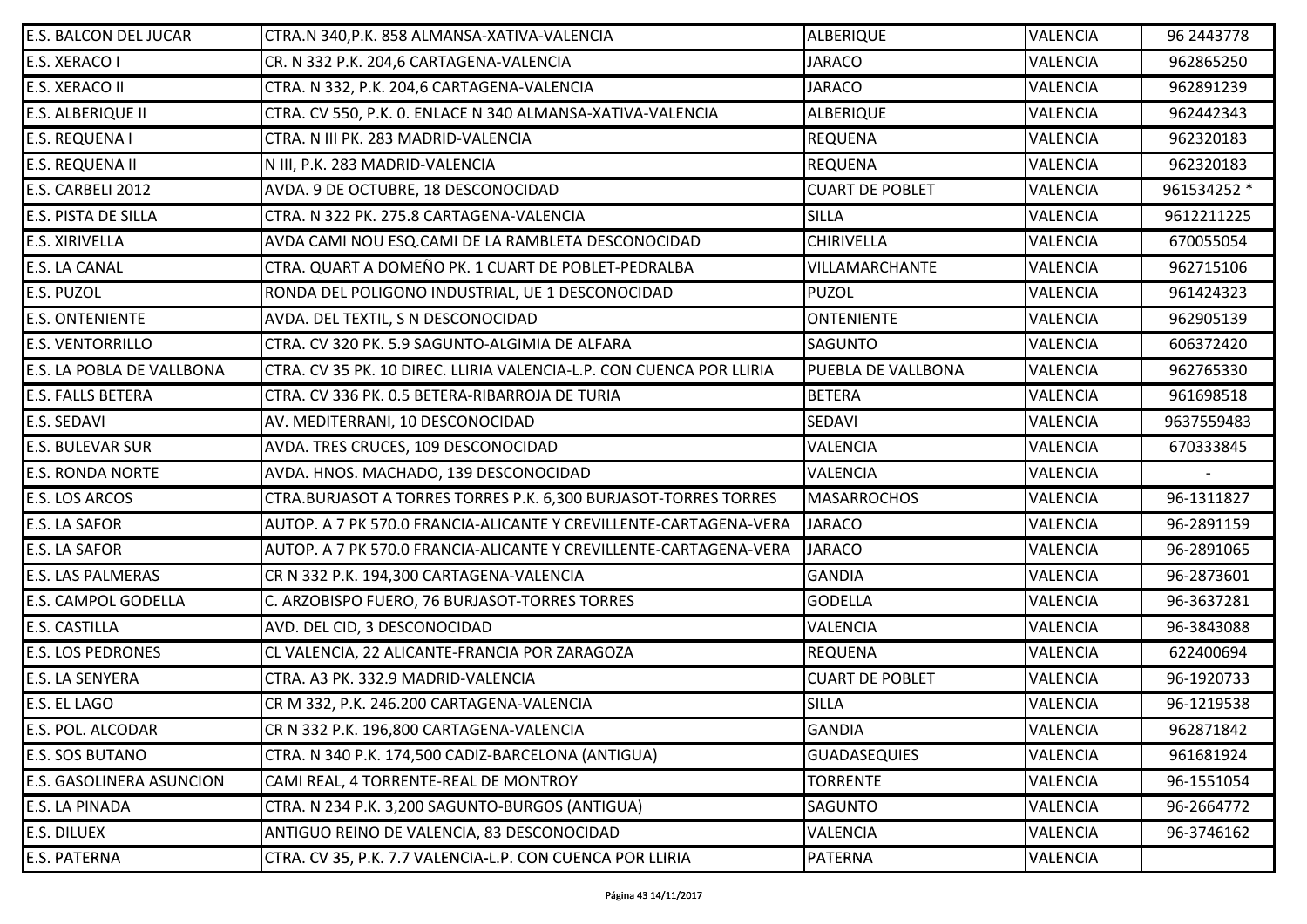| <b>E.S. CAMPOL MONCADA</b>      | CTRA. MONCADA NAQUERA P.K. 3,440 MONCADA-NAQUERA                                  | <b>MONCADA</b>                         | <b>VALENCIA</b> | 96-1300109      |
|---------------------------------|-----------------------------------------------------------------------------------|----------------------------------------|-----------------|-----------------|
| <b>E.S. LA SENYERA II</b>       | CTRA. A3 PK. 332.9 MADRID-VALENCIA                                                | <b>CUART DE POBLET</b>                 | VALENCIA        | 96-1920733      |
| E.S. ALGIMA II                  | CTRA. A 7, PK. 406 MARGEN IZQUIERDO CADIZ-BARCELONA                               | <b>CANALS</b>                          | <b>VALENCIA</b> | 96-2242865      |
| <b>U.S. POSTE SAN BARTOLOME</b> | PASEO DE SAN BARTOLOME S N BURGOS-PORTUGAL POR SALAMANCA (ANTIVALLADOLID          |                                        | VALLADOLID      | 983-375132      |
| <b>E.S. SERVICTORIA</b>         | CTRA. N 601 PK 216 MADRID-LEON POR ADANERO                                        | LA MUDARRA                             | VALLADOLID      | 983-565408/5345 |
|                                 | E.S. RAIGADA VALDETRONCO, S.L. AUTOVIA A 6, KM. 196,00 MADRID-LA CORUÑA (ANTIGUA) | <b>VEGA DE VALDETRONCO</b>             | VALLADOLID      | 606938444       |
| E.S. BECILLA - BUENAVISTA       | CTRA. N 601 P.K. 259,700 MADRID-LEON POR ADANERO                                  | <b>BECILLA DE VALDERADUEY</b>          | VALLADOLID      | 983-746010      |
| <b>E.S. LA CISTERNIGA</b>       | CTRA N 122 PK 353.7 ZARAGOZA-PORTUGAL                                             | LA CISTERNIGA                          | VALLADOLID      | 983-401644      |
| <b>E.S.NTRA.SRA.DEL PILAR</b>   | CTRA. CL 601 P.K. 35,900 VALLADOLID-PUERTO DE NAVACERRADA                         | SAN MIGUEL DEL ARROYO                  | VALLADOLID      | 983-697161      |
| <b>E.S. BOECILLO</b>            | CR N 601 P.K. 177 MADRID-LEON POR ADANERO (ANTIGUA)                               | <b>BOECILLO</b>                        | VALLADOLID      | 983-552911      |
| <b>E.S. SIMANCAS</b>            | AUTOV. N 620 PK 138.6 BURGOS-PORTUGAL POR SALAMANCA                               | <b>SIMANCAS</b>                        | VALLADOLID      | 983-590551      |
| <b>E.S. SIETE IGLESIAS</b>      | AUTOV.A 62 PK. 177.800 BURGOS-PORTUGAL POR SALAMANCA                              | SIETE IGLESIAS DE TRABANCOS VALLADOLID |                 | 983-816128      |
| <b>E.S. LA ENCINA</b>           | CTRA. N 601, P.K. 184,4 MADRID-LEON POR ADANERO                                   | VALLADOLID                             | VALLADOLID      | 983227149*      |
| <b>E.S.RAIGADA VALLADOLID</b>   | CTRA FUENSALDAÑA (VA 900) P.K 2,7 N-601 - MUCIENTES                               | VALLADOLID                             | VALLADOLID      | 606938444       |
| <b>E.S. MULLER MACHADO</b>      | AVDA. DE BURGOS, 34 DESCONOCIDAD                                                  | VALLADOLID                             | VALLADOLID      | 983.343.966     |
| <b>E.S. LA PILARICA</b>         | CTRA CIRCUNVALACION 113 DESCONOCIDAD                                              | VALLADOLID                             | VALLADOLID      | 983-290306      |
| <b>E.S. HEPRASA</b>             | CTRA. N 620, P.K. 116.8 BURGOS-PORTUGAL POR SALAMANCA                             | VALLADOLID                             | VALLADOLID      | 983-338633      |
| <b>U.S.CALIXTO DIEZ</b>         | PZ CALIXTO DIEZ, S N DESCONOCIDAD                                                 | <b>BILBAO</b>                          | <b>VIZCAYA</b>  | 94 633 86 23    |
| <b>U.S. JUAN DE GARAY</b>       | CL JUAN DE GARAY, S N DESCONOCIDAD                                                | <b>BILBAO</b>                          | <b>VIZCAYA</b>  | 94 422 42 82-   |
| <b>U.S. NEGURI</b>              | PLAZA REGOLLOS, S N DESCONOCIDAD                                                  | <b>GUECHO</b>                          | <b>VIZCAYA</b>  | 944608477       |
| <b>U.S. POSTE SAN JUAN</b>      | CL SAN JUAN, 21 DESCONOCIDAD                                                      | <b>GUERNICA</b>                        | <b>VIZCAYA</b>  |                 |
| E.S. BERRIZ II (D.M.)           | CTRA. N 634, P.K. 76,37 SAN SEBASTIAN-SANTIAGO DE COMPOSTELA                      | <b>BERRIZ</b>                          | <b>VIZCAYA</b>  | 946225413       |
| <b>E.S. MERCABILBAO</b>         | BARRIO IBARRETA, S N DESCONOCIDAD                                                 | <b>BASAURI</b>                         | <b>VIZCAYA</b>  | 944264433       |
| <b>E.S. TRAPAGA</b>             | BARRIO DE UGARTE, S N SAN SEBASTIAN-SANTIAGO DE COMPOSTELA                        | <b>VALLE DE TRAPAGA</b>                | <b>VIZCAYA</b>  | 944863842       |
| <b>E.S. SANTURCE</b>            | POL. IND. EL ARBOL, 1 DESCONOCIDAD                                                | <b>SANTURCE</b>                        | <b>VIZCAYA</b>  | 94 4836752/13   |
| <b>E.S. PORTUGALETE</b>         | C. RAMON Y CAJAL S N. DESCONOCIDAD                                                | PORTUGALETE                            | <b>VIZCAYA</b>  | 94-4961986      |
| E.S. OLEA I                     | CR N 637 P.K. 22.100 MARGEN IZQUIERDO GETXO-GALDAKAO                              | ZAMUDIO                                | <b>VIZCAYA</b>  | 94-4520218      |
| <b>E.S. COPECELT</b>            | BARRIO SAN FAUSTO S N IURRETA-ELORRIO                                             | <b>ELORRIO</b>                         | <b>VIZCAYA</b>  | 94-6820556      |
| <b>E.S. ERROTA</b>              | EL BAULAR, 11 DESCONOCIDAD                                                        | ZALLA                                  | <b>VIZCAYA</b>  | 94-6670386      |
| <b>E.S. BOLUETA</b>             | AV. MIRAFLORES, 12 DESCONOCIDAD                                                   | <b>BILBAO</b>                          | <b>VIZCAYA</b>  |                 |
| E.S. BERRIZ I (D.M.)            | CTRA. NAC. 634, KM. 76,4 SAN SEBASTIAN-SANTIAGO DE COMPOSTELA                     | <b>BERRIZ</b>                          | <b>VIZCAYA</b>  | 946225425       |
| <b>E.S. SANTA ELVIRA</b>        | AV. FDO. SILVA MUÑOZ, 21 DESCONOCIDAD                                             | <b>BENAVENTE</b>                       | ZAMORA          | 980-630418      |
| <b>E.S. RAIGADA</b>             | CL SALAMANCA, 46 DESCONOCIDAD                                                     | ZAMORA                                 | <b>ZAMORA</b>   | 980-531800      |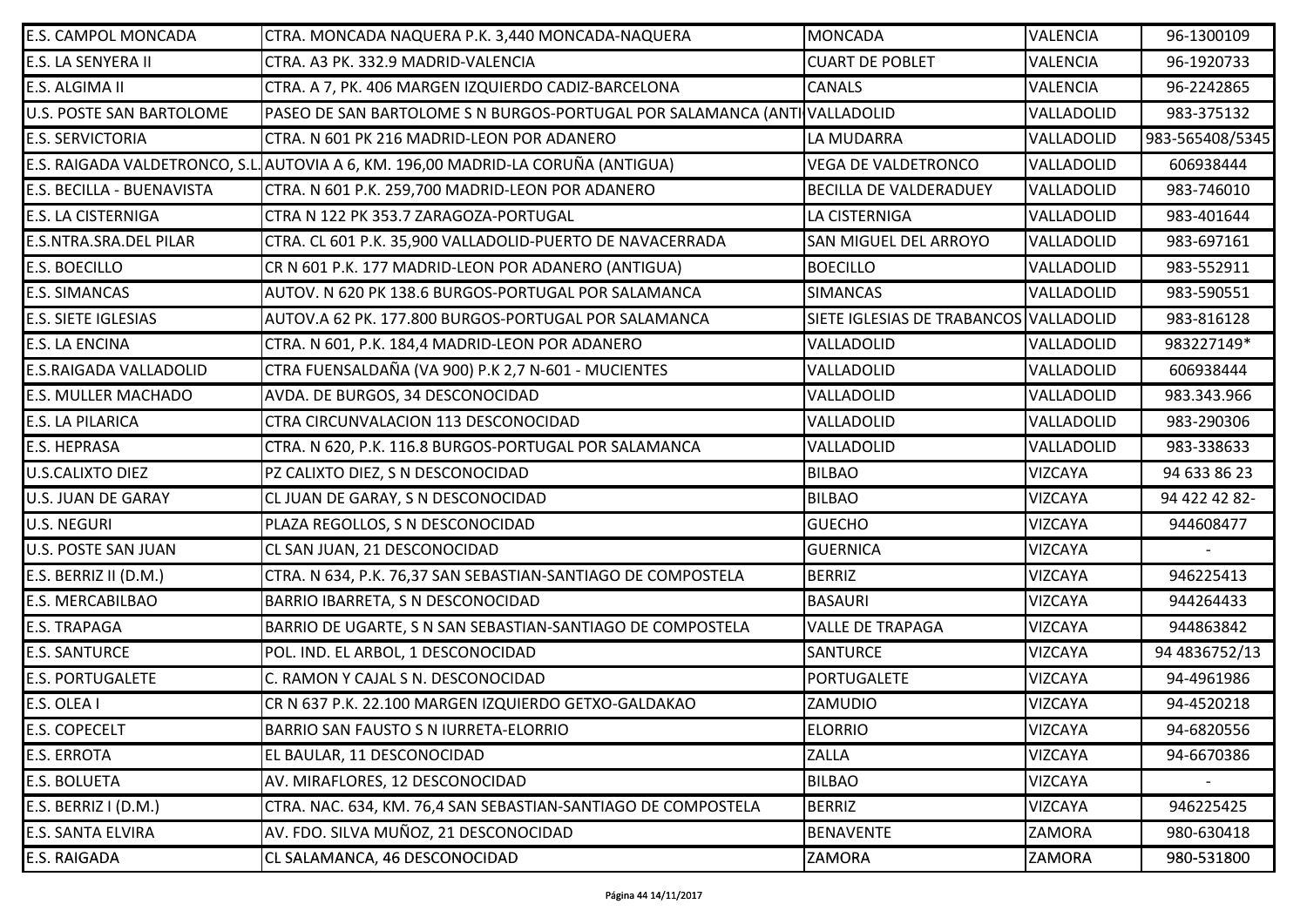| <b>E.S. SAN ESTEBAN</b>      | CTRA R 6 PK 250.0 MADRID-LA CORUÑA                                                                      | <b>SAN ESTEBAN DEL MOLAR</b>  | ZAMORA          | 980-669087/084  |
|------------------------------|---------------------------------------------------------------------------------------------------------|-------------------------------|-----------------|-----------------|
| <b>U.S. POSTE CARBAJALES</b> | CTRA. ZA 1405 P.K. 32 ZAMORA-DOMEZ                                                                      | <b>CARBAJALES DE ALBA</b>     | <b>ZAMORA</b>   | 639835168       |
| <b>E.S. MONTELAREINA</b>     | CTRA. N 122, P.K. 439,2 ZARAGOZA-PORTUGAL                                                               | MONTE DE LA REINA             | ZAMORA          | 980695646       |
| <b>E.S. VITERO</b>           | CTRA. L 913 P.K. 32,500 N-122 (ALCAÑICES) - SAN PEDRO DE LAS HERRERIAS                                  | <b>SAN VITERO</b>             | ZAMORA          | 988-681451      |
| <b>E.S. FERMOSELLE</b>       | CTRA. C 527 P.K. 60.5 ZAMORA-PORTUGAL POR FERMOSELLE                                                    | <b>FERMOSELLE</b>             | <b>ZAMORA</b>   | 980-613456      |
| <b>E.S. SAN MARTIN</b>       | CL 612 PK 6,3 ZAMORA-VILLAMARTIN DE CAMPOS (PALENCIA)                                                   | <b>MONFARRACINOS</b>          | <b>ZAMORA</b>   |                 |
| <b>E.S. SAN ROQUE</b>        | CTRA. N 122 P.K. 417,700 ZARAGOZA-PORTUGAL                                                              | <b>MORALES DE TORO</b>        | ZAMORA          | 980-696 737     |
| <b>E.S. VILLABRAZARO</b>     | CTRA. N VI (MADRID LA CORUÑA) P.K. 268 MADRID-LA CORUÑA                                                 | VILLABRAZARO                  | <b>ZAMORA</b>   | 980-634303      |
| <b>E.S. ZAMORA</b>           | CR N 630 P.K. 274,800 GIJON-SEVILLA                                                                     | ZAMORA                        | <b>ZAMORA</b>   | 980-528972      |
| <b>E.S. TABARA</b>           | CTRA.MONTAMARTA MOMBUEY P.K. 21 ZAMORA-ORENSE                                                           | <b>TABARA</b>                 | ZAMORA          | 988-590052      |
| E.S. LA CAÑADA               | AV FEDERICO SILVA, 259 MADRID-LA CORUÑA                                                                 | <b>BENAVENTE</b>              | ZAMORA          | 980-637255      |
| <b>E.S. RIAS BAJAS</b>       | CTRA.N 525 BENAVENTE ORENSE, P.K.56.400 BENAVENTE-SANTIAGO DE COMMOMBUEY                                |                               | <b>ZAMORA</b>   | 980-642732      |
| E.S. RAIGADA DE LOS LLANOS   | CR C 528 P.K. 0,300 (ZAMORA LEDESMA) ZAMORA-LEDESMA                                                     | ZAMORA                        | <b>ZAMORA</b>   | 980-538263      |
| <b>E.S. RAIGADA TORO</b>     | CTRA. N 122 PK. 426 ZARAGOZA-PORTUGAL                                                                   | <b>TORO</b>                   | ZAMORA          | 980692573       |
| E.S. BAÑERA                  | CTRA. DE SADABA, 2 GALLUR-SANGÜESA                                                                      | <b>EJEA DE LOS CABALLEROS</b> | <b>ZARAGOZA</b> | 976-660891      |
| <b>E.S. EL CIERVO</b>        | CTRA N II P.K. 381,700 MADRID-BARCELONA-LA JUNQUERA                                                     | PINA DE EBRO                  | <b>ZARAGOZA</b> | 976-173011/3364 |
| <b>E.S. LOS ENLACES</b>      | AV. HISPANIDAD, 87 89 DESCONOCIDAD                                                                      | <b>ZARAGOZA</b>               | <b>ZARAGOZA</b> | 976-332150      |
| <b>E.S. CASPE</b>            | JOAQUIN COSTA, 3 L.P. CON TARRAGONA-QUINTO                                                              | <b>CASPE</b>                  | <b>ZARAGOZA</b> | 978-870007      |
| E.S. DAGO                    | AVDA. CATALUÑA, 44 DESCONOCIDAD                                                                         | <b>ZARAGOZA</b>               | <b>ZARAGOZA</b> | 976298516       |
| <b>E.S. MIRALBUENO</b>       | CTRA N 232 PK 243.0 VINAROZ-SANTANDER                                                                   | <b>ZARAGOZA</b>               | <b>ZARAGOZA</b> | 976 53 49 47    |
| E.S. CARIÑENA                | CTRA N 330 PK 449.6 ALICANTE-FRANCIA POR ZARAGOZA                                                       | CARIÑENA                      | <b>ZARAGOZA</b> | 976-620-900     |
| <b>E.S. LAS VENTAS</b>       | AUTOVIA ZARAGOZA LOGROÑO P.K. 10,500 VINAROZ-SANTANDER                                                  | <b>UTEBO</b>                  | <b>ZARAGOZA</b> | 976 403403      |
| <b>E.S. HUERVA</b>           | CR HERRERA S N MUEL-HERRERA DE LOS NAVARROS                                                             | <b>VILLANUEVA DE HUERVA</b>   | <b>ZARAGOZA</b> | 976-834240      |
| <b>E.S. LA MERCED</b>        | CTRA. N II PK. 237 MADRID-BARCELONA-LA JUNQUERA (ANTIGUA)                                               | CALATAYUD                     | <b>ZARAGOZA</b> | 976882271       |
| <b>E.S. LA ROMERA</b>        | AUTOV. R 2 PK 285.4 MADRID-BARCELONA-LA JUNQUERA                                                        | <b>EPILA</b>                  | <b>ZARAGOZA</b> | 976-600056      |
| <b>E.S. TARAZONA</b>         | CTRA.N 122 PK.84,6 ZARAGOZA-PORTUGAL                                                                    | <b>TARAZONA</b>               | <b>ZARAGOZA</b> | 976-640124      |
| <b>E.S. SASTAGO</b>          | CTRA.SASTAGO BOJARALOZ P.K. 2,300 BUJARALOZ-SASTAGO                                                     | SASTAGO                       | ZARAGOZA        | 976178073 *     |
| <b>E.S. BONAVIA</b>          | CR N 232 P.K. 271,200 VINAROZ-SANTANDER                                                                 | PEDROLA                       | ZARAGOZA        | 976-618906      |
| E.S. ALBERITE DE SAN JUAN    | CR C 323 P.K. 1,900 N-122 (ALBERITE DE SAN JUAN) - LA ALMUNIA DE DOÑA (ALBERITE DE SAN JUAN)            |                               | <b>ZARAGOZA</b> |                 |
| <b>E.S. LA ALMUNIA</b>       | CTRA. RICLA, S N N-122 (ALBERITE DE SAN JUAN) - LA ALMUNIA DE DOÑA GOILA ALMUNIA DE DOÑA GODINAZARAGOZA |                               |                 | 976882271       |
|                              | E.S. CARBURANTES PEÑAFLOR, S. LCTRA. A 123 PK. 10,400 SANTA ISABEL-ZUERA                                | PEÑAFLOR DE GALLEGO           | ZARAGOZA        | 699957845       |
| <b>E.S. MERCAZARAGOZA</b>    | CR DE GODULLA S N MERCAZARAGOZA(GASOLIN) MADRID-BARCELONA-LA JUZARAGOZA                                 |                               | <b>ZARAGOZA</b> | 976-470671      |
| E.S. ARIZA I                 | CR N II P.K. 197,185 MADRID-BARCELONA-LA JUNQUERA                                                       | ARIZA                         | ZARAGOZA        | 976-845490-45   |